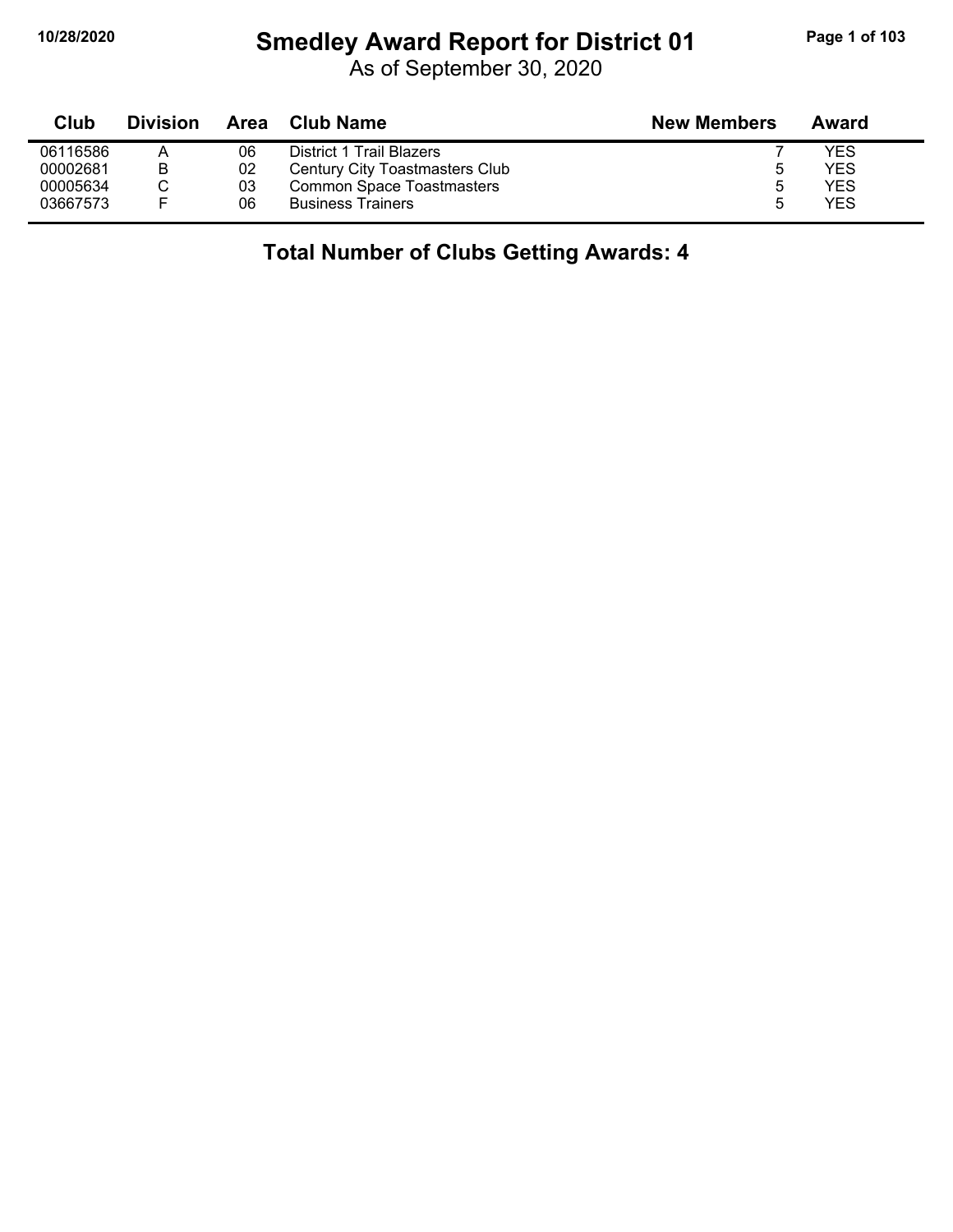## **10/28/2020 Smedley Award Report for District 02 Page 2 of 103**

As of September 30, 2020

| Club     | <b>Division</b> | <b>Area</b> | <b>Club Name</b>                 | <b>New Members</b> | Award |  |
|----------|-----------------|-------------|----------------------------------|--------------------|-------|--|
| 00935462 |                 | 74          | Amazon Toastmasters Roxanne Club |                    | VES   |  |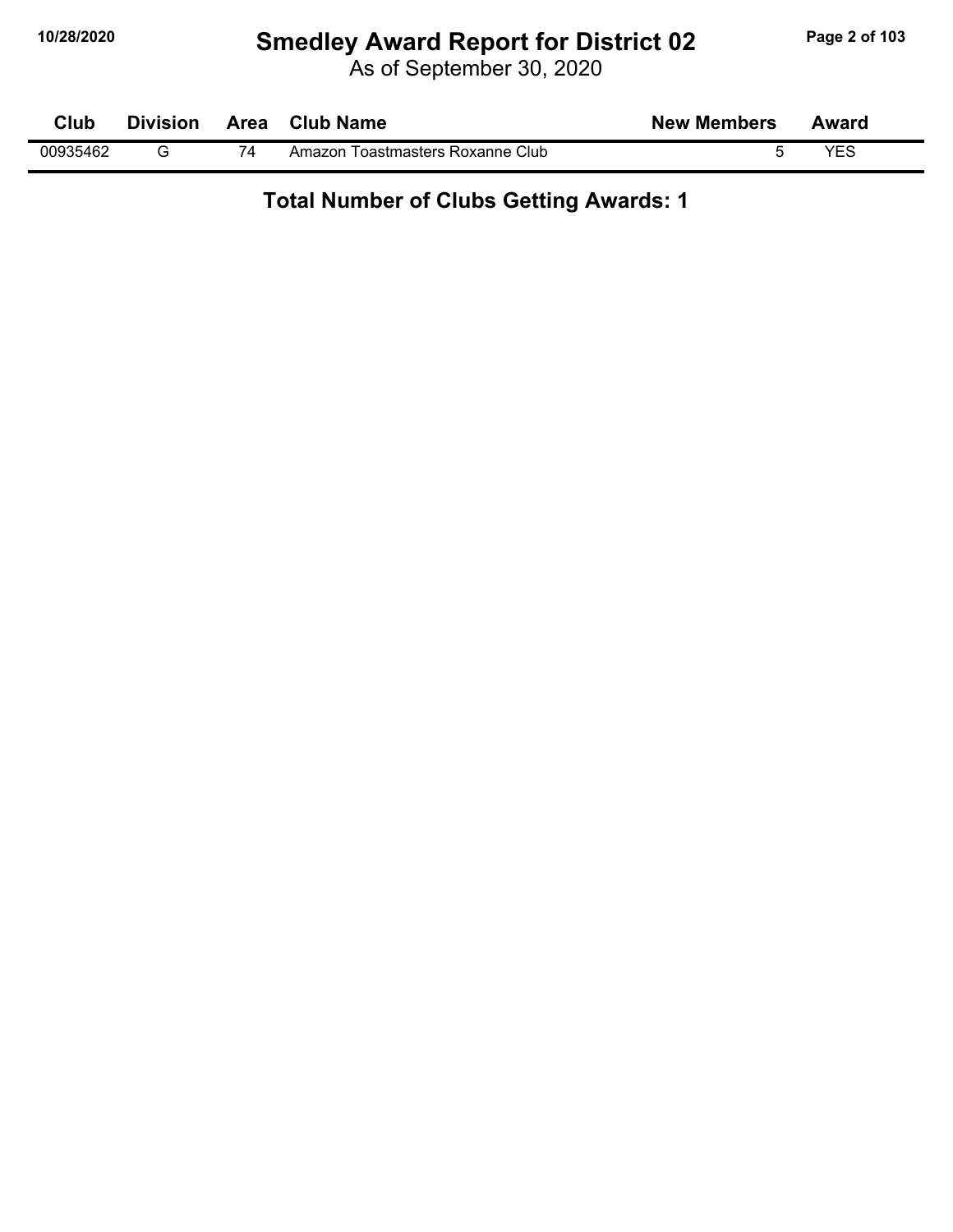# **10/28/2020 Smedley Award Report for District 03 Page 3 of 103**

As of September 30, 2020

| Club     | <b>Division</b> | Area | Club Name                    | <b>New Members</b> | Award |
|----------|-----------------|------|------------------------------|--------------------|-------|
| 07394089 |                 | 03   | Audible Talkers Toastmasters |                    | YES   |
| 00003262 |                 | 03   | Saguaro Speakers Club        |                    | YES   |
| 00001772 | M               | 02   | Nogales Toastmasters Club    |                    | YES   |
| 02688229 |                 | 05   | ToastPal                     |                    | YES   |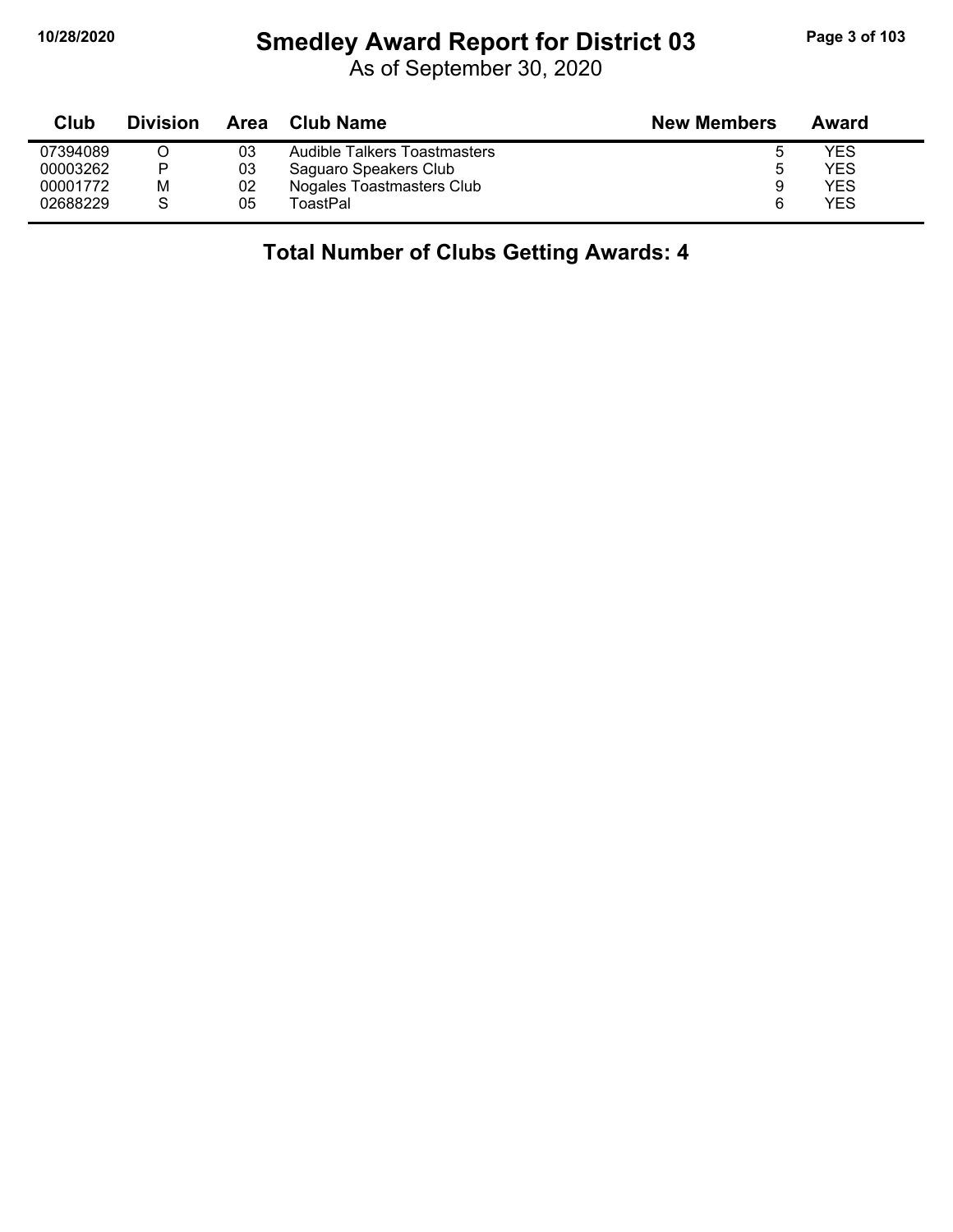## **10/28/2020 Smedley Award Report for District 04 Page 4 of 103**

As of September 30, 2020

| Club     | <b>Division</b> | Area | Club Name                             | <b>New Members</b> | Award |
|----------|-----------------|------|---------------------------------------|--------------------|-------|
| 02694124 | -               | 04   | <b>BlackRock Speaks San Francisco</b> |                    | YES   |
| 01488281 |                 | 03   | Salesforce Toastmasters               |                    | YES   |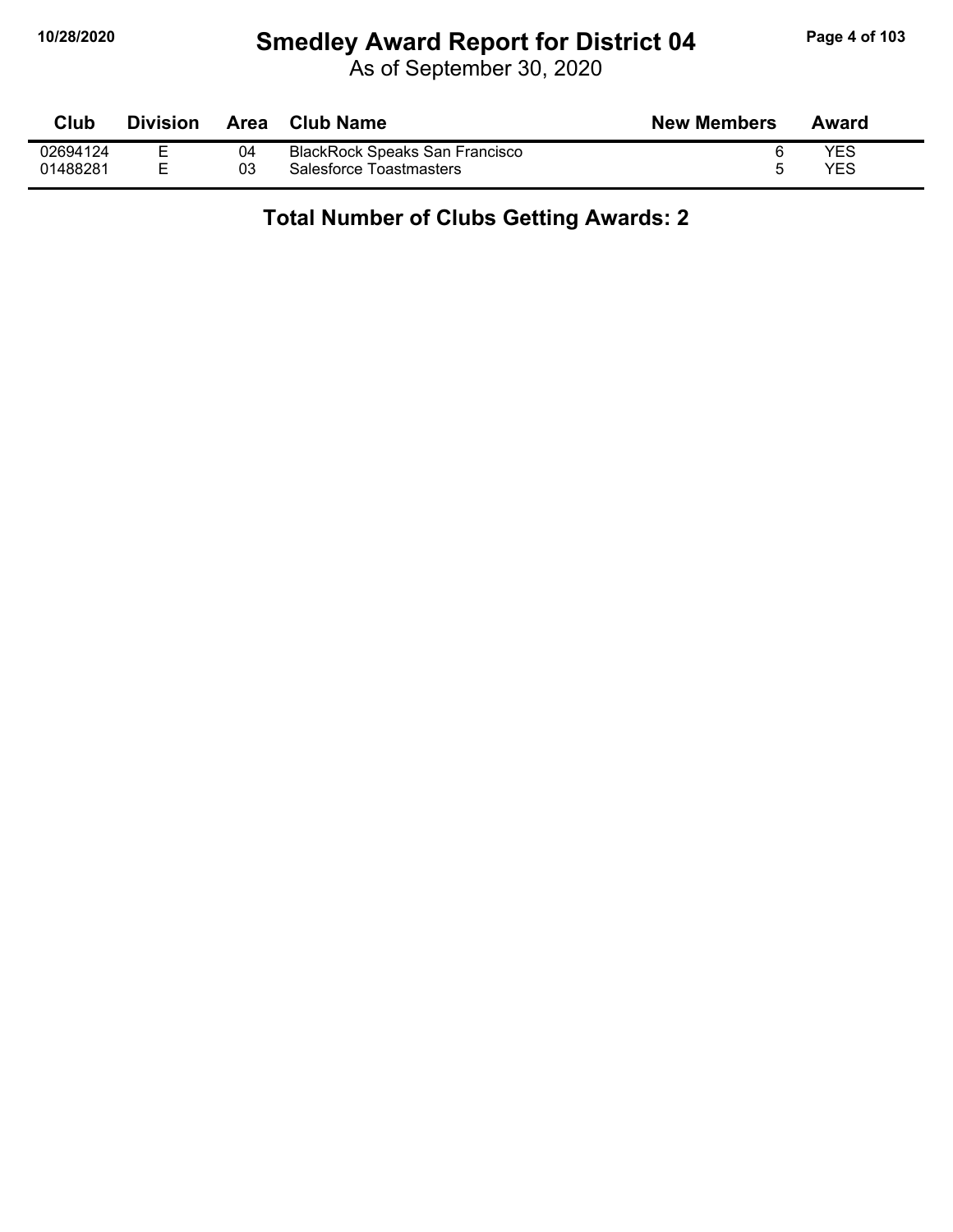## **10/28/2020 Smedley Award Report for District 05 Page 5 of 103**

As of September 30, 2020

| Club     | <b>Division</b> |    | Area Club Name          | <b>New Members</b> | Award |
|----------|-----------------|----|-------------------------|--------------------|-------|
| 07783984 | N               | 18 | Improvicus Toastmasters |                    | YES   |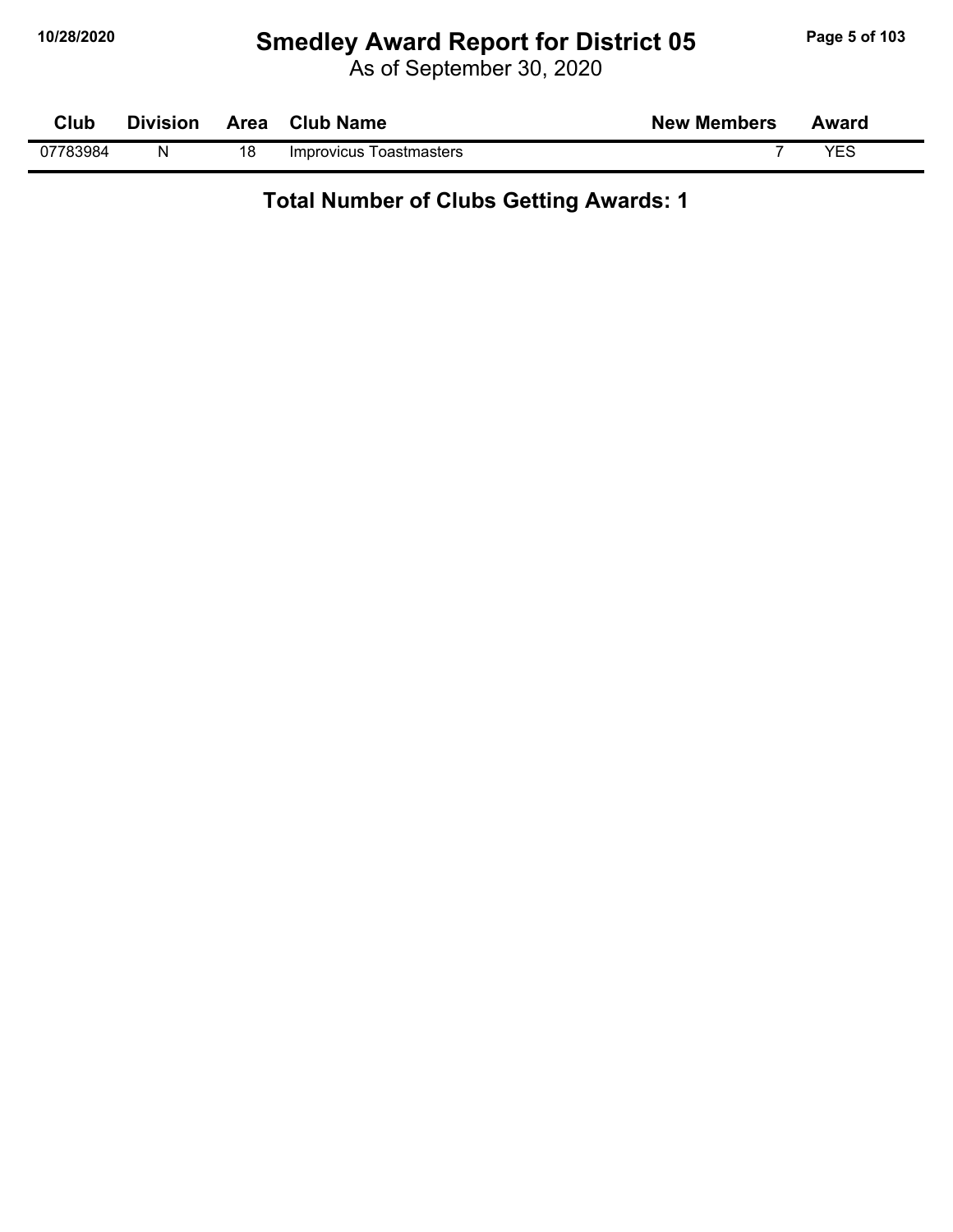## **10/28/2020 Smedley Award Report for District 06 Page 6 of 103**

As of September 30, 2020

| Club     | <b>Division</b> | <b>Area</b> | Club Name                   | <b>New Members</b> | Award |
|----------|-----------------|-------------|-----------------------------|--------------------|-------|
| 07050312 |                 | 21          | <b>Farmington Speakeasy</b> |                    | YES   |
| 01505727 |                 | 52          | <b>Bright Monday</b>        |                    | YES   |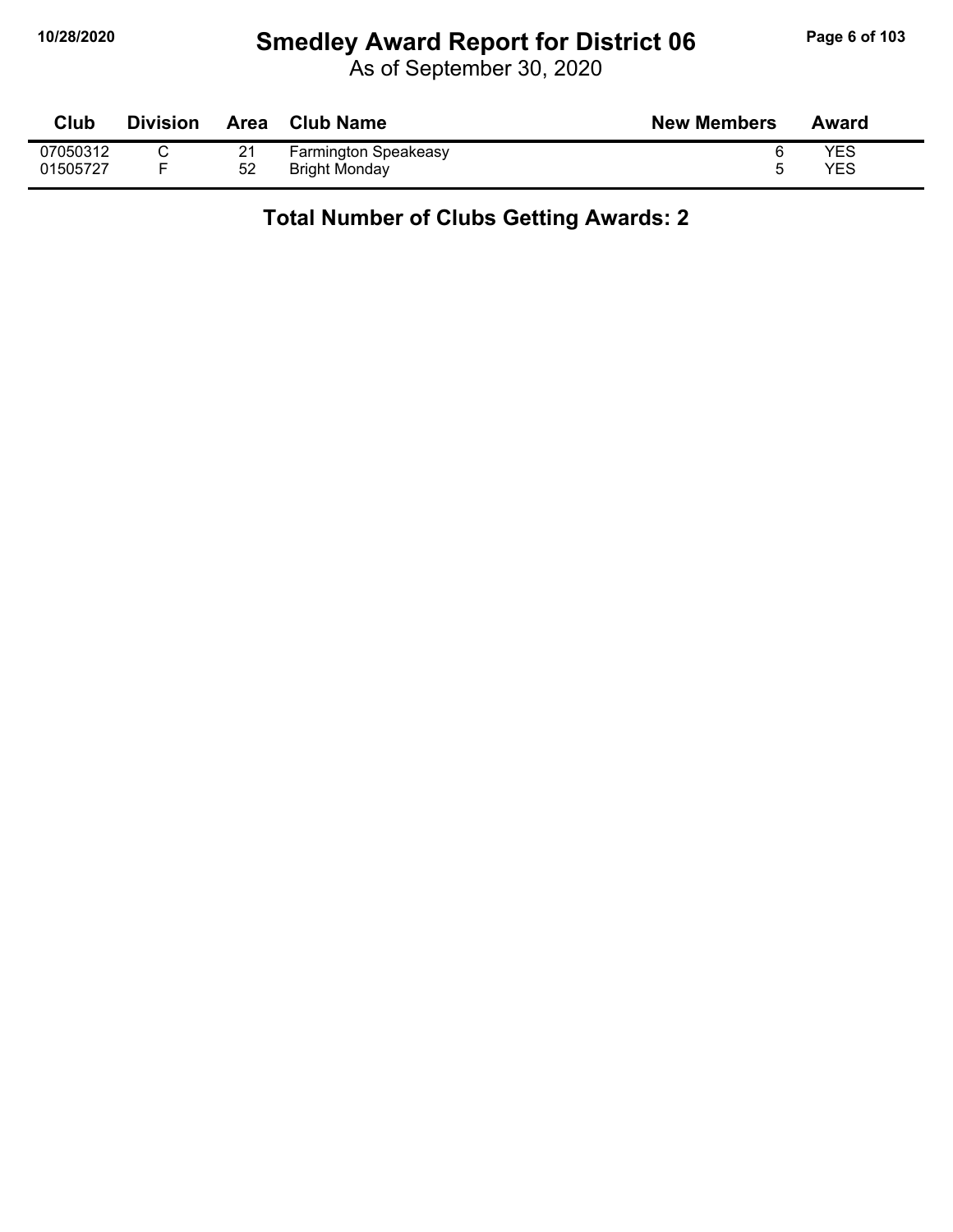## **10/28/2020 Smedley Award Report for District 07 Page 7 of 103**

As of September 30, 2020

| Club     | <b>Division</b> | Area | <b>Club Name</b><br><b>New Members</b> | Award |
|----------|-----------------|------|----------------------------------------|-------|
| 00002265 |                 | 75   | Essayons Club                          | VES   |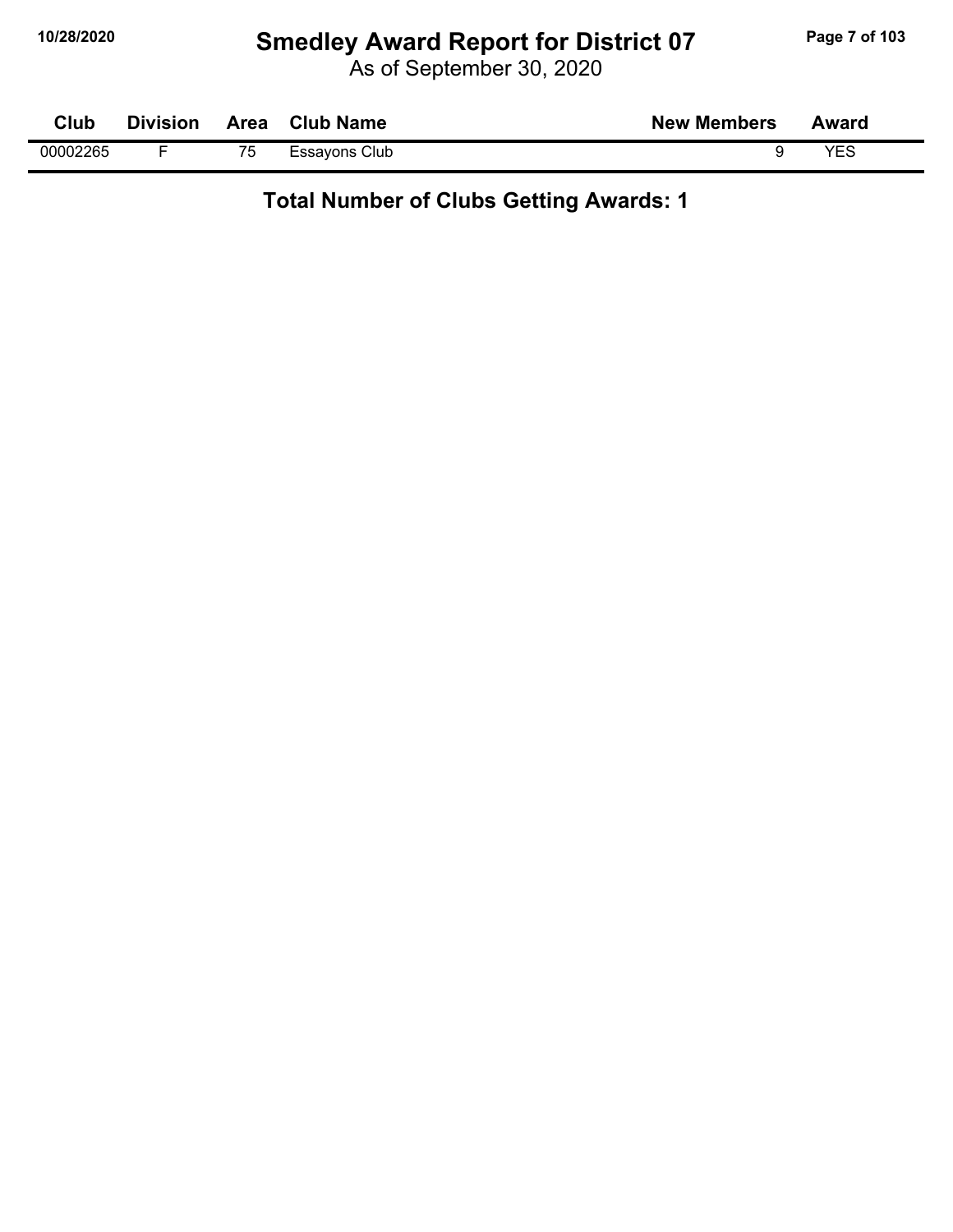## **10/28/2020 Smedley Award Report for District 11 Page 8 of 103**

As of September 30, 2020

| Club     |    | Division Area Club Name        | <b>New Members</b> | Award |  |
|----------|----|--------------------------------|--------------------|-------|--|
| 00002471 | 52 | Good Evening Toastmasters Club |                    | YES   |  |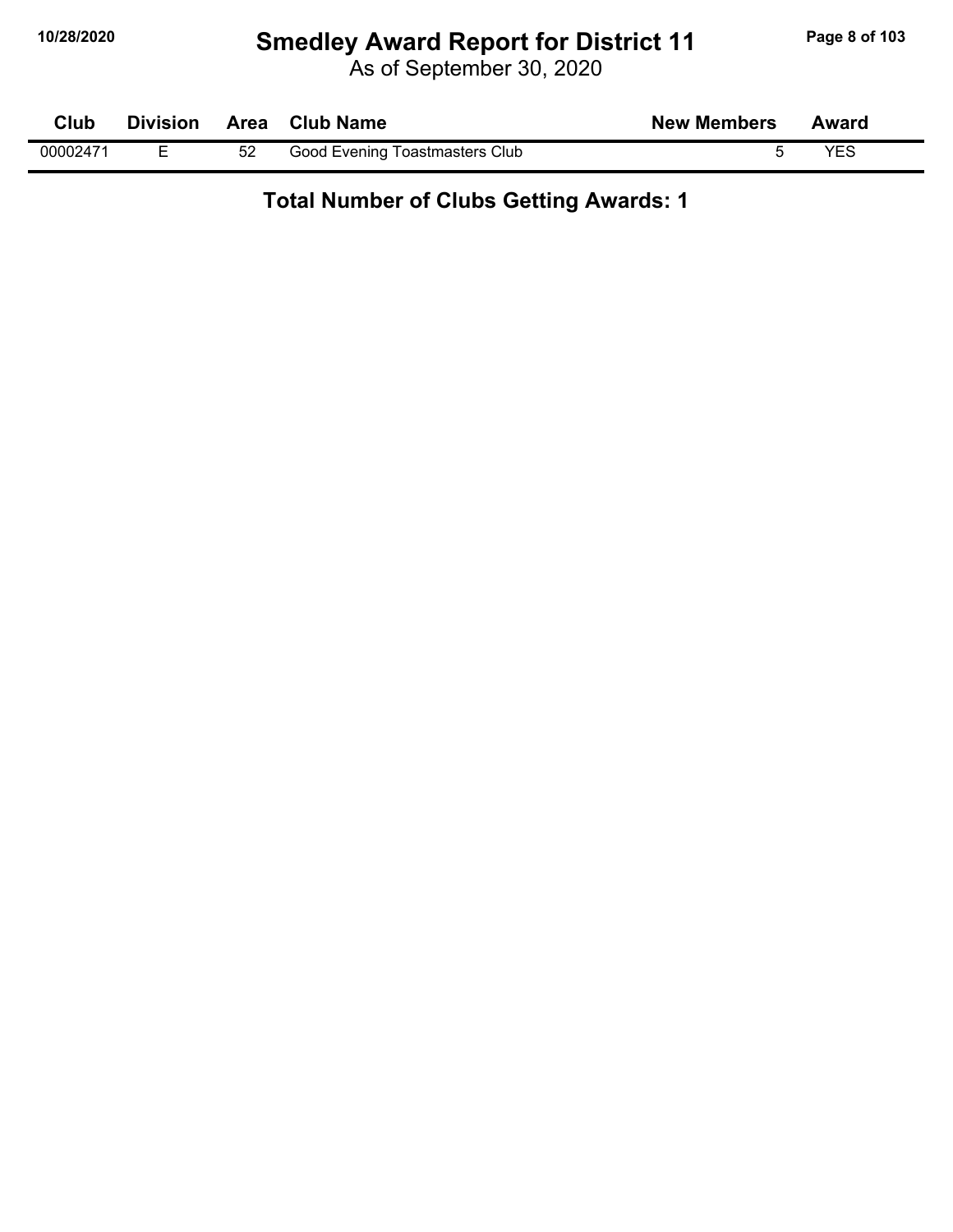## **10/28/2020 Smedley Award Report for District 12 Page 9 of 103**

As of September 30, 2020

| Club     | <b>Division</b> | Area | <b>Club Name</b>                         | <b>New Members</b> | Award |
|----------|-----------------|------|------------------------------------------|--------------------|-------|
| 00003810 |                 |      | High Desert Yak Pak                      |                    | YES   |
| 00000290 |                 | 02   | <b>Grand Terrace Club</b>                |                    | YES   |
| 00001166 |                 | 02   | Greater San Bernardino Toastmasters Club |                    | YES   |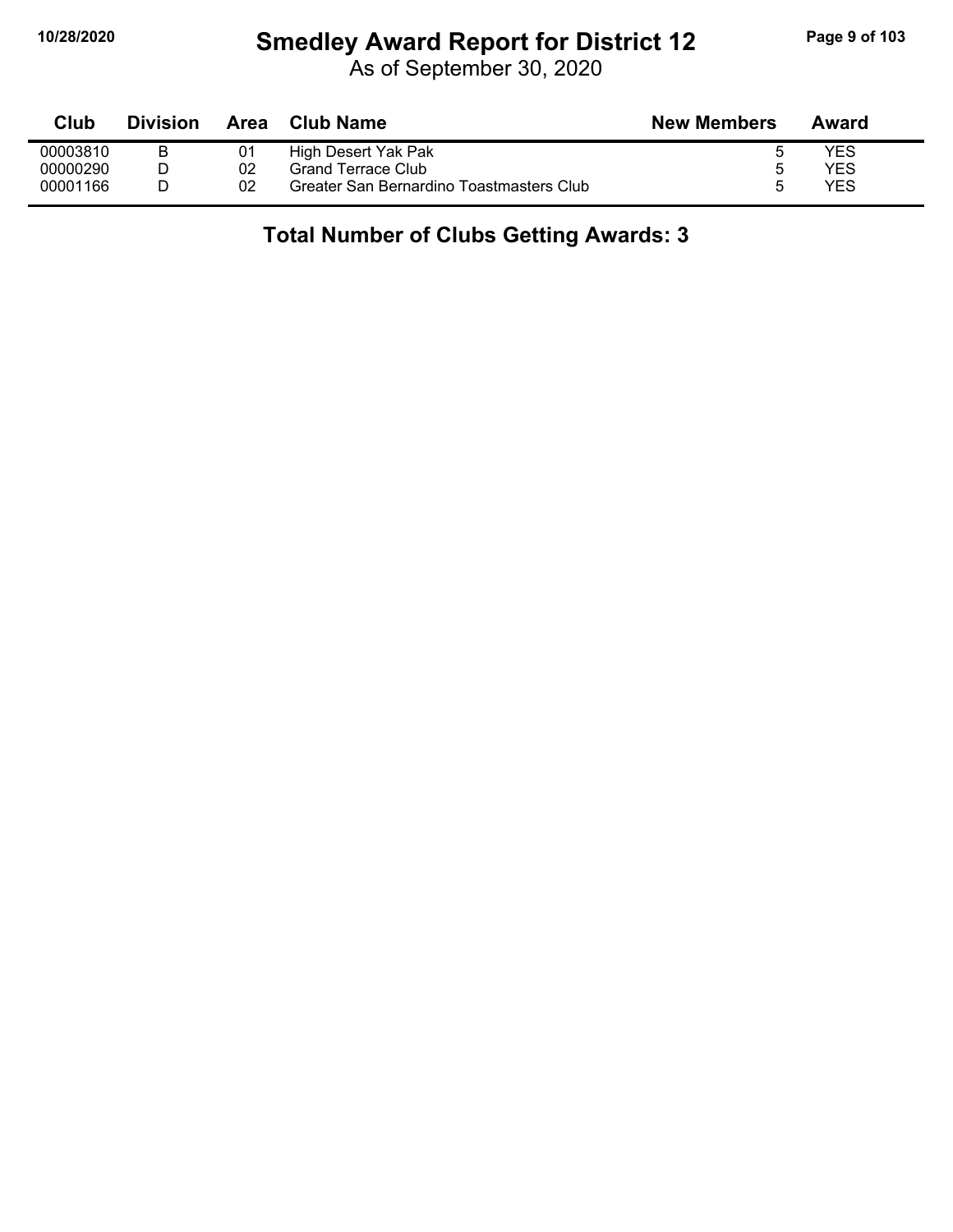## **10/28/2020 Smedley Award Report for District 14 Page 10 of 103**

As of September 30, 2020

| Club     | <b>Division</b> | <b>Area</b> | <b>Club Name</b>            | <b>New Members</b> | Award |
|----------|-----------------|-------------|-----------------------------|--------------------|-------|
| 00000289 |                 | 33          | Alpha 289 Toastmasters Club |                    | YES   |
| 00002367 |                 | 43          | Henry County Club           |                    | YES   |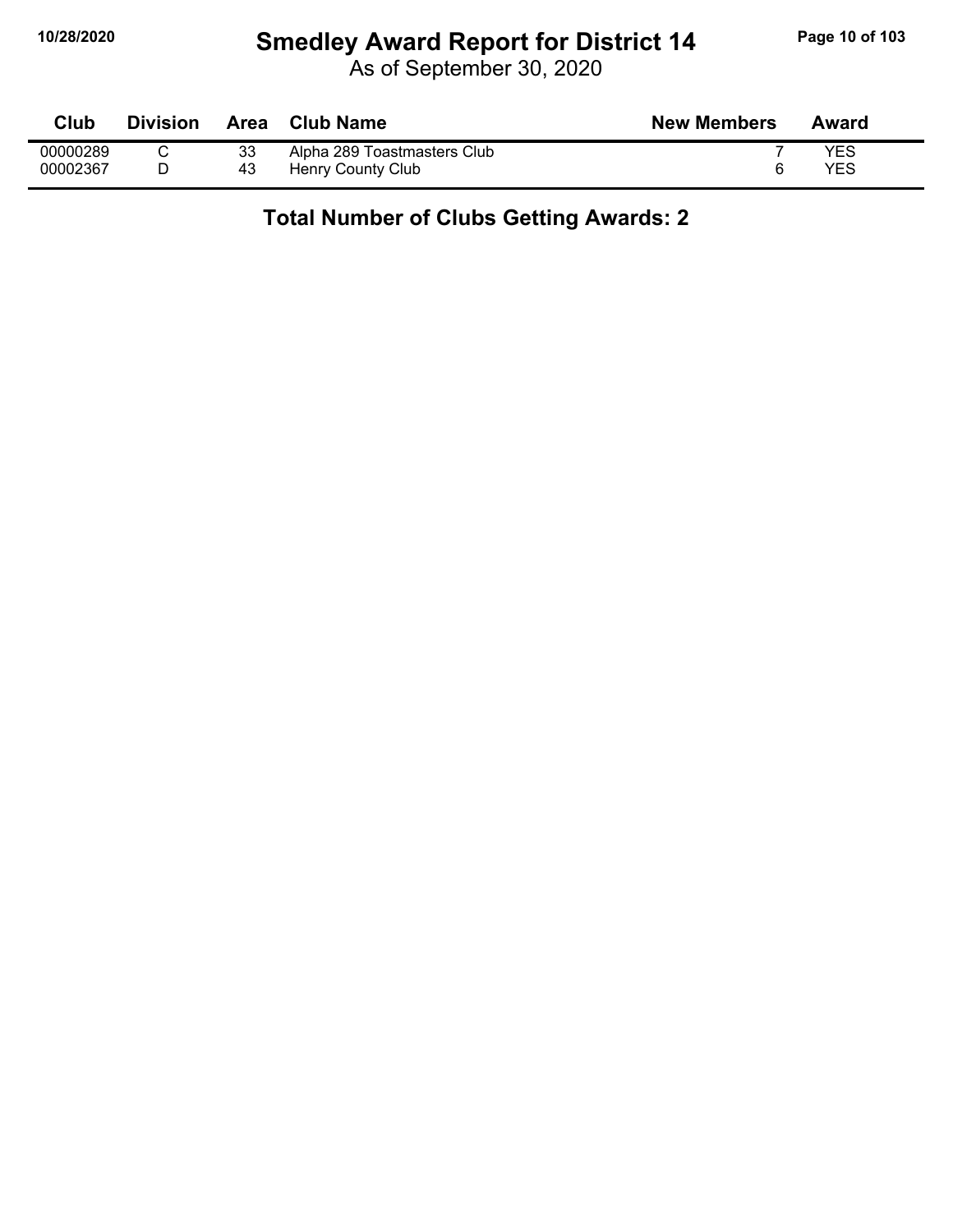## **10/28/2020 Smedley Award Report for District 16 Page 11 of 103**

As of September 30, 2020

| Club     | <b>Division</b> |    | Area Club Name                | <b>New Members</b> | Award |
|----------|-----------------|----|-------------------------------|--------------------|-------|
| 00000645 |                 | 04 | Will Rogers Toastmasters Club |                    | YES   |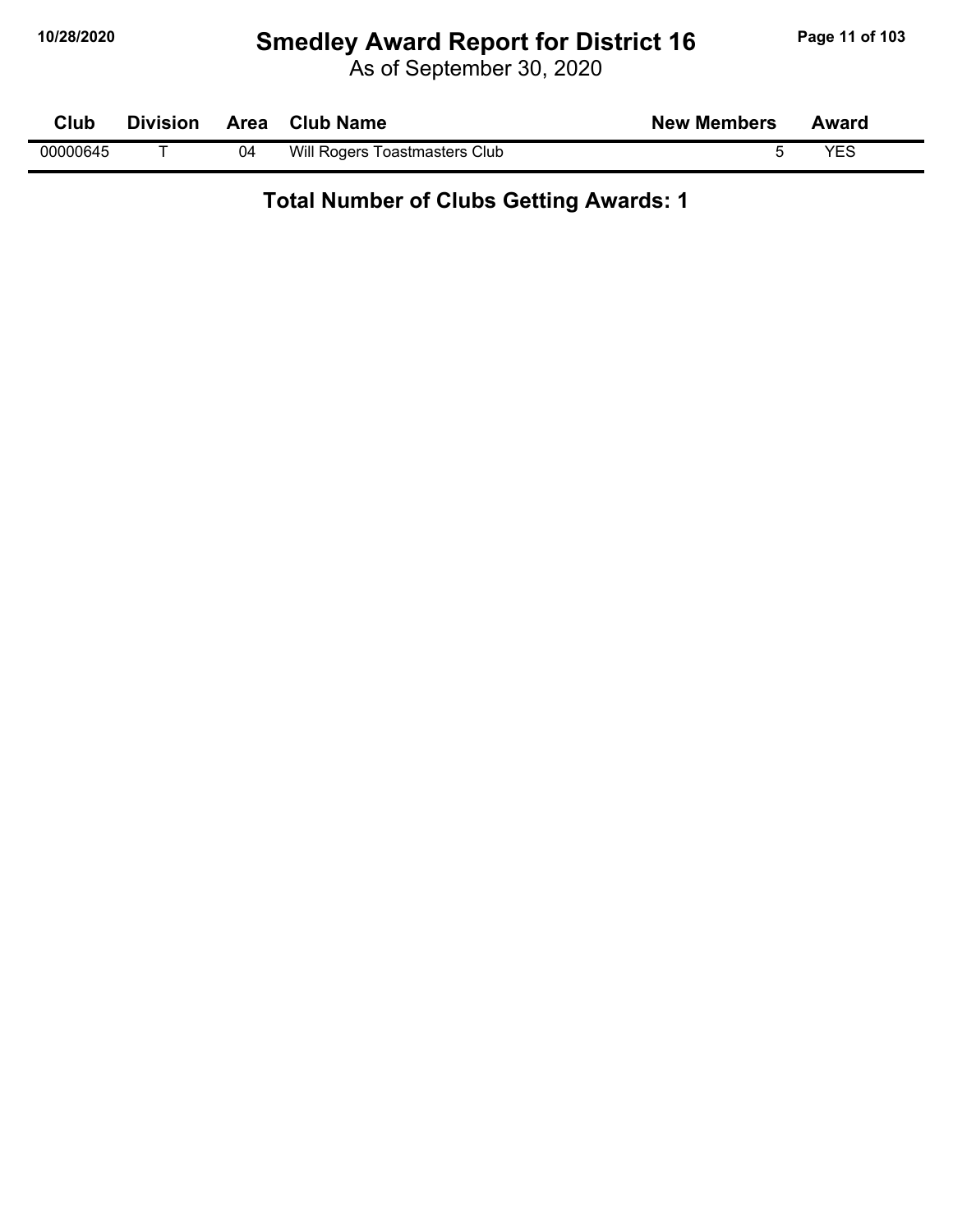#### **10/28/2020 Smedley Award Report for District 17 Page 12 of 103**

As of September 30, 2020

| Club     | <b>Division</b> |    | Area Club Name                      | <b>New Members</b> | Award      |
|----------|-----------------|----|-------------------------------------|--------------------|------------|
| 00002236 | E               | 12 | <b>Belmont Toastmasters Club</b>    | 6                  | YES        |
| 07050368 |                 | 42 | <b>CGH Toastmasters Club</b>        | 6                  | <b>YES</b> |
| 00005491 | W               | 51 | Fremantle Gateway Toastmasters Club | 9                  | YES        |
| 07519719 | S               | 32 | Piara Waters Toastmasters Club      |                    | <b>YES</b> |
| 00995774 | N               | 24 | Young Guns                          |                    | YFS        |
| 01332936 | N               | 23 | Noranda Toastmasters Club           |                    | <b>YES</b> |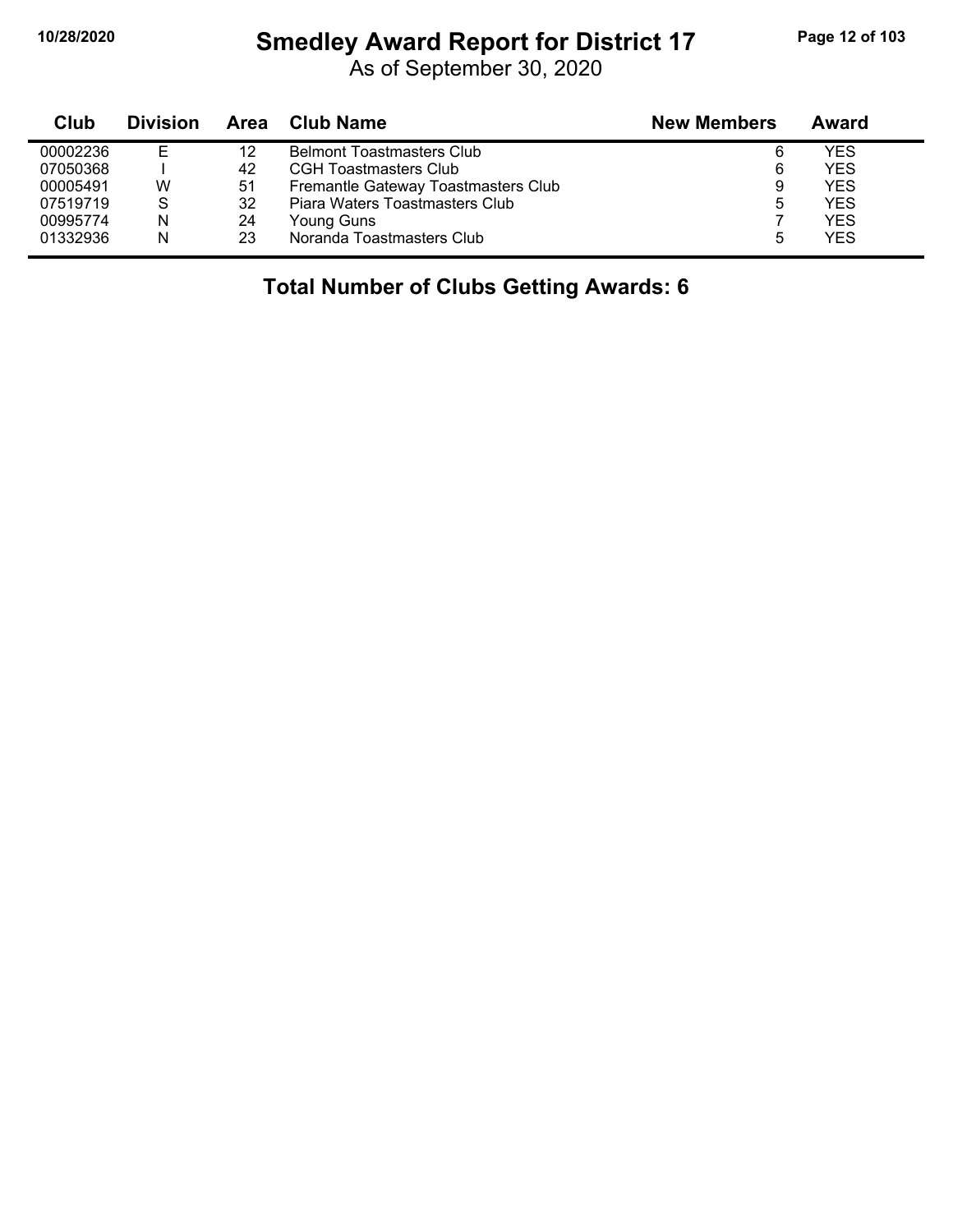#### **10/28/2020 Smedley Award Report for District 18 Page 13 of 103**

As of September 30, 2020

| Club     | <b>Division</b> | Area | <b>Club Name</b>                   | <b>New Members</b> | Award |
|----------|-----------------|------|------------------------------------|--------------------|-------|
| 00957956 |                 |      | Delmarva Toastmasters              |                    | YES   |
| 00988158 |                 | 35   | Asbury Town Neck Area Toastmasters | ۰.                 | YES   |
| 00979269 | B               | 23   | <b>MSU Toastmasters</b>            |                    | YES   |
| 00001082 |                 | 43   | <b>Frederick Toastmasters</b>      |                    | YFS   |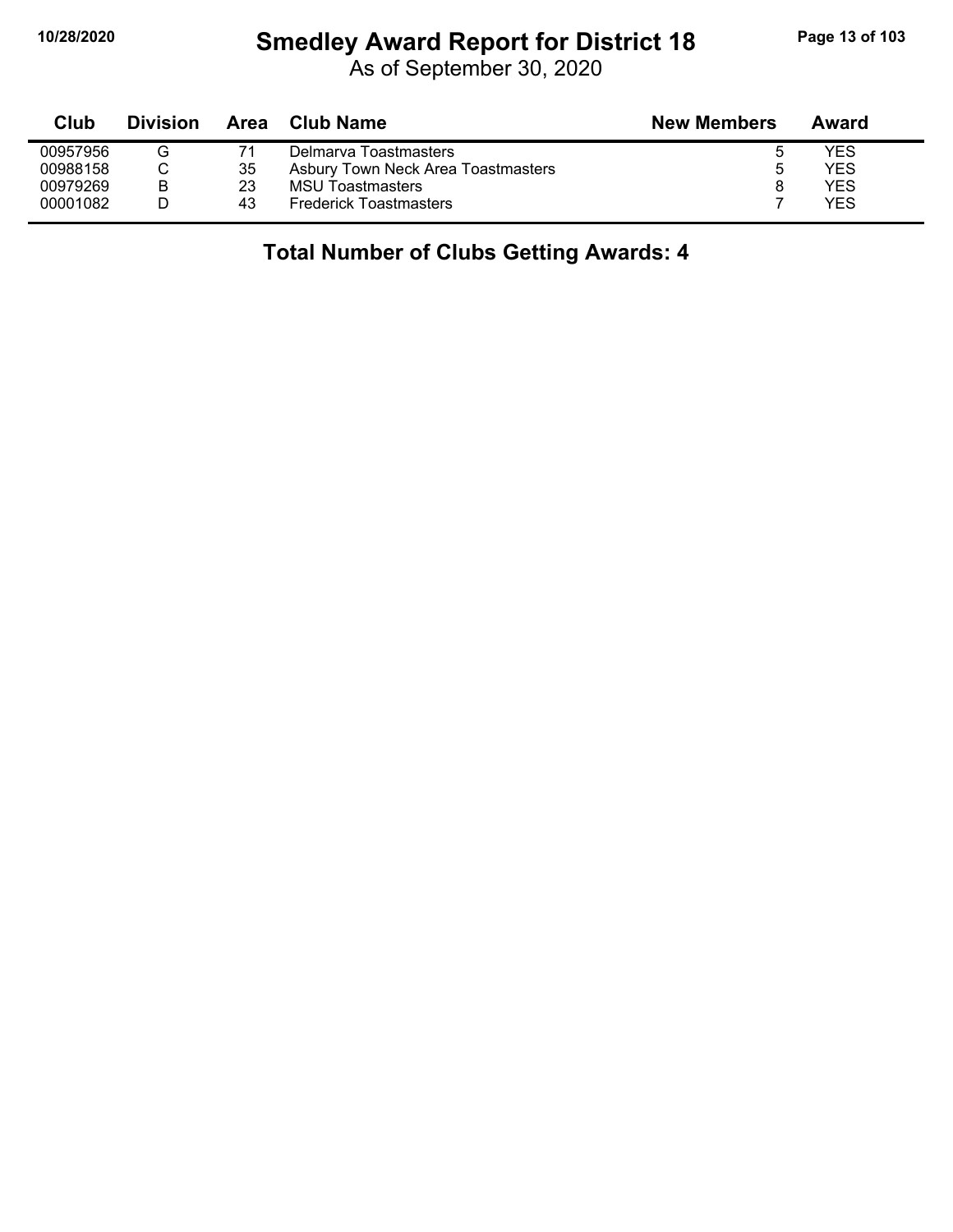## **10/28/2020 Smedley Award Report for District 19 Page 14 of 103**

As of September 30, 2020

| Club     | <b>Division</b> |    | Area Club Name          | <b>New Members</b> | Award |  |
|----------|-----------------|----|-------------------------|--------------------|-------|--|
| 06802828 | -               | 82 | Uiowa Healthcare Speaks |                    | YES   |  |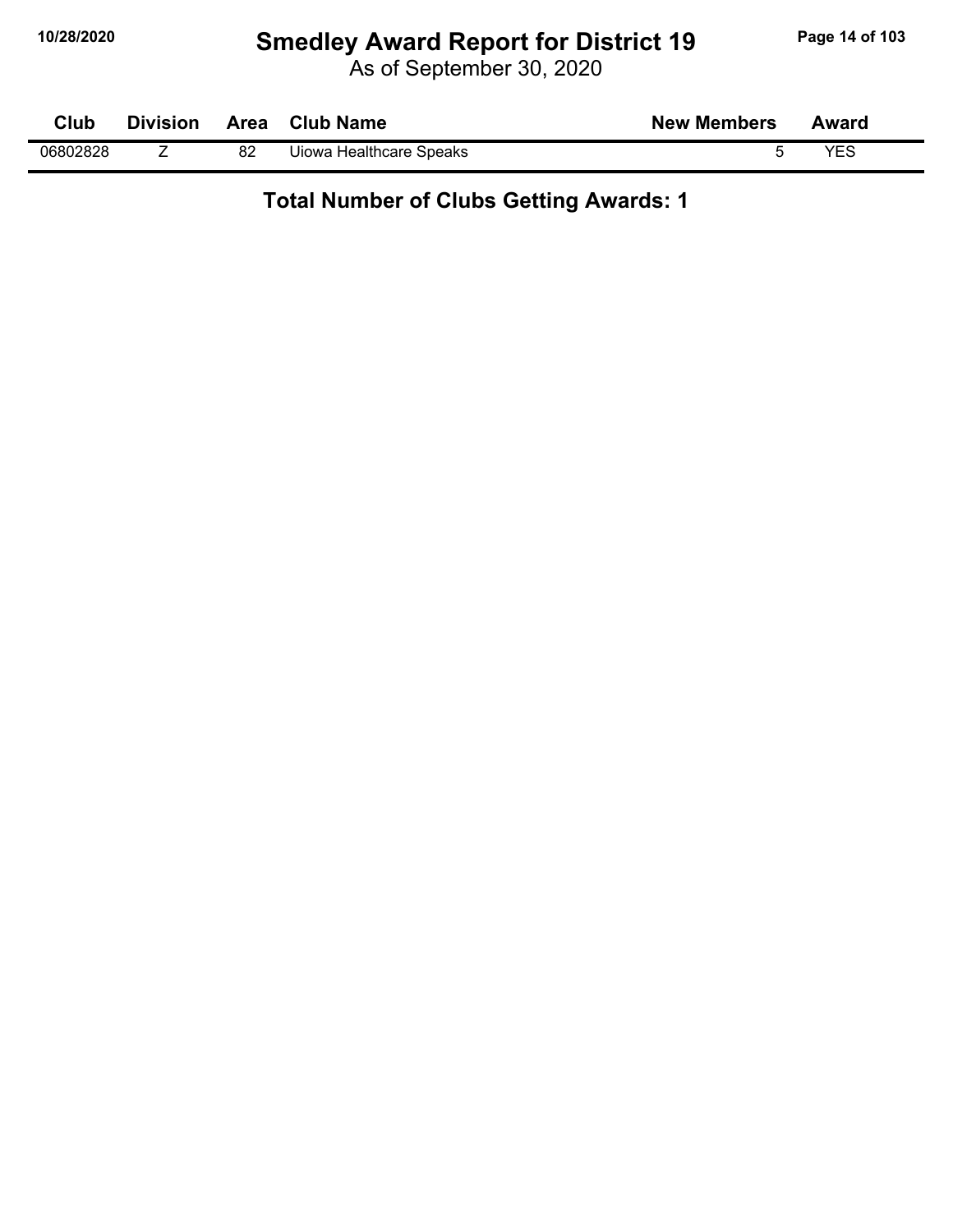## **10/28/2020 Smedley Award Report for District 20 Page 15 of 103**

As of September 30, 2020

| Club     | <b>Division</b> | Area | <b>Club Name</b>                               | <b>New Members</b> | Award      |
|----------|-----------------|------|------------------------------------------------|--------------------|------------|
| 00001599 | В               | 14   | <b>Pakistan Community Toastmasters</b>         | 5                  | <b>YES</b> |
| 05402174 | С               | 01   | <b>SLCC Toastmasters</b>                       | 5                  | <b>YES</b> |
| 00951706 | G               | 25   | South Kuwait Toastmasters Club                 | 5                  | <b>YES</b> |
| 00603459 | D               | 09   | <b>WMC Toastmasters</b>                        | 5                  | <b>YES</b> |
| 07381962 | F               | 22   | Enjaz Advanced Toastmasters Club               | 5                  | <b>YES</b> |
| 07110584 | Ε               | 17   | Al Tamayouz Toastmasters Club                  | 5                  | <b>YES</b> |
| 07144420 | F               | 23   | Tawasul Toastmasters Club                      | 5                  | <b>YES</b> |
| 07219291 | Е               | 20   | <b>EZ Coaching TM Club</b>                     | 6                  | <b>YES</b> |
| 07244848 | C               | 03   | Bahrain IT Professionals Toastmasters Club     | 5                  | <b>YES</b> |
| 07785244 | E               | 19   | Bhavan's Kuwait Malayalam Toastmasters Club    | 6                  | <b>YES</b> |
| 00858460 | B               | 15   | Angels Toastmasters Club                       | 5                  | <b>YES</b> |
| 01165099 | A               | 04   | Adhari Toastmasters Club                       | 5                  | <b>YES</b> |
| 04795823 | C               | 02   | Allied Bahrain Communicators Toastmasters Club | 8                  | <b>YES</b> |
| 01406515 | C               | 16   | <b>TKS Toastmasters</b>                        | 5                  | <b>YES</b> |
| 00824350 | A               | 06   | <b>ICABToastmasters Club</b>                   | 5                  | <b>YES</b> |
| 04413490 | H               | 29   | <b>Durrar Toastmasters</b>                     | 5                  | <b>YES</b> |
| 03041786 | F               | 23   | Rawasi                                         |                    | <b>YES</b> |
| 01255393 | G               | 25   | Kuwait Advanced                                | 5                  | <b>YES</b> |
| 01171968 | D               | 10   | <b>TASCA Toastmasters</b>                      | 5                  | <b>YES</b> |
| 02414618 | C               | 01   | Bahrain Arabic Toastmasters Club               | 6                  | <b>YES</b> |
| 02916798 | C               | 02   | <b>KMCC Toastmasters</b>                       | 5                  | <b>YES</b> |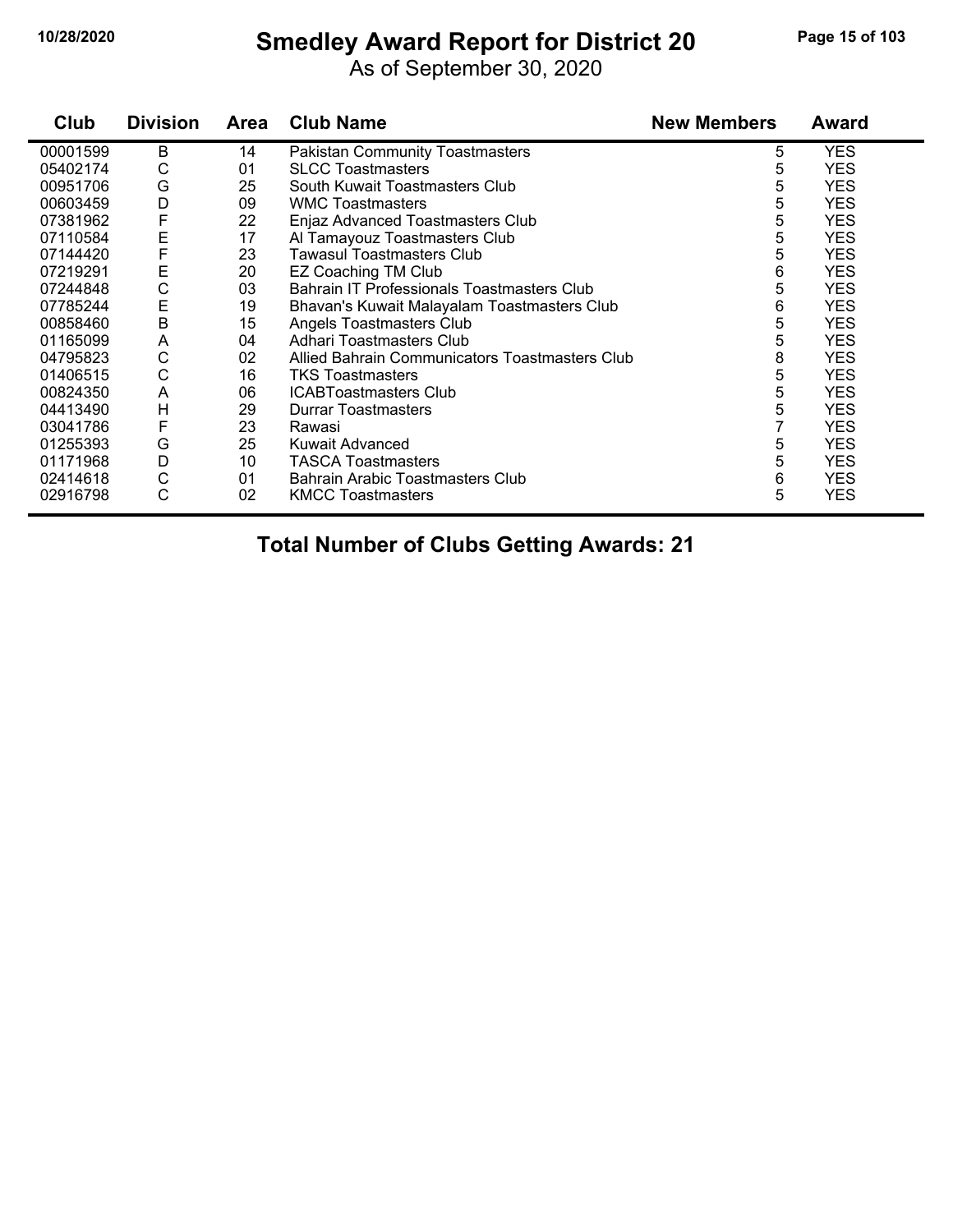## **10/28/2020 Smedley Award Report for District 21 Page 16 of 103**

As of September 30, 2020

| Club     | <b>Division</b> |    | Area Club Name                        | <b>New Members</b> | Award |
|----------|-----------------|----|---------------------------------------|--------------------|-------|
| 06582043 |                 | 52 | Real Talks Toastmasters               |                    | YES   |
| 07050191 | G               | 63 | <b>Fraser Valley Dynamic Speakers</b> |                    | YES   |
| 00004666 | F.              | 40 | Ambassadors - Tsawwassen Toastmasters |                    | YES   |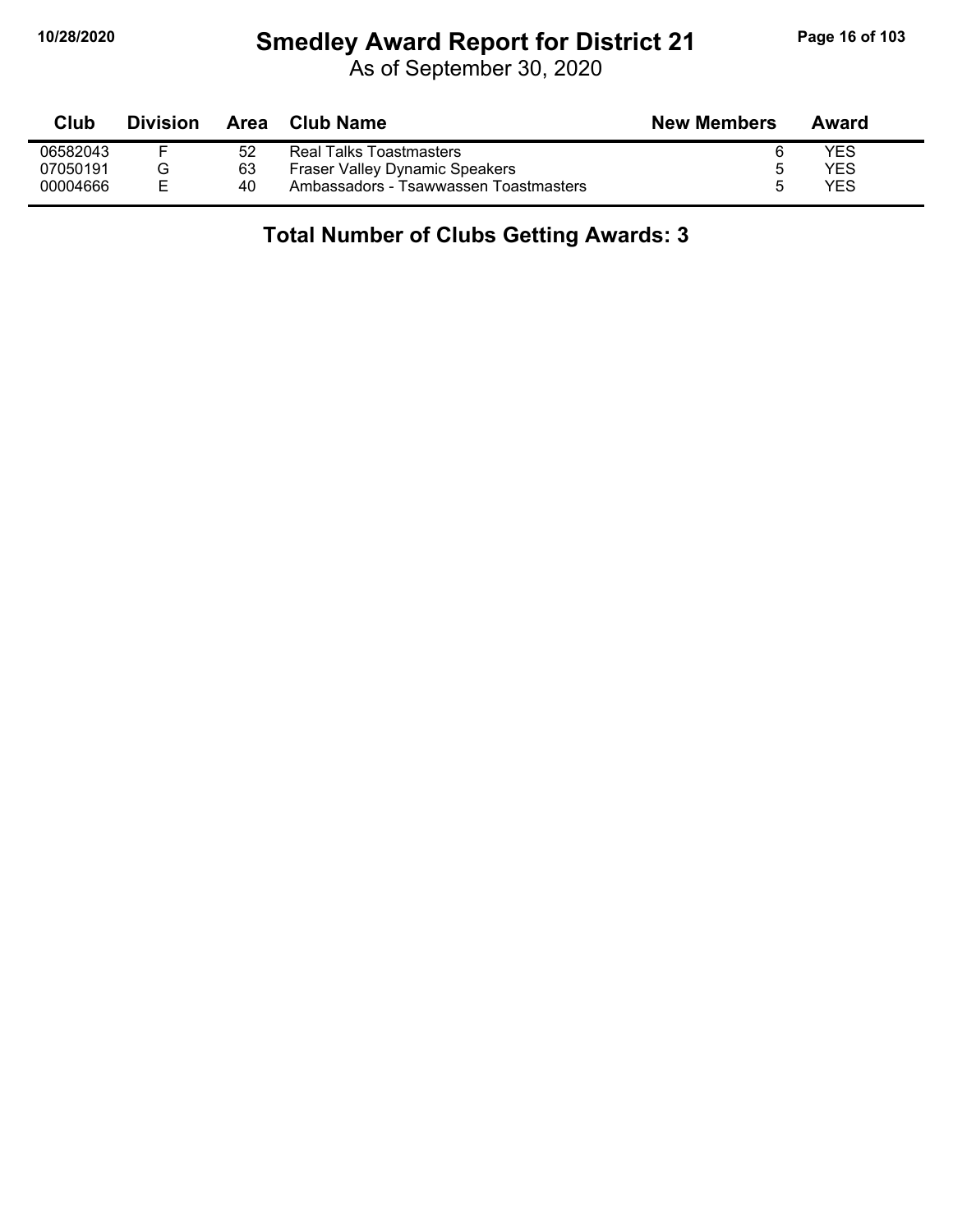## **10/28/2020 Smedley Award Report for District 22 Page 17 of 103**

As of September 30, 2020

| Club     |  | Division Area Club Name  | <b>New Members</b> | Award |
|----------|--|--------------------------|--------------------|-------|
| 05465858 |  | Uptown Talk Toastmasters |                    | YES   |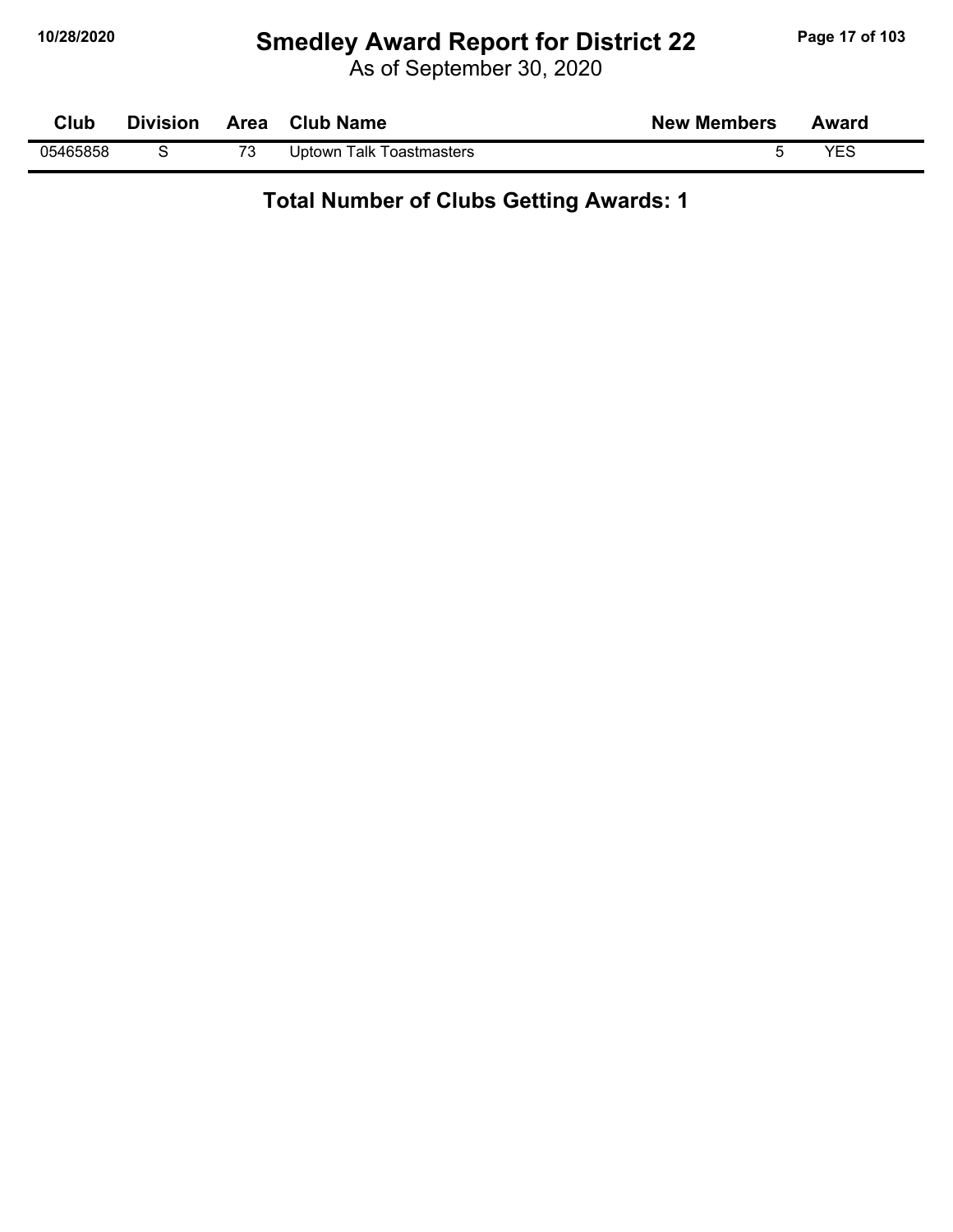## **10/28/2020 Smedley Award Report for District 23 Page 18 of 103**

As of September 30, 2020

| Club     | <b>Division</b> |    | Area Club Name                | <b>New Members</b> | Award |  |
|----------|-----------------|----|-------------------------------|--------------------|-------|--|
| 00000122 | N               | 14 | Albuquerque Toastmasters Club |                    | VES   |  |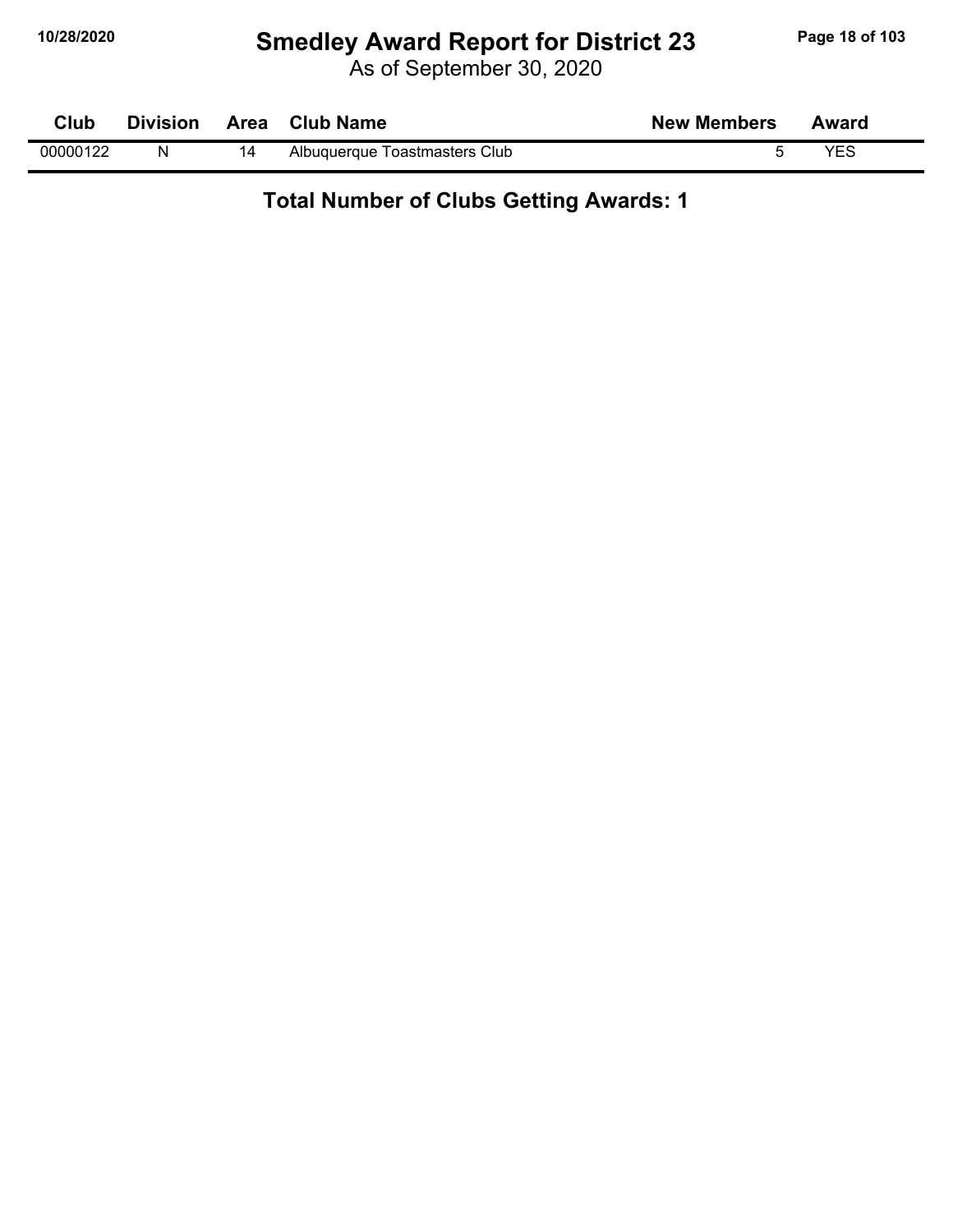## **10/28/2020 Smedley Award Report for District 27 Page 19 of 103**

As of September 30, 2020

| Club     | <b>Division</b> | Area Club Name                         | <b>New Members</b> | Award |  |
|----------|-----------------|----------------------------------------|--------------------|-------|--|
| 00009368 |                 | Crystal City Evening Toastmasters Club |                    | VES   |  |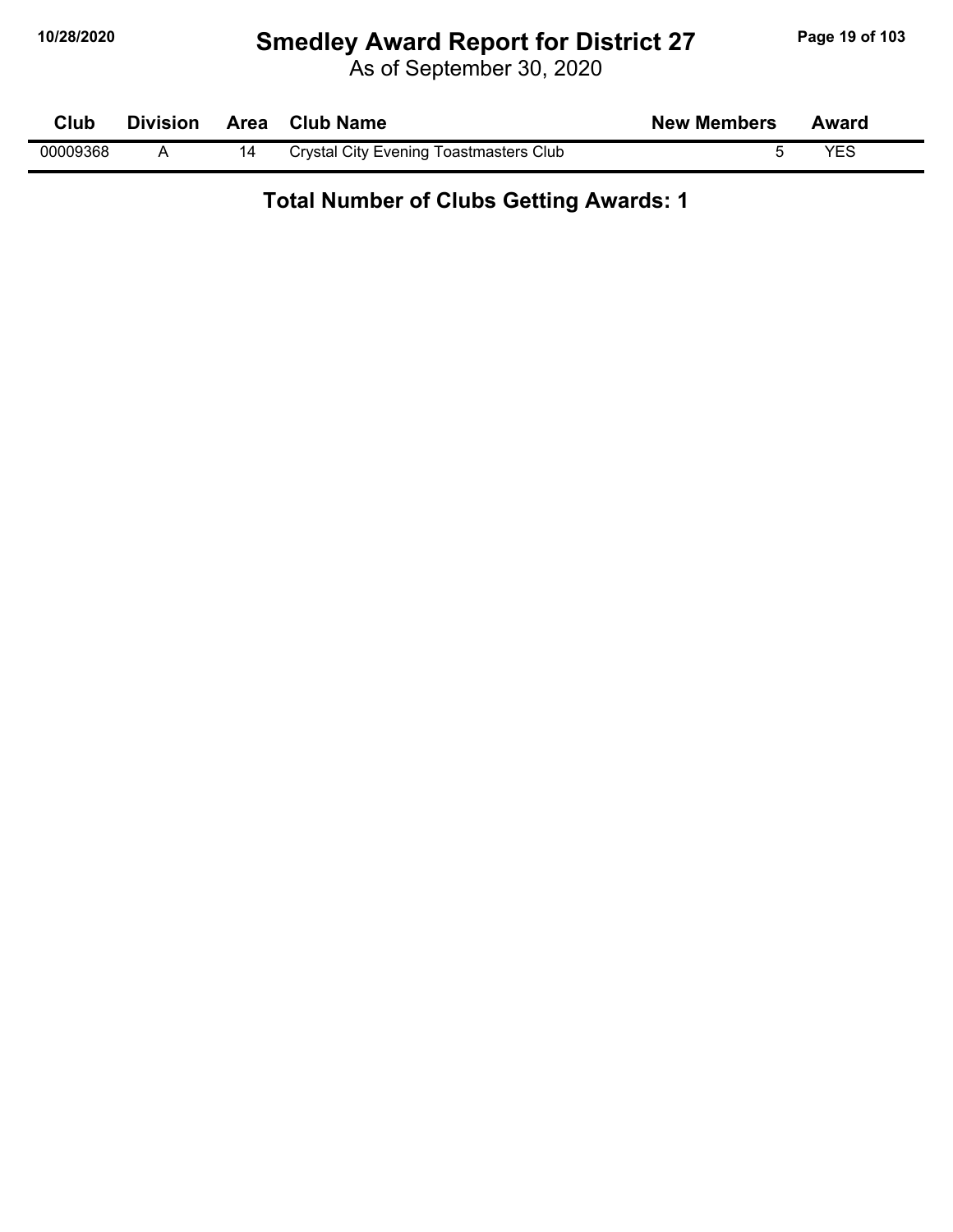## **10/28/2020 Smedley Award Report for District 29 Page 20 of 103**

As of September 30, 2020

| Club     | <b>Division</b> | Area | <b>Club Name</b>                  | <b>New Members</b> | Award |
|----------|-----------------|------|-----------------------------------|--------------------|-------|
| 07201760 | F<br>-          | 53   | LoCo Toasters                     |                    | YES   |
| 00980049 | E.              | 55   | <b>Sterling Toastmasters Club</b> |                    | YES   |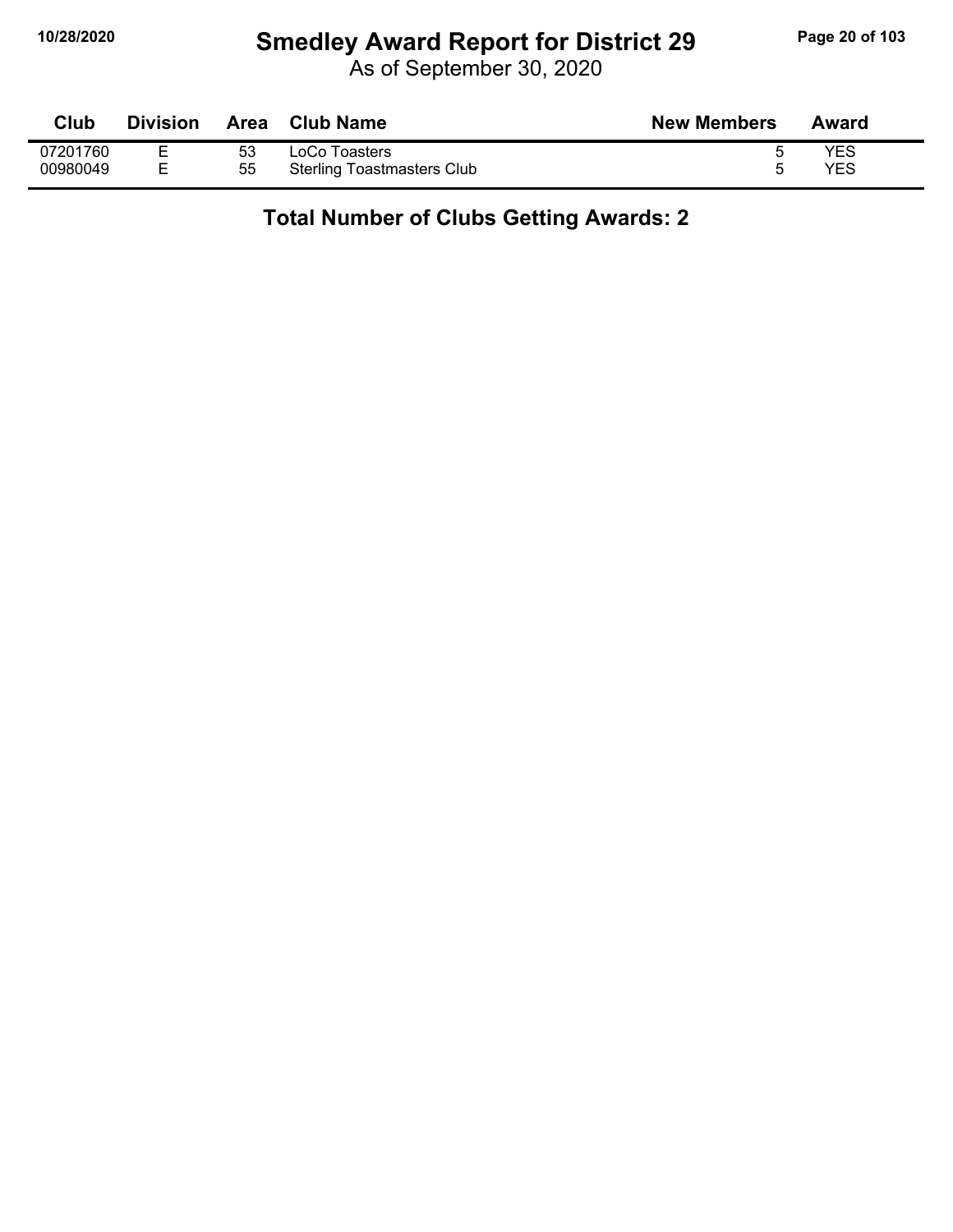## **10/28/2020 Smedley Award Report for District 30 Page 21 of 103**

As of September 30, 2020

| Club     | <b>Division</b> | <b>Area</b> | <b>Club Name</b>           | <b>New Members</b> | Award |
|----------|-----------------|-------------|----------------------------|--------------------|-------|
| 01478379 |                 | 15          | The Toast of UL            |                    | YES   |
| 00004243 | F               | 61          | Lakeview Toastmasters Club |                    | YES   |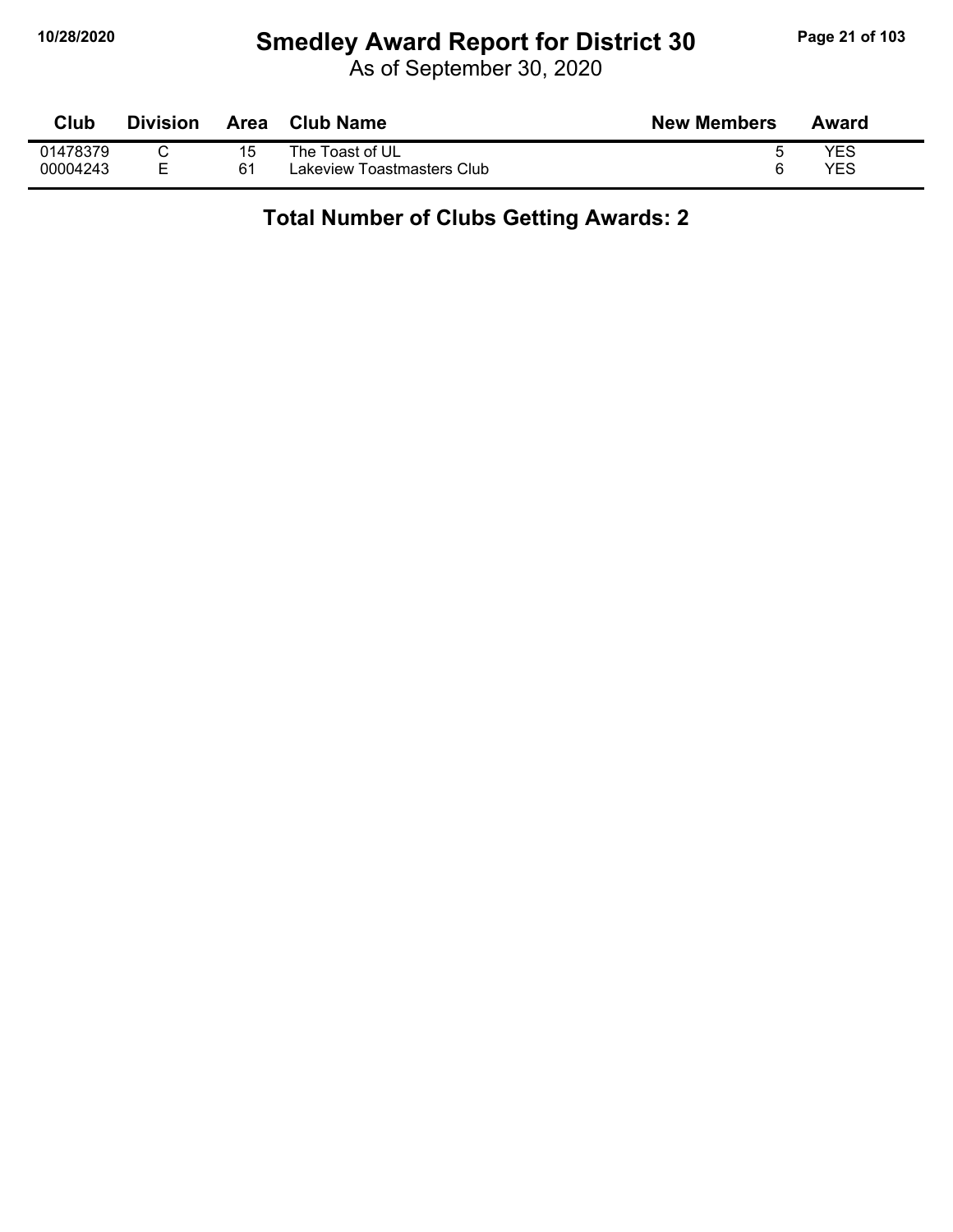## **10/28/2020 Smedley Award Report for District 31 Page 22 of 103**

As of September 30, 2020

| Club     | <b>Division</b> | Area | <b>Club Name</b>           | <b>New Members</b> | Award      |
|----------|-----------------|------|----------------------------|--------------------|------------|
| 00001074 | н               | 83   | <b>Boston Toastmasters</b> |                    | YES        |
| 06751480 | E               | 53   | Otis Street Orators        | b                  | YES        |
| 07335234 |                 | 62   | <b>RES Toastmasters</b>    | 6                  | <b>YES</b> |
| 01295807 |                 | 32   | Somerville Toastmasters    | b                  | YES        |
| 01502170 | E               | 55   | Eclinicaltoast             | ۰.                 | <b>YES</b> |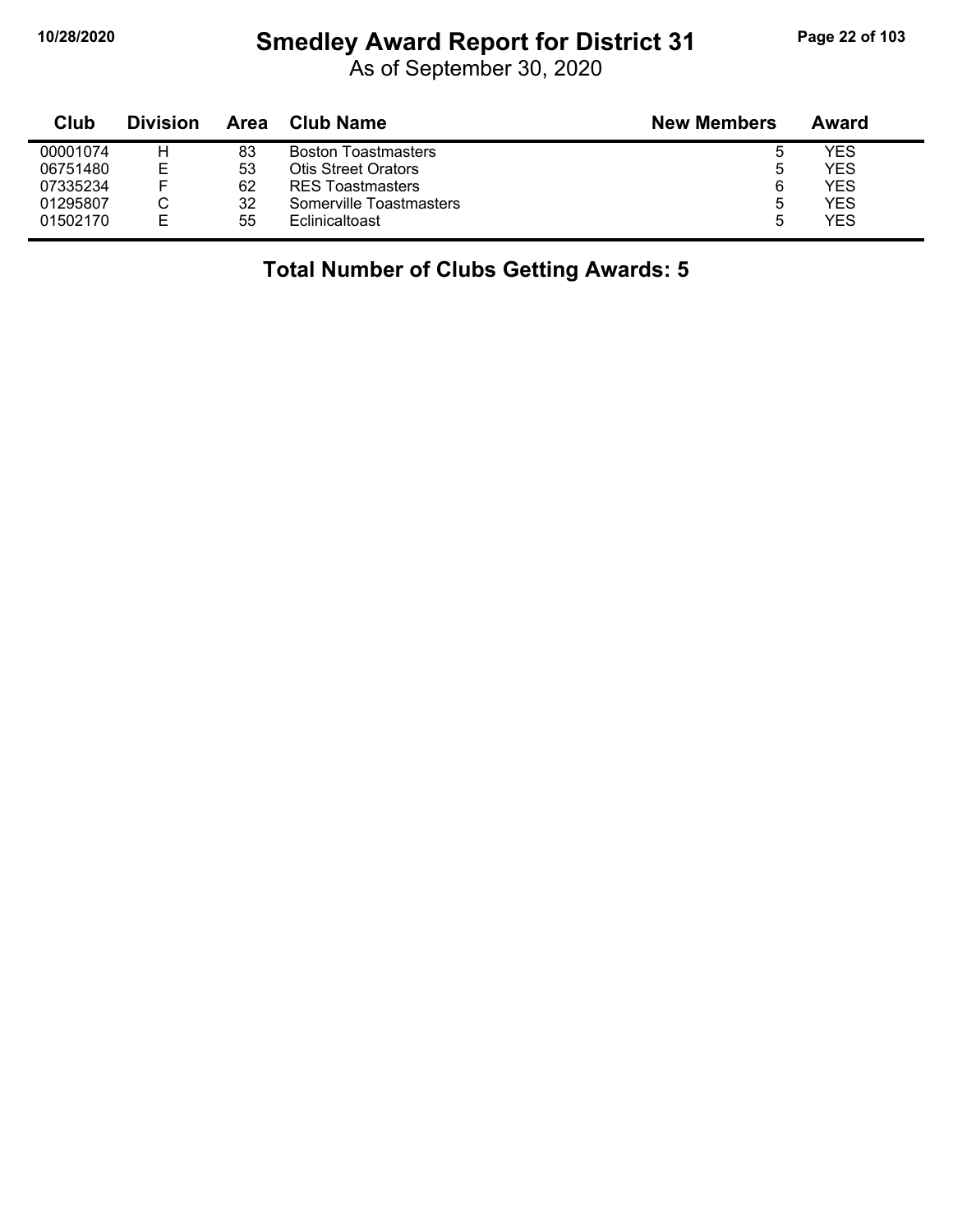## **10/28/2020 Smedley Award Report for District 33 Page 23 of 103**

As of September 30, 2020

| Club     | <b>Division</b> | Area | <b>Club Name</b>               | <b>New Members</b> | Award      |
|----------|-----------------|------|--------------------------------|--------------------|------------|
| 05947588 |                 | 03   | Influence Ecology Toastmasters |                    | <b>YES</b> |
| 02558090 |                 | 03   | Speak EZ                       | 10                 | YES        |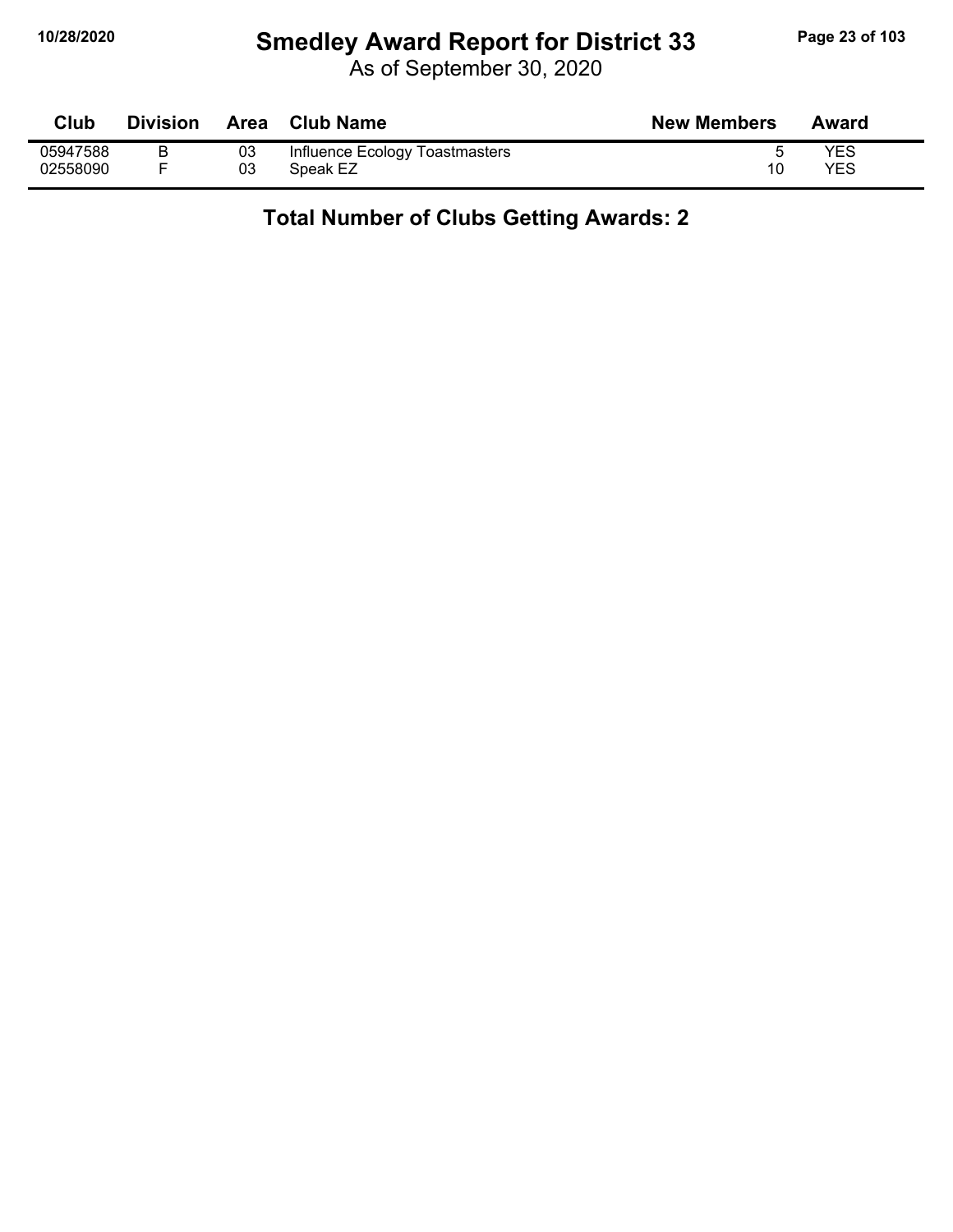## **10/28/2020 Smedley Award Report for District 34 Page 24 of 103**

As of September 30, 2020

| Club     | <b>Division</b> | Area | <b>Club Name</b>                              | <b>New Members</b> | Award |
|----------|-----------------|------|-----------------------------------------------|--------------------|-------|
| 03753554 | ĸ               | 03   | Oradores de Elite                             | 6                  | YES   |
| 06715647 |                 | 05   | Minatitlan                                    | ა                  | YES   |
| 06660571 |                 | 01   | Quantum Toastmasters Club                     | 5                  | YES   |
| 05432957 | н               | 01   | Club De Empresarios Toastmasters Ciudad De Mé |                    | YES   |
| 00006617 | н               | 02   | Reforma Club                                  |                    | YES   |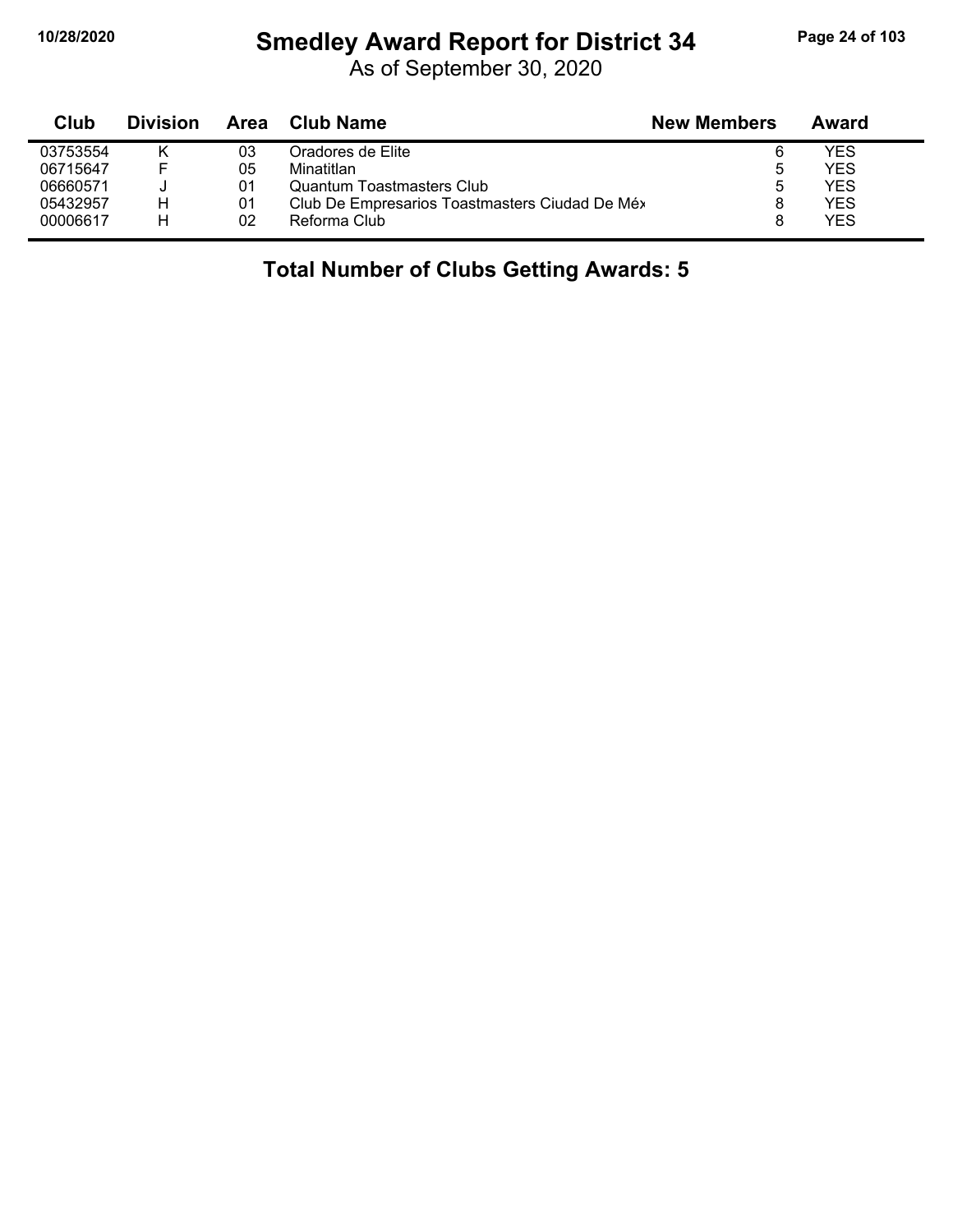## **10/28/2020 Smedley Award Report for District 36 Page 25 of 103**

As of September 30, 2020

| Club     | <b>Division</b> | Area | Club Name                                        | <b>New Members</b> | Award      |
|----------|-----------------|------|--------------------------------------------------|--------------------|------------|
| 07259090 |                 | 36   | Cathedral Heights English - Spanish Toastmasters |                    | <b>YES</b> |
| 07038189 | G               | 72   | She Leads She Speaks                             |                    | YES        |
| 00818502 |                 | 23   | <b>Stately Speakers Club</b>                     |                    | YES        |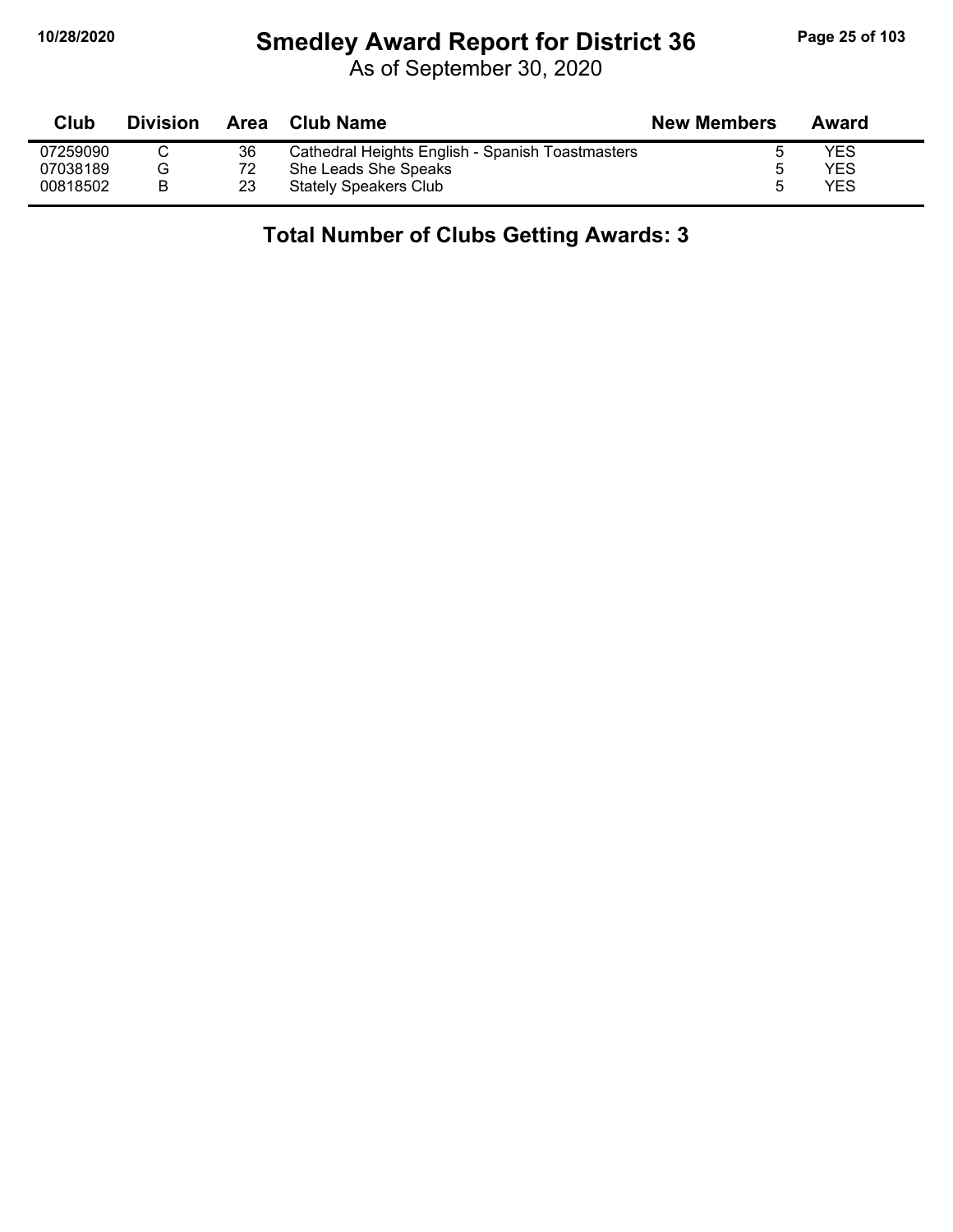## **10/28/2020 Smedley Award Report for District 37 Page 26 of 103**

As of September 30, 2020

| <b>Club</b> |  | Division Area Club Name                  | <b>New Members</b> | Award |  |
|-------------|--|------------------------------------------|--------------------|-------|--|
| 00003971    |  | Bank of America Uptown Toastmasters Club |                    | YFS   |  |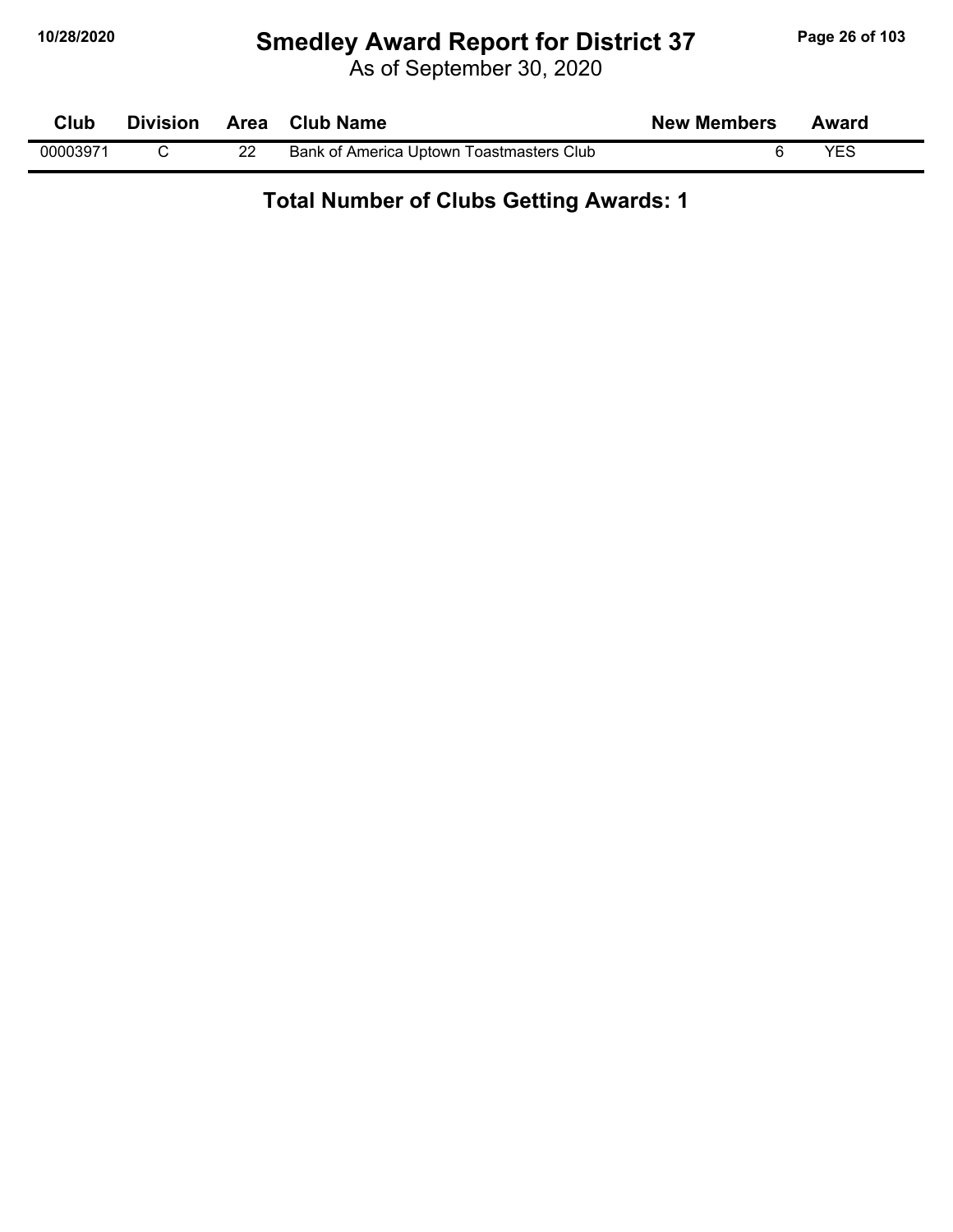## **10/28/2020 Smedley Award Report for District 38 Page 27 of 103**

As of September 30, 2020

| Club     | <b>Division</b> | Area | Club Name                         | <b>New Members</b> | Award |
|----------|-----------------|------|-----------------------------------|--------------------|-------|
| 07532319 | G               |      | <b>GCSP First Avenue Speakers</b> |                    | YES   |
| 03760717 | н               | 81   | Almac Toastmasters                |                    | YES   |
| 01304762 |                 | 31   | University City Toastmasters      |                    | YES   |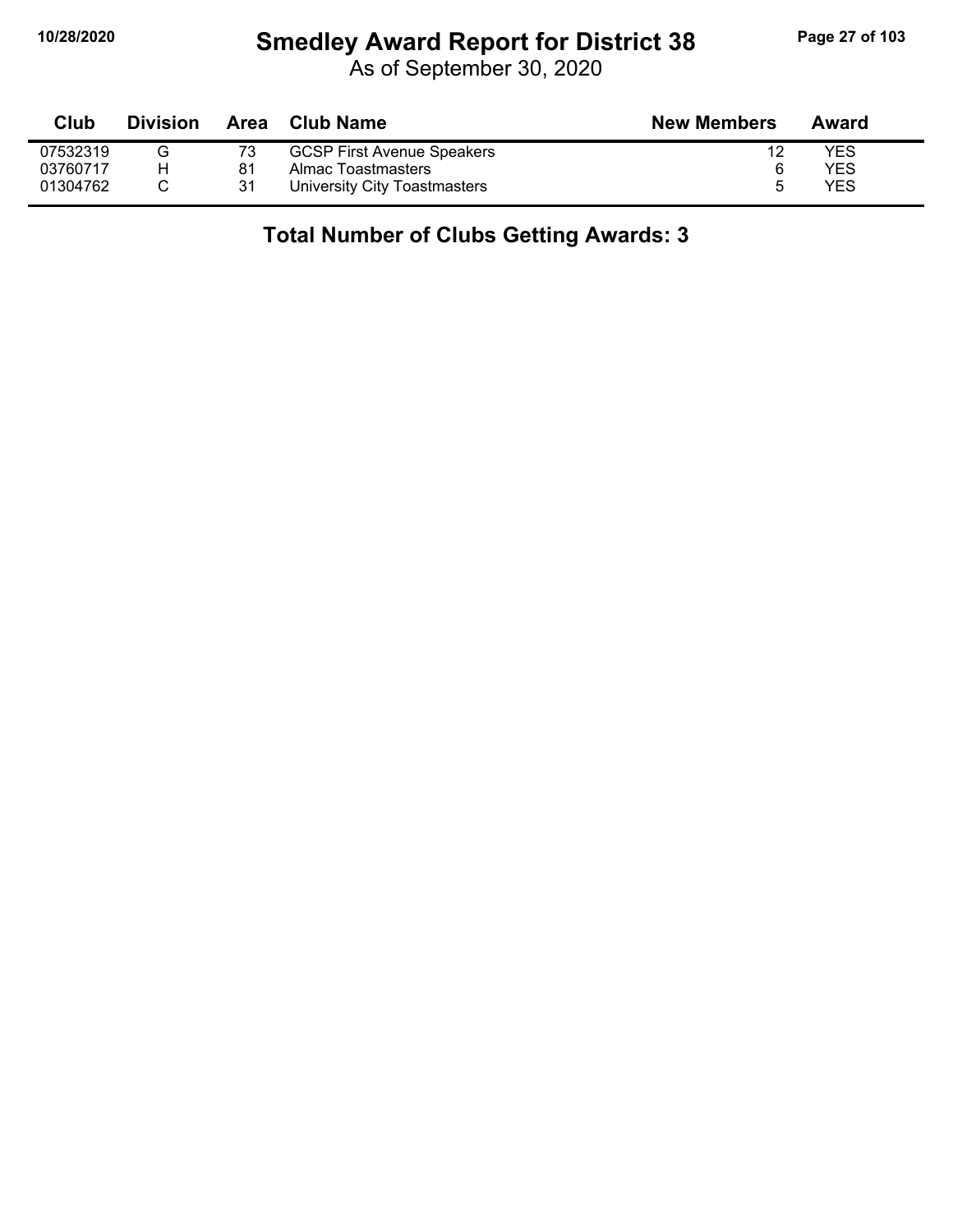## **10/28/2020 Smedley Award Report for District 40 Page 28 of 103**

As of September 30, 2020

| Club     | <b>Division</b> | Area | Club Name                        | <b>New Members</b> | Award |
|----------|-----------------|------|----------------------------------|--------------------|-------|
| 00006455 |                 | 62   | <b>River Cities Toastmasters</b> |                    | YES   |
| 00002421 |                 | 02   | Beacon Toastmasters Club         |                    | YES   |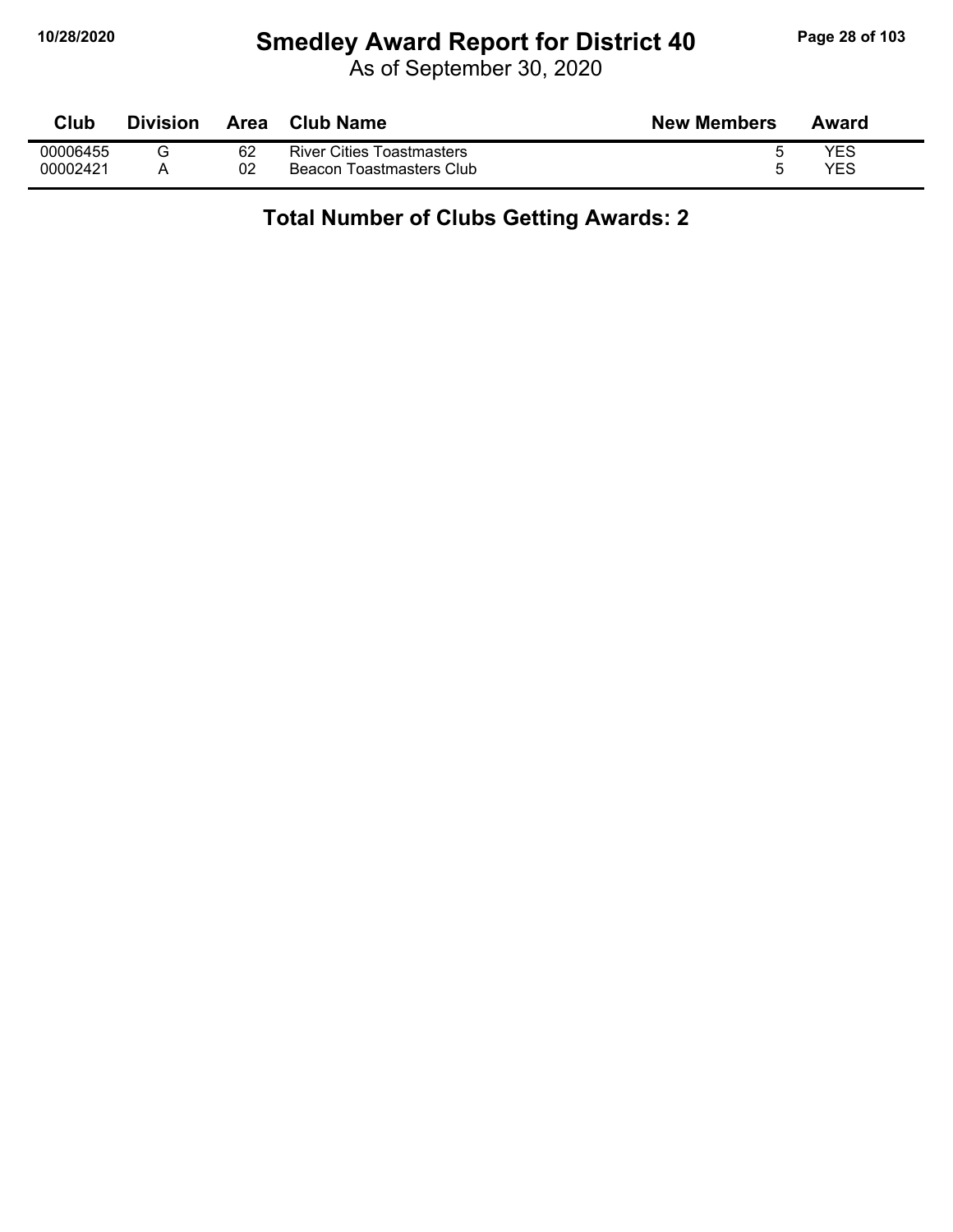#### **10/28/2020 Smedley Award Report for District 41 Page 29 of 103**

As of September 30, 2020

| Club     | <b>Division</b> | <b>Area</b> | <b>Club Name</b>                                 | <b>New Members</b> | <b>Award</b> |
|----------|-----------------|-------------|--------------------------------------------------|--------------------|--------------|
| 04887204 | H               | 05          | Noida ExpressWay Toastmasters Club               | 9                  | <b>YES</b>   |
| 05815798 | N               | 02          | Standard Chartered Bank Nepal Toastmasters Club  |                    | <b>YES</b>   |
| 07050177 | Q               | 01          | Infinity Toastmasters Club                       | 18                 | <b>YES</b>   |
| 07018389 | N               | 03          | <b>KU-SOM</b>                                    | 5                  | <b>YES</b>   |
| 06933277 | J               | 04          | Inspiria Toastmasters Club                       | 9                  | <b>YES</b>   |
| 06943877 | D               | 04          | <b>Optimus Information Toastmasters Club</b>     | 5                  | <b>YES</b>   |
| 06976970 | L               | 05          | <b>Mastermind Toastmasters</b>                   | 6                  | <b>YES</b>   |
| 07010470 | Q               | 02          | <b>TCS Maitree Pinnacle Toastmasters Club</b>    | 5                  | <b>YES</b>   |
| 05477602 | ${\sf P}$       | 03          | <b>Toastmasters of Delhi</b>                     | 6                  | <b>YES</b>   |
| 05576185 | D               | 04          | Noida Plus Toastmasters Club                     | 13                 | <b>YES</b>   |
| 06108789 | J               | 05          | The Toastmaster's Club of Guwahati               | 8                  | <b>YES</b>   |
| 05972030 | A               | 03          | <b>Reliance Toastmasters Club</b>                | 5                  | <b>YES</b>   |
| 05595195 | M               | 04          | Great Lakes Gurgaon                              | 24                 | <b>YES</b>   |
| 06655852 | J               | 02          | Siliguri Queens Toastmasters                     | 12                 | <b>YES</b>   |
| 06771510 | Κ               | 03          | Elite Toastmasters Club                          | 9                  | <b>YES</b>   |
| 06826688 | L               | 04          | Independent University Bangladesh Toastmasters C | 8                  | <b>YES</b>   |
| 05954206 | $\mathsf C$     | 03          | Jaipur Toastmasters Club                         | 5                  | <b>YES</b>   |
| 05680890 | E               | 03          | <b>Capital City Toastmasters</b>                 | 7                  | <b>YES</b>   |
| 06039218 | D               | 02          | <b>Ghaziabad Toastmasters Club</b>               | 6                  | <b>YES</b>   |
| 04822406 | H               | 06          | Greno Toastmasters Club                          | 5                  | <b>YES</b>   |
| 05168041 | G               | 04          | <b>Gurgaon Orators Toastmasters Club</b>         | 5                  | <b>YES</b>   |
| 05346753 | E               | 04          | Toastmasters Club of Speaking and Leadership     | 8                  | <b>YES</b>   |
| 00008112 | $\mathsf{N}$    | 01          | Kathmandu Toastmasters Club 8112                 | 8                  | <b>YES</b>   |
| 07787869 | L               | 02          | <b>Sparkling Advanced Toastmasters Club</b>      | 5                  | <b>YES</b>   |
| 07748906 | O               | 03          | Chitwan Landmark                                 | 5                  | <b>YES</b>   |
| 07685318 | A               | 03          | Prabhu Bank Toastmasters Club                    | 5                  | <b>YES</b>   |
| 07537334 | A               | 02          | <b>Bhaisepati Toastmasters Club</b>              | 5                  | <b>YES</b>   |
| 07693103 | E               | 04          | Thales Delhi Toastmasters Club                   | 5                  | <b>YES</b>   |
| 07712415 | $\mathbf{I}$    | 01          | Sri Sri University Toastmasters Club             | 5                  | <b>YES</b>   |
| 07716503 | N               | 01          | Bhairahawa Toastmasters Club                     | 8                  | <b>YES</b>   |
| 07749562 | D               | 04          | Barclays Noida Toastmasters Club                 | 6                  | <b>YES</b>   |
| 07385592 | J               | 02          | Vaani Toastmasters Club                          | 9                  | <b>YES</b>   |
| 07256681 | N               | 03          | <b>Dharan Toastmasters</b>                       | 5                  | <b>YES</b>   |
| 07272318 | B               | 02          | RMSI Dehradun Toastmasters Club                  | 5                  | <b>YES</b>   |
| 07169377 | G               | 02          | Gurgaon Speakers Toastmasters Club               | 8                  | <b>YES</b>   |
| 07086863 | N               | 03          | <b>Baneshwor Toastmasters</b>                    | 5                  | <b>YES</b>   |
| 07064415 |                 | 03          | PathBreakers Toastmasters Club                   | 5                  | <b>YES</b>   |
| 00996285 | Ε               | 02          | Toastmasters Club of Dwarka                      | 7                  | <b>YES</b>   |
| 01059126 | D               | 03          | Noida Toastmasters Club                          | 5                  | <b>YES</b>   |
| 01200975 | F               | 02          | <b>Gurgaon Toastmasters Club</b>                 | 8                  | <b>YES</b>   |
| 00870897 | ${\sf P}$       | 03          | South Delhi Toastmasters                         | 5                  | <b>YES</b>   |
| 07333728 | С               | 02          | Royal Orators Toastmasters Club                  | 5                  | <b>YES</b>   |
| 07472687 | L               | 05          | Bangladesh Youth Toastmasters Club               | 7                  | <b>YES</b>   |
| 07186162 | Q               | 02          | <b>IEM Toastmasters Club</b>                     | 5                  | <b>YES</b>   |
| 01345936 | F               | 01          | <b>TCS Maitree Gurgaon Toastmasters</b>          | 14                 | <b>YES</b>   |
| 01276713 | E               | 03          | Delhi Advanced Toastmasters Club                 | 10                 | <b>YES</b>   |
| 01496270 | K               | 02          | City of Joy Toastmasters Club                    | 6                  | <b>YES</b>   |
| 01867633 | M               | 01          | <b>Faridabad Toastmasters Club</b>               | 9                  | <b>YES</b>   |
| 01574616 | Ρ               | 02          | <b>Toastmasters Club of West Delhi</b>           | 9                  | <b>YES</b>   |
| 02193917 | С               | 04          | Silvertongues IIM Udaipur                        | 81                 | <b>YES</b>   |
| 02845360 |                 | 04          | <b>IIM Ranchi Toastmasters</b>                   | 9                  | <b>YES</b>   |
| 02782369 | O               | 01          | Himalaya Toastmasters                            | 8                  | <b>YES</b>   |
| 07803092 | A               | 01          | Sanskriti Toastmasters Club                      | 5                  | <b>YES</b>   |
| 04792214 | L               | 02          | Dhaka Bangladesh Toastmasters                    | 5                  | <b>YES</b>   |
| 03939528 |                 | 03          | In-Steel Toastmasters                            | 5                  | <b>YES</b>   |
| 01381947 | Q               | 03          | Salt Lake Toastmasters Club                      | 7                  | <b>YES</b>   |
| 04055055 | F               | 04          | <b>Eloquent Toastmasters Club</b>                | 5                  | <b>YES</b>   |
| 01179292 | Κ               | 01          | Kolkata Toastmasters Club                        | 7                  | <b>YES</b>   |
| 03281416 | E               | 01          | <b>Central Delhi Toastmasters Club</b>           | 9                  | <b>YES</b>   |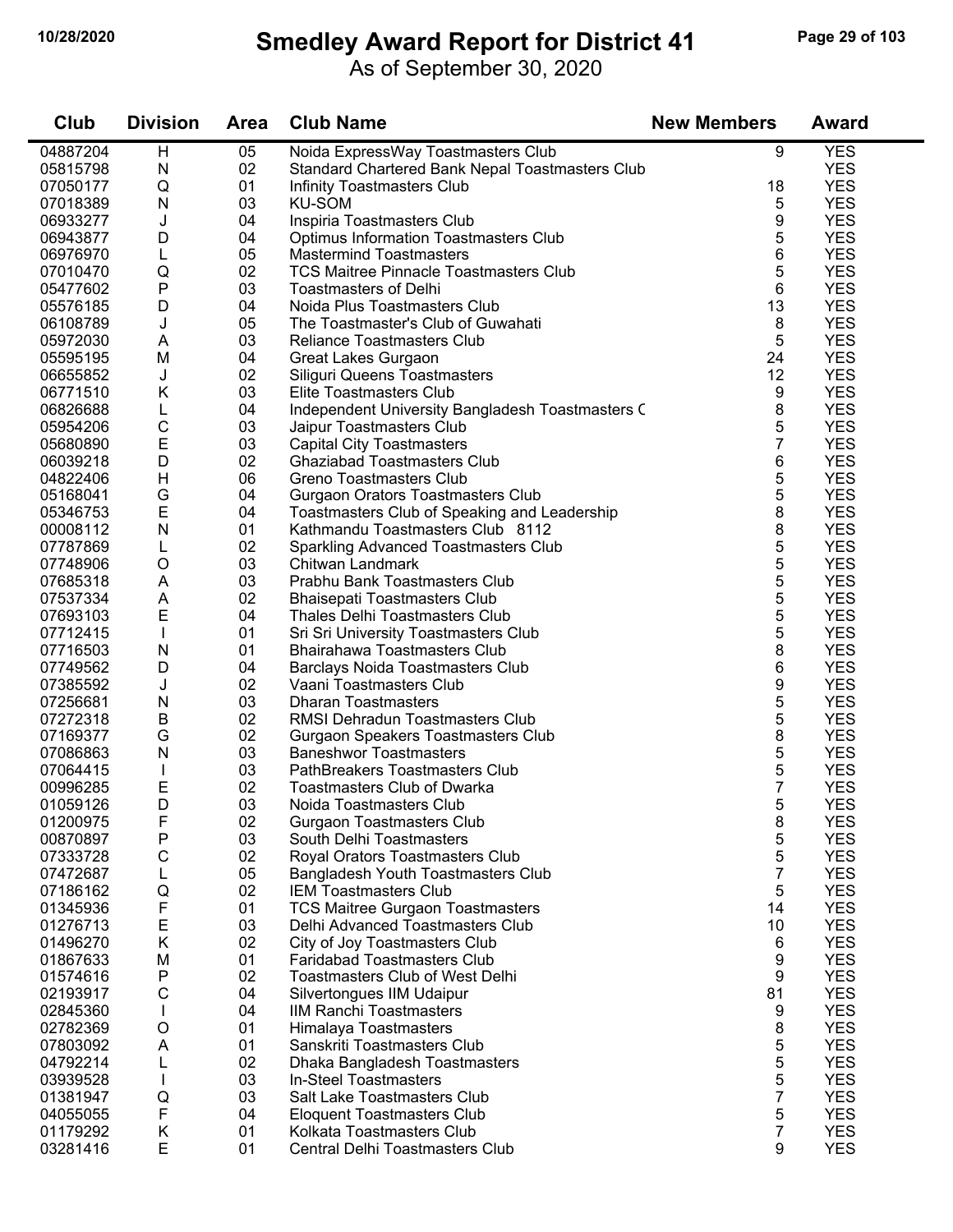## **10/28/2020 Smedley Award Report for District 41 Page 30 of 103**

As of September 30, 2020

| Club     | <b>Division</b> | Area | Club Name                                   | <b>New Members</b> | Award      |  |
|----------|-----------------|------|---------------------------------------------|--------------------|------------|--|
| 03364013 |                 | 05   | North East India Advanced Toastmasters Club |                    | YES        |  |
| 03401924 | A               | 02   | <b>Shangrila Toastmasters</b>               |                    | YES        |  |
| 01088097 |                 | 02   | TCS Maitree Kolkata Toastmasters Club       |                    | YES        |  |
| 07713677 | N               | 02   | <b>Butwal Toastmasters Club</b>             |                    | <b>YES</b> |  |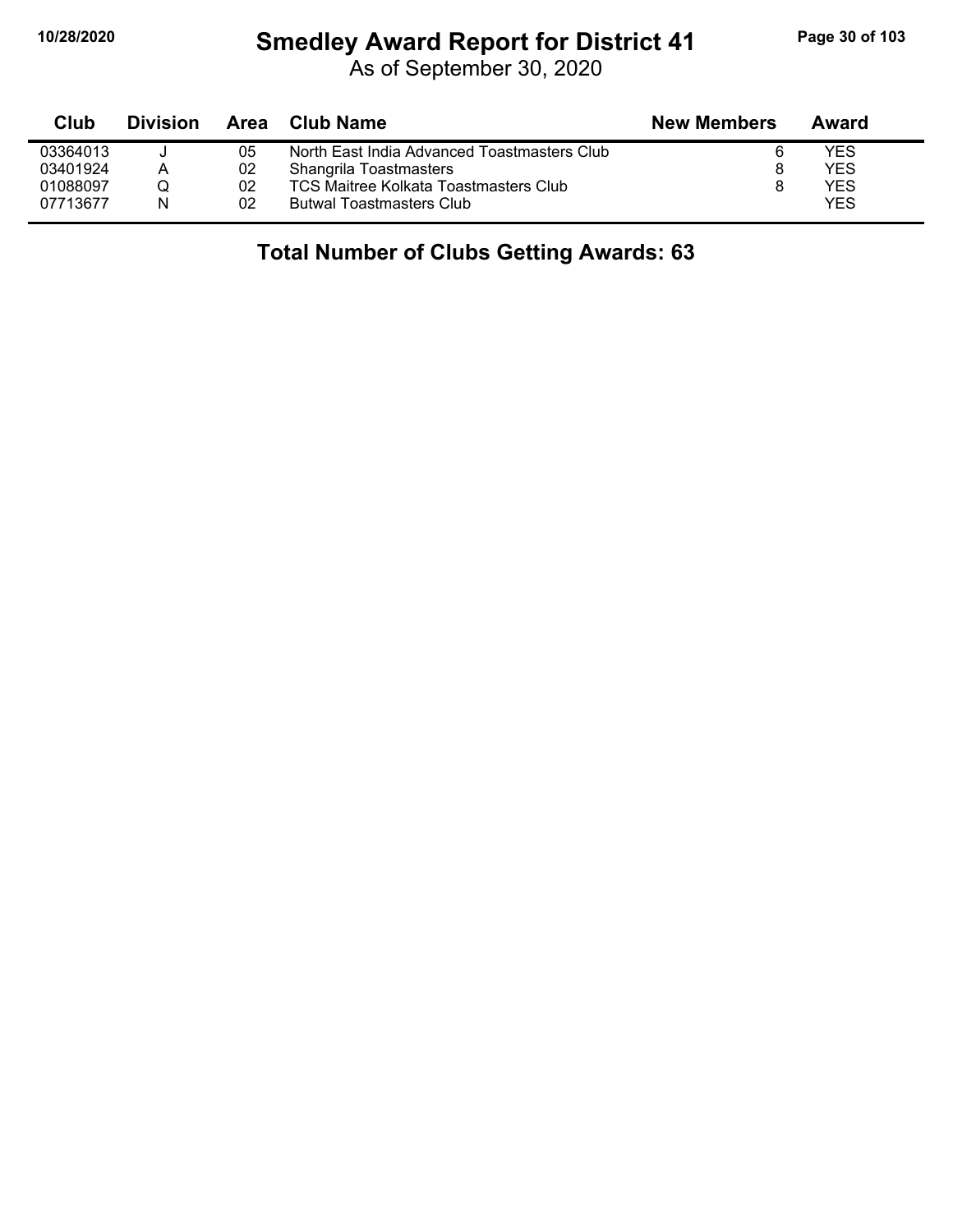# **10/28/2020 Smedley Award Report for District 42 Page 31 of 103**

As of September 30, 2020

| Club     | <b>Division</b> | Area | Club Name                           | <b>New Members</b> | Award |
|----------|-----------------|------|-------------------------------------|--------------------|-------|
| 00878113 |                 |      | <b>Calgary Talking Toastmasters</b> |                    | YES   |
| 00007442 | B               | 09   | FCC Stubble Jumpers Club            | 9                  | YES   |
| 00006823 |                 |      | CanOrators Toastmasters Club        |                    | YES   |
| 00002799 |                 | 12   | Dynamically Speaking Club           |                    | YES   |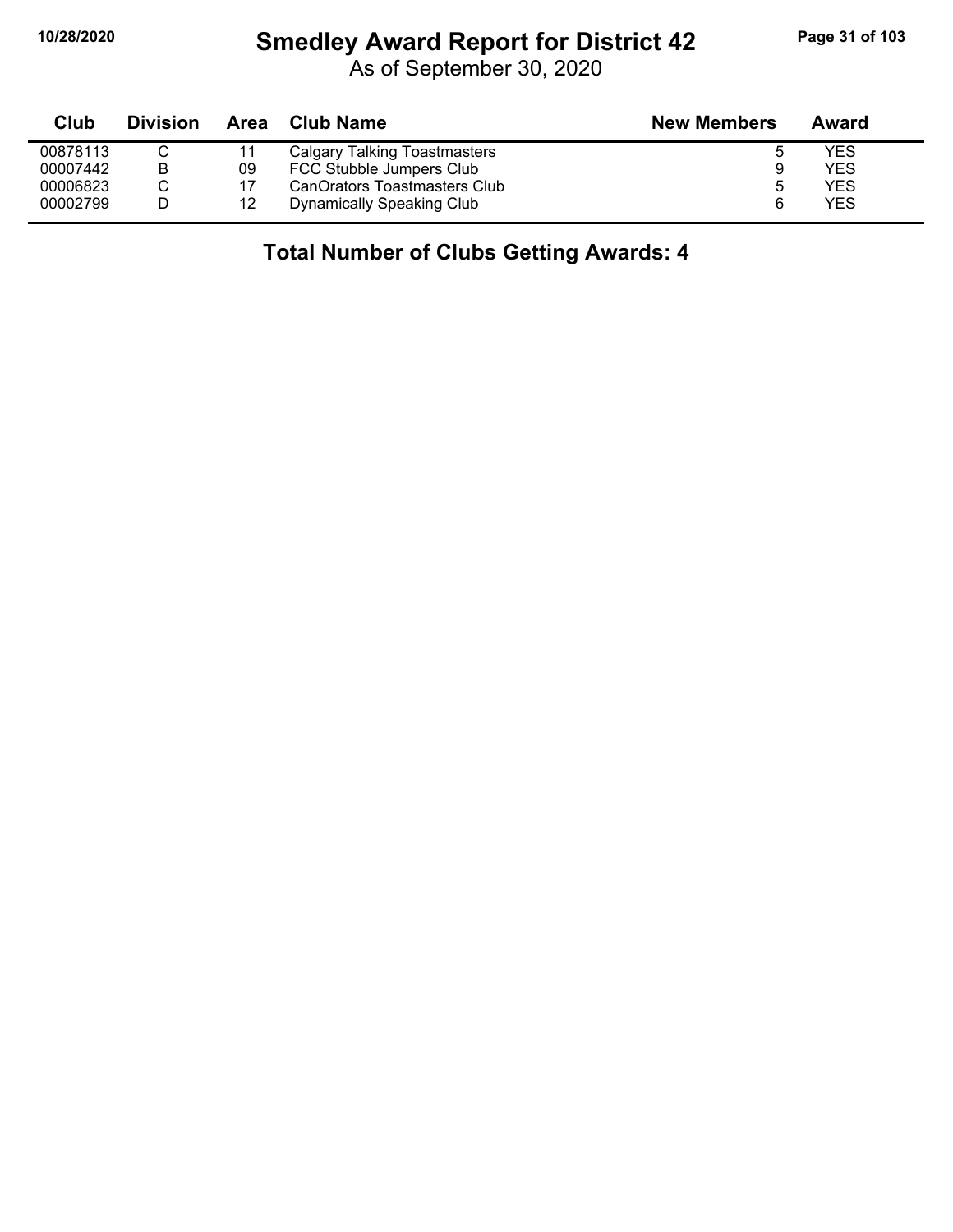# **10/28/2020 Smedley Award Report for District 43 Page 32 of 103**

As of September 30, 2020

| Club     | <b>Division</b> | Area | Club Name                                  | <b>New Members</b> | Award      |
|----------|-----------------|------|--------------------------------------------|--------------------|------------|
| 05550917 | Е               | 02   | Reaching Beyond Advanced Toastmasters      |                    | YES        |
| 07200754 | Е               | 02   | <b>Empowering Progressive Speakers</b>     |                    | YES.       |
| 07216706 | F.              | 03   | MSL Toastmasters Club                      |                    | <b>YES</b> |
| 01452091 | E.              | 01   | Jackson State University PPAD Toastmasters |                    | <b>YES</b> |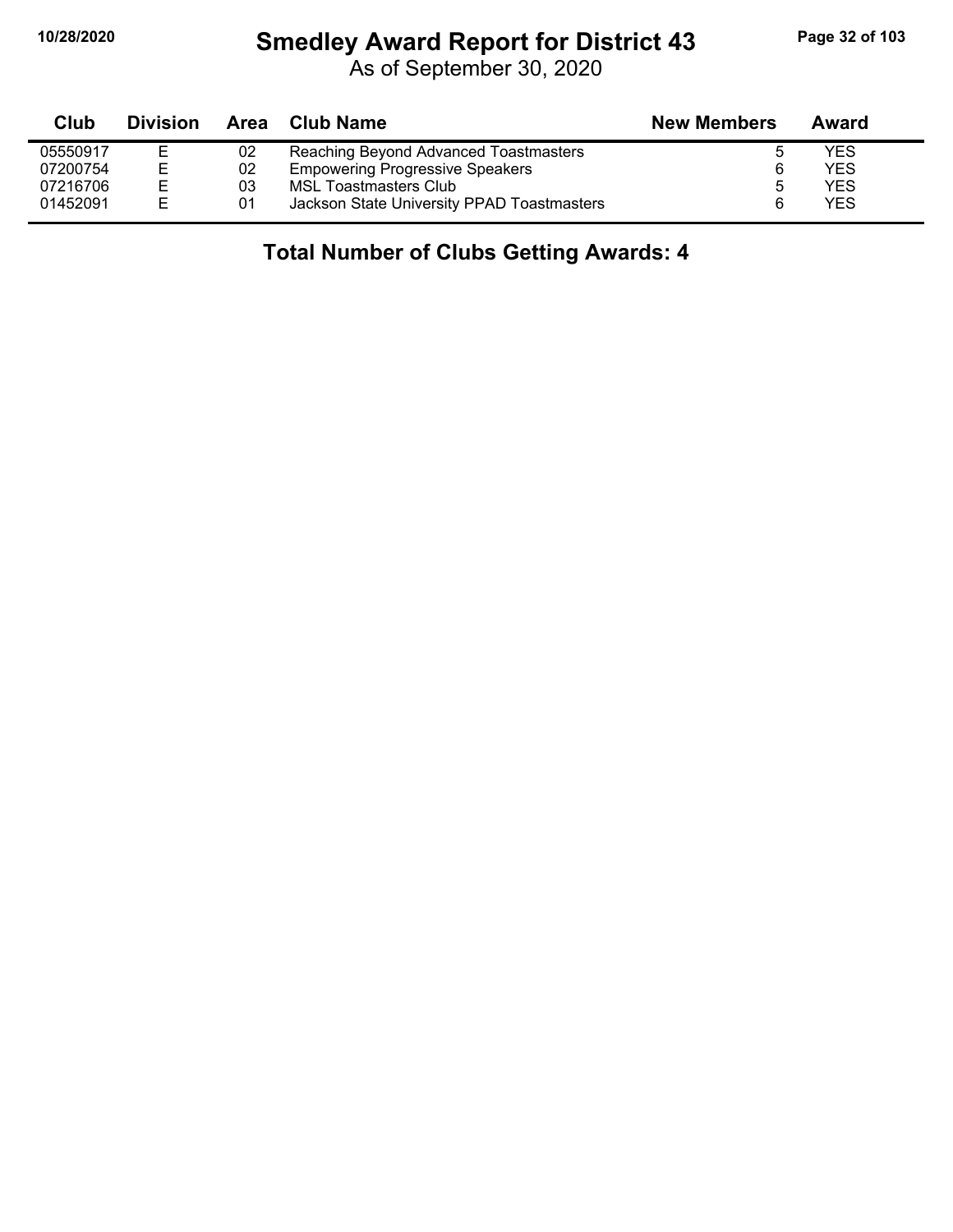## **10/28/2020 Smedley Award Report for District 44 Page 33 of 103**

As of September 30, 2020

| Club     | <b>Division</b> |    | Area Club Name                          | <b>New Members</b> | Award |
|----------|-----------------|----|-----------------------------------------|--------------------|-------|
| 02953078 |                 | 41 | The Talking THDHR                       |                    | YES   |
| 00898793 |                 | 35 | <b>Century Center Toastmasters Club</b> |                    | YES   |
| 00936049 | A               | 12 | Speaking with Power Toastmasters Club   |                    | YES   |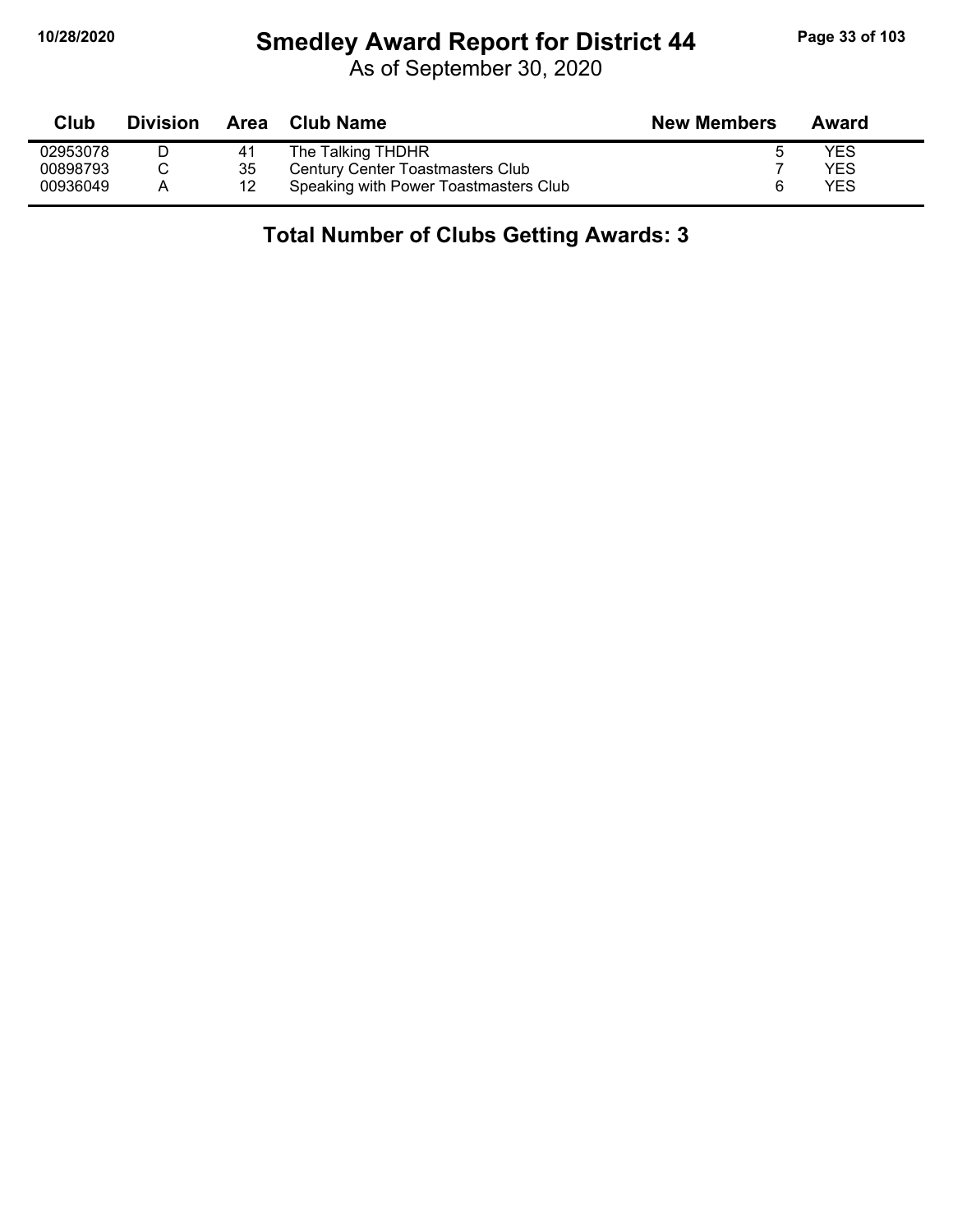## **10/28/2020 Smedley Award Report for District 45 Page 34 of 103**

As of September 30, 2020

| Club     | <b>Division</b> | Area | <b>Club Name</b> | <b>New Members</b> | Award      |
|----------|-----------------|------|------------------|--------------------|------------|
| 00821874 |                 | 01   | Dal Toastmasters |                    | <b>VES</b> |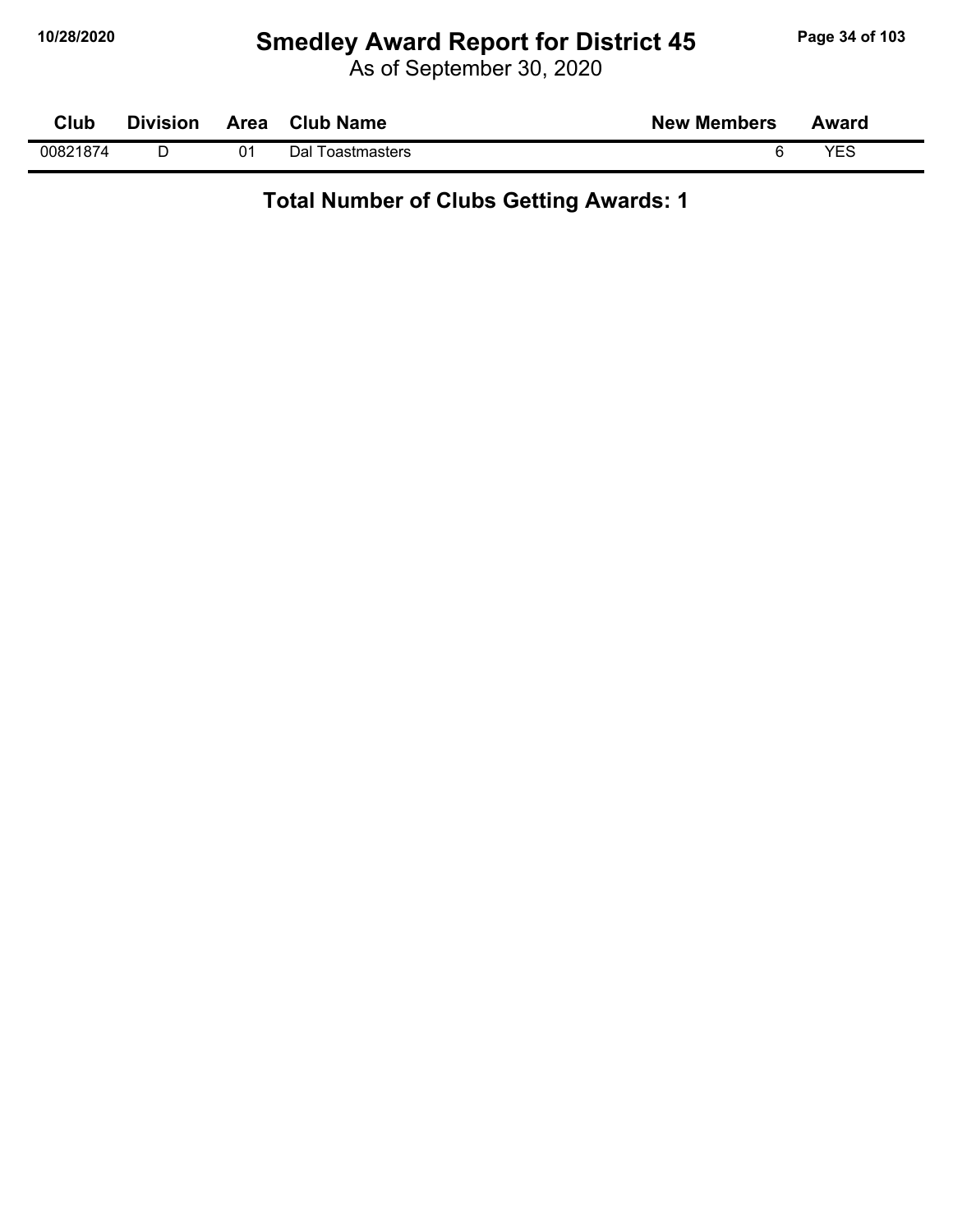## **10/28/2020 Smedley Award Report for District 46 Page 35 of 103**

As of September 30, 2020

| Club     | <b>Division</b> | Area | Club Name                             | <b>New Members</b> | Award |
|----------|-----------------|------|---------------------------------------|--------------------|-------|
| 00005328 |                 | 51   | Voices of Bank America Club           |                    | YES   |
| 07580325 | E               | -51  | <b>Acuris New York Toastmasters</b>   |                    | YES   |
| 03890961 |                 | 24   | Columbia University Toastmasters Club |                    | YES   |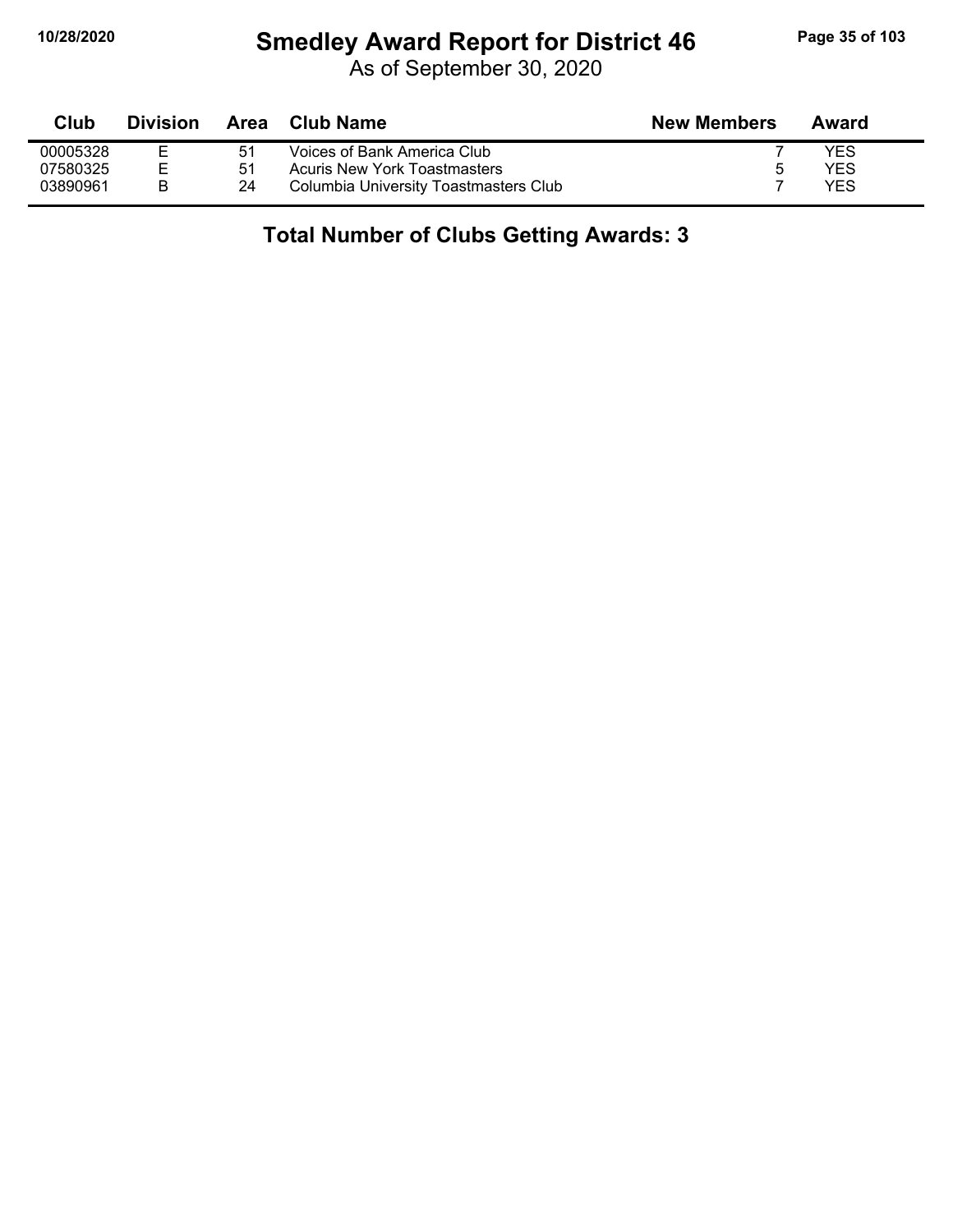## **10/28/2020 Smedley Award Report for District 47 Page 36 of 103**

As of September 30, 2020

| Club     | <b>Division</b> | Area | <b>Club Name</b>                         | <b>New Members</b> | Award |  |
|----------|-----------------|------|------------------------------------------|--------------------|-------|--|
| 03043022 | B               | 25   | Latamasters                              | 5                  | YES   |  |
| 01582184 | Е               | 54   | Grove-Gables Toastmasters                | 6                  | YES   |  |
| 01575030 | В               | 20   | <b>Club Power Speakers</b>               | 5                  | YES   |  |
| 00839960 |                 | 90   | <b>Club Destiny</b>                      | 5                  | YES   |  |
| 00007108 |                 | 92   | Ernest T. Strachan Club Advanced TM Club |                    | YES   |  |
| 07113482 | D               | 41   | <b>High Impact Speakers</b>              | 6                  | YES   |  |
| 07404346 | A               | 14   | <b>SGWS SFL Toastmasters</b>             | 6                  | YES   |  |
| 00001600 |                 | 93   | First Bahamas Branch of Toastmasters     | 8                  | YES   |  |
| 06847742 |                 | 90   | B.U.T. Abaco Trail Blazers               | 6                  | YES   |  |
| 06484905 |                 | 93   | <b>AGOC Nationbuilders</b>               | 6                  | YES   |  |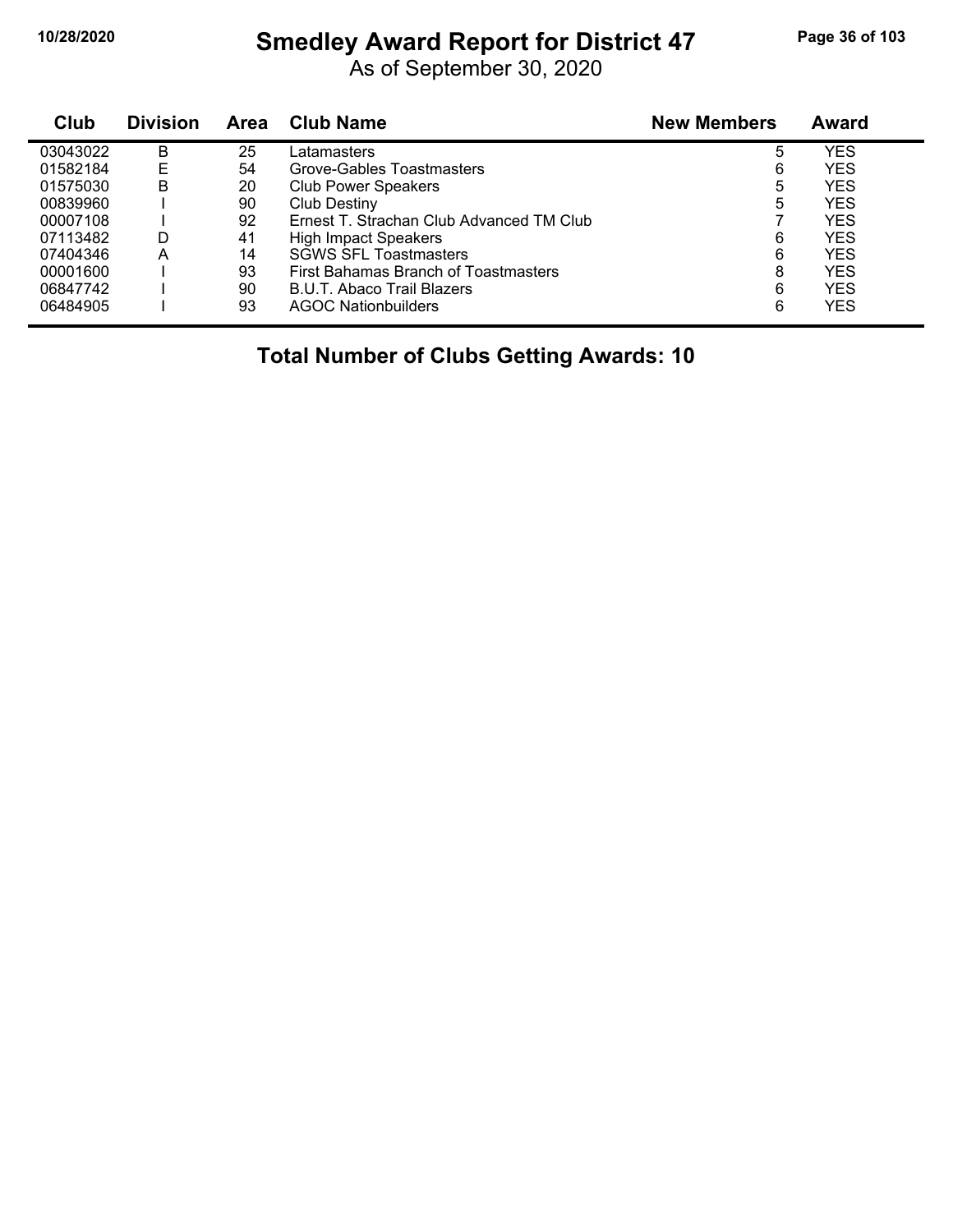### **10/28/2020 Smedley Award Report for District 48 Page 37 of 103**

As of September 30, 2020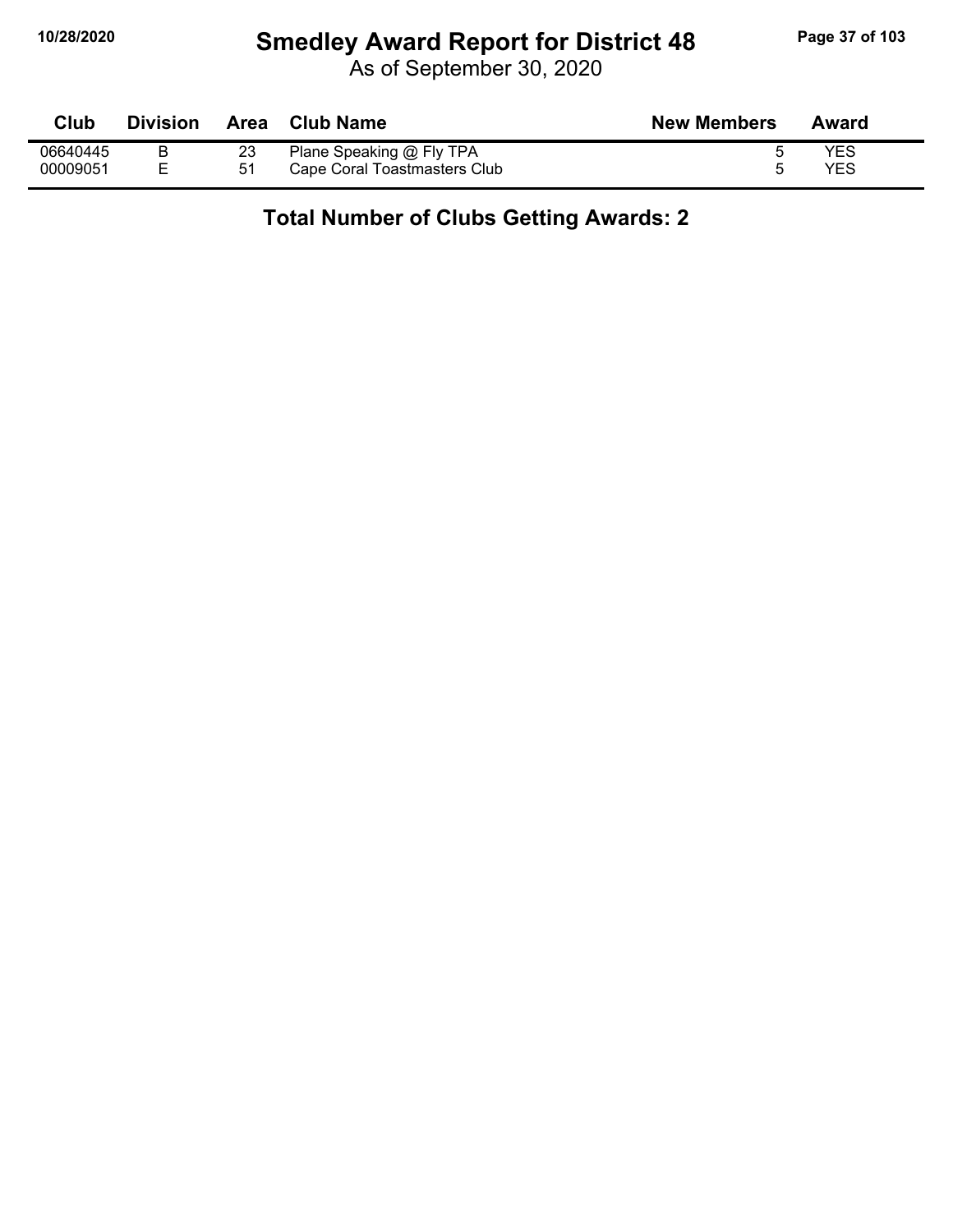# **10/28/2020 Smedley Award Report for District 49 Page 38 of 103**

As of September 30, 2020

| Club     | <b>Division</b> | Area | <b>Club Name</b>             | <b>New Members</b> | Award |
|----------|-----------------|------|------------------------------|--------------------|-------|
| 06591480 |                 | 09   | Nordic PCL                   |                    | YES   |
| 00004716 |                 | 04   | Hawaii Kai Toastmasters Club |                    | YES   |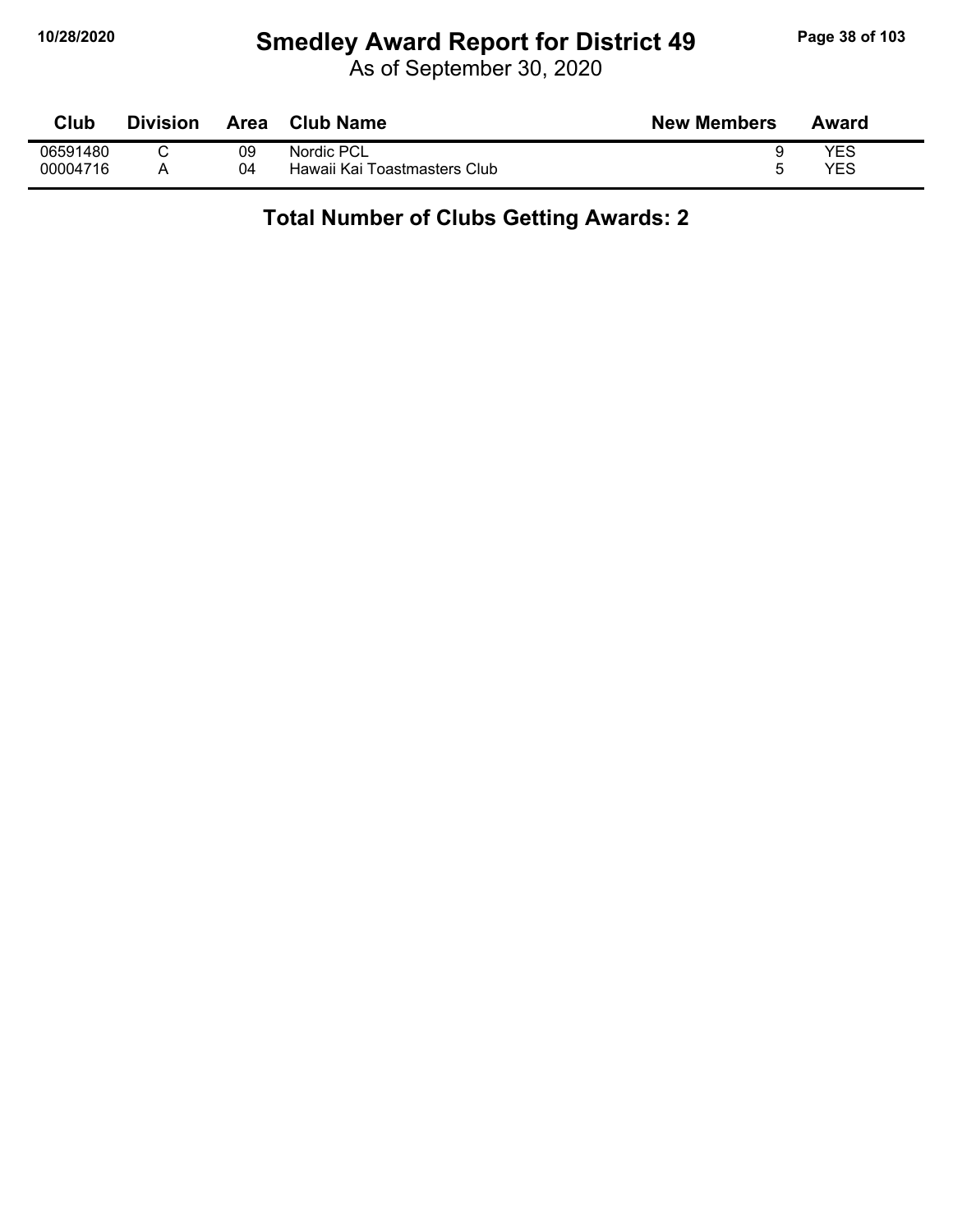# **10/28/2020 Smedley Award Report for District 50 Page 39 of 103**

As of September 30, 2020

| Club     | <b>Division</b> | Area | <b>Club Name</b>              | <b>New Members</b> | Award |
|----------|-----------------|------|-------------------------------|--------------------|-------|
| 00005736 |                 | 44   | Verbal Expressions Club #5736 |                    | YES   |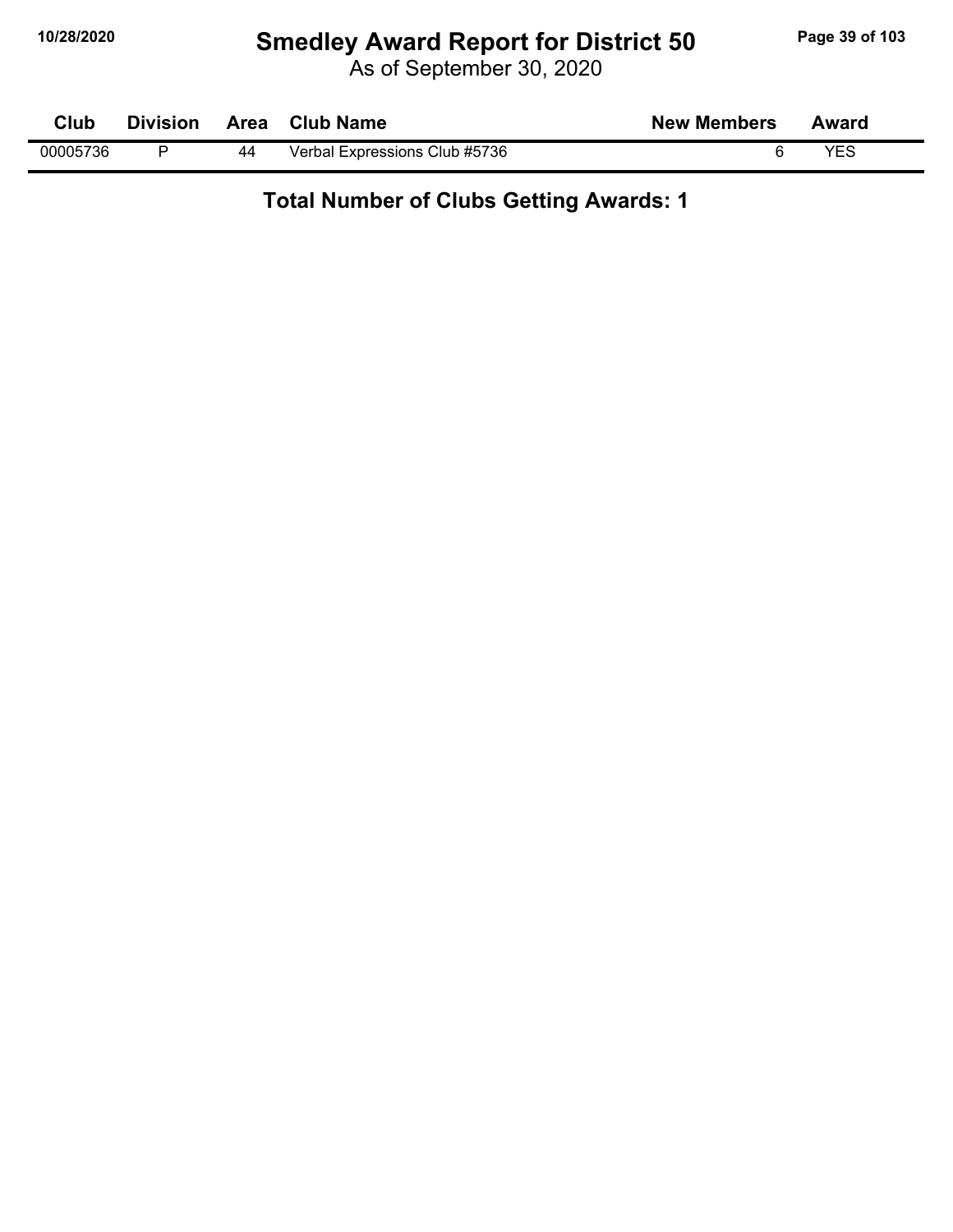# **10/28/2020 Smedley Award Report for District 51 Page 40 of 103**

As of September 30, 2020

| Club     | <b>Division</b> |    | Area Club Name                                  | <b>New Members</b> | Award      |  |
|----------|-----------------|----|-------------------------------------------------|--------------------|------------|--|
| 00007054 |                 | 02 | Penang Hokkien Association Youth Mandarin Toast |                    | YES        |  |
| 00931485 | H               | 04 | Bagan Ajam Toastmasters Club                    |                    | <b>YES</b> |  |
| 05873565 | P               | 02 | <b>BDO Toastmasters Club</b>                    |                    | <b>YES</b> |  |
| 05678995 | N               | 01 | Jabil GBS Toastmasters Club                     | 6                  | <b>YES</b> |  |
| 07812276 |                 | 02 | <b>PCCC Yes Toastmasters Club</b>               |                    | <b>YES</b> |  |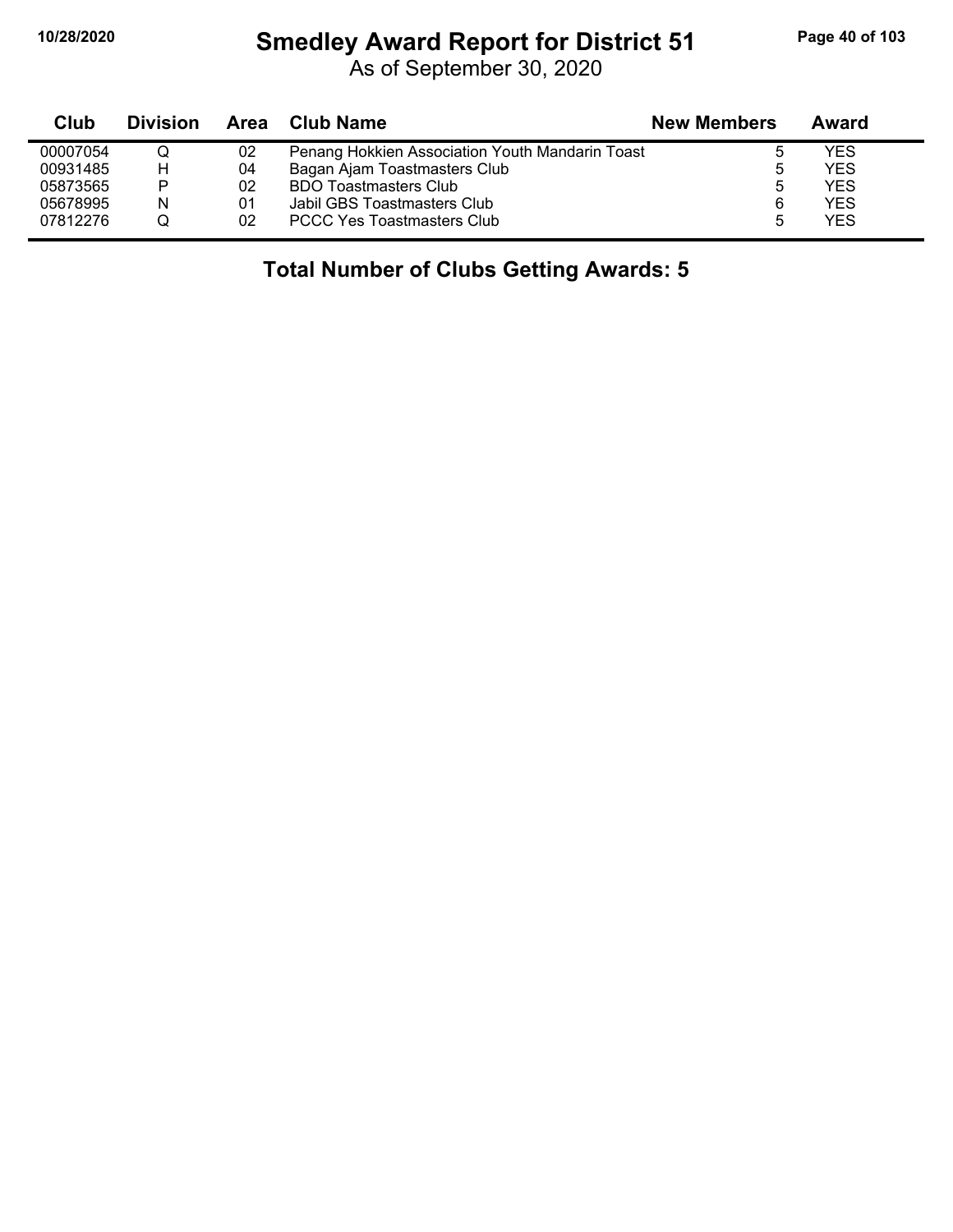# **10/28/2020 Smedley Award Report for District 52 Page 41 of 103**

As of September 30, 2020

| Club     | <b>Division</b> |    | Area Club Name                   | <b>New Members</b> | Award |
|----------|-----------------|----|----------------------------------|--------------------|-------|
| 02269817 |                 | 62 | <b>HBN Toastmasters Club</b>     |                    | YES   |
| 05118771 |                 | 13 | <b>Valley Stars Toastmasters</b> |                    | YES   |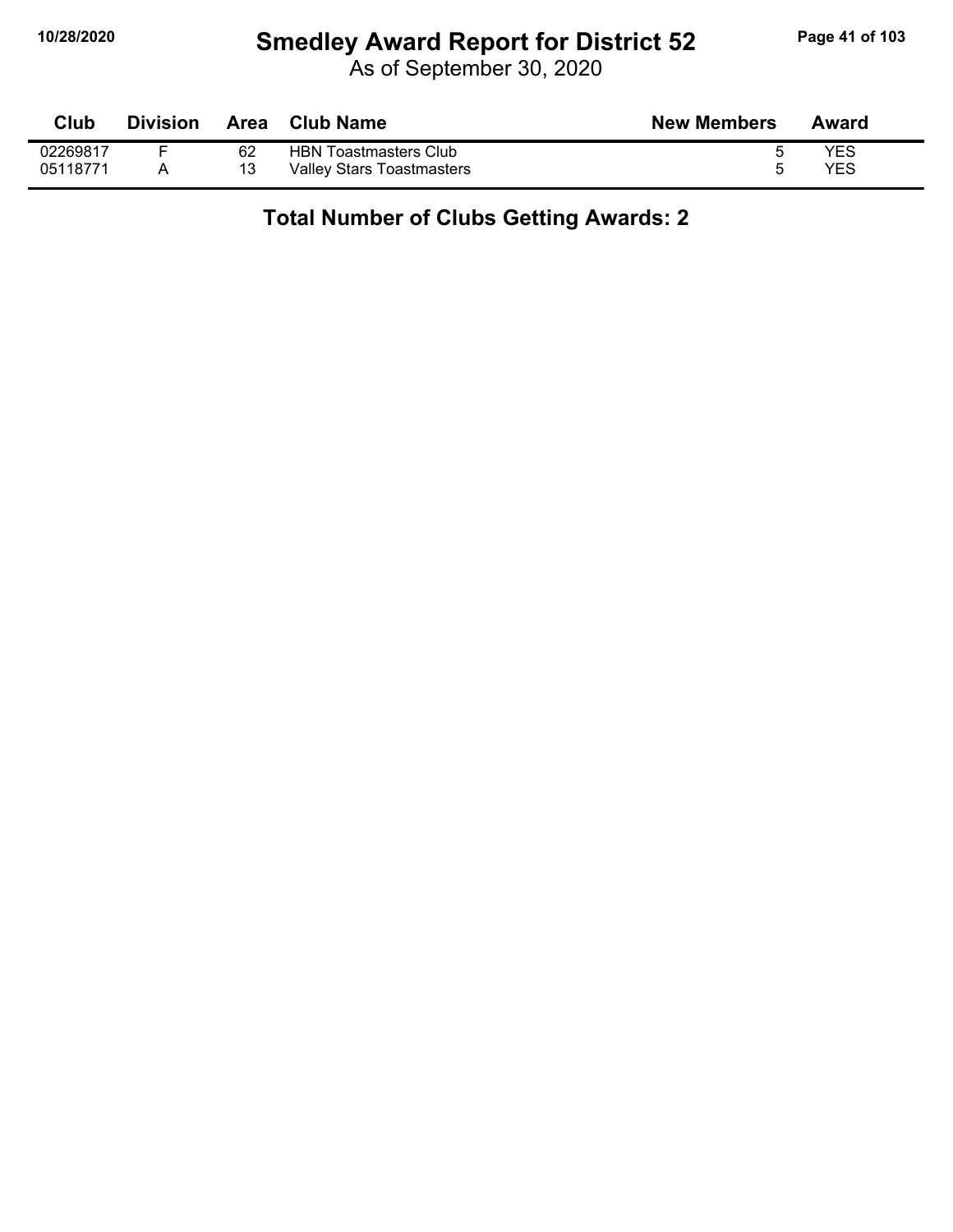# **10/28/2020 Smedley Award Report for District 55 Page 42 of 103**

As of September 30, 2020

| Club     | <b>Division</b> | Area | <b>Club Name</b>                  | <b>New Members</b> | Award |
|----------|-----------------|------|-----------------------------------|--------------------|-------|
| 05540040 | v               | 36   | <b>Frost Toastmasters</b>         |                    | YES   |
| 06723031 |                 | 76   | Zenoss Toastmasters               | ა                  | YES   |
| 00590635 |                 | 71   | Lakeline Toastmasters             | ა                  | YES   |
| 01239517 | G               | 35   | <b>Heart 2 Heart Toastmasters</b> | 11                 | YES   |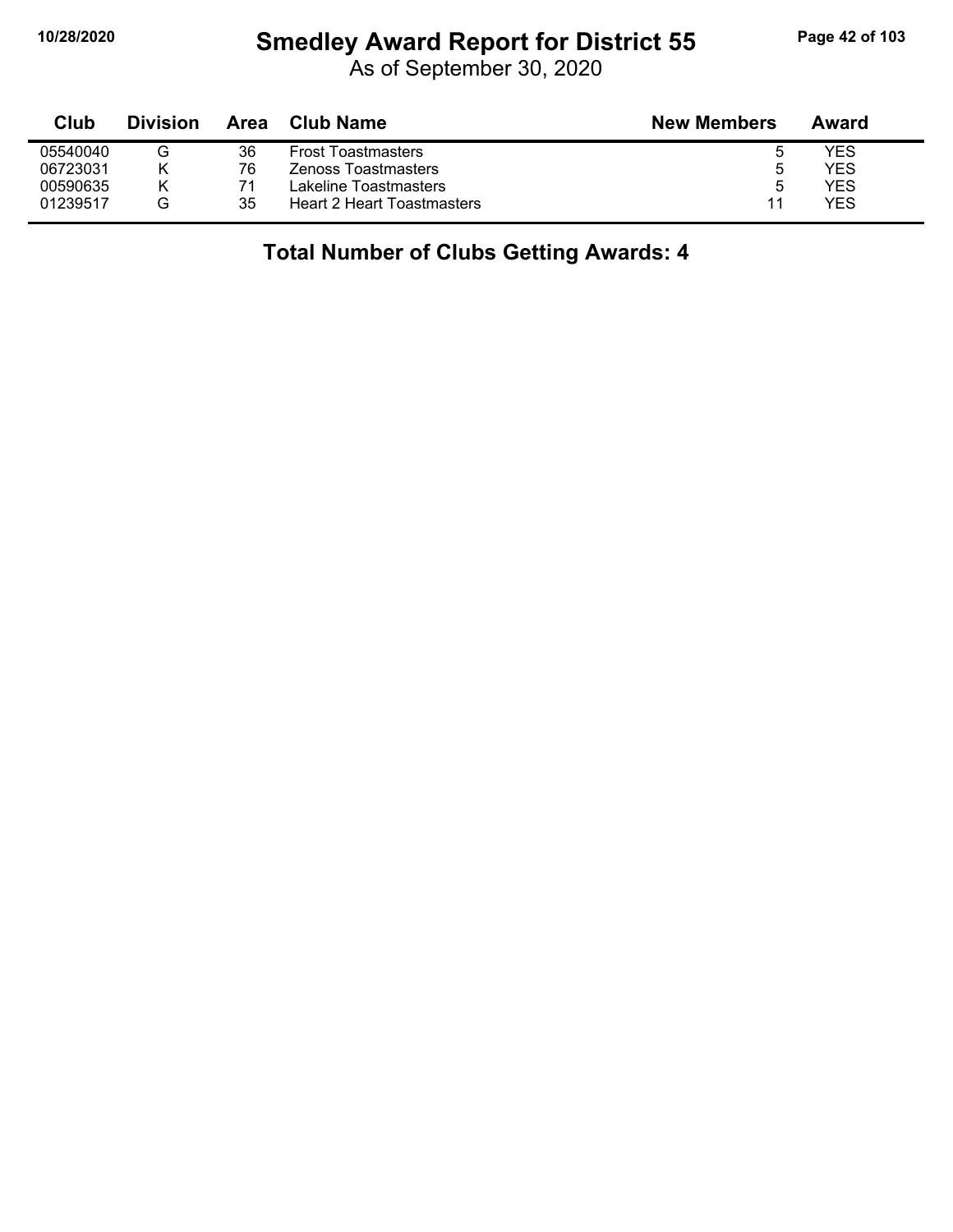# **10/28/2020 Smedley Award Report for District 56 Page 43 of 103**

As of September 30, 2020

| Club     | <b>Division</b> | Area | <b>Club Name</b>                                | <b>New Members</b> | Award |  |
|----------|-----------------|------|-------------------------------------------------|--------------------|-------|--|
| 03614557 |                 | 04   | West Pearland Toastmasters                      | 6                  | YES   |  |
| 04040124 | M               | 34   | Southwest Project Management                    | b                  | YES   |  |
| 00008607 |                 | 52   | <b>Talking Bull Club</b>                        | 5                  | YES   |  |
| 07459521 | Þ               | 02   | <b>Chevron Phillips Toastmasters Chem-Unity</b> | 13                 | YES   |  |
| 05157572 | N               | 21   | True Blue Talkers                               |                    | YES   |  |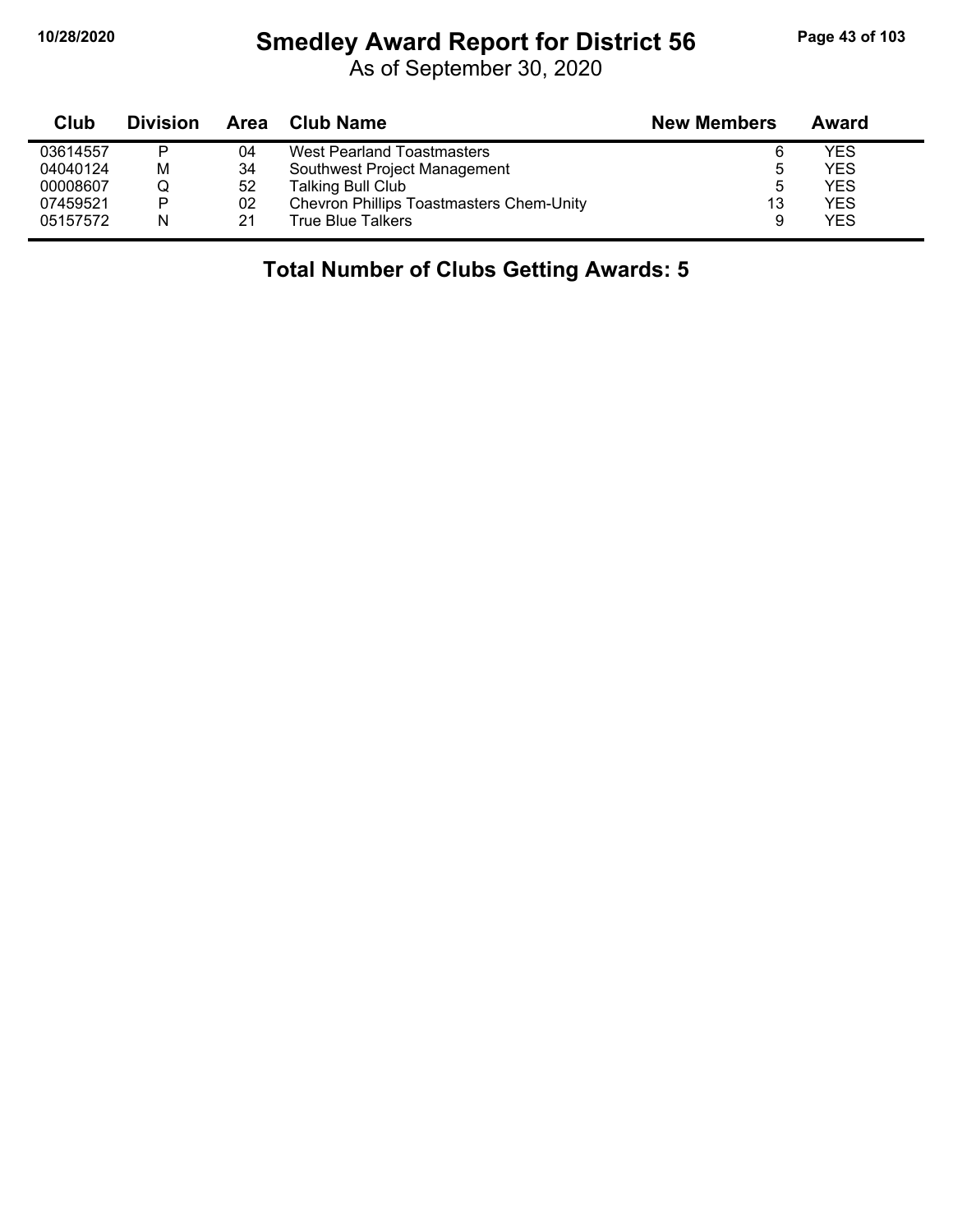# **10/28/2020 Smedley Award Report for District 57 Page 44 of 103**

As of September 30, 2020

| Club     | <b>Division</b> | Area | Club Name                  | <b>New Members</b> | Award |
|----------|-----------------|------|----------------------------|--------------------|-------|
| 05434039 | G               | 25   | Toast Tronic               | ь                  | YES   |
| 00009389 |                 | 14   | East Bay Toastmasters Club |                    | YES   |
| 01401311 | F               | 23   | <b>Toast of Berkeley</b>   | ა                  | YES   |
| 00006061 |                 | 14   | Warehouse Toastmasters     | ხ                  | YES   |
| 01463058 |                 | 30   | Heart2Heart                |                    | YES   |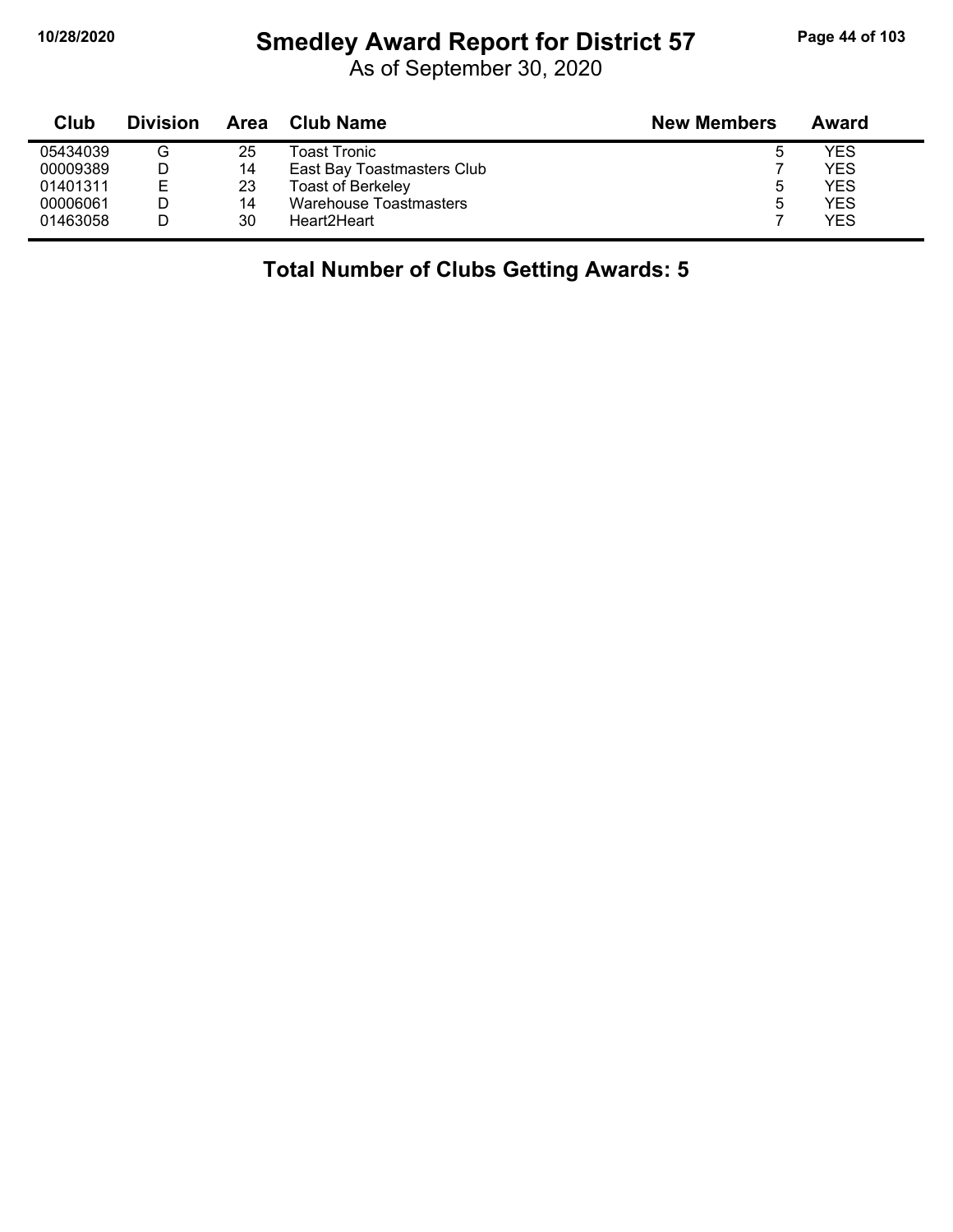# **10/28/2020 Smedley Award Report for District 59 Page 45 of 103**

As of September 30, 2020

| Club     | <b>Division</b> | Area | Club Name                            | <b>New Members</b> | Award |
|----------|-----------------|------|--------------------------------------|--------------------|-------|
| 03168775 | ت               | 02   | NOA Toastmasters Club                | b                  | YES   |
| 01994030 |                 | 03   | Sprekershaven Toastmasters Rotterdam |                    | YES   |
| 00935413 |                 | 03   | Rotterdam Toastmasters               | 5                  | YES   |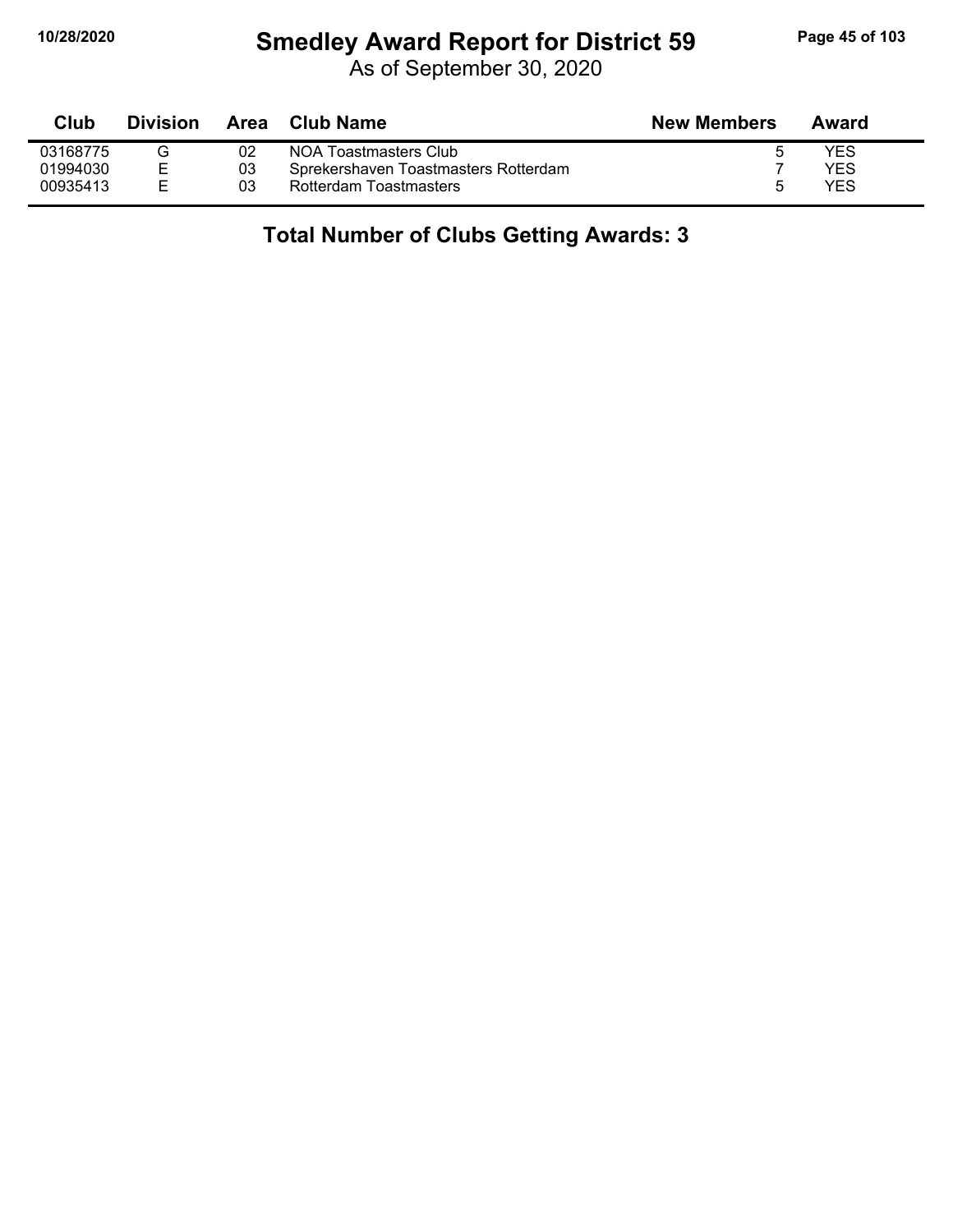# **10/28/2020 Smedley Award Report for District 60 Page 46 of 103**

As of September 30, 2020

| Club     | <b>Division</b> | Area | Club Name                   | <b>New Members</b> | Award |
|----------|-----------------|------|-----------------------------|--------------------|-------|
| 00706785 |                 | 65   | West Mall Toastmasters Club |                    | YES   |
| 07583545 |                 | 32   | Speak Up Centennial         | h                  | YES   |
| 07677510 |                 | 36   | Voice of Centennial         | ა                  | YES   |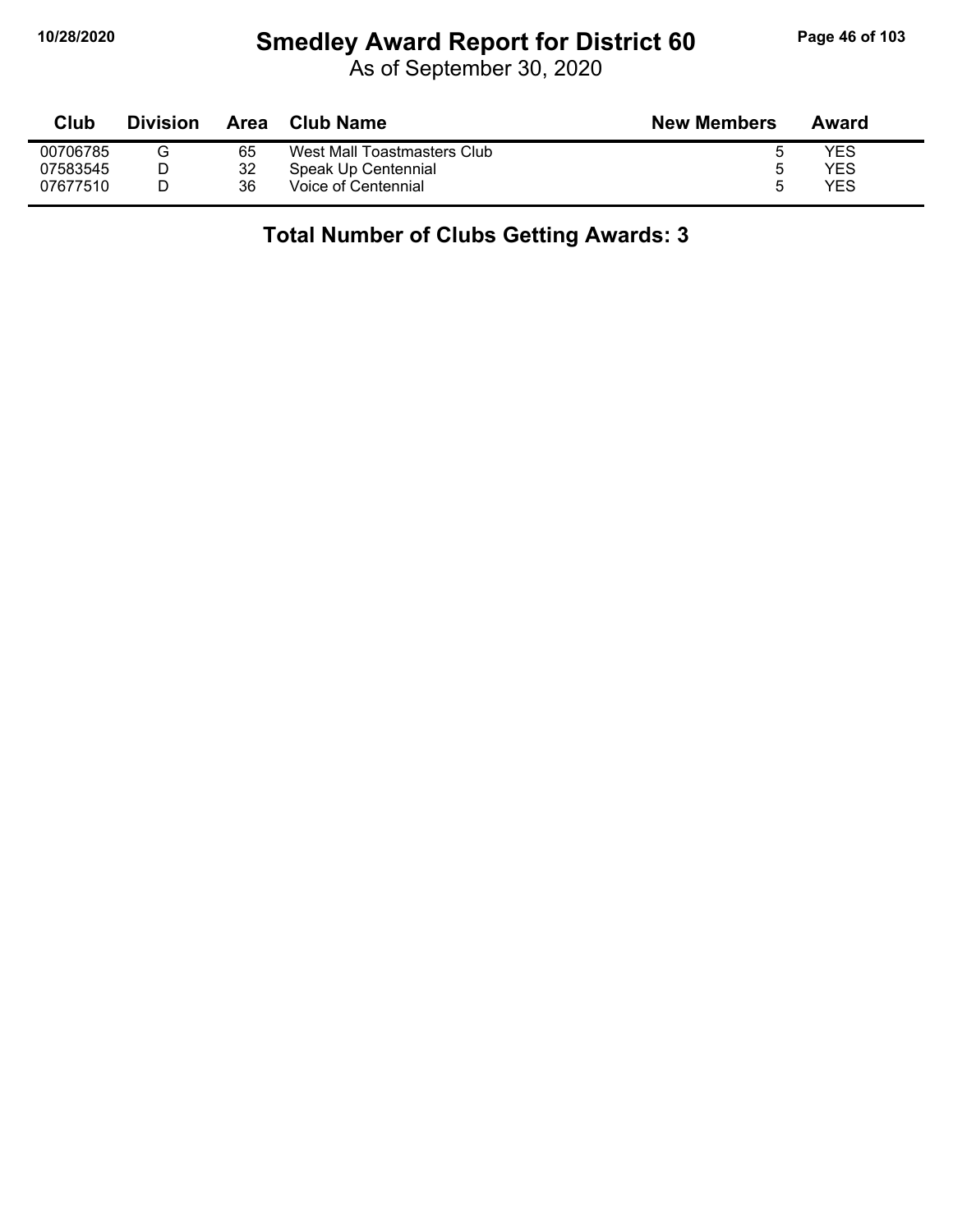### **10/28/2020 Smedley Award Report for District 61 Page 47 of 103**

As of September 30, 2020

| <b>Club</b> | <b>Division</b> | Area | <b>New Members</b><br><b>Club Name</b> |   | Award      |
|-------------|-----------------|------|----------------------------------------|---|------------|
| 07592011    | G               | 63   | <b>Toastmasters Banque Nationale</b>   | b | <b>YES</b> |
| 00613576    | G               | 65   | Speak with Style Toastmasters Club     | 6 | <b>YES</b> |
| 00009361    | G               | 60   | <b>Montreal Toastmasters Club</b>      |   | <b>YES</b> |
| 00008921    | А               | 01   | <b>Watertown Toastmasters</b>          | ხ | <b>YES</b> |
| 01567785    | С               | 23   | <b>Creative Communicators</b>          | 8 | <b>YES</b> |
| 01570163    | А               | 01   | Downtown Kingston Toastmasters         | 5 | <b>YES</b> |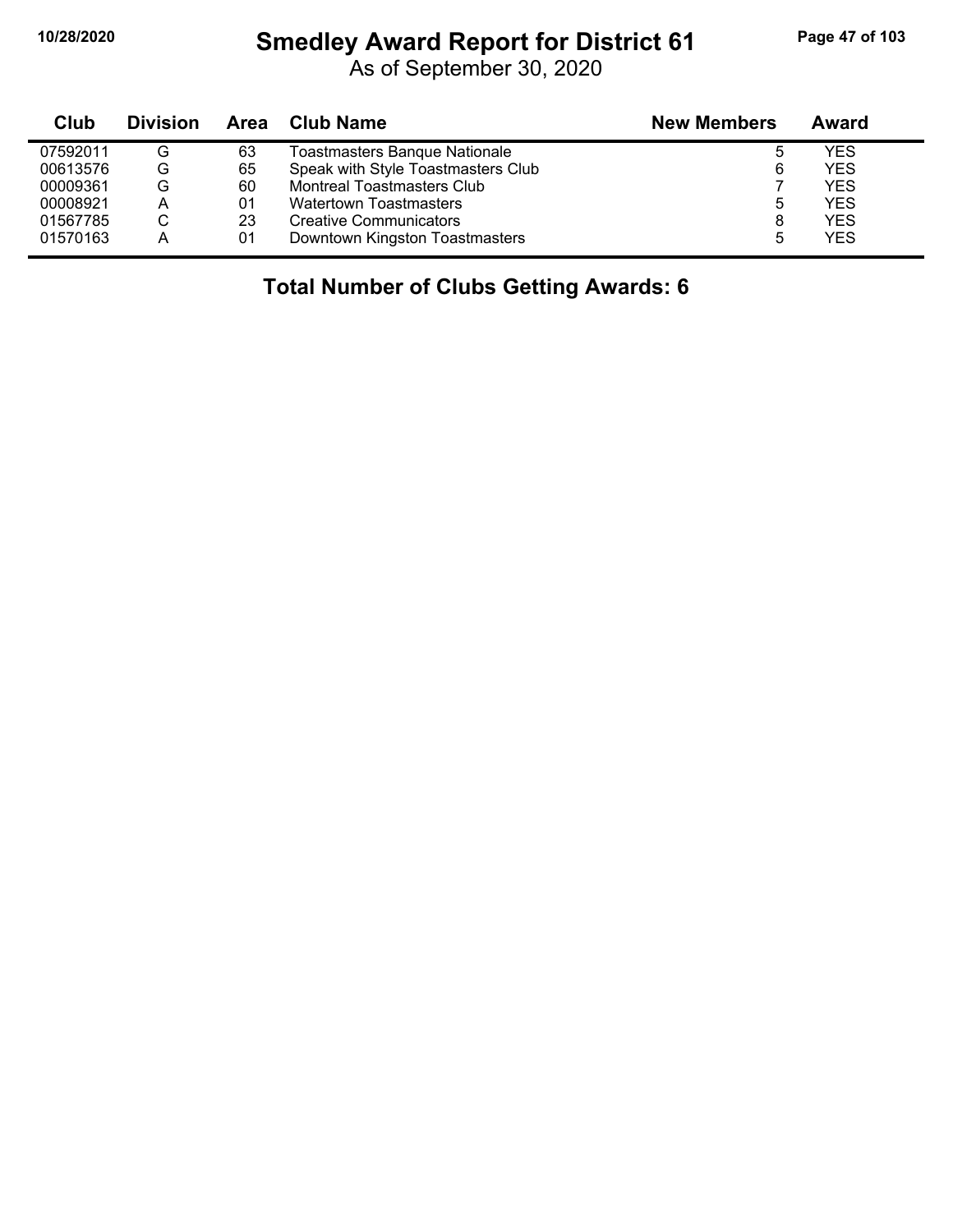# **10/28/2020 Smedley Award Report for District 64 Page 48 of 103**

As of September 30, 2020

| Club     | <b>Division</b> | Area | <b>Club Name</b>         | <b>New Members</b> | Award |  |
|----------|-----------------|------|--------------------------|--------------------|-------|--|
| 00008484 |                 | 14   | <b>Kelsey Trail Club</b> |                    | VES   |  |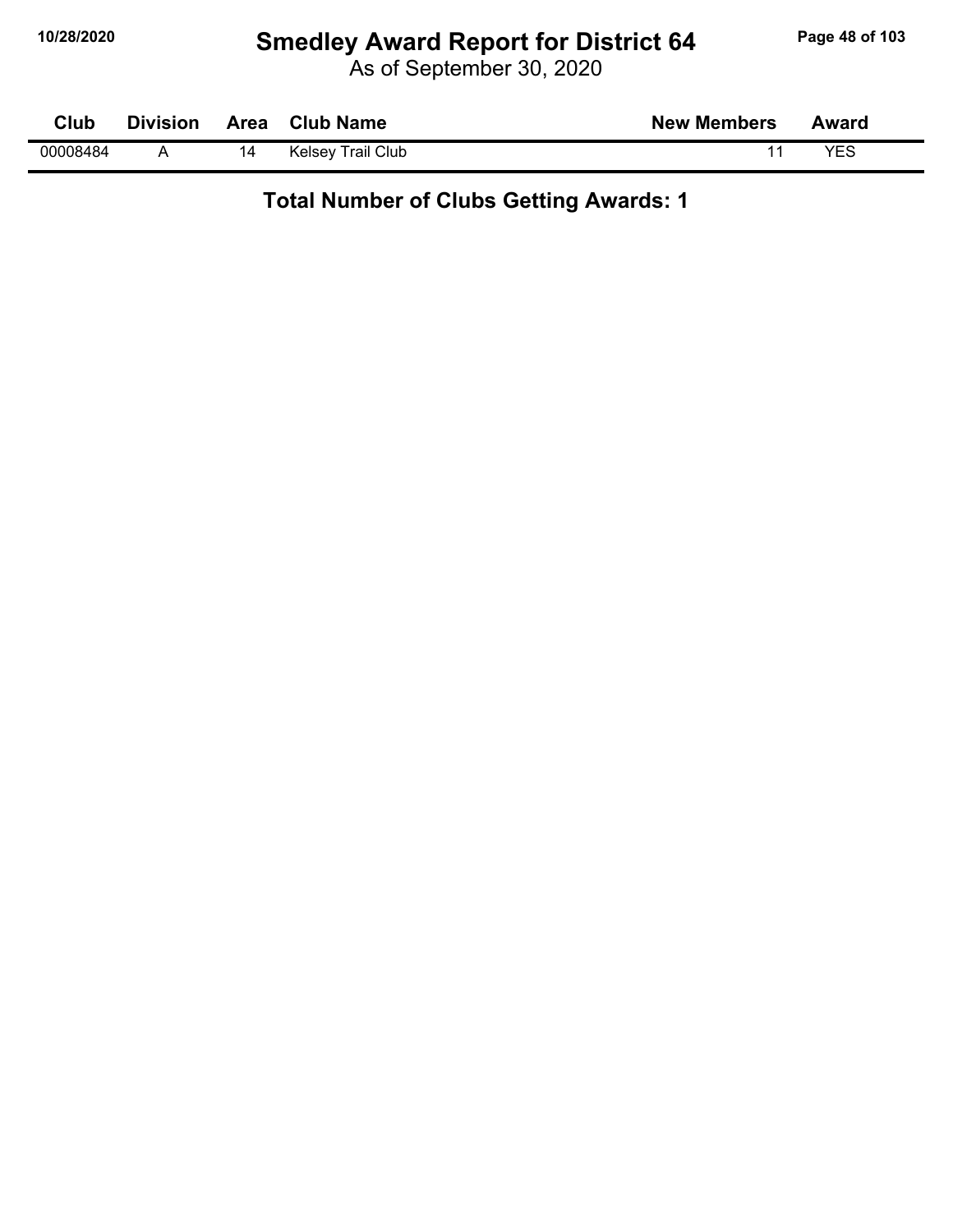# **10/28/2020 Smedley Award Report for District 65 Page 49 of 103**

As of September 30, 2020

| Club     | <b>Division</b> | <b>Area</b> | <b>Club Name</b>              | <b>New Members</b> | Award      |
|----------|-----------------|-------------|-------------------------------|--------------------|------------|
| 04885982 |                 | 52          | Good Morning Syracuse         |                    | <b>YES</b> |
| 01407031 |                 |             | Chautaugua Talks Toastmasters |                    | YES        |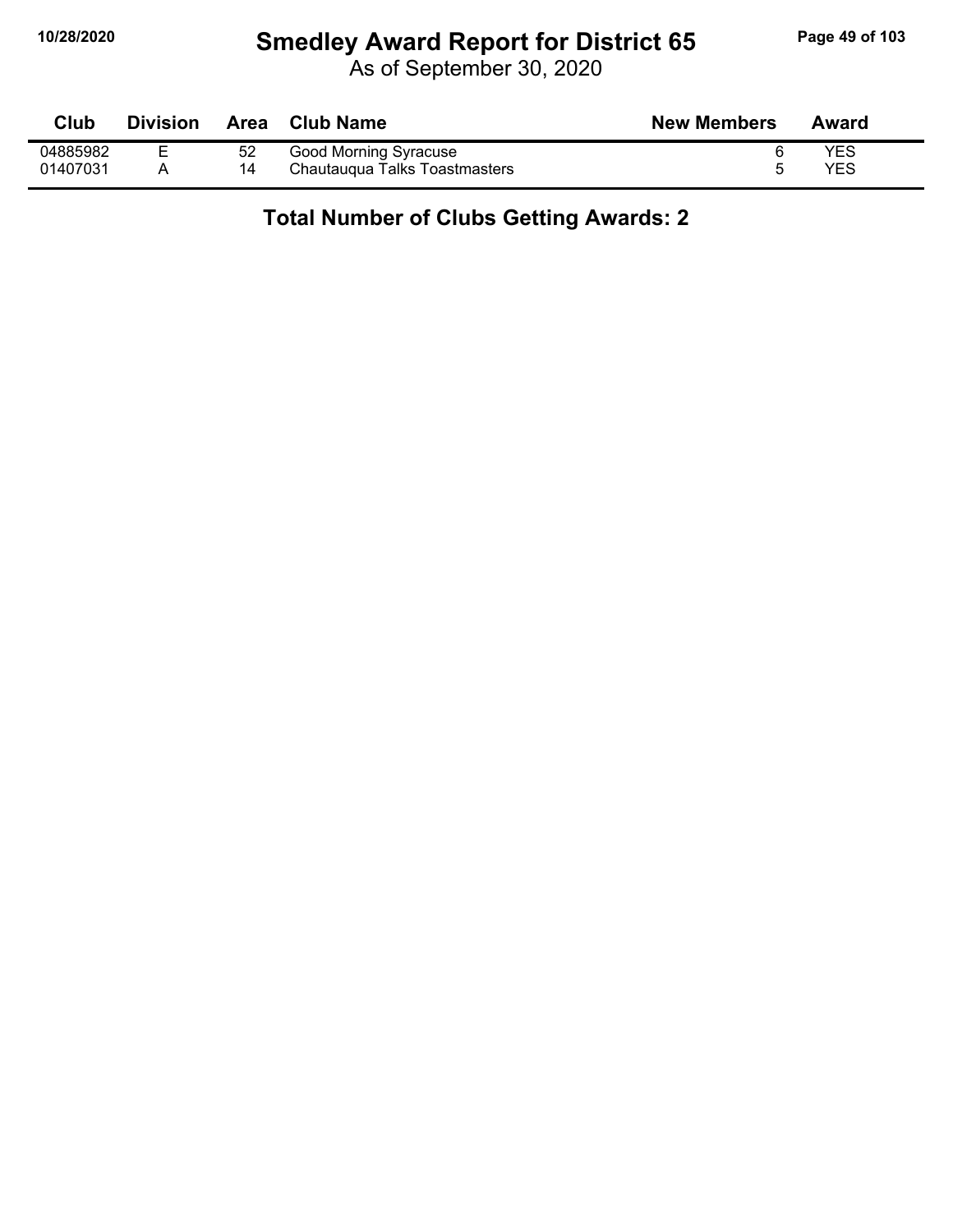# **10/28/2020 Smedley Award Report for District 67 Page 50 of 103**

As of September 30, 2020

| Club     | <b>Division</b> | Area | <b>Club Name</b>          | <b>New Members</b> | Award |
|----------|-----------------|------|---------------------------|--------------------|-------|
| 06578666 |                 | 01   | Go-Me Bilingual           |                    | YES   |
| 00009577 |                 | 03   | Chungli Toastmasters Club |                    | YES   |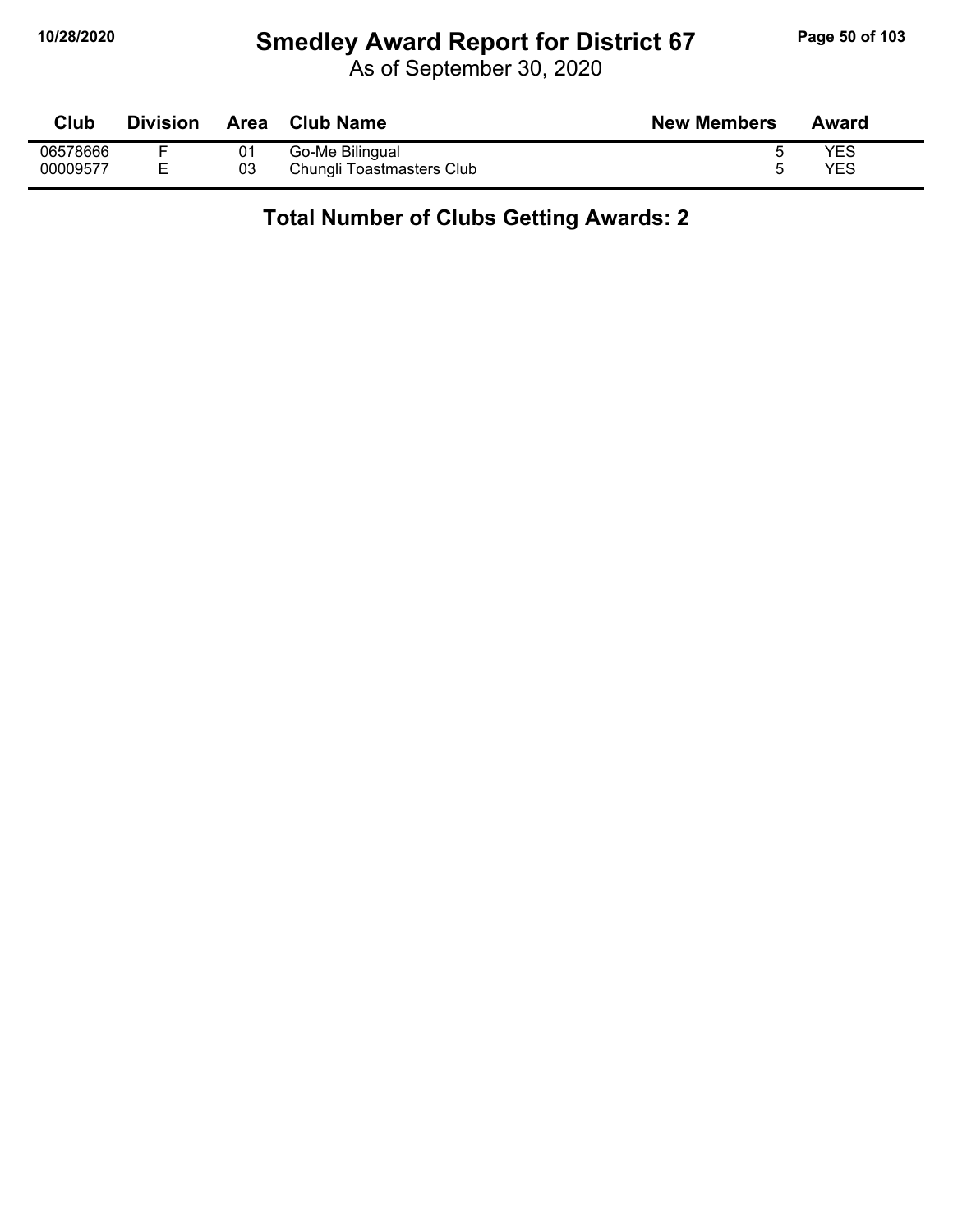# **10/28/2020 Smedley Award Report for District 69 Page 51 of 103**

As of September 30, 2020

| <b>Club</b> | <b>Division</b> |    | Area Club Name                        | <b>New Members</b> | Award |
|-------------|-----------------|----|---------------------------------------|--------------------|-------|
| 01523122    |                 | 38 | Komuniti Toastmasters                 |                    | YES   |
| 01503591    |                 | 44 | Kingstons Corporate Toastmasters Club |                    | YES   |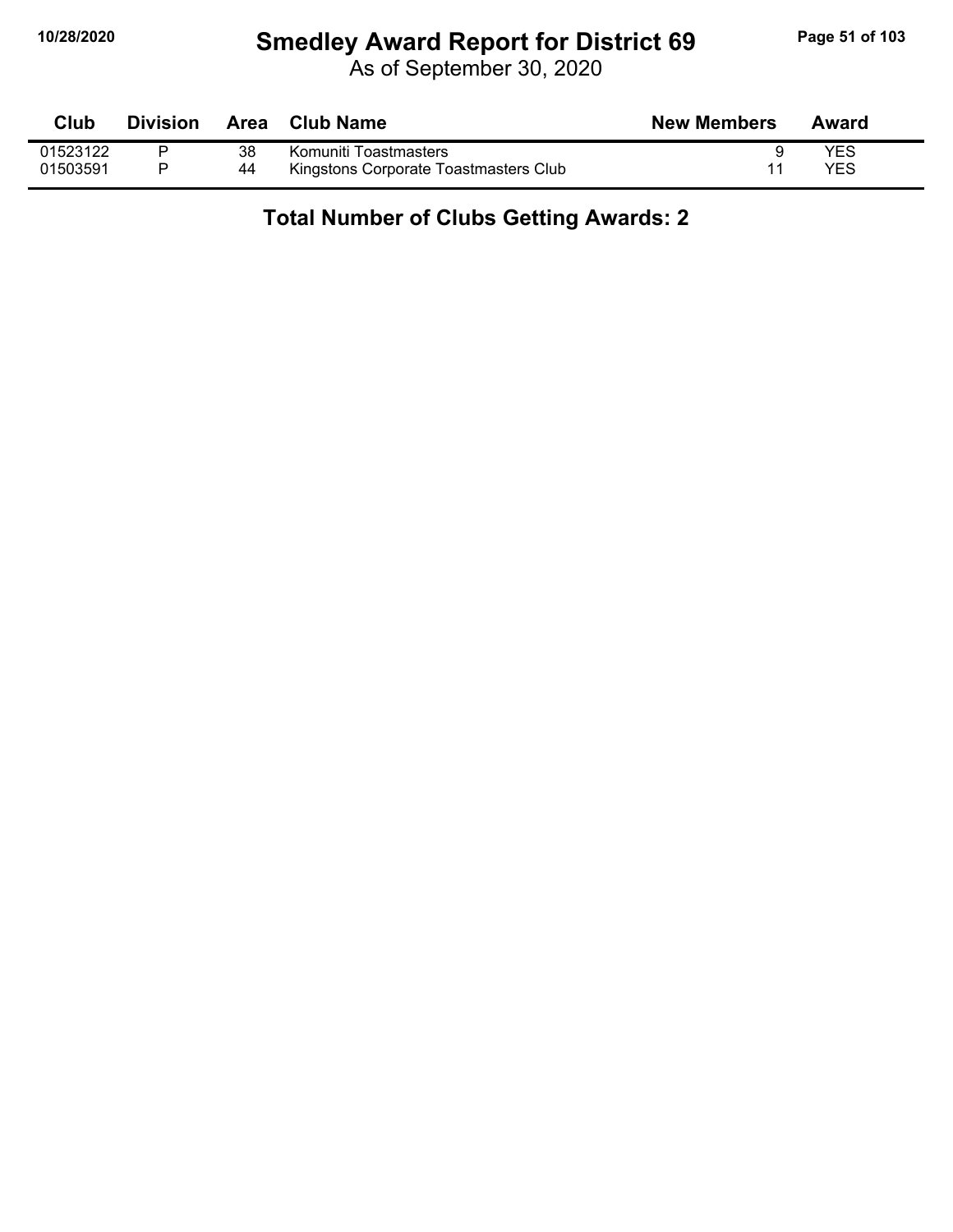# **10/28/2020 Smedley Award Report for District 70 Page 52 of 103**

As of September 30, 2020

| Club     | <b>Division</b> | Area | <b>Club Name</b>           | <b>New Members</b> | Award |
|----------|-----------------|------|----------------------------|--------------------|-------|
| 04399635 |                 | 12   | Amazon Sydney              |                    | YES   |
| 00005868 | −               | 24   | <b>Sydney Speakers</b>     |                    | YES   |
| 05420343 |                 | 09   | <b>Simply Toastmasters</b> |                    | YES   |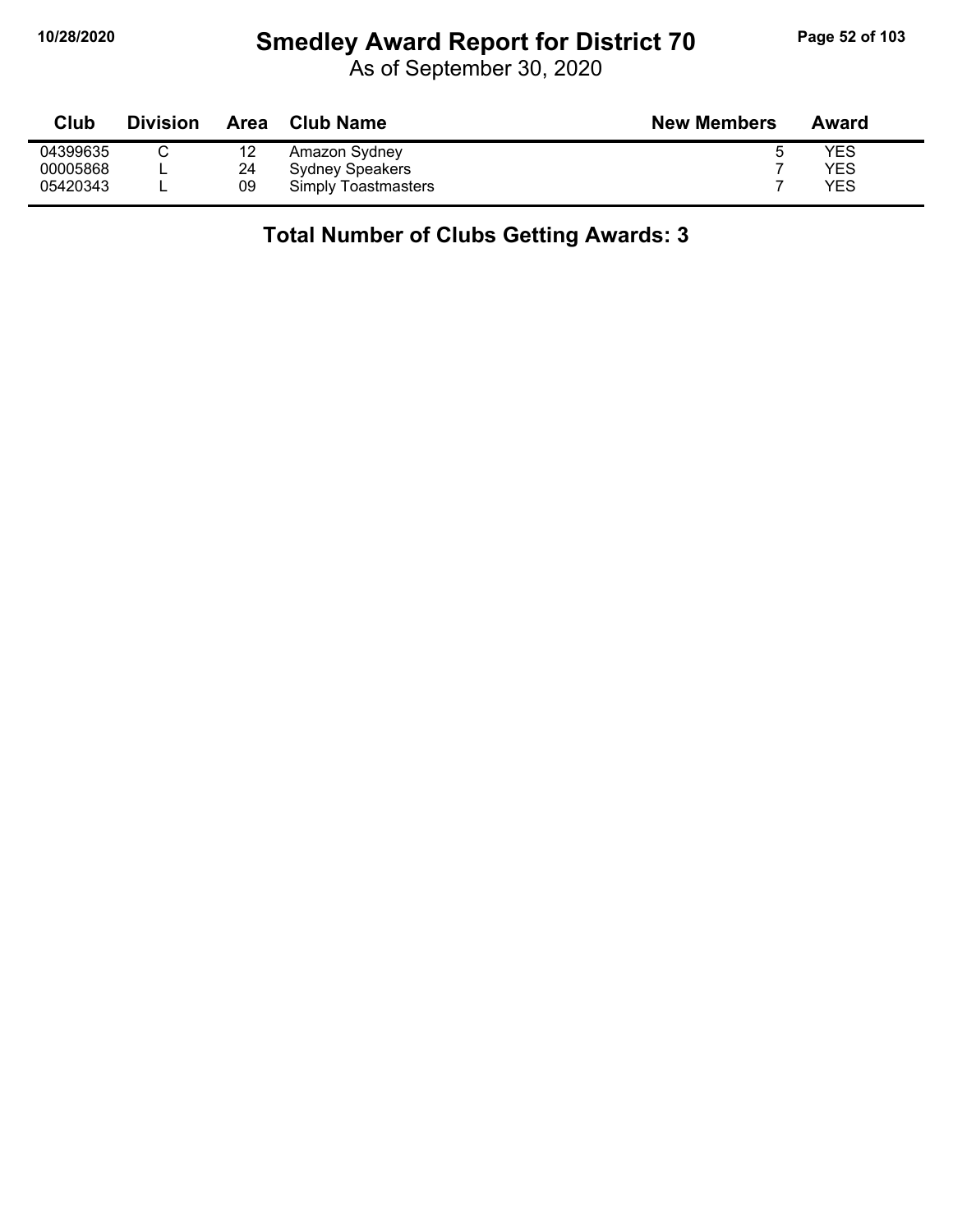# **10/28/2020 Smedley Award Report for District 71 Page 53 of 103**

As of September 30, 2020

| Club     | <b>Division</b> | Area | <b>Club Name</b>                | <b>New Members</b> | Award |
|----------|-----------------|------|---------------------------------|--------------------|-------|
| 07776718 |                 | 44   | Pegasus Speakers Advanced       |                    | YES   |
| 07463769 |                 | 48   | <b>Manchester Communicators</b> |                    | YES   |
| 00901652 |                 | 39   | <b>Bullring Speakers Club</b>   |                    | YES   |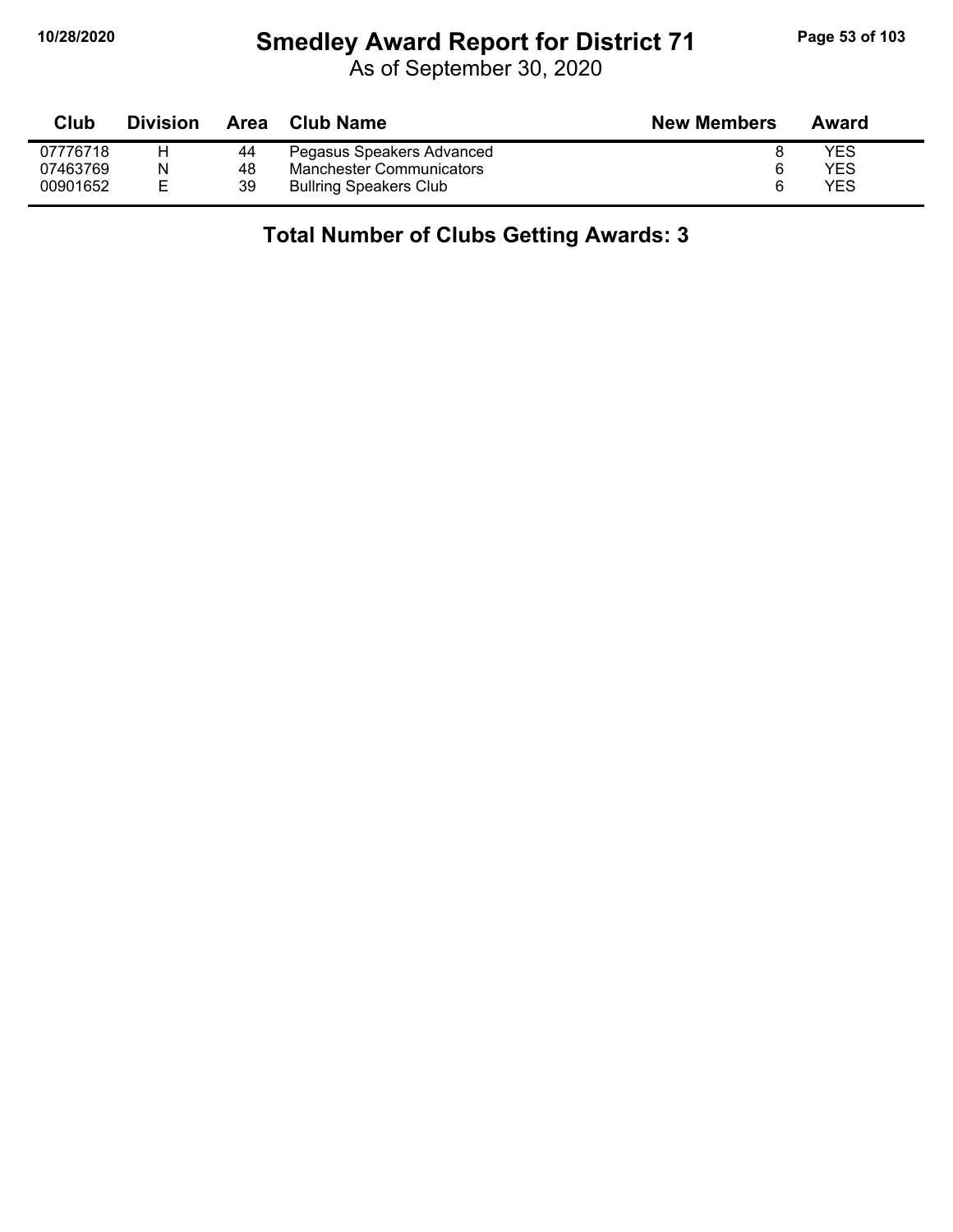# **10/28/2020 Smedley Award Report for District 72 Page 54 of 103**

As of September 30, 2020

| Club     | <b>Division</b> | <b>Area</b> | <b>Club Name</b>                | <b>New Members</b> | Award |
|----------|-----------------|-------------|---------------------------------|--------------------|-------|
| 00593819 |                 | 02          | Queenstown Club                 |                    | YES   |
| 00006842 |                 | 05          | Alpine Toastmasters Timaru Club |                    | YES   |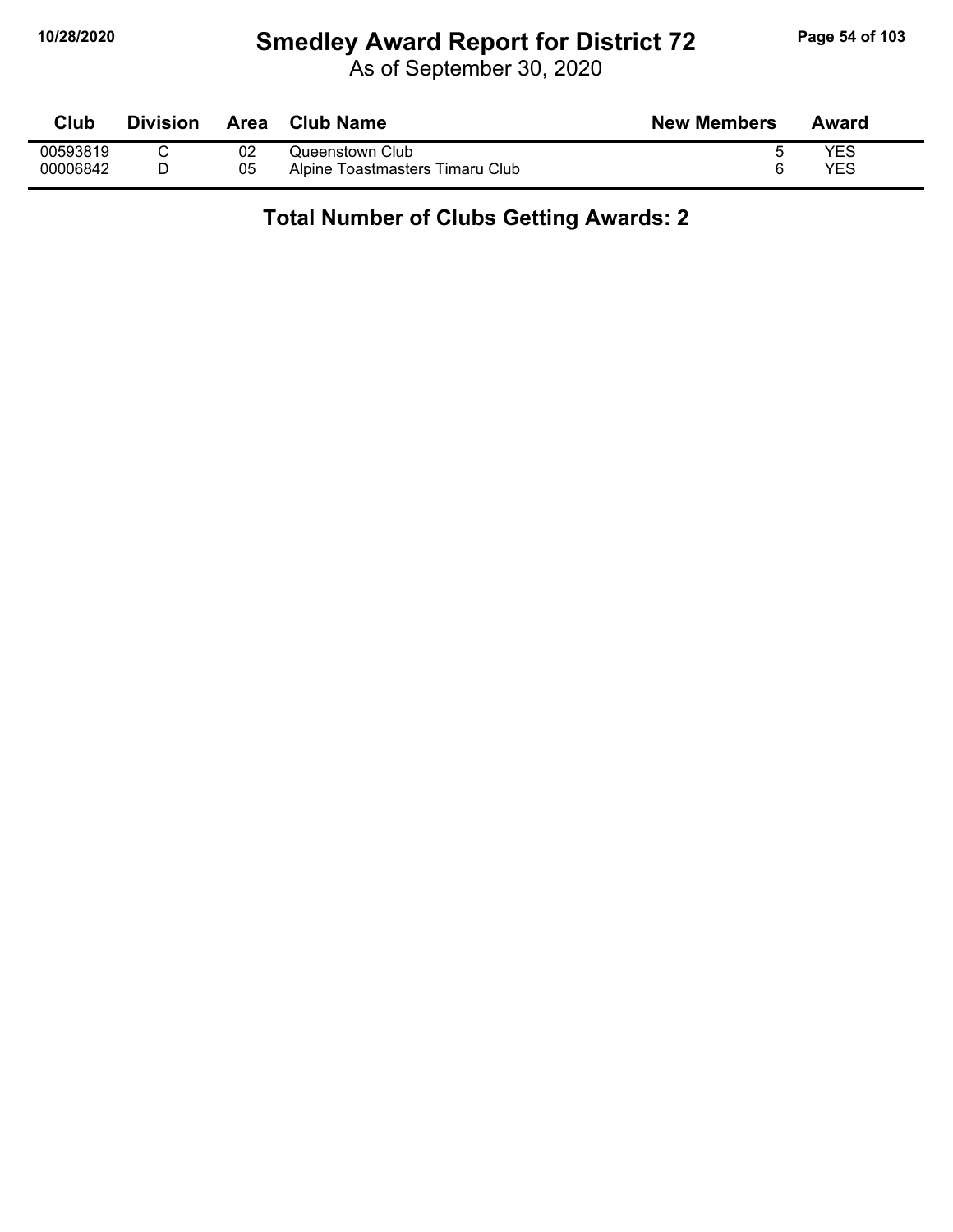### **10/28/2020 Smedley Award Report for District 73 Page 55 of 103**

As of September 30, 2020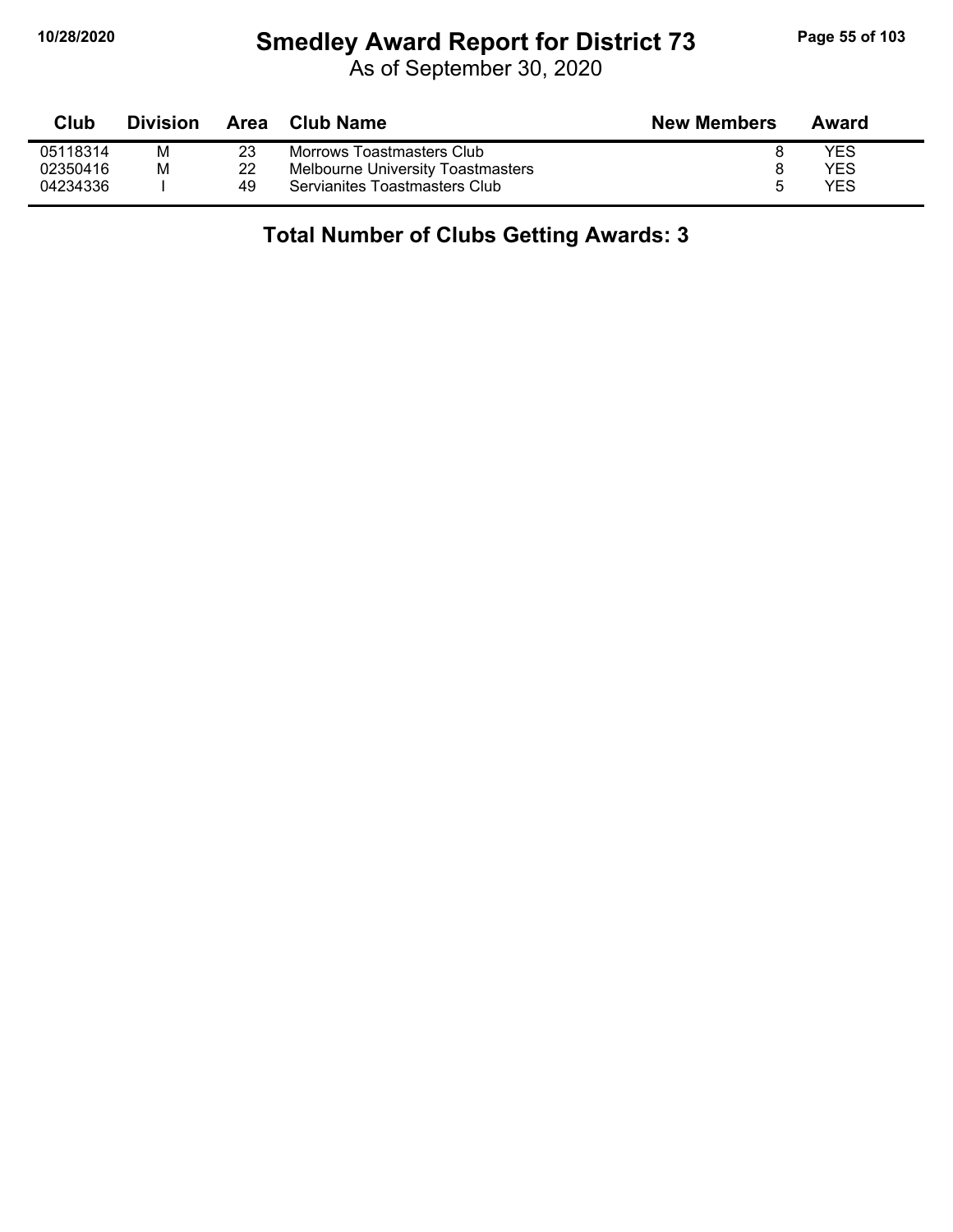# **10/28/2020 Smedley Award Report for District 74 Page 56 of 103**

As of September 30, 2020

| Club     | <b>Division</b> | Area | <b>Club Name</b>                           | <b>New Members</b> | Award      |
|----------|-----------------|------|--------------------------------------------|--------------------|------------|
| 01523926 | v               | 02   | <b>Central Centurion Toastmasters Club</b> | 5                  | YES        |
| 04822545 | O               | 04   | Botho Botswana                             | 5                  | YES        |
| 05755055 | D               | 04   | ToastED Toastmaster                        | 5                  | <b>YES</b> |
| 06664027 |                 | 01   | Kula Toastmasters Club                     | 9                  | YES        |
| 00000740 | O               | 02   | Tarentaal Club                             | 5                  | <b>YES</b> |
| 00000492 |                 | 03   | Kempton Park Toastmasters                  | 5                  | <b>YES</b> |
| 04949070 |                 | 04   | The Social Network Toastmasters            | 5                  | <b>YES</b> |
| 06562499 | M               | 02   | CIMA Toastmasters Zambia                   | 6                  | <b>YES</b> |
| 00004688 |                 | 04   | Executive Club                             | 6                  | YES        |
| 07031161 | D               | 04   | My Academy CT                              | 5                  | <b>YES</b> |
| 07398542 | М               | 04   | <b>SBM Toastmasters</b>                    | 31                 | YES        |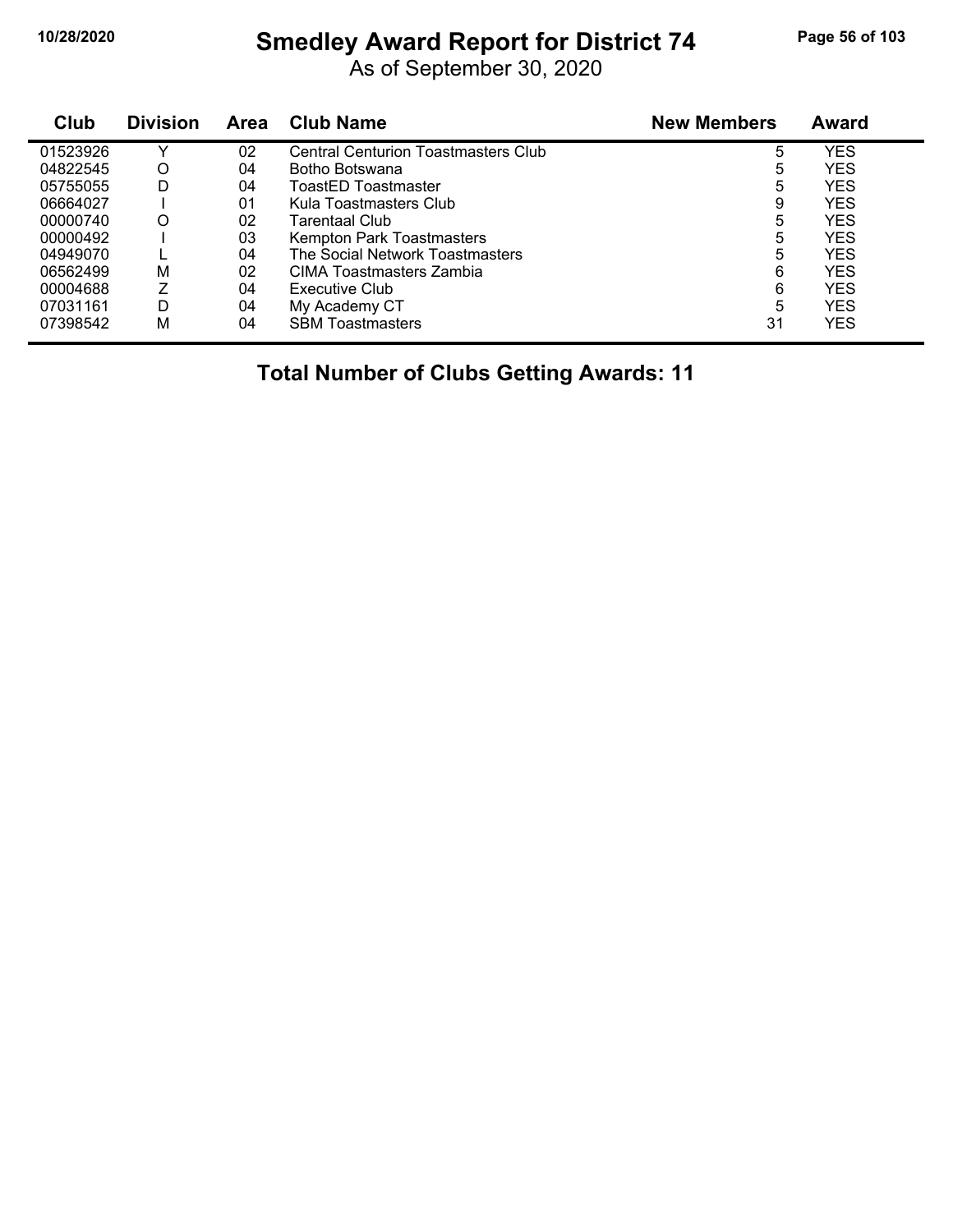# **10/28/2020 Smedley Award Report for District 75 Page 57 of 103**

As of September 30, 2020

| Club     | <b>Division</b> | Area | <b>Club Name</b>                             | <b>New Members</b> | <b>Award</b> |
|----------|-----------------|------|----------------------------------------------|--------------------|--------------|
| 00929602 | B               | 04   | <b>TOPS Toastmasters Club</b>                | 5                  | <b>YES</b>   |
| 00828778 | B               | 01   | <b>IAME and Associates Toastmasters Club</b> | 6                  | <b>YES</b>   |
| 01204168 | Н               | 02   | Metro South Alabang Toastmasters Club        | 5                  | <b>YES</b>   |
| 07085873 | E               | 01   | Gensan Toastmasters Club                     | 5                  | <b>YES</b>   |
| 06943590 | A               | 04   | Eclaro Toastmasters Club                     | 8                  | <b>YES</b>   |
| 00004494 | F               | 02   | Cagayan De Oro Toastmasters Club             | 5                  | <b>YES</b>   |
| 00002395 | С               | 02   | Sinulog Toastmasters Club                    | 5                  | <b>YES</b>   |
| 00000035 | С               | 01   | Cebu Toastmasters Club                       | 6                  | <b>YES</b>   |
| 00001194 | D               | 02   | Riverside Toastmasters Club                  | 10                 | <b>YES</b>   |
| 00001697 | M               | 06   | Makati Club                                  | 5                  | <b>YES</b>   |
| 02593547 | D               | 01   | Healthcare Circle Toastmasters Club          | 5                  | <b>YES</b>   |
| 03357121 | Κ               | 04   | Dasmarinas City Toastmasters Club            | 5                  | <b>YES</b>   |
| 07800803 | A               | 03   | Arch Global Services Inc. Toastmasters Club  | 10                 | <b>YES</b>   |
| 07801377 | A               | 04   | Arch Toastmasters Club                       | 17                 | YES          |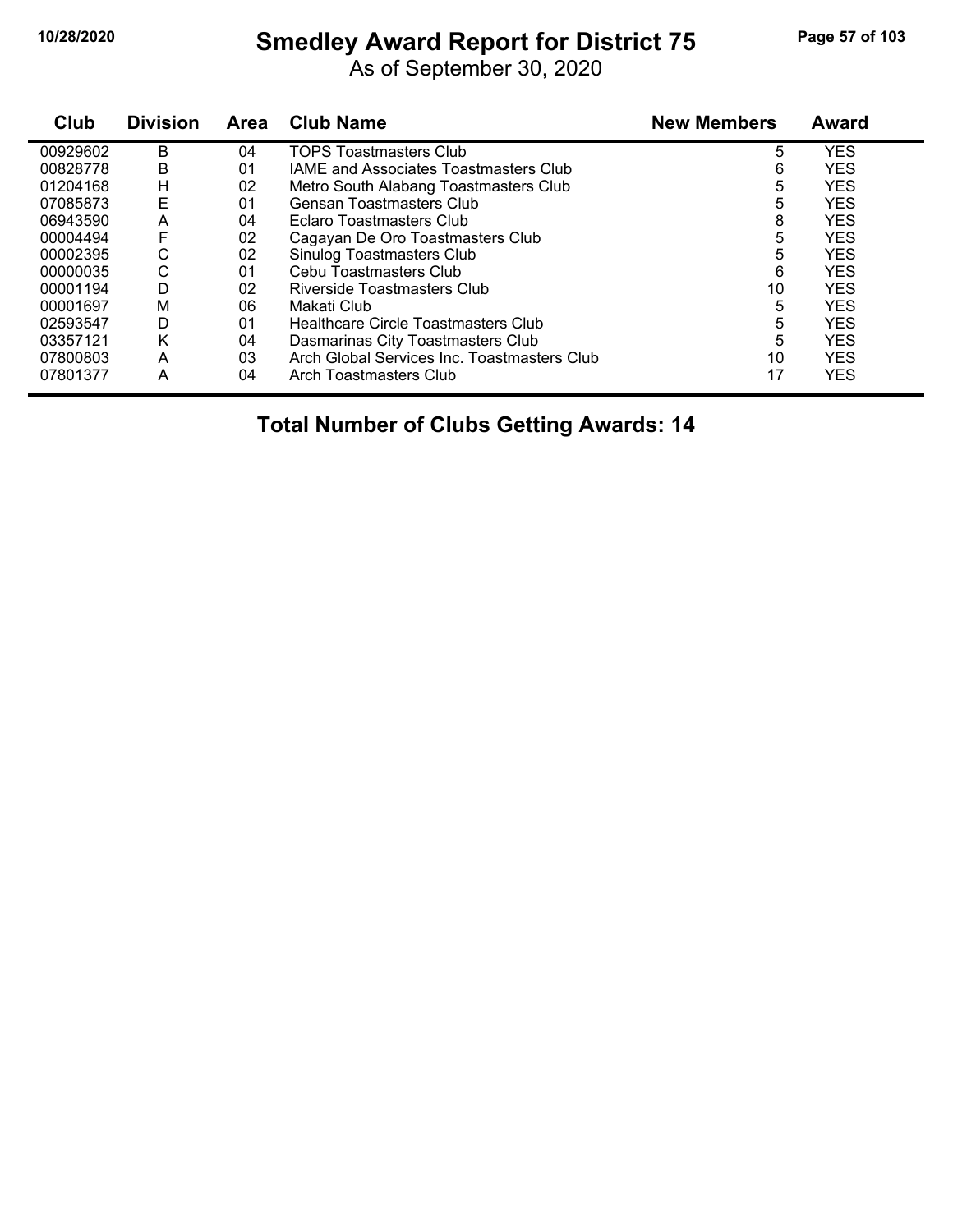### **10/28/2020 Smedley Award Report for District 76 Page 58 of 103**

As of September 30, 2020

| Club     | <b>Division</b> | Area | <b>Club Name</b>            | <b>New Members</b> | Award |
|----------|-----------------|------|-----------------------------|--------------------|-------|
| 02932428 |                 | 93   | Big Tree Toastmasters Club  |                    | YES   |
| 00004702 |                 | 44   | <b>Tokyo Phoenix Club</b>   | 5                  | YES   |
| 01189198 | B               | 26   | lidabashi Toastmasters Club | 5                  | YES   |
| 07110909 | F.              | 51   | One-World Toastmasters Club |                    | YES   |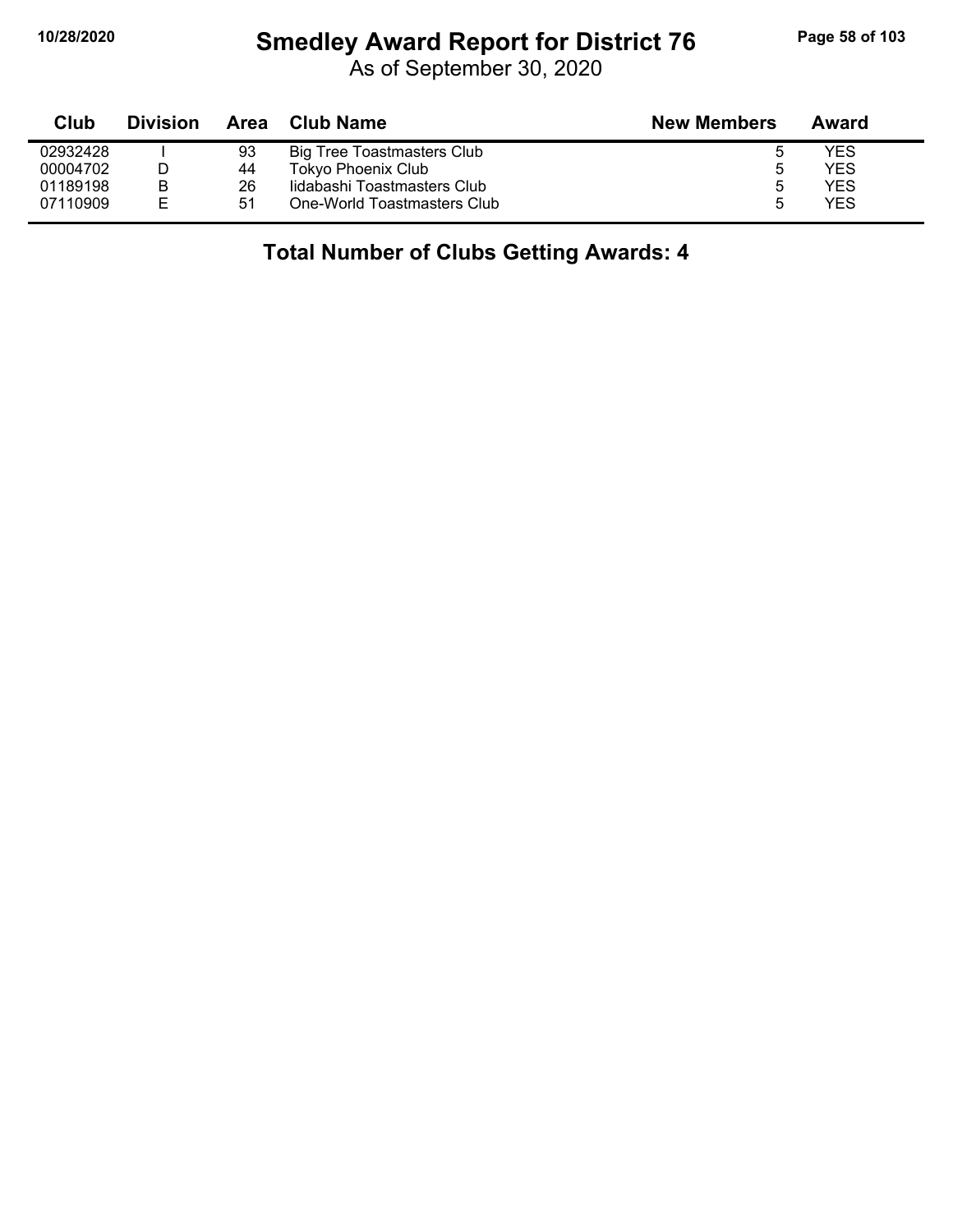# **10/28/2020 Smedley Award Report for District 77 Page 59 of 103**

As of September 30, 2020

| Club     | Division |    | Area Club Name                     | <b>New Members</b> | Award      |
|----------|----------|----|------------------------------------|--------------------|------------|
| 00724908 |          | 54 | Destin - South Walton Toastmasters |                    | <b>YES</b> |
| 03176998 |          | 23 | Greater Gadsden Speakers           |                    | <b>YES</b> |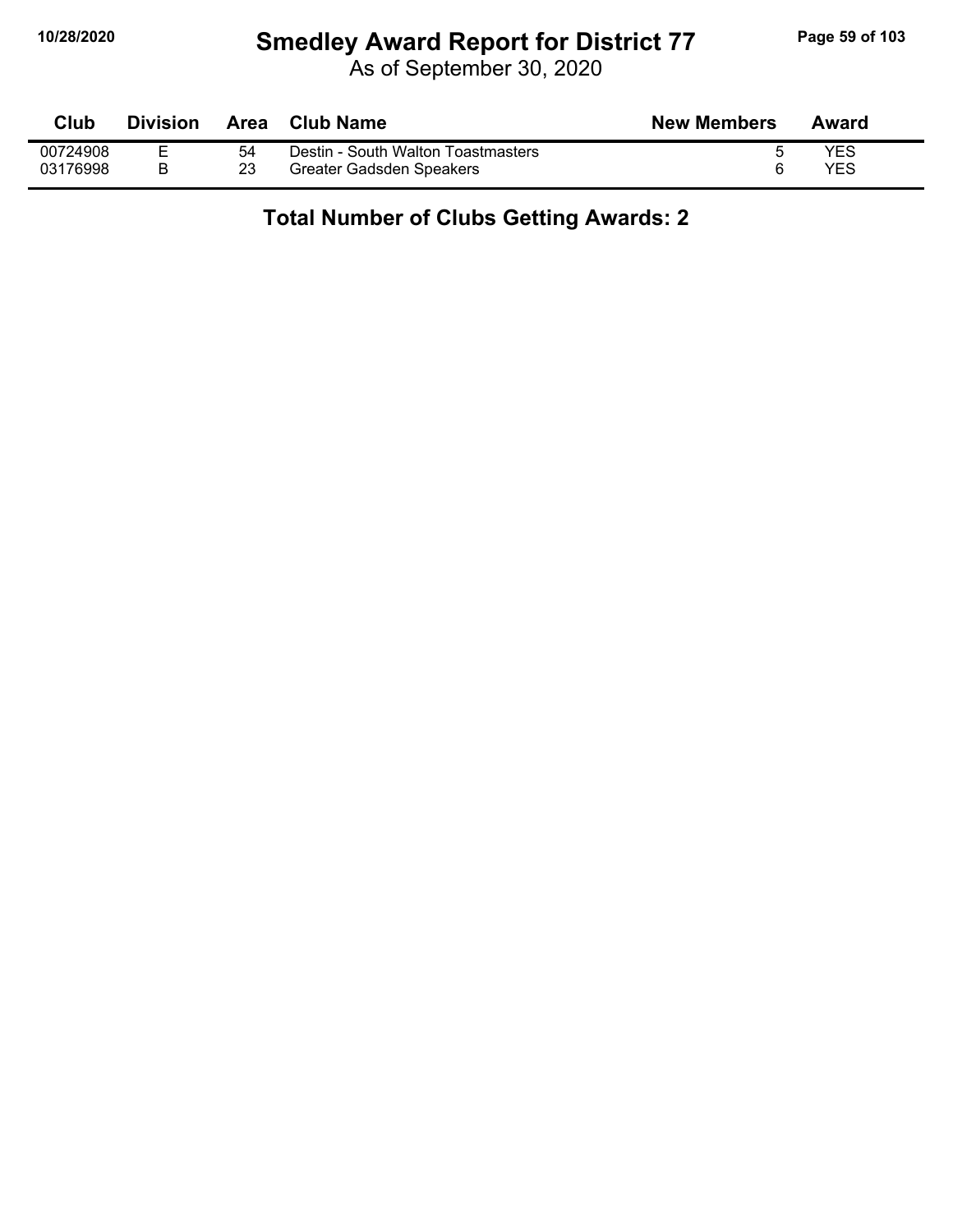# **10/28/2020 Smedley Award Report for District 79 Page 60 of 103**

As of September 30, 2020

| Club     | <b>Division</b> | <b>Area</b> | <b>Club Name</b>                      | <b>New Members</b> | Award      |
|----------|-----------------|-------------|---------------------------------------|--------------------|------------|
| 03201345 | ${\sf N}$       | 66          | Riyadh Tamil Toastmasters Club        | 5                  | <b>YES</b> |
| 02807848 | F               | 25          | Madhuram Malayalam Toastmasters Club  | 5                  | <b>YES</b> |
| 01871524 | F               | 60          | PHOENIX MASA TOASTMASTERS CLUB        | 5                  | <b>YES</b> |
| 01427793 | G               | 08          | La'aLe'e Toastmasters                 | 5                  | <b>YES</b> |
| 02412906 | F               | 25          | <b>URDU Toastmasters Club</b>         | 5                  | <b>YES</b> |
| 02094259 | D               | 29          | Jubail Tamil Toastmasters Club        | 5                  | <b>YES</b> |
| 03888434 | S               | 16          | <b>Hajariat Explorer</b>              | 5                  | <b>YES</b> |
| 01014428 | F               | 61          | Nesma and Partners Toastmasters Club  | 6                  | <b>YES</b> |
| 03960717 | F               | 25          | <b>Vision Toastmasters Club</b>       | 5                  | <b>YES</b> |
| 01331393 | F               | 31          | Wood Al Hejailan Toastmasters Club    | 5                  | <b>YES</b> |
| 00918581 | F               | 60          | <b>COSMOS</b>                         | 5                  | <b>YES</b> |
| 01097255 | F               | 31          | Horizon Toastmasters Club             | 5                  | <b>YES</b> |
| 01068334 | Q               | 71          | <b>OKADH</b>                          | 11                 | <b>YES</b> |
| 00009209 | $\mathsf{N}$    | 66          | Kohinoor Toastmasters Club            | 6                  | <b>YES</b> |
| 07299183 | $\mathsf O$     | 09          | Pakistani Community Toastmasters Club | 5                  | <b>YES</b> |
| 07226502 | G               | 45          | <b>Maysan Toastmasters</b>            | 5                  | <b>YES</b> |
| 07414274 | G               | 72          | Qwat AlBaian                          | 6                  | <b>YES</b> |
| 07702173 | Q               | 23          | Raneem Toastmasters Club              | 6                  | <b>YES</b> |
| 00006897 | $\mathsf A$     | 01          | Riyadh Toastmasters Club              | 5                  | <b>YES</b> |
| 00006059 | B               | 22          | Mabuhay Toastmasters Club             | 5                  | <b>YES</b> |
| 00008258 | J               | 32          | <b>Oasis Toastmasters Club</b>        | 5                  | <b>YES</b> |
| 00005762 | L               | 53          | Arabian Toastmasters Club             | 5                  | <b>YES</b> |
| 07745277 | G               | 07          | Speak Up                              | 8                  | <b>YES</b> |
| 00002496 | $\sf B$         | 38          | Serendib Toastmasters Club            | 5                  | <b>YES</b> |
| 00003602 | L               | 63          | <b>Global Toastmasters Club</b>       | 6                  | <b>YES</b> |
| 06911242 | G               | 08          | Manahel                               | 5                  | <b>YES</b> |
| 07032583 | F               | 61          | <b>ABT Toastmasters Club</b>          | 5                  | <b>YES</b> |
| 07022218 | G               | 07          | <b>Qatif Pioneers</b>                 | 5                  | <b>YES</b> |
| 07013378 | F               | 60          | Perlas Ng Silangan Toastmasters       | 5                  | <b>YES</b> |
| 07030499 | G               | 08          | <b>REHAB Toastmasters Club</b>        | 5                  | <b>YES</b> |
| 06591380 | A               | 02          | Lanka Toastmasters Club               | 6                  | <b>YES</b> |
| 06051628 | G               | 45          | Resala                                | 5                  | <b>YES</b> |
| 05272586 | ${\sf R}$       | 36          | Alrowad                               | 5                  | <b>YES</b> |
| 05430717 | $\mathsf{R}$    | 35          | Alsafwah Toastmasters Club            | 10                 | <b>YES</b> |
| 00001158 | $\sf B$         | 06          | Taj Club                              | 8                  | <b>YES</b> |
| 06798227 | G               | 72          | Al Kalimah Gowh                       | 11                 | <b>YES</b> |
| 06133205 | $\mathsf{R}$    | 36          | Riyadh Leaders                        | 7                  | <b>YES</b> |
| 05359250 | F               | 60          | Siri Kannada Toastmasters Club        | 5                  | <b>YES</b> |
| 05333075 | G               | 72          | Al Mashael                            | 5                  | <b>YES</b> |
| 05613874 | M               | 41          | Almidra Toastmasters Club             | 8                  | <b>YES</b> |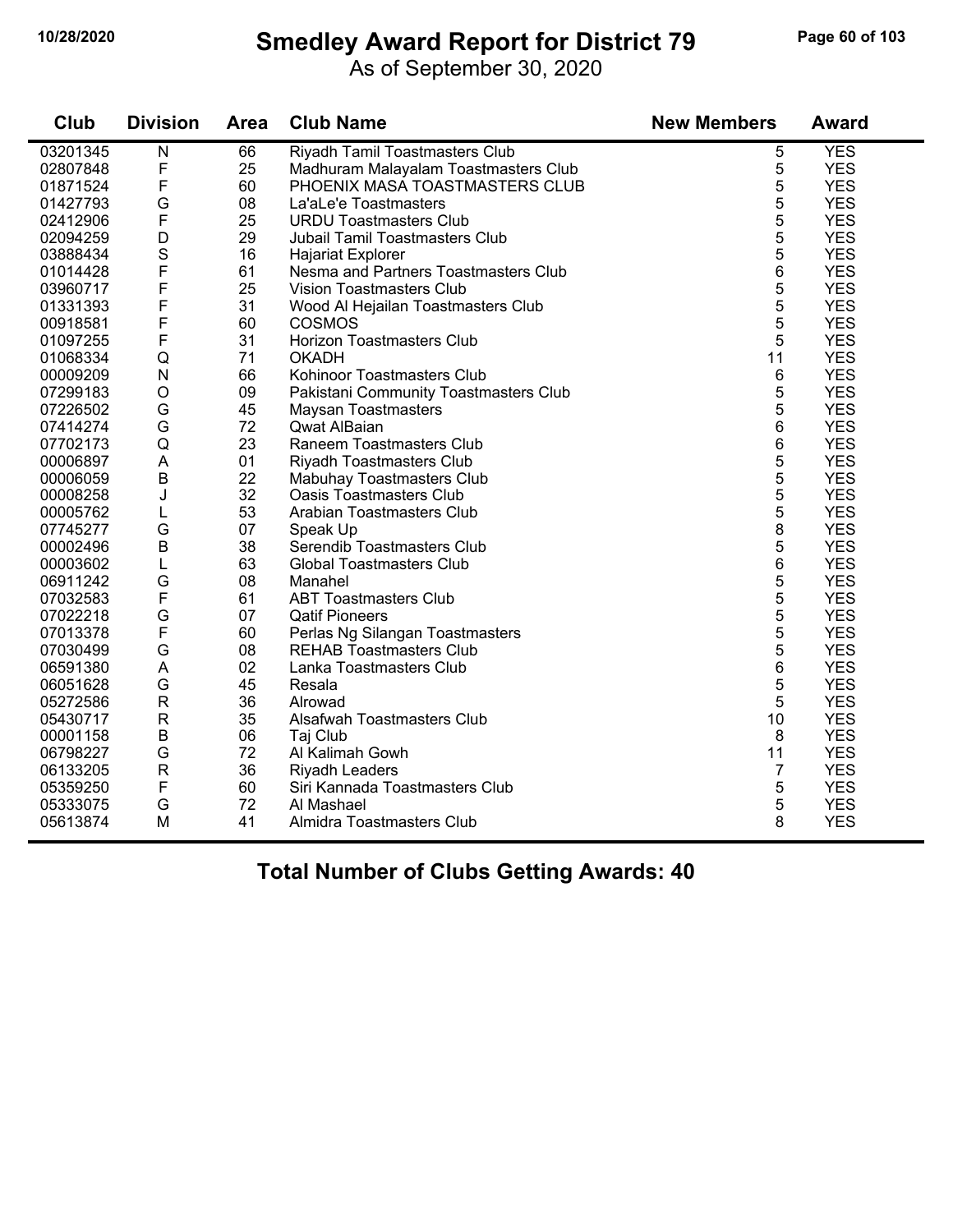# **10/28/2020 Smedley Award Report for District 80 Page 61 of 103**

As of September 30, 2020

| Club     | <b>Division</b> | <b>Area</b> | <b>Club Name</b>                                | <b>New Members</b> | <b>Award</b> |
|----------|-----------------|-------------|-------------------------------------------------|--------------------|--------------|
| 04864336 | S               | 02          | <b>MSD Singapore Toastmasters Club</b>          | 5                  | <b>YES</b>   |
| 05820484 | U               | 04          | JPMorgan Toastmasters Singapore                 | 5                  | <b>YES</b>   |
| 00000357 | U               | 04          | Toastmasters Club Of Singapore                  | 5                  | <b>YES</b>   |
| 05922405 |                 | 02          | Cheran Toastmasters Club                        | 5                  | <b>YES</b>   |
| 00005105 |                 | 01          | <b>TLCS Club</b>                                | 6                  | <b>YES</b>   |
| 00005193 |                 | 04          | Ang Mo Kio C.C. Mandarin Toastmasters Club      | 11                 | <b>YES</b>   |
| 00005891 | B               | 05          | West Coast Toastmasters Club                    | 6                  | <b>YES</b>   |
| 07734977 | B               | 03          | S P Jain School of Management Toastmasters Club | 8                  | <b>YES</b>   |
| 00008531 |                 | 03          | <b>SCCCI Mandarin Club</b>                      | 10                 | <b>YES</b>   |
| 00008743 |                 | 04          | Civil Service Inspirations Toastmasters Club    | 17                 | <b>YES</b>   |
| 00941530 |                 | 03          | Narpani Tamil Toastmasters Club                 | 8                  | <b>YES</b>   |
| 01029444 | G               | 01          | <b>Great Eastern Life Toastmasters Club</b>     | 5                  | <b>YES</b>   |
| 01346644 |                 | 03          | LISHA Tamil Toastmasters Club                   | 5                  | <b>YES</b>   |
| 02129250 |                 | 02          | <b>Bharathiyar Toastmasters Club</b>            | 5                  | <b>YES</b>   |
| 01205182 | E               | 03          | Filcom@Cairnhill Toastmasters Club              | 5                  | <b>YES</b>   |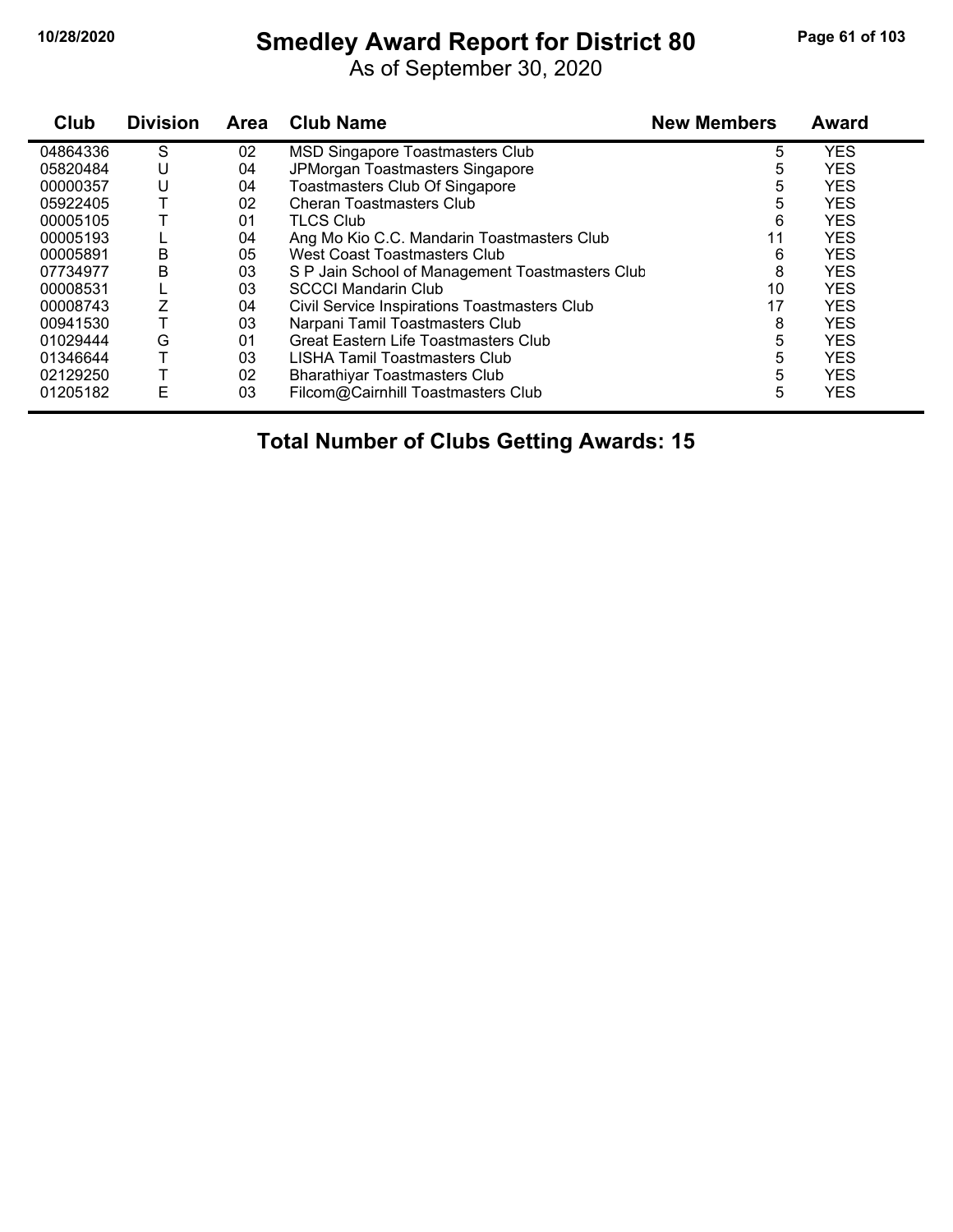# **10/28/2020 Smedley Award Report for District 81 Page 62 of 103**

As of September 30, 2020

| Club     | <b>Division</b> | <b>Area</b> | <b>Club Name</b>                       | <b>New Members</b> | <b>Award</b> |
|----------|-----------------|-------------|----------------------------------------|--------------------|--------------|
| 01239471 | B               | 09          | <b>Western Knights</b>                 | 5                  | <b>YES</b>   |
| 01624004 |                 | 48          | <b>Conception Toastmasters</b>         | 5                  | <b>YES</b>   |
| 01972752 |                 | 46          | Saint Martin Evolution                 | 5                  | <b>YES</b>   |
| 02185054 | G               | 36          | <b>Momentum Toastmasters</b>           | 5                  | <b>YES</b>   |
| 02223990 | G               | 38          | <b>Elite Advanced Speakers</b>         | 5                  | <b>YES</b>   |
| 02888258 | D               | 25          | Club Toastmasters Sursum Corda         | 5                  | <b>YES</b>   |
| 02532147 | H               | 39          | Yamanota Toastmasters Club             | 5                  | <b>YES</b>   |
| 03425537 | В               | 06          | Victoria Mutual Toastmasters Club      | 6                  | <b>YES</b>   |
| 07792300 | H               | 39          | Leaders Beyond Borders                 | 5                  | <b>YES</b>   |
| 04779373 |                 | 44          | Golden Rock Toastmasters Club          | 5                  | <b>YES</b>   |
| 01036686 |                 | 45          | <b>SXM Achievers</b>                   | 6                  | <b>YES</b>   |
| 00830360 | D               | 20          | Amaryllis Toastmasters Club            |                    | <b>YES</b>   |
| 00778468 | B               | 11          | <b>UCC Toastmasters Club</b>           | 6                  | <b>YES</b>   |
| 00583524 | E               | 29          | Tortola Toastmasters Club of the BVI   | 6                  | <b>YES</b>   |
| 07237313 | E               | 28          | Waladli Toastmasters Club              | 5                  | <b>YES</b>   |
| 07456568 | J               | 51          | ActionINVEST Toastmasters Club         | 5                  | <b>YES</b>   |
| 00008260 | B               | 08          | <b>Dynamic Speakers Club</b>           | 8                  | <b>YES</b>   |
| 00002687 | J               | 50          | Georgetown Toastmasters Club           | 5                  | <b>YES</b>   |
| 00002660 | C               | 15          | <b>Bridgetown Toastmasters Club</b>    | 10                 | <b>YES</b>   |
| 06786550 | G               | 36          | San Juan Toastmasters                  | 6                  | <b>YES</b>   |
| 06780444 | F               | 32          | <b>Toast and Tap Toastmasters Club</b> | 6                  | <b>YES</b>   |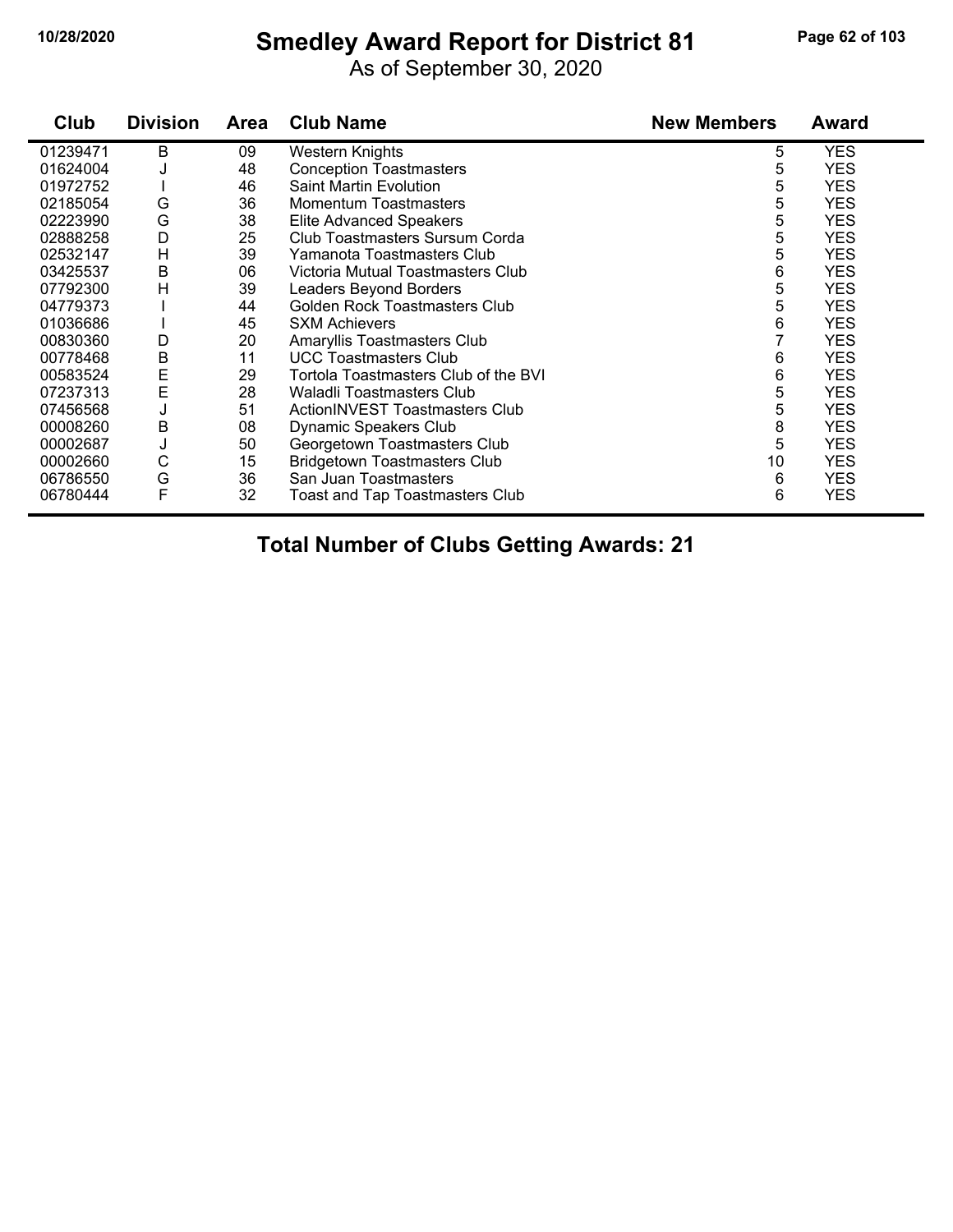#### **10/28/2020 Smedley Award Report for District 82 Page 63 of 103**

As of September 30, 2020

| Club     | <b>Division</b> | <b>Area</b> | <b>Club Name</b>                               | <b>New Members</b> | <b>Award</b> |
|----------|-----------------|-------------|------------------------------------------------|--------------------|--------------|
| 06604478 | H               | 01          | Ja-Ela Toastmasters Club                       | 5                  | <b>YES</b>   |
| 06602877 | F               | 01          | Kegalle Toastmasters Club                      | 8                  | <b>YES</b>   |
| 06650246 | B               | 01          | <b>UOC Toastmasters Club</b>                   | 5                  | <b>YES</b>   |
| 06650357 | F               | 05          | <b>Dowels Toastmasters Club</b>                | 5                  | <b>YES</b>   |
| 04903005 | A               | 02          | CMA SRI LANKA TOASTMASTERS CLUB                | 9                  | <b>YES</b>   |
| 00002773 | $\mathsf C$     | 02          | Sampath Bank Toastmasters Club                 | 5                  | <b>YES</b>   |
| 04859680 | С               | 05          | Zone24x7 Toastmasters Club                     | 5                  | <b>YES</b>   |
| 06929313 | D               | 02          | <b>LALAN Toastmasters Club</b>                 | 6                  | <b>YES</b>   |
| 05663570 | D               | 03          | Sysco Labs SL Toastmasters                     | 11                 | <b>YES</b>   |
| 06592577 | F               | 03          | Kadawatha Toastmasters Club                    | 5                  | <b>YES</b>   |
| 06519630 | G               | 05          | Sri Lanka Customs Toastmasters Club            | 8                  | <b>YES</b>   |
| 05505274 | E               | 05          | Horana Toastmasters Club                       | 9                  | <b>YES</b>   |
| 05270893 | G               | 03          | <b>PLC Toastmasters Club</b>                   | 5                  | <b>YES</b>   |
| 00005324 | A               | 02          | The Colombo Toastmasters Club                  | 6                  | <b>YES</b>   |
| 07792006 | G               | 01          | Bar Association of Sri Lanka Toastmasters Club | 5                  | <b>YES</b>   |
| 00007595 | E               | 01          | The Millennium Toastmasters Club               | 5                  | <b>YES</b>   |
| 07688566 | F               | 01          | Lyceum Gampaha Toastmasters                    | 10                 | <b>YES</b>   |
| 07390888 | F               | 04          | <b>Matale Toastmasters Club</b>                | 5                  | <b>YES</b>   |
| 07392229 | D               | 03          | Startup Colombo Toastmasters Club              | 5                  | <b>YES</b>   |
| 07156385 | A               | 03          | MillenniumIT ESP Toastmasters                  | 5                  | <b>YES</b>   |
| 07471485 | C               | 03          | Dehiwala Toastmasters Club                     | 5                  | <b>YES</b>   |
| 07466745 | F               | 03          | Kaduwela Toastmasters Club                     | 8                  | <b>YES</b>   |
| 07241783 | H               | 05          | Kilinochchi Toastmasters Club                  | 5                  | <b>YES</b>   |
| 07207259 | D               | 05          | Battaramulla Toastmasters Club                 | 5                  | <b>YES</b>   |
| 00630851 | E               | 04          | <b>Smedley Toastmasters Club</b>               | 8                  | <b>YES</b>   |
| 00822324 | F               | 05          | Kandy Toastmasters Club                        | 8                  | <b>YES</b>   |
| 00777976 | B               | 02          | <b>FTZ Toastmasters Club</b>                   | 5                  | <b>YES</b>   |
| 01334805 | E               | 05          | <b>CIPM Toastmasters Club</b>                  | 6                  | <b>YES</b>   |
| 01055854 | Н               | 03          | Wayamba Toastmasters                           | 5                  | <b>YES</b>   |
| 01122025 | A               | 04          | Panadura Toastmasters                          | 5                  | <b>YES</b>   |
| 00918672 | D               | 01          | Ralph Toastmasters Club                        | 5                  | <b>YES</b>   |
| 00918669 | B               | 01          | <b>Bcis Toastmasters Club</b>                  | 5                  | <b>YES</b>   |
| 04703328 | E               | 02          | <b>CEB Toastmasters Club</b>                   | 5                  | <b>YES</b>   |
| 00698816 | E               | 02          | <b>ICASL Toastmasters Club</b>                 | 5                  | <b>YES</b>   |
| 04631334 | E               | 03          | <b>CBA Toastmasters Club</b>                   | 8                  | <b>YES</b>   |
| 06488853 | G               | 04          | <b>Cargills Bank Toastmasters</b>              |                    | <b>YES</b>   |
| 07794085 | B               | 01          | <b>UOC Mind Blowers</b>                        | 5                  | <b>YES</b>   |
| 00649172 | G               | 04          | Serendib Toastmasters Club                     | 5                  | <b>YES</b>   |
| 00642857 | G               | 01          | <b>HNB Toastmasters Club</b>                   | 8                  | <b>YES</b>   |
| 04628720 | G               | 02          | Voice of Colombo Toastmasters Club             | 5                  | <b>YES</b>   |
| 01317290 | G               | 01          | <b>APIIT Toastmasters</b>                      | 5                  | <b>YES</b>   |
| 04304054 | H               | 02          | Lunuwila Toastmasters Club                     | 5                  | <b>YES</b>   |
| 03958454 | F               | 02          | Amana Bank Toastmasters Club                   | 5                  | <b>YES</b>   |
| 03414509 | A               | 02          | Lions Toastmasters Club                        | 7                  | <b>YES</b>   |
| 03179593 | H               | 04          | Kekirawa Toastmasters                          | 5                  | <b>YES</b>   |
| 03200777 | Н               | 03          | Kuliyapitiya Toastmasters Club                 | 5                  | <b>YES</b>   |
| 02541805 | G               | 02          | Virtusa CMB                                    | 6                  | <b>YES</b>   |
| 01888115 | D               | 03          | Bank of Ceylon Toastmasters Club               | 5                  | <b>YES</b>   |
| 02823690 | D               | 04          | <b>KDU Toastmasters Club</b>                   | 8                  | <b>YES</b>   |
| 03578140 | Ε               | 05          | <b>NDB</b> Toastmasters                        |                    | <b>YES</b>   |
| 02302941 | F               | 02          | Expolanka Toastmasters Club                    | 5                  | <b>YES</b>   |
| 02549382 | H               | 04          | Anuradhapura Toastmasters Club                 | 5                  | <b>YES</b>   |
| 01982862 | Е               | 03          | <b>Word Blasters Toastmasters Club</b>         | 10                 | <b>YES</b>   |
| 01861319 | D               | 04          | Moratuwa Toastmasters                          | 8                  | <b>YES</b>   |
| 01514977 | Β               | 03          | <b>Wattala Toastmasters Club</b>               | 8                  | <b>YES</b>   |
| 01553096 | F               | 03          | <b>Siyane Toastmasters</b>                     | 10                 | <b>YES</b>   |
| 01481554 | F               | 01          | <b>Oasis Toastmasters</b>                      | 5                  | <b>YES</b>   |
| 01195211 | A               | 01          | <b>DFCC Toastmasters</b>                       | 5                  | <b>YES</b>   |
| 01401009 | B               | 03          | Lyceum Toastmasters Club, Wattala              | 6                  | <b>YES</b>   |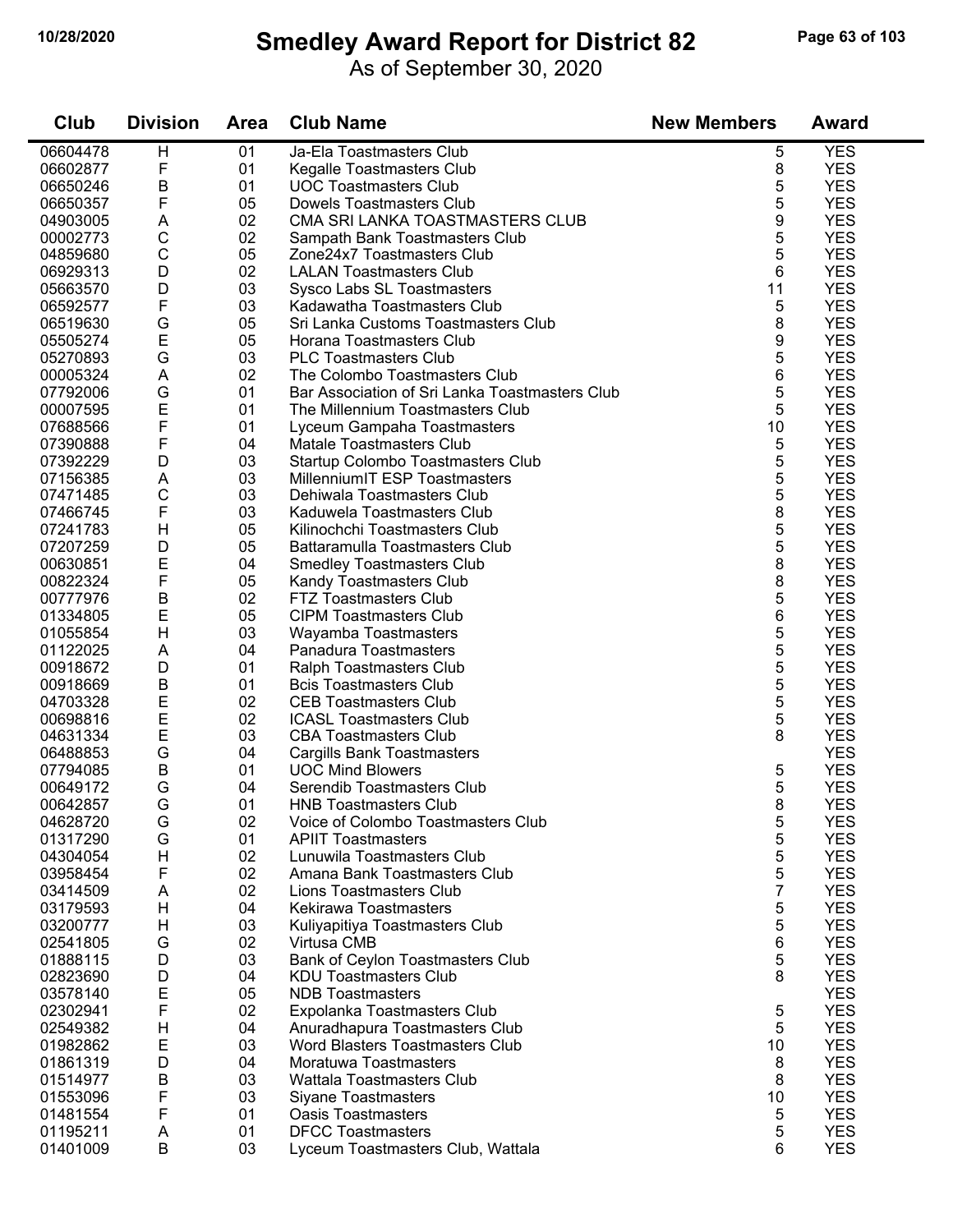# **10/28/2020 Smedley Award Report for District 82 Page 64 of 103**

As of September 30, 2020

| Club     | <b>Division</b> | Area | Club Name                 | <b>New Members</b> | Award |
|----------|-----------------|------|---------------------------|--------------------|-------|
| 01391757 |                 | 01   | Dialog Toastmasters Club  |                    | YES   |
| 01357117 |                 | 04   | HILL CAPITAL TOASTMASTERS | 5                  | YES   |
| 01355969 | E               | 01   | AATSL Toastmasters Club   | 10                 | YES   |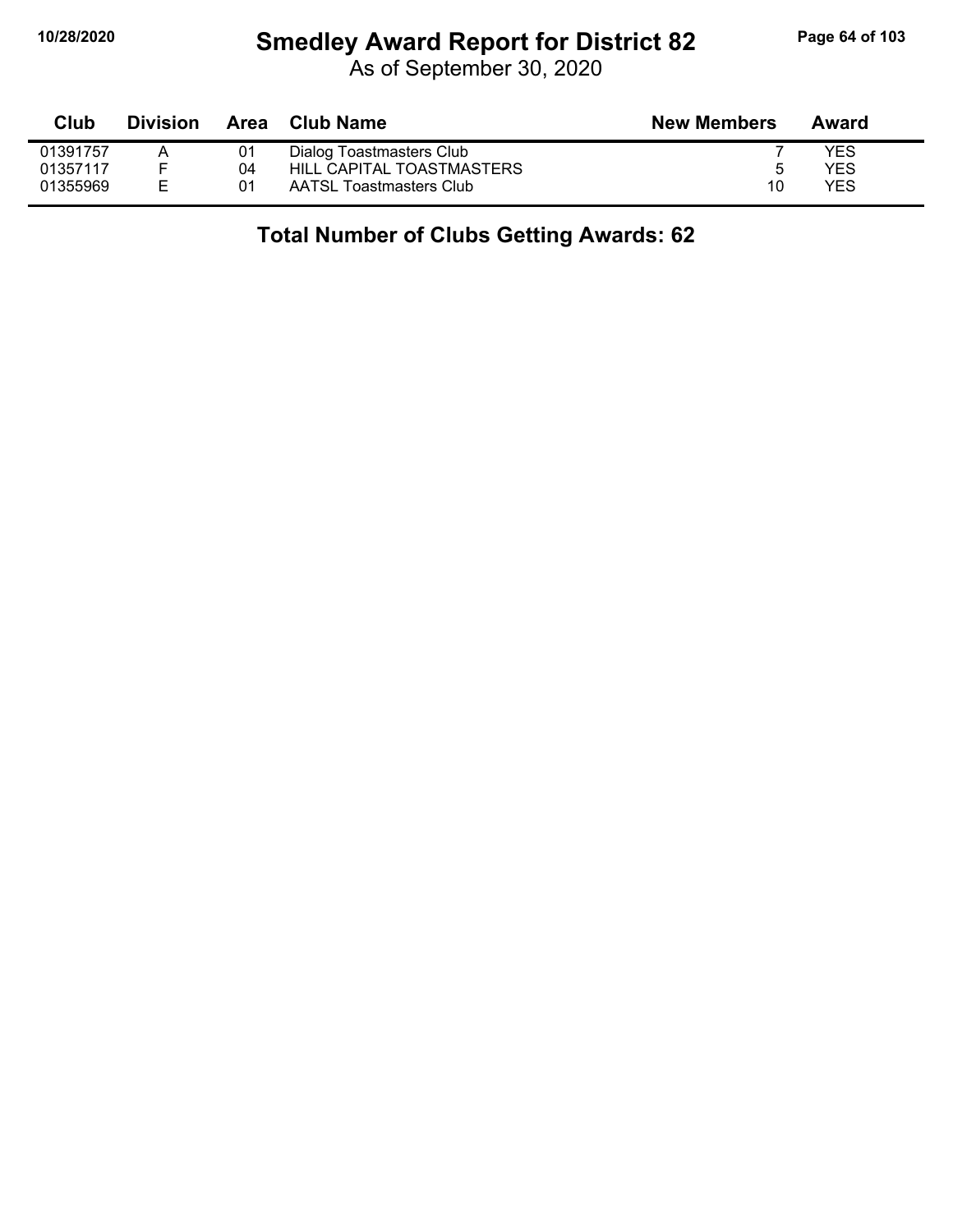# **10/28/2020 Smedley Award Report for District 83 Page 65 of 103**

| Club     | <b>Division</b> |    | Area Club Name           | <b>New Members</b> | Award |
|----------|-----------------|----|--------------------------|--------------------|-------|
| 01285272 | G               |    | New Heights Toastmasters | 6                  | YES   |
| 00007182 | G               | 74 | UBS NJ Toastmasters Club | 6                  | YES   |
| 00001103 |                 | 32 | Somerville Toastmasters  | ხ                  | YES   |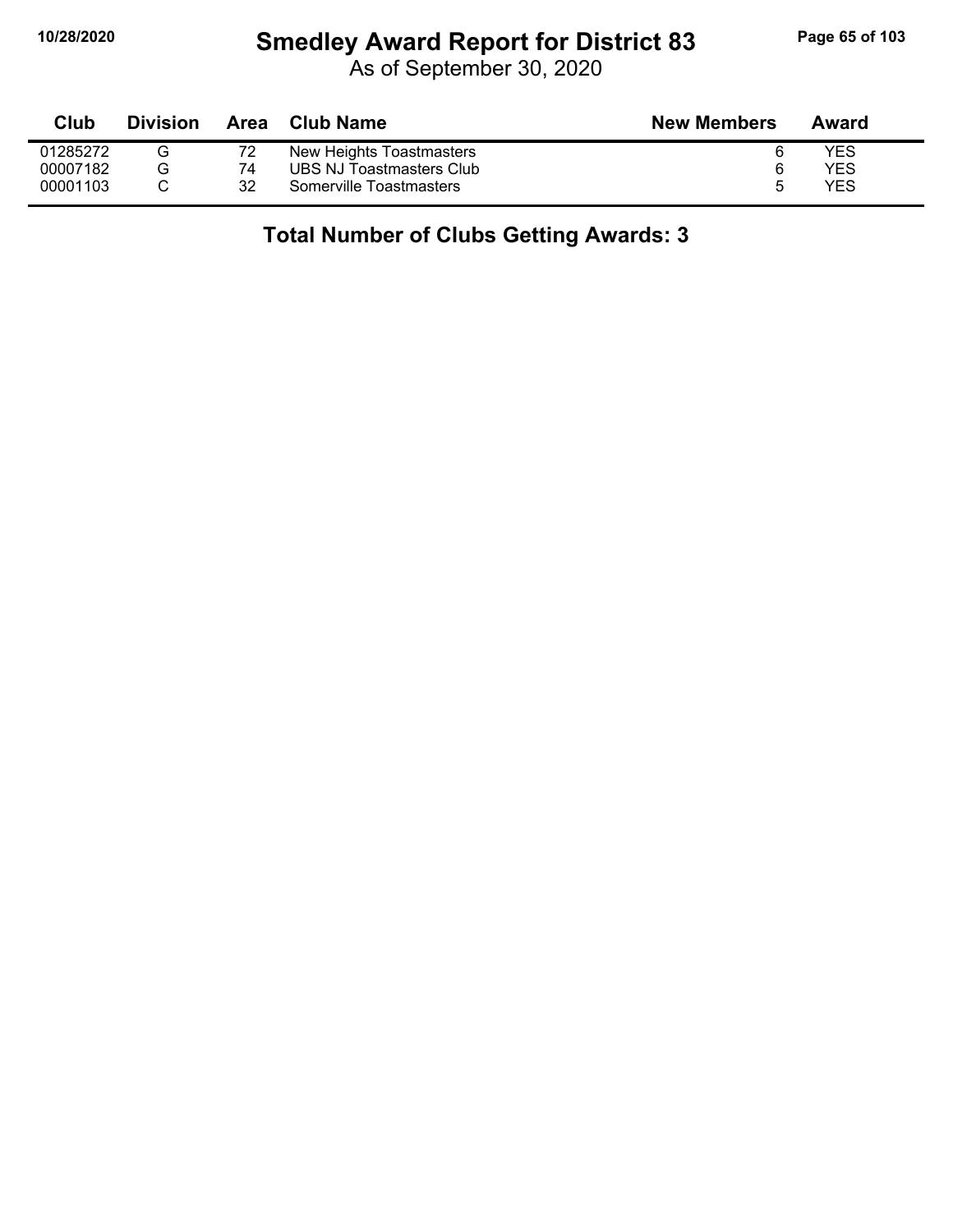### **10/28/2020 Smedley Award Report for District 84 Page 66 of 103**

As of September 30, 2020

| Club     | <b>Division</b> | Area | <b>Club Name</b>                   | <b>New Members</b> | Award |
|----------|-----------------|------|------------------------------------|--------------------|-------|
| 00004051 |                 | 53   | <b>Plant City Toastmasters</b>     |                    | YES   |
| 01465493 | B               | 20   | <b>Girl Talk Toastmasters Club</b> |                    | YES   |
| 01440146 |                 | 90   | Toastmasters at Twelve             | 5                  | YES   |
| 00756791 |                 | 11   | Castle.com Toastmasters Club       |                    | YES   |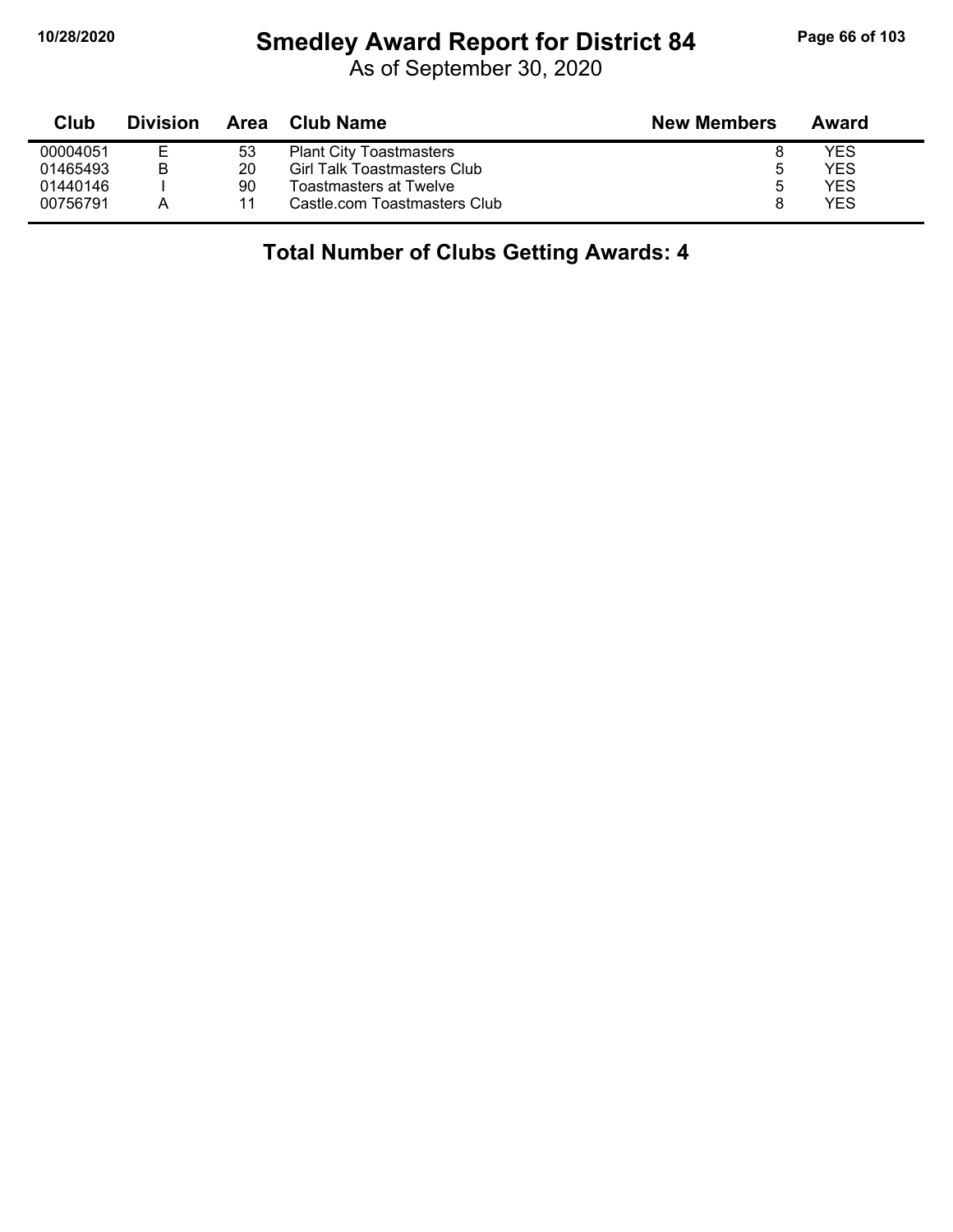# **10/28/2020 Smedley Award Report for District 85 Page 67 of 103**

As of September 30, 2020

| Club     | <b>Division</b> | <b>Area</b> | <b>Club Name</b>                         | <b>New Members</b> | <b>Award</b> |
|----------|-----------------|-------------|------------------------------------------|--------------------|--------------|
| 01122845 | S               | 01          | <b>Suzhou Toastmasters Club</b>          | 6                  | <b>YES</b>   |
| 01216674 | Q               | 02          | SAP Labs China Toastmasters Club         | 5                  | <b>YES</b>   |
| 01224488 | Z               | 04          | WestLake Bilingual                       | 8                  | <b>YES</b>   |
| 01995564 | S               | 03          | <b>Wuxi Advanced Toastmasters Club</b>   | 5                  | <b>YES</b>   |
| 02326871 | L               | 02          | GTD Mandarin Toastmasters Club           | 6                  | <b>YES</b>   |
| 01527423 | Y               | 03          | Wenzhou Friends Toastmaster Club         |                    | <b>YES</b>   |
| 03646256 | T               | 02          | Nanjing First Mandarin Toastmasters Club | 7                  | <b>YES</b>   |
| 01015193 | L               | 03          | Lighthouse Shanghai Toastmasters Club    | 7                  | <b>YES</b>   |
| 05000401 | Z               | 03          | Hangzhou M.A.D. Toastmasters Club        | 5                  | <b>YES</b>   |
| 07026431 | T               | 02          | A.A.C.T.P. HeFei Toastmasters Club       |                    | <b>YES</b>   |
| 07013399 | L               | 04          | <b>ACCA Shanghai Toastmasters Club</b>   | 5                  | <b>YES</b>   |
| 05453419 | S               | 04          | Changzhou Bilingual Toastmasters Club    | 5                  | <b>YES</b>   |
| 00000585 | L               | 01          | Shanghai People's Square Club            | 5                  | <b>YES</b>   |
| 06800119 | U               | 01          | ETCamp Shanghai Advanced                 | 6                  | <b>YES</b>   |
| 06654600 | U               | 02          | JiaDing IMAGINE Toastmasters Club        | 6                  | <b>YES</b>   |
| 05201583 | W               | 01          | Nan Chang Elites Toastmasters Club       | 7                  | <b>YES</b>   |
| 05021536 | N               | 01          | A.A.C.T.P SH Toastmasters                | 5                  | <b>YES</b>   |
| 05071737 | L               | 04          | Shanghai Wealth Management Bilingual     | 5                  | <b>YES</b>   |
| 05371854 | Υ               | 02          | Ningbo Better Man Toastmasters Club      | 10                 | <b>YES</b>   |
| 05530286 | T               | 01          | <b>ZTE NJ Pegasus Toastmasters</b>       | 9                  | <b>YES</b>   |
| 06621690 | N               | 02          | Zizhu Star Toastmasters Club             | 5                  | <b>YES</b>   |
| 07131362 | T               | 02          | FeiMa Toastmasters Club                  | 5                  | <b>YES</b>   |
| 00996251 | $\mathsf{R}$    | 02          | 1st Bilingual Zhangjiang                 | 6                  | <b>YES</b>   |
| 00009796 | O               | 03          | Shanghai No 1 Toastmasters Club          | 5                  | <b>YES</b>   |
| 07458832 | S               | 02          | Suzhou RISE Toastmasters Club            | 5                  | <b>YES</b>   |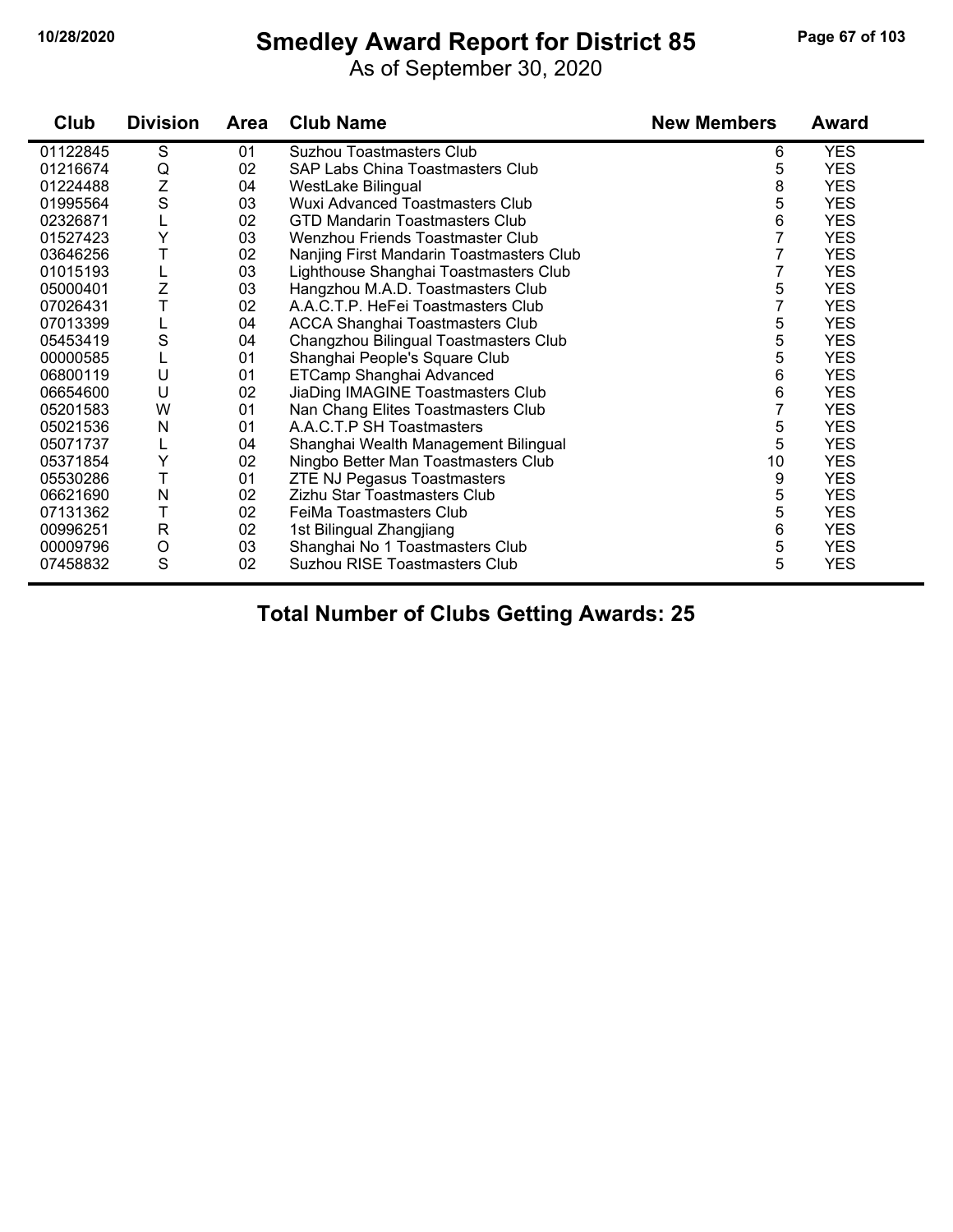# **10/28/2020 Smedley Award Report for District 86 Page 68 of 103**

As of September 30, 2020

| Club     | <b>Division</b> | Area | <b>Club Name</b>   | <b>New Members</b> | Award |
|----------|-----------------|------|--------------------|--------------------|-------|
| 00004778 | ◡               | 32   | <b>Milton Club</b> |                    | YES   |
| 01633651 |                 | 82   | Mi Speak           |                    | YES   |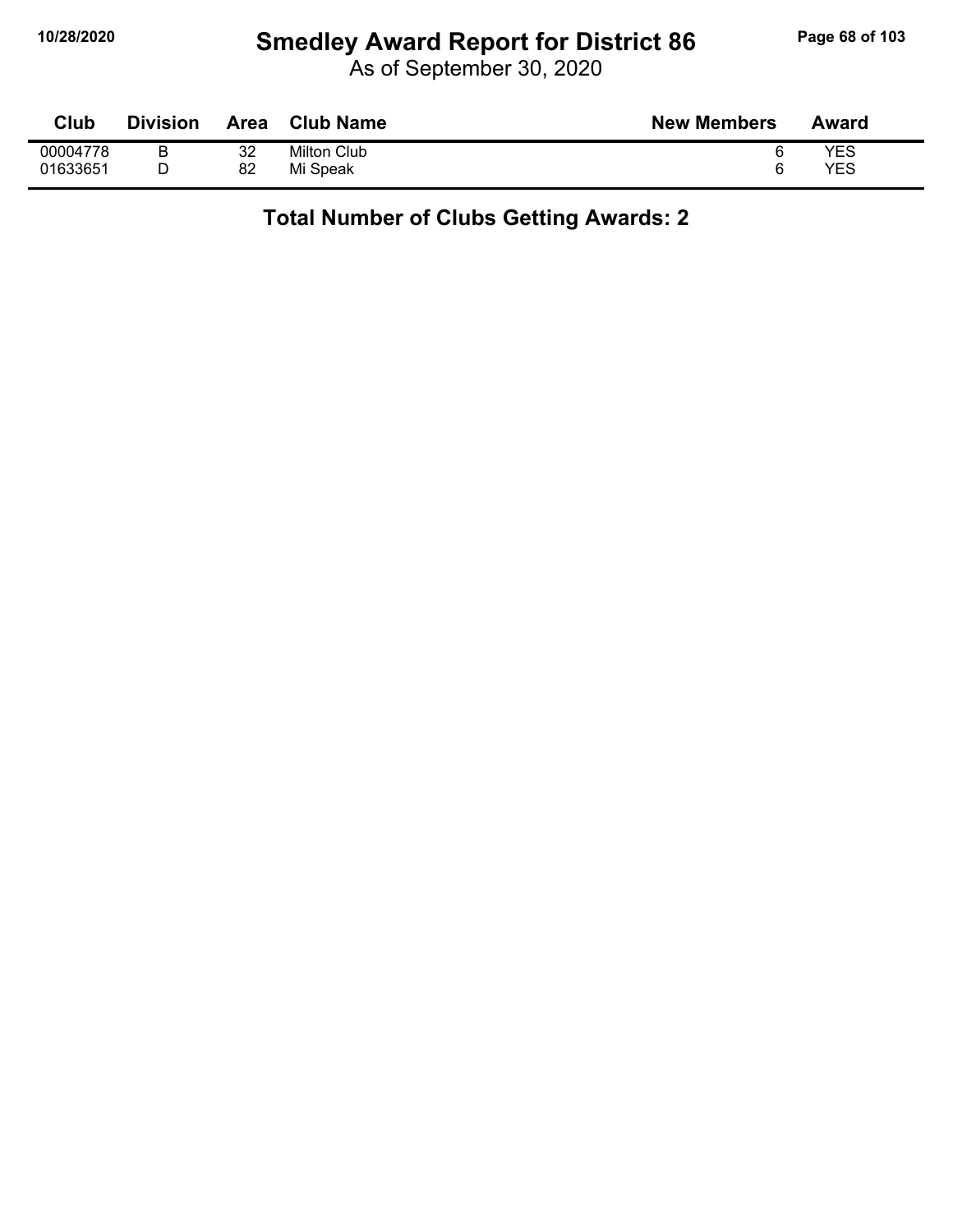# **10/28/2020 Smedley Award Report for District 87 Page 69 of 103**

As of September 30, 2020

| Club     | <b>Division</b> | Area | <b>Club Name</b>                        | <b>New Members</b> | Award |  |
|----------|-----------------|------|-----------------------------------------|--------------------|-------|--|
| 00002574 |                 | 01   | Kota Kinabalu Club                      |                    | YES   |  |
| 01197998 |                 | 03   | Universitas Indonesia Toastmasters Club |                    | YES   |  |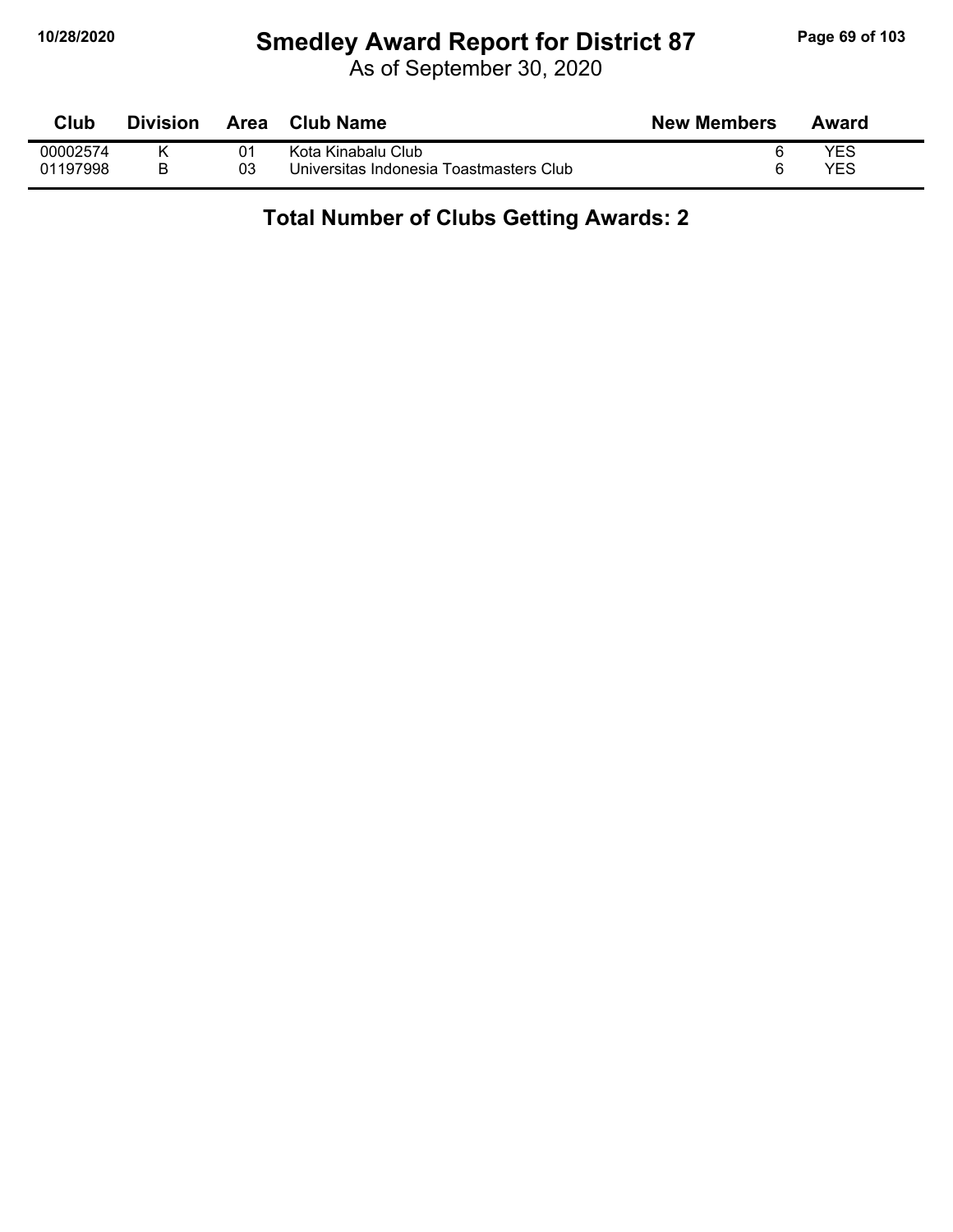# **10/28/2020 Smedley Award Report for District 88 Page 70 of 103**

As of September 30, 2020

| Club     | <b>Division</b> | Area | <b>Club Name</b>                     | <b>New Members</b> | Award      |
|----------|-----------------|------|--------------------------------------|--------------------|------------|
| 01377165 | D               | 03   | Lenovo Northstar                     | 5                  | YES        |
| 07089875 | н               | 02   | Muxin Entrepreneur Toastmasters Club | 8                  | <b>YES</b> |
| 07166169 | E               | 03   | Ace Toastmasters Club                | 5                  | <b>YES</b> |
| 07239971 | E               | 03   | Spiritual Wealth Toastmasters Club   |                    | <b>YES</b> |
| 07309456 | Κ               | 02   | Dalian Japanese Toastmasters Club    |                    | <b>YES</b> |
| 07530259 | B               | 04   | Pace Bilingual Toastmasters Club     |                    | <b>YES</b> |
| 07508652 | H               | 03   | Chang'an Star Fire Toastmasters Club | 5                  | <b>YES</b> |
| 06815804 | В               | 04   | Life Partner Toastmasters Club       | 6                  | <b>YES</b> |
| 01121637 | κ               | 01   | Dalian Number One Toastmasters Club  | 5                  | <b>YES</b> |
| 01155869 | В               | 03   | Supernovas TMC                       | 5                  | <b>YES</b> |
| 01058166 | E               | 04   | Shenyang Mandarin                    | 5                  | YES        |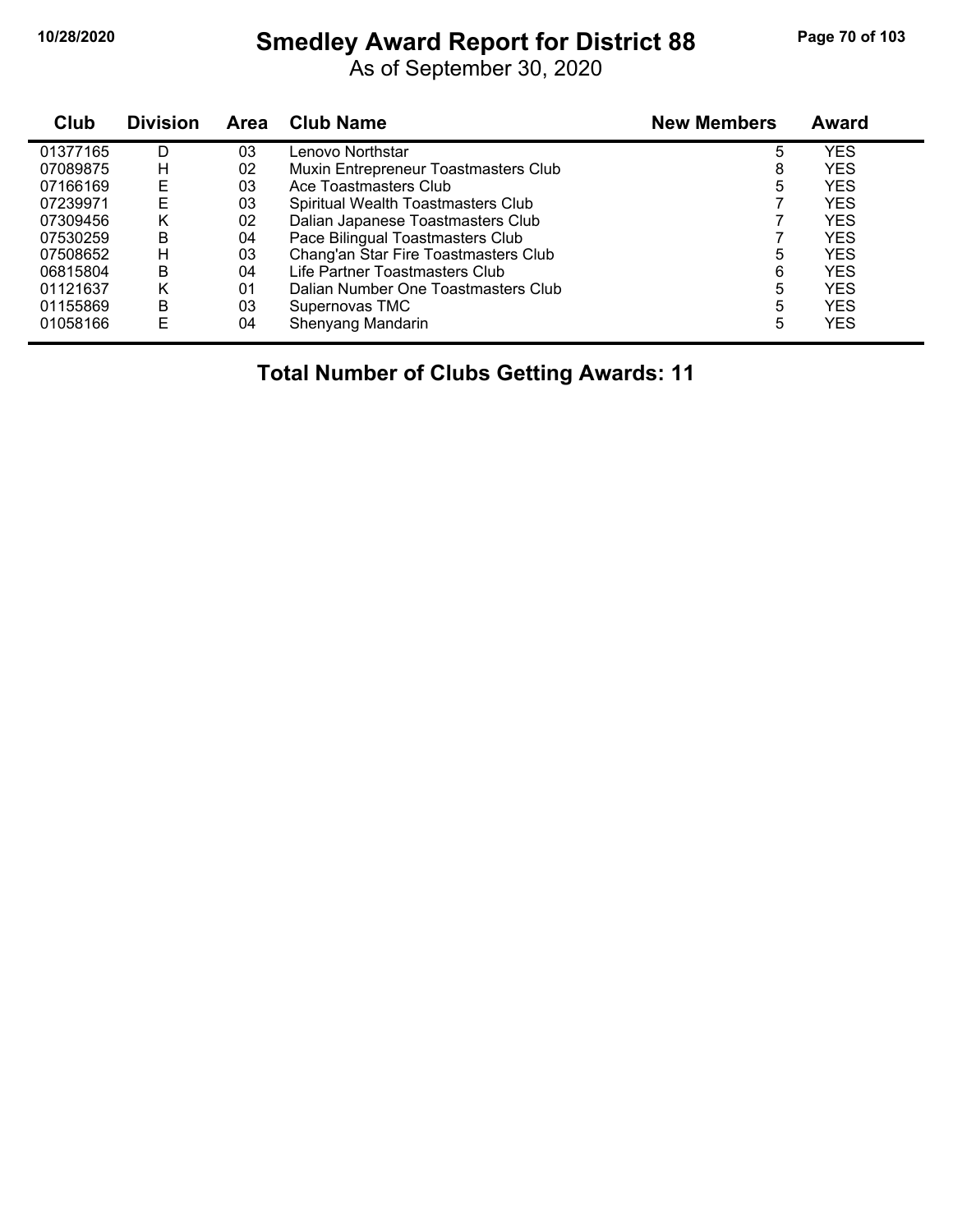# **10/28/2020 Smedley Award Report for District 89 Page 71 of 103**

As of September 30, 2020

| Club     | <b>Division</b> | Area | Club Name                                      | <b>New Members</b> | Award |
|----------|-----------------|------|------------------------------------------------|--------------------|-------|
| 03848588 | G               | 03   | Macau Cantonese Toastmasters Club              |                    | YES   |
| 01407059 | M               | 02   | Xiamen Toastmasters                            | 5                  | YES   |
| 03222588 | н               | 01   | HKU Campus Toastmasters Club                   | 5                  | YES   |
| 06782896 | W               | 03   | Julong Town Speech Gathering Toastmasters Club |                    | YES   |
| 07459450 | М               | 02   | AACTP Xiamen Chaofan Toastmasters Club         | 8                  | YFS   |
| 00931493 | G               | 03   | <b>Professional and Graduates</b>              | 5                  | YES   |
| 07229337 | Κ               | 01   | Morgan Stanley HK Toastmasters                 |                    | YES   |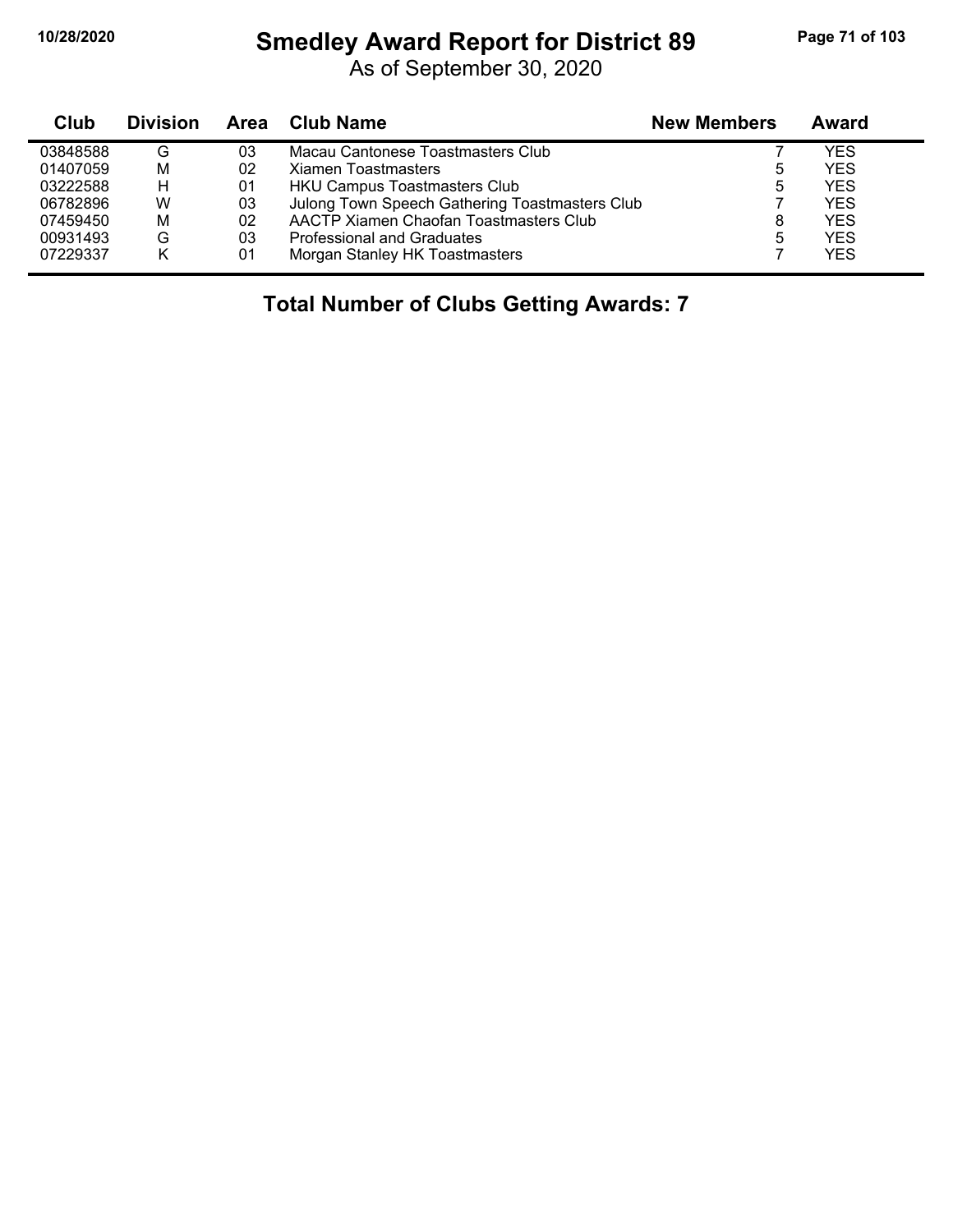# **10/28/2020 Smedley Award Report for District 90 Page 72 of 103**

As of September 30, 2020

| Club     | <b>Division</b> | Area | <b>Club Name</b>         | <b>New Members</b> | Award |  |
|----------|-----------------|------|--------------------------|--------------------|-------|--|
| 00009696 |                 | 07   | Castle Hill Toastmasters |                    | VEC   |  |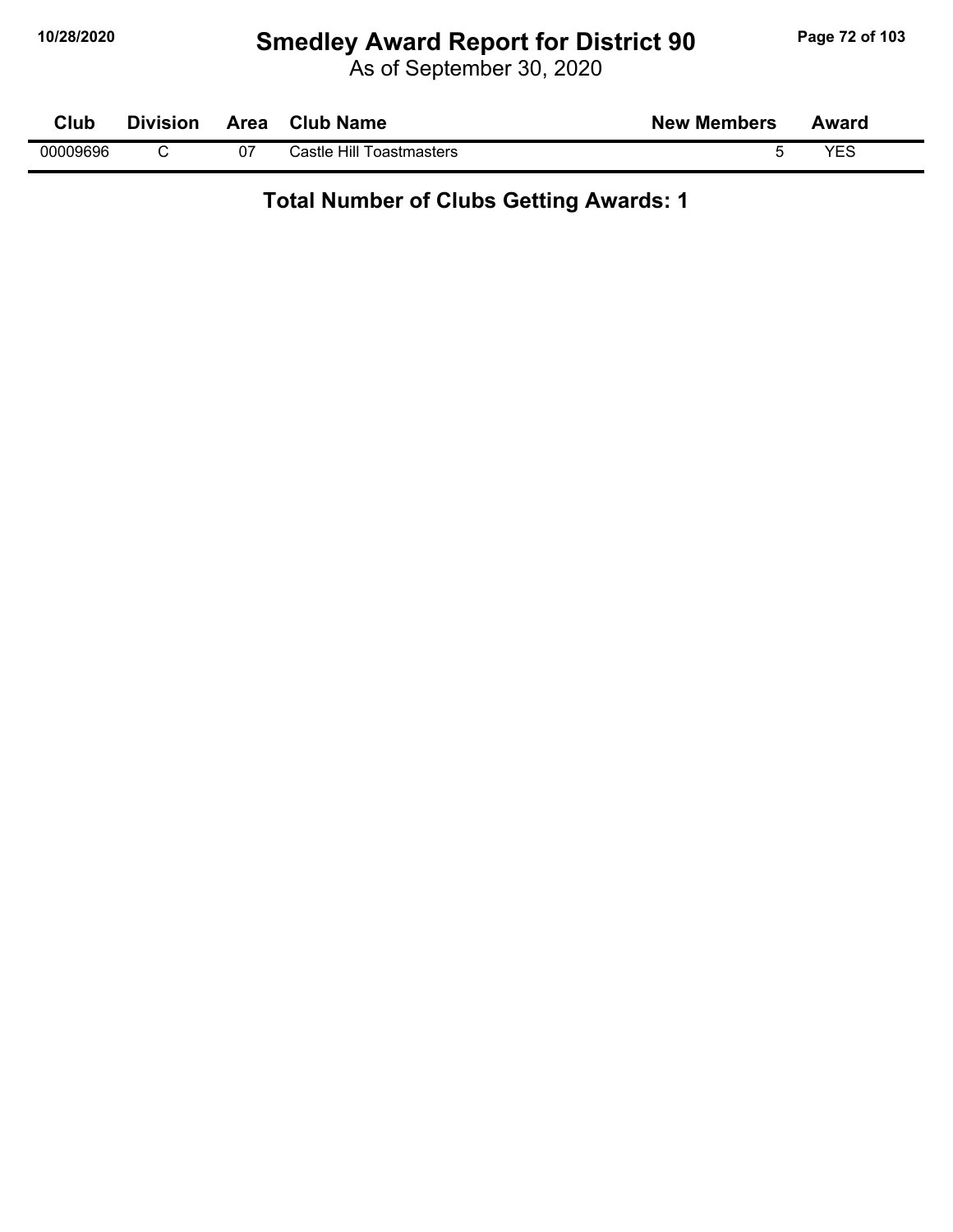# **10/28/2020 Smedley Award Report for District 91 Page 73 of 103**

As of September 30, 2020

| Club     | <b>Division</b> | <b>Area</b> | <b>Club Name</b>                            | <b>New Members</b> | <b>Award</b> |  |
|----------|-----------------|-------------|---------------------------------------------|--------------------|--------------|--|
| 07201549 | н               | 37          | <b>Spirited Speakers</b>                    | 5                  | <b>YES</b>   |  |
| 00885179 | B               | 06          | West London Speakers Club                   | 6                  | <b>YES</b>   |  |
| 00625647 | н               | 15          | The Speakers of Croydon Club                | 8                  | <b>YES</b>   |  |
| 07447145 | Κ               | 13          | Moody's London                              | 8                  | <b>YES</b>   |  |
| 07064444 | B               | 08          | Legacy Speakers Brixton                     | 5                  | <b>YES</b>   |  |
| 07713357 | А               | 01          | <b>Shilling Speakers</b>                    | 6                  | <b>YES</b>   |  |
| 00005774 | А               | 01          | Solent Speakers Club                        | 5                  | <b>YES</b>   |  |
| 05987771 | Κ               | 03          | <b>Central London Toastmasters</b>          | 6                  | <b>YES</b>   |  |
| 00004824 | B               | 09          | London Business School Public Speaking Club | 11                 | <b>YES</b>   |  |
| 02078451 |                 | 45          | <b>Society Speakers</b>                     | 6                  | <b>YES</b>   |  |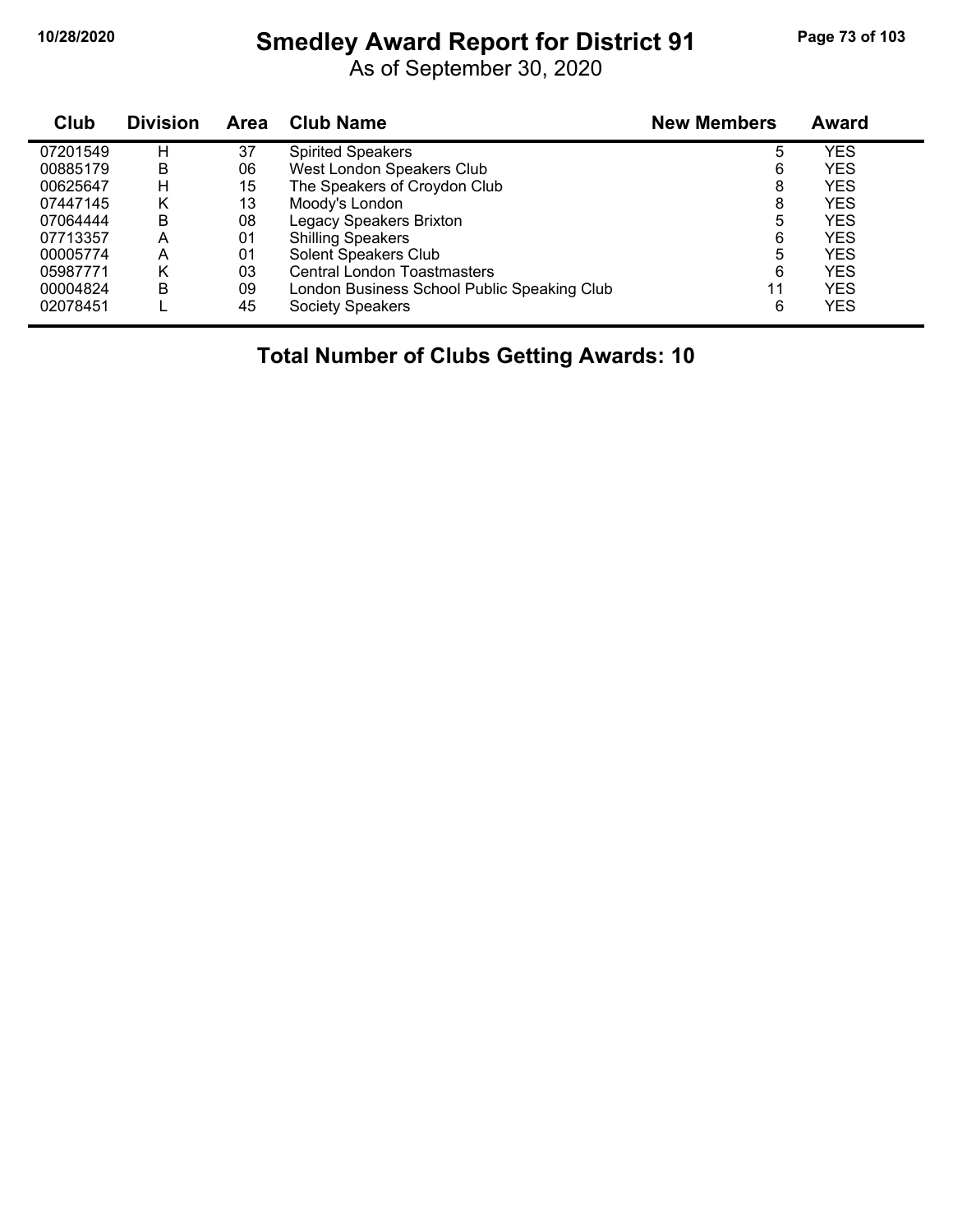## **10/28/2020 Smedley Award Report for District 92 Page 74 of 103**

As of September 30, 2020

| Club     | <b>Division</b> | <b>Area</b> | <b>Club Name</b>                            | <b>New Members</b> | <b>Award</b> |
|----------|-----------------|-------------|---------------------------------------------|--------------------|--------------|
| 02331661 | F               | 04          | <b>Intel Talk Masters</b>                   | 7                  | <b>YES</b>   |
| 03803102 | A               | 02          | <b>RESONANCE</b>                            | 7                  | <b>YES</b>   |
| 04053211 | $\mathsf{C}$    | 03          | <b>Walk The Talk</b>                        | 5                  | <b>YES</b>   |
| 01134620 | E               | 04          | Capgemini Toastmasters Club                 | 5                  | <b>YES</b>   |
| 04731608 | F               | 04          | <b>JPMC Bangalore Toastmasters</b>          | 8                  | <b>YES</b>   |
| 01769687 | $\mathsf C$     | 01          | <b>DELL EMC VOICEIT</b>                     | 6                  | <b>YES</b>   |
| 01548643 | D               | 03          | Express2Lead Toastmasters Club              | $\overline{7}$     | <b>YES</b>   |
| 01535535 | G               | 01          | Schneider Electric Toastmasters Club        | 5                  | <b>YES</b>   |
| 01434790 | E               | 01          | TCS Maitree - Bangalore Toastmasters Club   | 5                  | <b>YES</b>   |
| 01430487 | A               | 03          | <b>Banjara Toastmasters</b>                 | 5                  | <b>YES</b>   |
| 02518988 | H               | 02          | Wordly-Wise Toastmasters                    | 5                  | <b>YES</b>   |
| 04393223 | G               | 01          | Sarjapura Road Toastmasters Club            | 5                  | <b>YES</b>   |
| 04412996 | G               | 03          | <b>Cisco Xpressions</b>                     | 6                  | <b>YES</b>   |
| 04703229 | $\mathsf D$     | 01          | <b>PSN Toastmasters Club</b>                | 8                  | <b>YES</b>   |
| 07812281 | F               | 03          | Speaking and Beyond                         | 6                  | <b>YES</b>   |
| 06997339 | A               | 01          | <b>KLS IMER Toastmasters</b>                | 7                  | <b>YES</b>   |
| 05186089 | $\mathsf C$     | 03          | [24] 7 Inspired Orators                     | 5                  | <b>YES</b>   |
| 06090299 | $\sf B$         | 03          | <b>Toastmasters of Allscripts Bangalore</b> | 5                  | <b>YES</b>   |
| 06511234 | G               | 03          | Toastmasters Amrita Bengaluru               | 5                  | <b>YES</b>   |
| 05843268 | $\sf B$         | 02          | Rock the Talk                               | 5                  | <b>YES</b>   |
| 05947684 | E               | 03          | <b>TCS Maitree - Chevy Orators</b>          | 5                  | <b>YES</b>   |
| 05399085 | F               | 03          | <b>Talking Point</b>                        | 6                  | <b>YES</b>   |
| 05089624 | $\mathsf{C}$    | 04          | Stagecoach Bengaluru Toastmasters           | 5                  | <b>YES</b>   |
| 04885652 | D               | 02          | Qonverse                                    | 8                  | <b>YES</b>   |
| 06786307 | $\mathsf{F}$    | 04          | State Street India Toastmasters Club        | 15                 | <b>YES</b>   |
| 00001766 | $\mathsf C$     | 04          | Daffodils Toastmasters Club                 | 6                  | <b>YES</b>   |
| 06870155 | E               | 02          | <b>TCS Maitree - ITPL Toastmasters Club</b> | 5                  | <b>YES</b>   |
| 06808086 | H               | 03          | <b>Cerner BLR Constellate</b>               | 5                  | <b>YES</b>   |
| 07170117 | $\mathsf{F}$    | 01          | Narrator's Club                             | 5                  | <b>YES</b>   |
| 07738613 | A               | 03          | <b>NITK BHIVE Toastmasters Club</b>         | 5                  | <b>YES</b>   |
| 01414813 | $\mathsf C$     | 02          | <b>CGI Toastmasters Club, Bangalore</b>     | 5                  | <b>YES</b>   |
| 07217731 | $\mathsf{C}$    | 03          | Spoken Word                                 | 6                  | <b>YES</b>   |
| 07235902 | D               | 02          | Airbus India Toastmasters Club              | 6                  | <b>YES</b>   |
| 00009713 | A               | 02          | <b>Sunshine Toastmasters Club</b>           | 5                  | <b>YES</b>   |
| 00009496 | B               | 04          | LA Nineteen Twenty-Four Club                | $\overline{7}$     | <b>YES</b>   |
| 00009206 | B               | 03          | <b>BANGALORE TOASTMASTERS CLUB</b>          | $\overline{7}$     | <b>YES</b>   |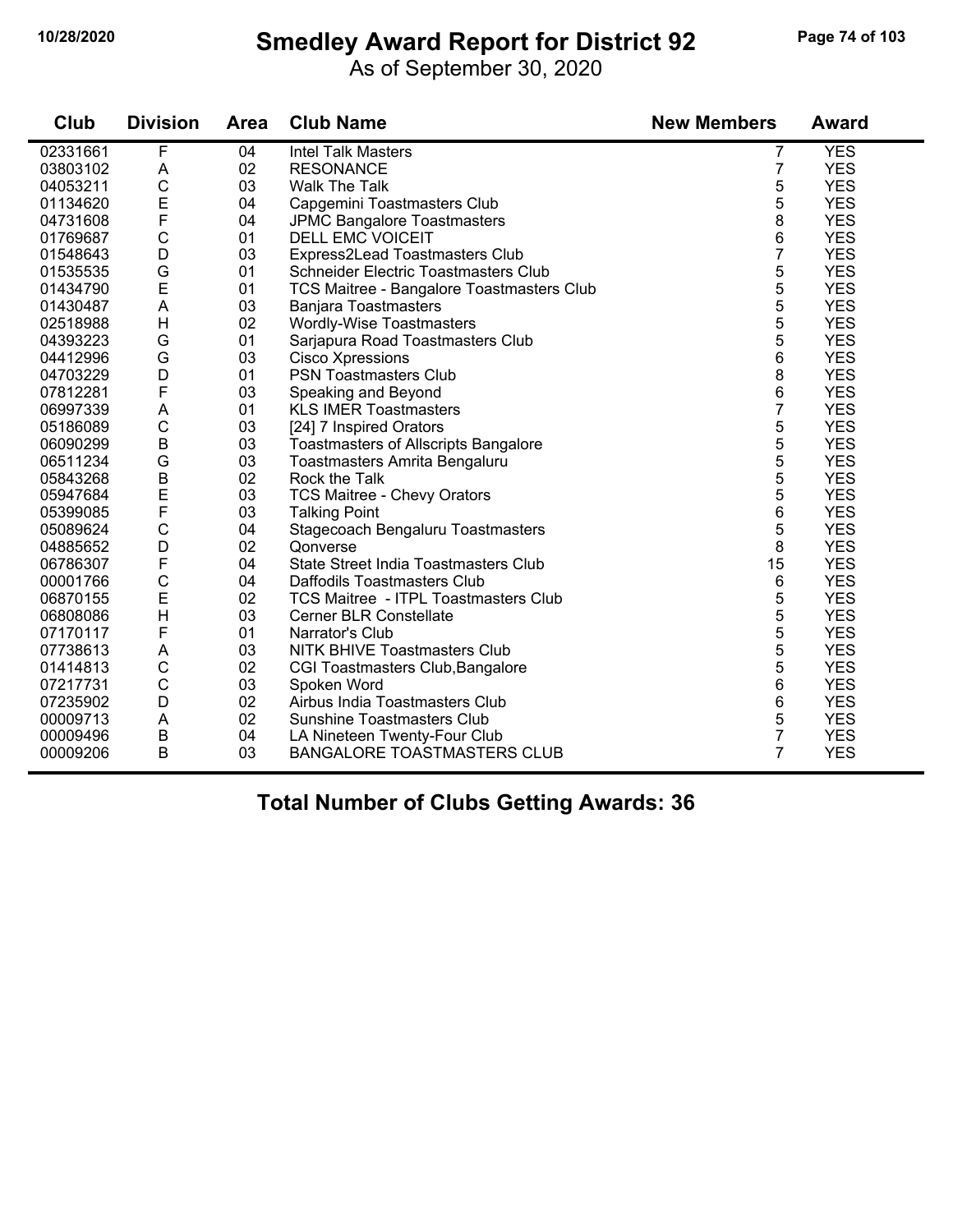## **10/28/2020 Smedley Award Report for District 93 Page 75 of 103**

As of September 30, 2020

| Club     | <b>Division</b> | Area | <b>Club Name</b>                  | <b>New Members</b> | Award      |
|----------|-----------------|------|-----------------------------------|--------------------|------------|
| 07292427 | Α               | 13   | <b>Smart Monkeys Toastmasters</b> |                    | YES        |
| 07575751 | Α               | 13   | S-Oil Toastmasters                |                    | <b>YES</b> |
| 06608731 |                 | 52   | Y.O.L.O Toastmasters              | 6                  | <b>YES</b> |
| 00913772 | Α               | 12   | Yeouido Toastmasters Club         |                    | <b>YES</b> |
| 02087896 | В               | 21   | <b>Blue Square Toastmasters</b>   |                    | <b>YES</b> |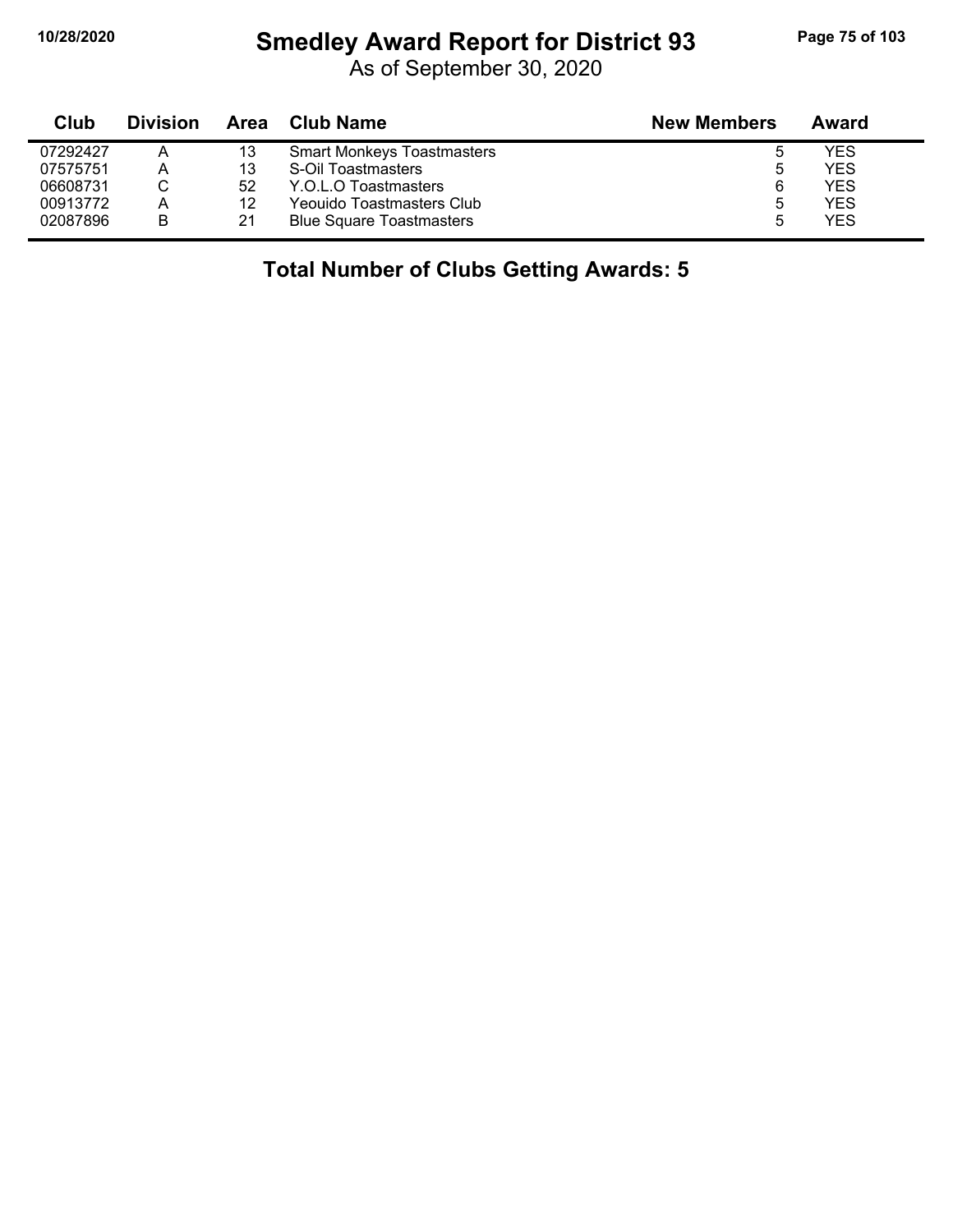## **10/28/2020 Smedley Award Report for District 94 Page 76 of 103**

As of September 30, 2020

| Club     | <b>Division</b> | <b>Area</b> | <b>Club Name</b>                          | <b>New Members</b> | <b>Award</b>             |
|----------|-----------------|-------------|-------------------------------------------|--------------------|--------------------------|
| 02100300 |                 | 40          | Sophia Toastmasters Club                  | 5                  | <b>YES</b>               |
| 03574628 | G               | 39          | US Embassy Accra-Gladiator Club           | 5                  | <b>YES</b>               |
| 02951914 | $\overline{H}$  | 34          | Noblesse Toastmasters Club De Lome        | 5                  | <b>YES</b>               |
| 02860859 | F               | 16          | Seaside                                   | 6                  | <b>YES</b>               |
| 00670876 | $\mathsf C$     | 07          | Ouaga Forum Toastmasters Club             | 6                  | <b>YES</b>               |
| 04687239 | $\sf B$         | 21          | <b>EVEREST</b>                            | 5                  | <b>YES</b>               |
| 07795717 | $\mathsf{C}$    | 36          | <b>Ouaga Oasis</b>                        | 5                  | <b>YES</b>               |
| 03612127 | A               | 02          | <b>Club Ivoire Toastmasters</b>           | 5                  | <b>YES</b>               |
| 04323560 | H               | 22          | Performance Toastmasters Club De Lome     | 5                  | <b>YES</b>               |
| 03584204 | J               | 42          | <b>IAM LIGHT</b>                          | 5                  | <b>YES</b>               |
| 03281755 | Κ               | 23          | Oil City Speakers Club                    | 5                  | <b>YES</b>               |
| 02586612 | A               | 20          | Shakespeare                               | 5                  | <b>YES</b>               |
| 02705776 | $\mathsf{C}$    | 09          | Hamzari Toastmasters Club Niamey          | 5                  | <b>YES</b>               |
| 03927325 | $\sf B$         | 04          | <b>SAPPHIRE</b>                           | 6                  | <b>YES</b>               |
| 01523659 | F               | 19          | <b>Merit Toastmasters</b>                 | 7                  | <b>YES</b>               |
| 01276575 | E               | 13          | Unity Toastmasters Club                   | 5                  | <b>YES</b>               |
| 01332574 | H               | 22          | Excellence                                | 6                  | <b>YES</b>               |
| 01102010 | $\mathsf C$     | 09          | Aura Toastmasters Club                    | 9                  | <b>YES</b>               |
| 04788058 | T               | 41          | Abidjan Ocean Toastmasters Club           | 5                  | <b>YES</b>               |
| 04460439 | $\mathsf{C}$    | 36          | <b>DGI Ouaga Lumiere</b>                  | $\overline{7}$     | <b>YES</b>               |
| 04633668 | B               | 21          | Reference Toastmasters Club Avance        | 5                  | <b>YES</b>               |
| 04553130 | $\mathsf{I}$    | 25          | <b>Tinkisso Prestige</b>                  | 10                 | <b>YES</b>               |
| 06773641 | G               | 39          | <b>Stanbic Heights Toastmasters</b>       | 5                  | <b>YES</b>               |
| 00001583 | A               | 01          | Agora Toastmasters Club D'Abidjan         | 5                  | <b>YES</b>               |
| 05944475 | H               | 32          | Clinique Biasa Toastmasters Club Bilingue | 9                  | <b>YES</b>               |
| 06590401 | H               | 22          | DELOITTE TOGO TOASTMASTERS CLUB DE LO     | 5                  | <b>YES</b>               |
| 05505244 | $\sf B$         | 38          | Langa Douala Toastmasters Club            | 5                  | <b>YES</b>               |
| 05495364 | $\mathbf{I}$    | 25          | Academie                                  | 5                  | <b>YES</b>               |
| 05580648 | C               | 07          | <b>ISPP Excellence Toastmasters Club</b>  | 5                  | <b>YES</b>               |
| 06982622 | H               | 32          | Reference Toastmasters Club De Lome       | 5                  | <b>YES</b>               |
| 07038260 | $\sf B$         | 04          | Cotonou Elite                             | 5                  | <b>YES</b>               |
| 07050414 | D               | 12          | Dakar Jambaar Toastmasters Club           | 5                  | <b>YES</b>               |
| 07632433 | K               | 43          | <b>Total Toastmasters Club</b>            | 7                  | <b>YES</b>               |
| 07734933 | $\mathsf B$     | 38          | Saré Toastmasters Club                    | 5                  | <b>YES</b>               |
| 00005196 | A               | 02          | Logos Toastmasters Club                   | 5                  | <b>YES</b>               |
| 07349605 | A               | 01          | Rhetorica                                 | 5                  | <b>YES</b>               |
| 07493268 | $\mathbf{I}$    | 41          | <b>Seniors Toastmasters</b>               | 6                  | <b>YES</b>               |
| 07404876 | A               | 20          | Solidarite Toastmasters Club              | 6                  | <b>YES</b>               |
|          | G               | 31          | <b>Tema Flourish Toastmasters</b>         | 5                  | <b>YES</b>               |
| 07420582 | A               | 02          |                                           | 5                  | <b>YES</b>               |
| 07418252 | $\mathsf{C}$    | 07          | Akwaba Abidjan SUD                        |                    |                          |
| 07370987 |                 |             | <b>Ouaga Eveil Toastmasters Club</b>      | 6                  | <b>YES</b><br><b>YES</b> |
| 07364301 | Α               | 20          | Queen Toure                               | 6                  |                          |
| 07551223 | K               | 28          | <b>OES Toastmasters Club</b>              | 5                  | <b>YES</b>               |
| 01364716 | H               | 32          | Kekeli Toastmasters Club                  | 5                  | <b>YES</b>               |
| 01266972 | D               | 12          | Dakar Xewel Toastmasters Club             | 5                  | <b>YES</b>               |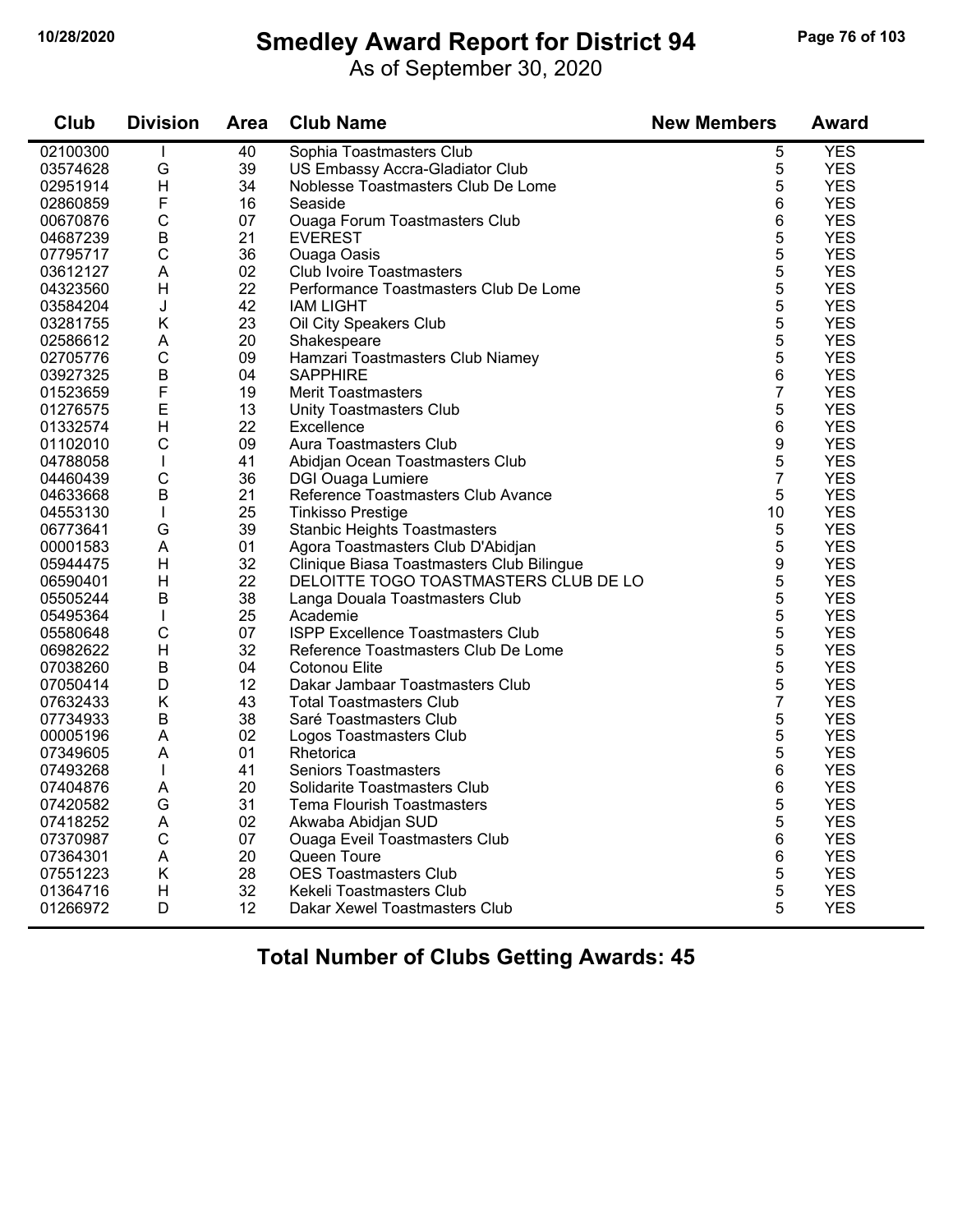$\blacksquare$ 

#### **10/28/2020 Smedley Award Report for District 95 Page 77 of 103**

As of September 30, 2020

| Club     | <b>Division</b> | Area | Club Name                  | <b>New Members</b> | Award      |
|----------|-----------------|------|----------------------------|--------------------|------------|
| 01022848 | E               | 02   | Karlsruher Redeclub e.V.   |                    | YES        |
| 06981382 | G               | 03   | Speak To Lead Toastmasters | ხ                  | <b>YFS</b> |
| 00004700 | B               | 02   | Stockholm Toastmaster Club | 8                  | <b>YFS</b> |
| 00680945 | н               | 02   | Duesseldorfer Toastmasters | 11                 | YFS        |
| 04637973 |                 | 02   | Redeclub-Muenchen          | ხ                  | YFS        |
| 02560410 | G               | 04   | Aarhus Toastmasters        | 6                  | YES        |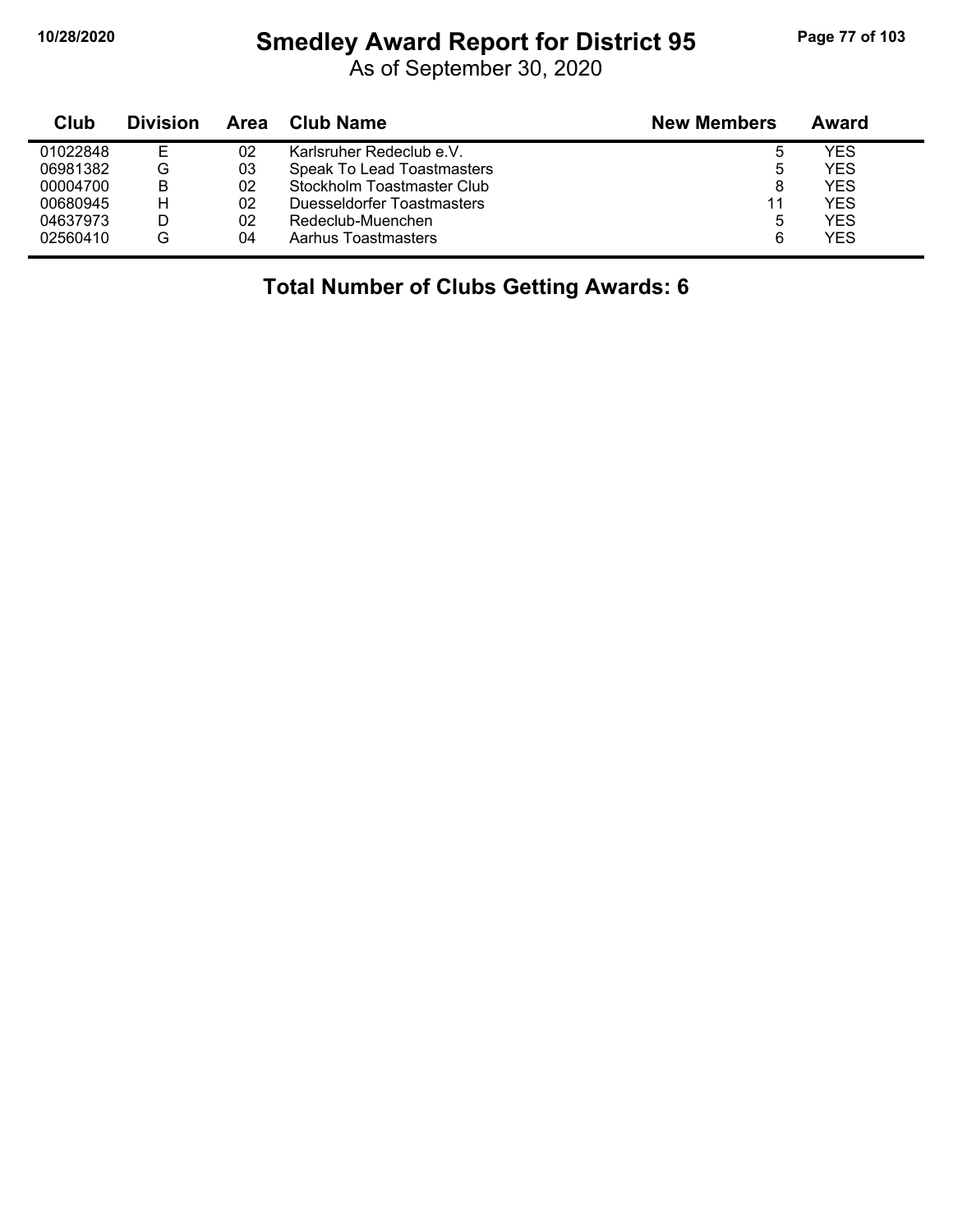## **10/28/2020 Smedley Award Report for District 97 Page 78 of 103**

As of September 30, 2020

| Club     | <b>Division</b> | Area | <b>Club Name</b>          | <b>New Members</b> | Award |
|----------|-----------------|------|---------------------------|--------------------|-------|
| 00002092 |                 | 01   | Capitol Toastmasters Club |                    | VEC   |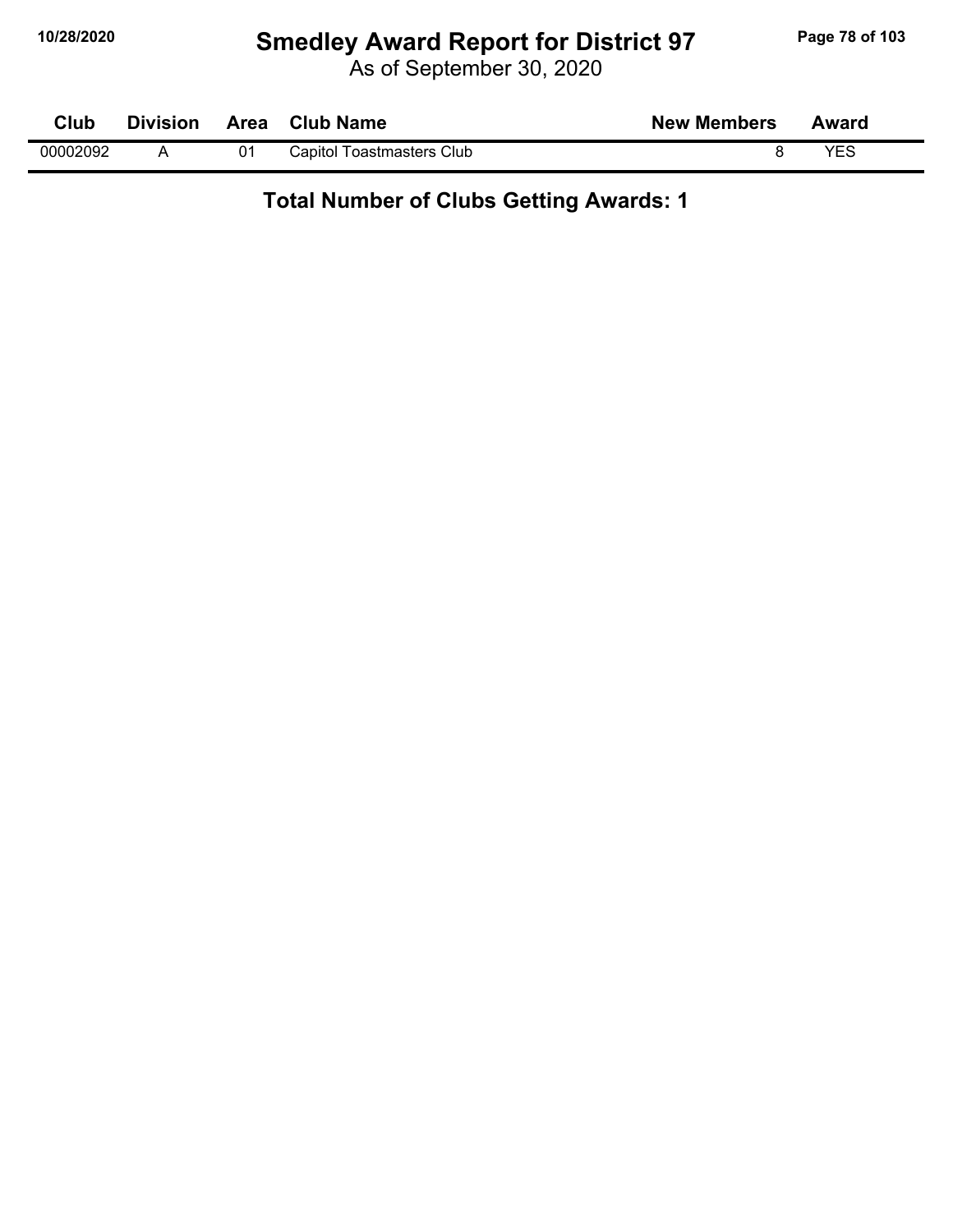## **10/28/2020 Smedley Award Report for District 98 Page 79 of 103**

As of September 30, 2020

| Club                 | <b>Division</b>   | <b>Area</b> | <b>Club Name</b>                                 | <b>New Members</b> | <b>Award</b> |
|----------------------|-------------------|-------------|--------------------------------------------------|--------------------|--------------|
| 06786470             | B                 | 02          | Chatterati Toastmasters Club                     | 7                  | <b>YES</b>   |
| 06642875             | $\mathsf O$       | 03          | <b>Toastmasters Club of Pune South</b>           | 5                  | <b>YES</b>   |
| 06601517             | $\mathsf C$       | 05          | ATLAS COPCO PUNE TOASTMASTERS CLUB               | 5                  | <b>YES</b>   |
| 06885728             | $\circ$           | 03          | <b>SgAs Toastmasters Club</b>                    | 7                  | <b>YES</b>   |
| 06062133             | J                 | 01          | Diamond City Toastmasters Club                   | 5                  | <b>YES</b>   |
| 06649866             | B                 | 04          | <b>TYHO SDA Bocconi</b>                          | 45                 | <b>YES</b>   |
| 06578723             | B                 | 05          | Schindler Toastmasters Powai (STM Powai)         | 5                  | <b>YES</b>   |
| 05306488             | A                 | 02          | Vadodara Toastmasters Club                       | 6                  | <b>YES</b>   |
| 06886272             | A                 | 02          | Toastmasters Club of Baroda (TCB)                | 5                  | <b>YES</b>   |
| 06974223             | ${\sf P}$         | 02          | Sinhgad Toastmasters Club                        | 5                  | <b>YES</b>   |
| 06977979             | Α                 | 04          | <b>TCS Maitree Toastmasters Club Indore</b>      | 5                  | <b>YES</b>   |
| 07030730             | $\mathsf C$       | 01          | <b>Wakad Toastmasters Club</b>                   | 10                 | <b>YES</b>   |
| 05506714             | $\mathsf C$       | 02          | <b>Baner Toastmasters Club</b>                   | 5                  | <b>YES</b>   |
| 05893739             | $\mathsf{N}$      | 01          | <b>TCS Nagpur Toastmasters Club</b>              | 6                  | <b>YES</b>   |
| 05757009             | N                 | 01          | Toastmasters @ IIM Nagpur                        | 24                 | <b>YES</b>   |
| 00991226             | G                 | 01          | Vision Toastmasters (community Club)             | 5                  | <b>YES</b>   |
| 00992223             | N                 | 01          | Raisoni Institute's Diamond Toastmasters Club    | 9                  | <b>YES</b>   |
| 00992337             | N                 | 02          | Raisoni Institute's Emerald Toastmasters Club    | 11                 | <b>YES</b>   |
| 00993448             | S                 | 02          | Mumbai Toastmasters                              | 18                 | <b>YES</b>   |
| 01447379             | $\sf B$           | 02          | Mahindra Toastmasters Club                       | 9                  | <b>YES</b>   |
| 00946002             | $\mathsf E$       | 02          | <b>Hyderabad Toastmasters</b>                    | 6                  | <b>YES</b>   |
| 07441712             | W                 | 01          | Siemens Goa Toastmasters Club                    | 5                  | <b>YES</b>   |
| 07240051             | A                 | 03          | <b>Bhopal Toastmasters Club</b>                  | 11                 | <b>YES</b>   |
| 07327561             | D                 | 03          | Teradata Pune Toastmasters Club                  | 5                  | <b>YES</b>   |
| 07169553             | J                 | 03          | <b>RG Doyens</b>                                 | 9                  | <b>YES</b>   |
| 07185923             | J                 | 02          | RG Orators Toastmasters Club                     | 5                  | <b>YES</b>   |
| 07432531             | F                 | 03          | RMSI Hyderabad Toastmasters Club                 | 5                  | <b>YES</b>   |
| 07709645             | D                 | 05          | E3 Ecolab Toastmasters Club                      | 8                  | <b>YES</b>   |
| 07700494             | $\mathbf S$       | 02          | <b>CIPLA Toastmasters</b>                        | 11                 | <b>YES</b>   |
| 07764009             | $\mathsf C$       | 01          | Capgemini Ikigai Toastmasters Club               | 6                  | <b>YES</b>   |
| 07752570             | D                 | 02          | <b>Clarion Toastmasters Club</b>                 | 5                  | <b>YES</b>   |
| 07726190             | B                 | 03          | Goregaon Speakers Community Toastmasters-(GS     | 5                  | <b>YES</b>   |
| 07677706             | S                 | 05          | Santacruz Speakers Toastmasters Club             | 5                  | <b>YES</b>   |
| 02472534             | A                 | 01          | <b>Amdavad Toastmasters Club</b>                 | 10                 | <b>YES</b>   |
| 02541278             | ${\sf P}$         | 03          | <b>Toastmasters Club Of Pune-Central</b>         | 5                  | <b>YES</b>   |
| 03123809             | H                 | 01          | Secunderabad Toastmasters                        | 8                  | <b>YES</b>   |
| 02973814             | O                 | 04          | Toastmasters Club of Pune - North East           | 7                  | <b>YES</b>   |
| 03214306             | W                 | 02          | International Centre GOA (ICG) Toastmasters Club | 5                  | <b>YES</b>   |
| 03220784             | A                 | 05          | TCS BE@T Gandhinagar                             | 5                  | <b>YES</b>   |
| 02017422             | M                 | 03          | <b>Thane Toastmasters Club</b>                   | 10                 | <b>YES</b>   |
| 02254770             | F                 | 03          | Toastmasters at Novartis Hyderabad               | 5                  | <b>YES</b>   |
| 02380536             | M                 | 04          | <b>Agnel Toastmasters Club</b>                   | 10                 | <b>YES</b>   |
| 01534609             | Ρ                 | 02          | Toastmasters Club of Pune-West                   | 9                  | <b>YES</b>   |
| 01937401             | н                 | 03          | Golden Falcon Toastmasters Club                  | 10                 | <b>YES</b>   |
| 07798218             | Ρ                 | 05          | Toastmasters for Pune Entrepreneurs 3.0          | 5                  | <b>YES</b>   |
| 04297290             | B                 | 01          | NMIMS Mumbai Toastmasters Club (NMTC)            | 23                 | <b>YES</b>   |
| 04167410             | $\mathsf C$       | 01          | <b>TCS Maitree Toastmasters Club Pune</b>        | 7                  | <b>YES</b>   |
| 01246728             | M                 | 01          | <b>Mulund Toastmasters Club</b>                  | 5                  | <b>YES</b>   |
| 02854357             | Β                 | 01          | <b>Eminent Toastmasters Club</b>                 | 9                  | <b>YES</b>   |
| 02187981             | D                 | 02          | John Deere Pune Toastmasters Club                | 7                  | <b>YES</b>   |
|                      |                   | 01          | <b>Toastmasters Club of Pune</b>                 | 5                  | <b>YES</b>   |
| 01141787<br>00916446 | Ρ<br>$\mathsf{C}$ | 04          | Infosys Pune Toastmasters Club                   | 5                  | <b>YES</b>   |
|                      |                   |             |                                                  |                    |              |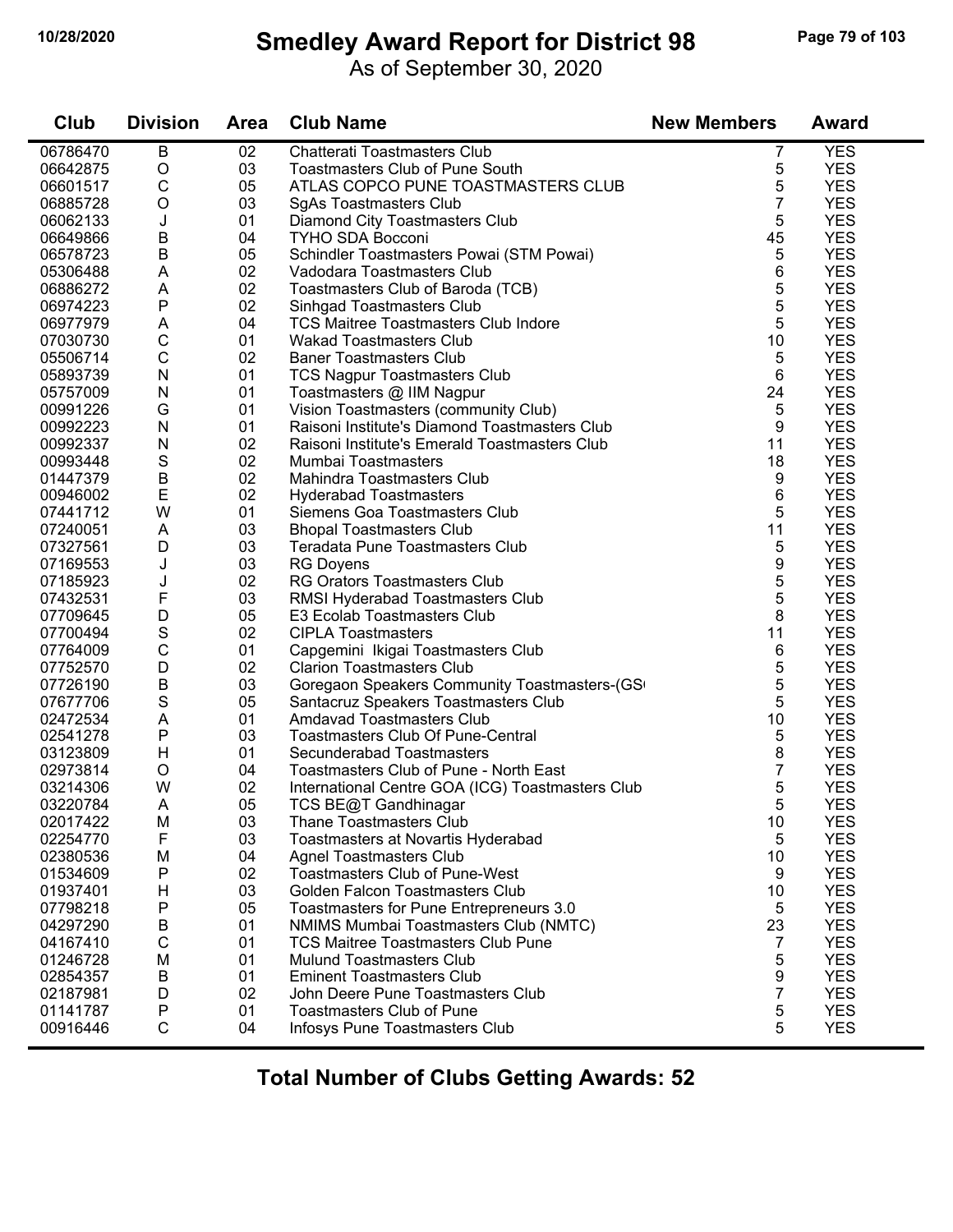## **10/28/2020 Smedley Award Report for District 101 Page 80 of 103**

As of September 30, 2020

| Club     | <b>Division</b> | Area | Club Name                                        | <b>New Members</b> | Award |
|----------|-----------------|------|--------------------------------------------------|--------------------|-------|
| 04528013 |                 | 02   | <b>Mountain View Toastmasters</b>                |                    | YES   |
| 01490234 |                 | 04   | nSpeak                                           |                    | YES   |
| 01828921 |                 | 05   | <b>Silicon Valley Entrepreneurs Toastmasters</b> |                    | YES   |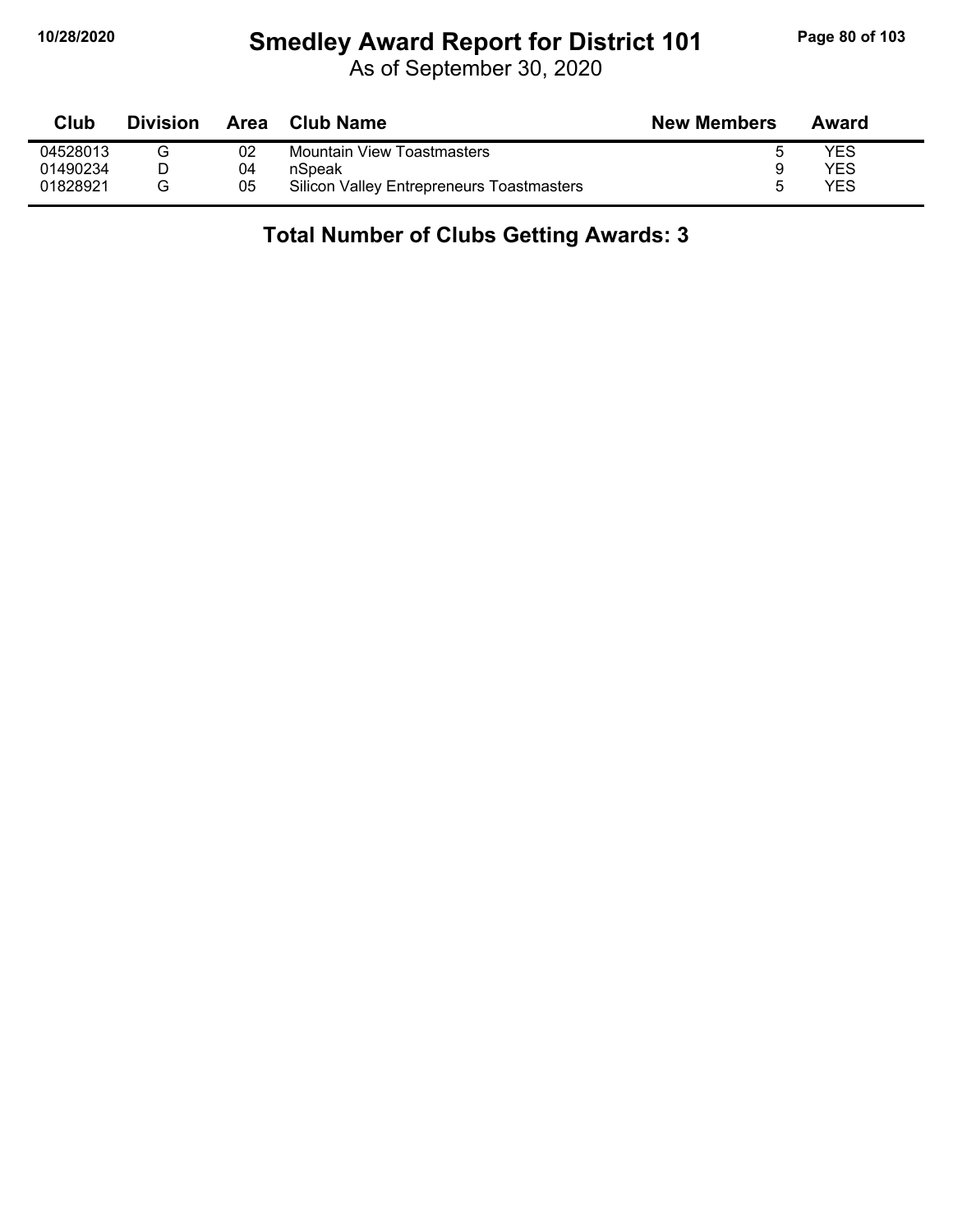#### **10/28/2020 Smedley Award Report for District 102 Page 81 of 103**

As of September 30, 2020

| Club     | <b>Division</b> |    | Area Club Name                       | <b>New Members</b> | Award |  |
|----------|-----------------|----|--------------------------------------|--------------------|-------|--|
| 01203723 | R               | 02 | Puchong Mandarin Toastmasters Club   |                    | YES   |  |
| 01285147 |                 | 05 | PJ Toastmasters Club                 | ა                  | YES   |  |
| 00007315 | А               | 01 | Malacca Toastmasters Club            | 6                  | YES   |  |
| 00001888 | G               | 01 | MIM Toastmasters Club of Johor Bahru |                    | YES   |  |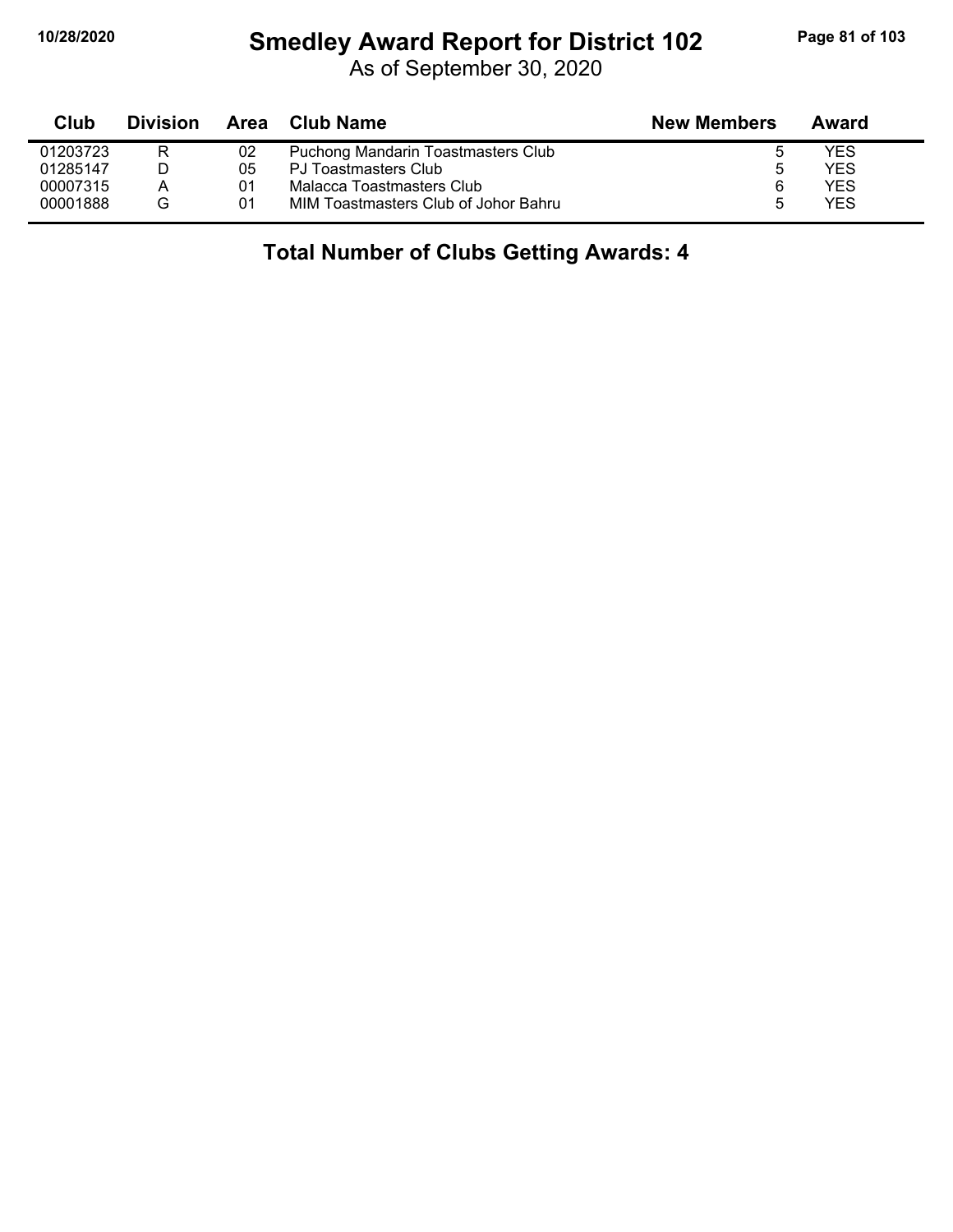## **10/28/2020 Smedley Award Report for District 103 Page 82 of 103**

As of September 30, 2020

| Club     | <b>Division</b> | Area | Club Name                     | <b>New Members</b> | Award |
|----------|-----------------|------|-------------------------------|--------------------|-------|
| 06786306 |                 | 83   | HUD Chicago Toastmasters Club |                    | YES   |
| 00009464 |                 | 55   | Lemont Toastmasters           | b                  | YES   |
| 03063999 | G               | 92   | TransUnion Toastmasters       | 6                  | YES   |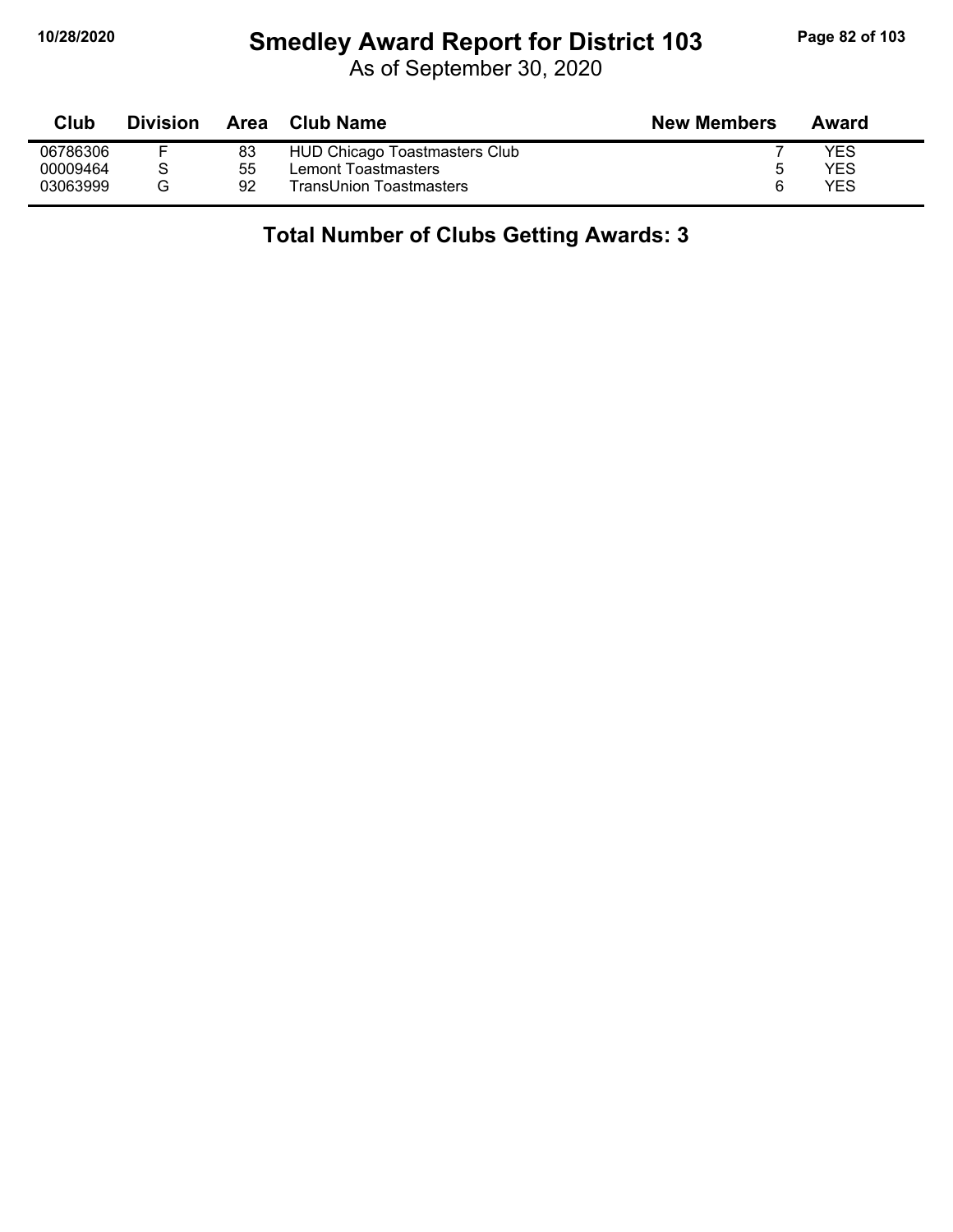## **10/28/2020 Smedley Award Report for District 104 Page 83 of 103**

As of September 30, 2020

| Club     | <b>Division</b> | <b>Area</b> | <b>Club Name</b>                      | <b>New Members</b> | Award      |
|----------|-----------------|-------------|---------------------------------------|--------------------|------------|
| 02570939 | G               | 07          | Omega My Great Advanced TMC           | 7                  | <b>YES</b> |
| 03253526 | H               | 18          | Jeddah Elite Ladies Toastmasters Club | 6                  | <b>YES</b> |
| 01571027 |                 | 46          | Umm Al-Qura                           | 6                  | <b>YES</b> |
| 07801344 | G               | 24          | <b>IMG B1 Toastmasters Club</b>       | 5                  | <b>YES</b> |
| 04703032 | H               | 05          | ALEBDA Toastmasters Club (arabic)     | 5                  | <b>YES</b> |
| 01456000 | H               | 34          | Jeddah Malayalam Toastmasters Club    | 5                  | <b>YES</b> |
| 01452686 | C               | 11          | Jeddah Advanced Toastmasters Club     | 5                  | <b>YES</b> |
| 02071927 | G               | 24          | Kamfi Toastmasters Club               | 6                  | <b>YES</b> |
| 02215715 | Κ               | 35          | Jeddah Tamil Toastmasters Club        | 5                  | <b>YES</b> |
| 01584579 | С               | 27          | Al-Ertiga                             | 6                  | <b>YES</b> |
| 04411327 | Η               | 18          | Alfaneyah Toastmasters Club           | 5                  | <b>YES</b> |
| 00008595 | G               | 07          | Abdul Latif Jameel TM Club            | 5                  | <b>YES</b> |
| 07690269 | Κ               | 06          | Oqturee                               | 7                  | <b>YES</b> |
| 07748492 | С               | 08          | Al-Nokhba                             | 5                  | <b>YES</b> |
| 07238655 |                 | 46          | Al-Roayah Club                        | 6                  | <b>YES</b> |
| 05305878 | Κ               | 06          | Somoo Jeddah Club                     | 5                  | <b>YES</b> |
| 06063255 |                 | 73          | Benaa Toastmasters Club               | 5                  | <b>YES</b> |
| 05922371 |                 | 46          | Alresalah                             | 6                  | <b>YES</b> |
| 06051453 | С               | 27          | <b>YLC Toastmasters Club</b>          | 5                  | <b>YES</b> |
| 06429739 | G               | 33          | Jazan Refinery Toastmasters Club      | 6                  | <b>YES</b> |
| 05580620 | G               | 24          | Elite Educational Club   Jazan        | 6                  | <b>YES</b> |
| 05172561 | $\overline{H}$  | 18          | Ceylon Toastmasters Club              | 5                  | <b>YES</b> |
| 05144296 |                 | 46          | Hayat Club                            | 6                  | <b>YES</b> |
| 06963273 | C               | 08          | <b>Odyssey Toastmasters Club</b>      | 6                  | <b>YES</b> |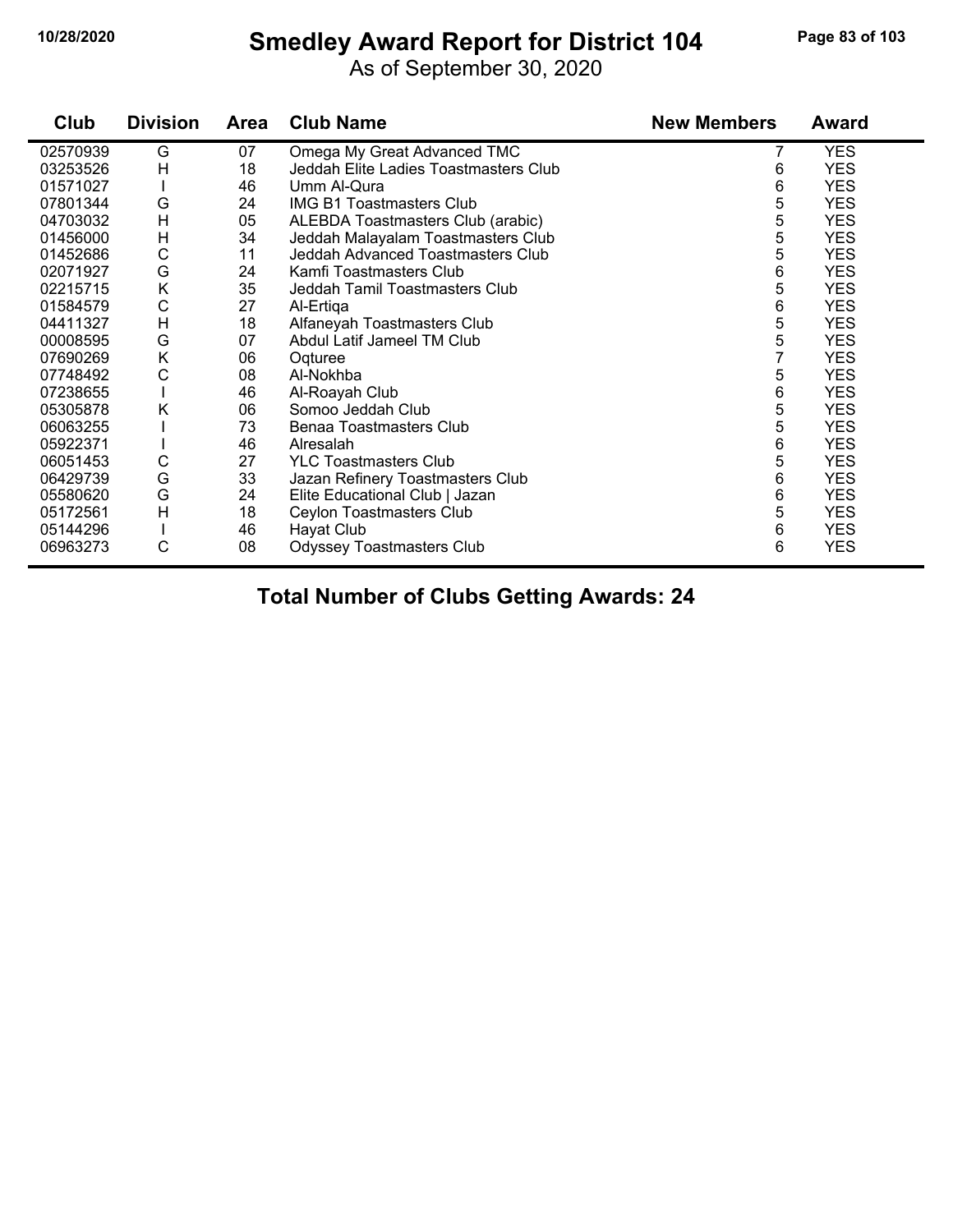#### **10/28/2020 Smedley Award Report for District 105 Page 84 of 103**

As of September 30, 2020

| Club                 | <b>Division</b> | <b>Area</b> | <b>Club Name</b>                                                    | <b>New Members</b> | <b>Award</b>             |
|----------------------|-----------------|-------------|---------------------------------------------------------------------|--------------------|--------------------------|
| 07006339             | L               | 48          | <b>JSS Toastmasters Club</b>                                        | 10                 | <b>YES</b>               |
| 07011104             | M               | 38          | <b>Creative Toastmasters Club</b>                                   | 8                  | <b>YES</b>               |
| 07026411             | L               | 50          | <b>Take DeBait Toastmasters Club</b>                                | 5                  | <b>YES</b>               |
| 00004429             | A               | 03          | Amman International Toastmasters Club                               | 5                  | <b>YES</b>               |
| 04818768             | F               | 26          | <b>Capital Toastmasters Club</b>                                    | 5                  | <b>YES</b>               |
| 00002913             | J               | 33          | Star of Arabia Club                                                 | 5                  | <b>YES</b>               |
| 05056625             | C               | 10          | Malayalam Toastmasters Club                                         | 5                  | <b>YES</b>               |
| 05056167             | M               | 51          | Speak & Lead Toastmasters                                           | 5                  | <b>YES</b>               |
| 05477632             | K               | 59          | Ajman Orators Toastmasters Club                                     | 7                  | <b>YES</b>               |
| 05409350             | J               | 36          | Voltas International Toastmasters Club                              | 5                  | <b>YES</b>               |
| 06485446             | F               | 28          | Greens Dubai Toastmaster Club                                       | 5                  | <b>YES</b>               |
| 06588513             | С               | 12          | <b>Muscat Family Toastmasters Club</b>                              | 5                  | <b>YES</b>               |
| 06588499             | L               | 49          | <b>U.A.E. Bunts Toastmasters</b>                                    | 8                  | <b>YES</b>               |
| 06562921             | B               | 20          | <b>TAEGUS Toastmasters Club</b>                                     | 5                  | <b>YES</b>               |
| 06066253             | $\sf B$         | 23          | SP Jain Toastmasters                                                | 9                  | <b>YES</b>               |
| 06645740             | Κ               | 47          | Royals Toastmasters Club                                            | 5                  | <b>YES</b>               |
| 05965832             | F               | 25          | <b>CMA Dubai Toastmasters Club</b>                                  | 5                  | <b>YES</b>               |
| 05984189             | F               | 52          | JLT Dubai Toastmasters Club                                         | 6                  | <b>YES</b>               |
| 05739698             | G               | 54          | Muscat Malayalam Toastmasters Club (Oman)                           | 5                  | <b>YES</b>               |
| 05104857             | D               | 08          | <b>Ruwi Toastmasters Club</b>                                       | 5                  | <b>YES</b>               |
| 05277651             | C               | 11          | Mana TKS Toastmasters                                               | 5                  | <b>YES</b>               |
| 06783279             | Κ               | 47          | Synergy Malayalam Toastmasters Club                                 | 5                  | <b>YES</b>               |
| 06727821             | D               | 07          | <b>RAHRC Toastmasters</b>                                           | 5                  | <b>YES</b>               |
| 06695879             | C               | 10          | Ruwi Malayalam Toastmasters Club                                    | 5                  | <b>YES</b>               |
| 07104105             | G               | 54          | Midas Toastmasters Club                                             | 8                  | <b>YES</b>               |
| 07335306             |                 | 56          | Pakistan Association Dubai Toastmasters                             | 5                  | <b>YES</b>               |
| 07285961             | F<br>E          | 57<br>16    | The Keynoters Toastmasters Club, DKP<br><b>Buraimi Toastmasters</b> | 5<br>6             | <b>YES</b><br><b>YES</b> |
| 07259450<br>07135129 | $\overline{H}$  | 40          | DCT Abu Dhabi Toastmasters Club                                     | 5                  | <b>YES</b>               |
| 07669950             | F               | 27          | St. Francis Assisi Toastmasters Club                                | 5                  | <b>YES</b>               |
| 07549848             | G               | 19          | Valluvam Tamil Toastmasters Club                                    | 6                  | <b>YES</b>               |
| 07470741             | B               | 22          | Leads Toastmasters Club                                             | 8                  | <b>YES</b>               |
| 07488553             | $\mathsf{N}$    | 58          | <b>FAB Toastmasters Club</b>                                        | 7                  | <b>YES</b>               |
| 07784080             | Κ               | 46          | Ameeraga Tamil Sangam TMC                                           | 5                  | <b>YES</b>               |
| 07618664             | T               | 32          | ?????                                                               | 5                  | <b>YES</b>               |
| 07494600             | N               | 58          | Phoenix                                                             | 6                  | <b>YES</b>               |
| 00007492             | B               | 20          | Dubai Toastmasters Club                                             | 5                  | <b>YES</b>               |
| 00008403             | Κ               | 59          | Sharjah Club                                                        | 6                  | <b>YES</b>               |
| 07791917             | B               | 21          | Dubai Legends Toastmasters Club                                     | 6                  | <b>YES</b>               |
| 00006392             | K               | 45          | Lagoon Club                                                         | 5                  | <b>YES</b>               |
| 07126039             | C               | 10          | Al Khalili Sunrise                                                  | 5                  | <b>YES</b>               |
| 00596103             | A               | 02          | <b>Rainbow Toastmasters Club</b>                                    | 5                  | <b>YES</b>               |
| 07239387             | Κ               | 46          | Scholars Malayalam Toastmasters Club                                | 5                  | <b>YES</b>               |
| 07434848             | F               | 28          | Dubai Tamil Malayalam Toastmasters Club                             | 5                  | <b>YES</b>               |
| 07468753             | G               | 17          | <b>Galaxy Toastmasters Club</b>                                     | 5                  | <b>YES</b>               |
| 07364295             | L               | 31          | Rendezvous Toastmasters                                             | 5                  | <b>YES</b>               |
| 00889574             | F               | 27          | <b>ICAT Toastmasters Dubai</b>                                      | 5                  | <b>YES</b>               |
| 00930087             | N               | 58          | Kera Toastmasters                                                   | 6                  | <b>YES</b>               |
| 00624236             | F               | 26          | <b>Emirates Toastmasters Club</b>                                   | 7                  | <b>YES</b>               |
| 01353103             | G               | 17          | <b>ABC Toastmasters Club</b>                                        | 6                  | <b>YES</b>               |
| 01329527             |                 | 49          | ACE (Active, Creative & Educative)                                  | 5                  | <b>YES</b>               |
| 01078342             | D               | 09          | Morison Muscat Toastmasters Club                                    | 5                  | <b>YES</b>               |
| 01188044             | Α               | 02          | <b>Stars Toastmasters Club</b>                                      | 5                  | <b>YES</b>               |
| 00941340             | J               | 33          | <b>Oasis Achievers Club</b>                                         | 5                  | <b>YES</b>               |
| 00919010             | J               | 35          | <b>Dunes Toastmasters Club</b>                                      | 5                  | <b>YES</b>               |
| 00804519             |                 | 48          | TGIS Toastmasters Club, Dubai, UAE                                  | 5                  | <b>YES</b>               |
| 01125063             |                 | 24          | <b>Dreams Toastmasters Club</b>                                     | 5                  | <b>YES</b>               |
| 01055870             | J               | 35          | <b>SLP</b>                                                          | 5                  | <b>YES</b>               |
| 04657736             | B               | 23          | <b>DSO Toastmasters Club</b>                                        | 5                  | <b>YES</b>               |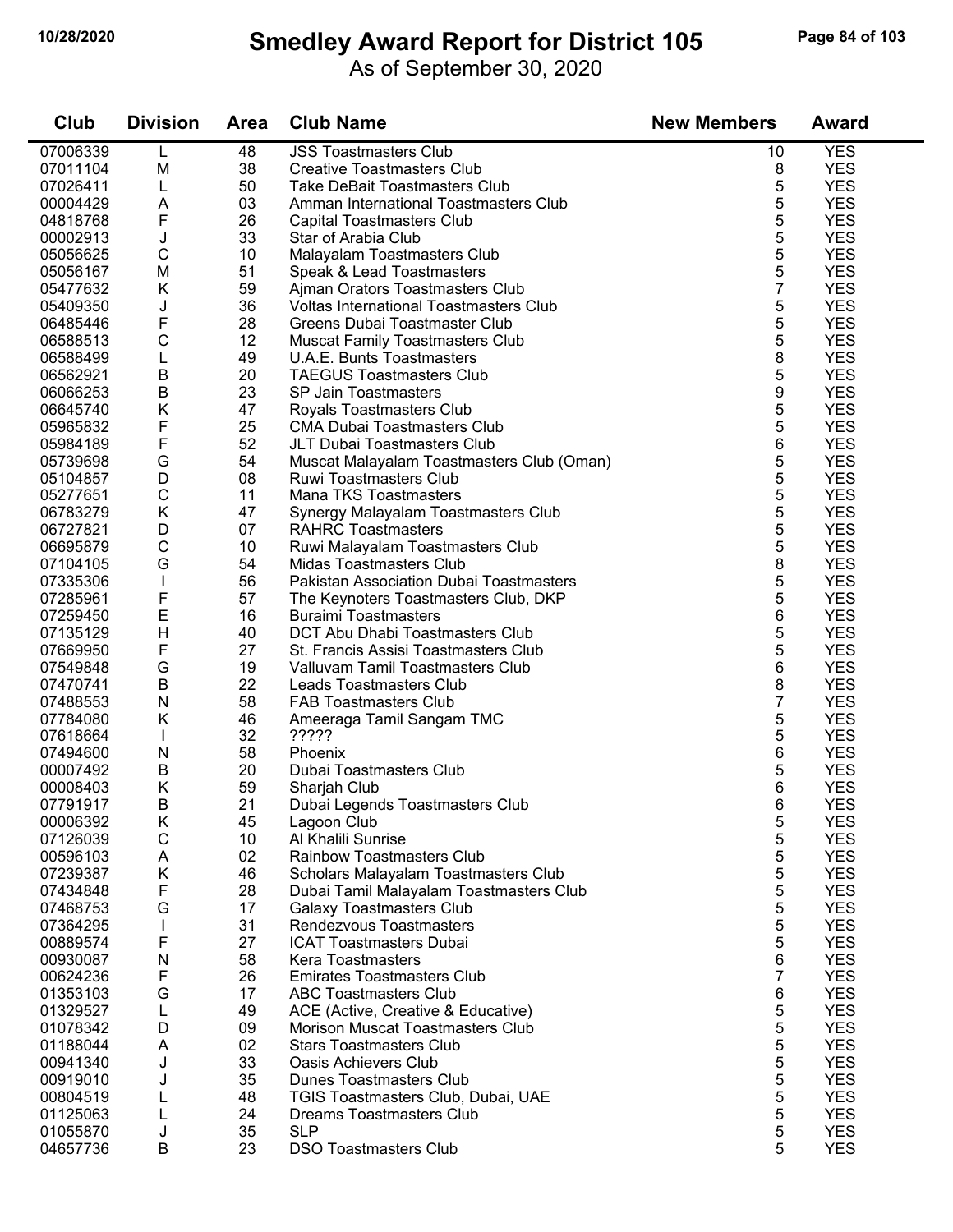## **10/28/2020 Smedley Award Report for District 105 Page 85 of 103**

As of September 30, 2020

| Club     | <b>Division</b> | <b>Area</b> | <b>Club Name</b>                             | <b>New Members</b> | <b>Award</b> |
|----------|-----------------|-------------|----------------------------------------------|--------------------|--------------|
| 04658073 |                 | 30          | <b>ADTC2 Toastmasters Club</b>               | 5                  | <b>YES</b>   |
| 00748095 | H               | 40          | <b>Abjad Toastmasters Club</b>               | 6                  | <b>YES</b>   |
| 00687847 | K               | 47          | <b>FUJAIRAH TOASTMASTERS CLUB</b>            | 8                  | <b>YES</b>   |
| 00687361 | B               | 21          | <b>BURJ Toastmasters Club</b>                | 5                  | <b>YES</b>   |
| 02044089 | H               | 41          | Humoroids Advanced Toastmasters Club         | 8                  | <b>YES</b>   |
| 01901915 | H               | 42          | <b>Mussafah Toastmasters</b>                 | 5                  | <b>YES</b>   |
| 01879672 | L               | 24          | <b>SSY Toastmasters Club</b>                 | 5                  | <b>YES</b>   |
| 02469966 | E               | 14          | <b>New Track Toastmasters</b>                | 6                  | <b>YES</b>   |
| 02527551 | F               | 25          | Wings of Magic                               | 5                  | <b>YES</b>   |
| 02298659 | $\sf K$         | 46          | <b>Scholars Toastmaster Club</b>             | 5                  | <b>YES</b>   |
| 02269072 | C               | 12          | Elite Toastmasters Club                      | 5                  | <b>YES</b>   |
| 02254635 | J               | 36          | <b>TRISTAR Toastmasters Club</b>             | 8                  | <b>YES</b>   |
| 02741533 | J               | 37          | <b>Bowlers Toastmasters Club</b>             | 5                  | <b>YES</b>   |
| 02870250 | G               | 18          | <b>Excel Oman Toastmasters</b>               | 5                  | <b>YES</b>   |
| 02991308 | F               | 28          | Discovery Gardens Toastmasters Club          | 5                  | <b>YES</b>   |
| 03290091 | D               | 09          | <b>Orbit Toastmasters Club</b>               | 5                  | <b>YES</b>   |
| 03234183 | L               | 49          | <b>Blue Ocean Academy Toastmasters</b>       | 5                  | <b>YES</b>   |
| 03204022 |                 | 24          | St. Mary's Toastmasters Club                 | 5                  | <b>YES</b>   |
| 07806663 | F               | 28          | Podcasters Toastmasters Club                 | 5                  | <b>YES</b>   |
| 01671090 |                 | 30          | Arabian Dreams Toastmasters Club             | 5                  | <b>YES</b>   |
| 07032628 | J               | 35          | <b>NIA Toastmasters Club</b>                 |                    | <b>YES</b>   |
| 01048201 |                 | 50          | ESCF (Emirates Supply Chain Forum)           | 5                  | <b>YES</b>   |
| 00946137 | F               | 53          | Friends of Yoga Toastmasters Club            | 5                  | <b>YES</b>   |
| 01347513 | $\mathsf F$     | 25          | <b>ECC Toastmasters Club</b>                 | 6                  | <b>YES</b>   |
| 04006300 | B               | 21          | <b>McDermott Toastmasters Club</b>           | 5                  | <b>YES</b>   |
| 01989858 | J               | 35          | HSBC Corporate Toastmasters Club A           | 6                  | <b>YES</b>   |
| 01594550 |                 | 29          | AL NAHDA TOASTMASTERS CLUB                   | 5                  | <b>YES</b>   |
| 01602864 | K               | 46          | Spectrum Toastmasters Club                   | 7                  | <b>YES</b>   |
| 03256429 | B               | 22          | <b>Apples Toastmasters Club</b>              | 5                  | <b>YES</b>   |
| 03373303 | Κ               | 45          | <b>Pinnacle Toastmasters</b>                 | 5                  | <b>YES</b>   |
| 03373392 | J               | 37          | <b>Desert Divas</b>                          | 5                  | <b>YES</b>   |
| 02532218 | J               | 34          | <b>Business Excellence Toastmasters Club</b> | 5                  | <b>YES</b>   |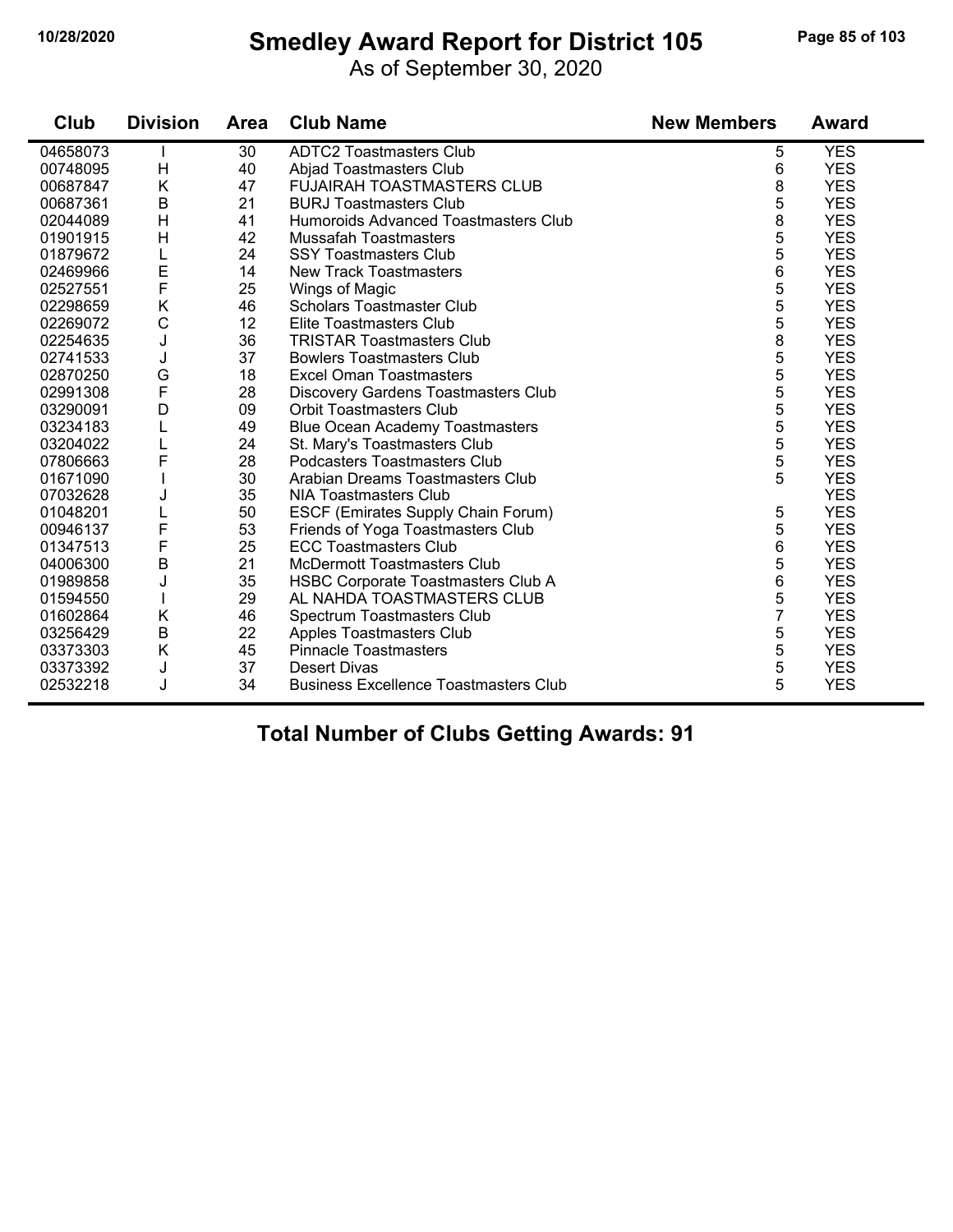## **10/28/2020 Smedley Award Report for District 108 Page 86 of 103**

As of September 30, 2020

| Club     | <b>Division</b> | Area | Club Name                         | <b>New Members</b> | Award |
|----------|-----------------|------|-----------------------------------|--------------------|-------|
| 01610052 |                 | 03   | Toastmasters Kraków               | b                  | YES   |
| 01753420 | Α               | 02   | Toastmasters Lublin               | 10                 | YES   |
| 01315941 | в               | 02   | Stadi Talkers                     |                    | YES   |
| 01171916 |                 | 02   | WrocLove Toastmasters PL          |                    | YES   |
| 07079245 |                 | 04   | Wroclaw Leaders Toastmasters Club | 6                  | YES.  |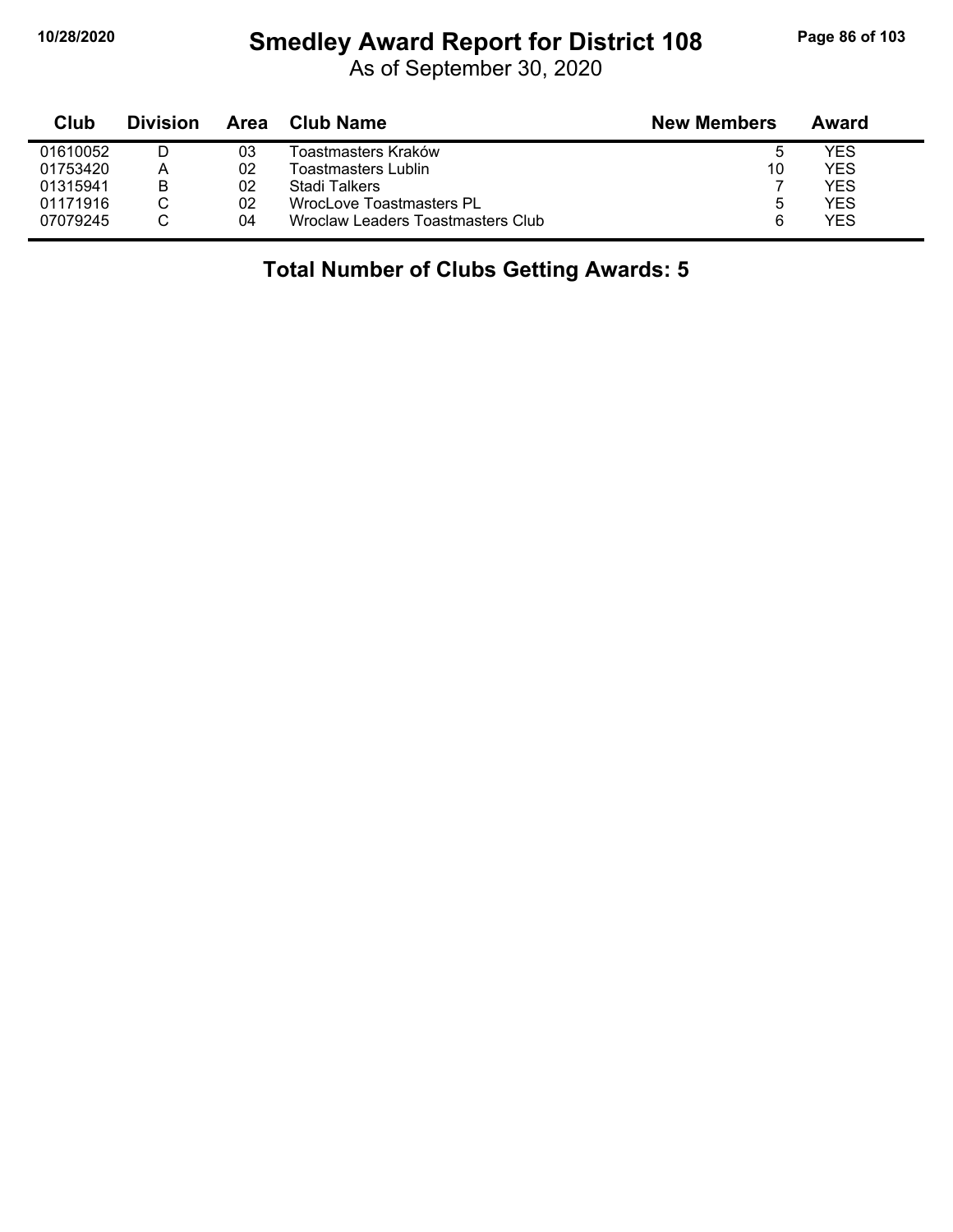#### **10/28/2020 Smedley Award Report for District 109 Page 87 of 103**

As of September 30, 2020

| Club     | <b>Division</b> | Area | Club Name                           | <b>New Members</b> | Award      |
|----------|-----------------|------|-------------------------------------|--------------------|------------|
| 05760999 |                 | 03   | Toastmasters Rhetorikclub Innsbruck |                    | <b>YES</b> |
| 01490250 |                 | 02   | Wiener Toastmasters Rhetorik Klub   |                    | <b>YES</b> |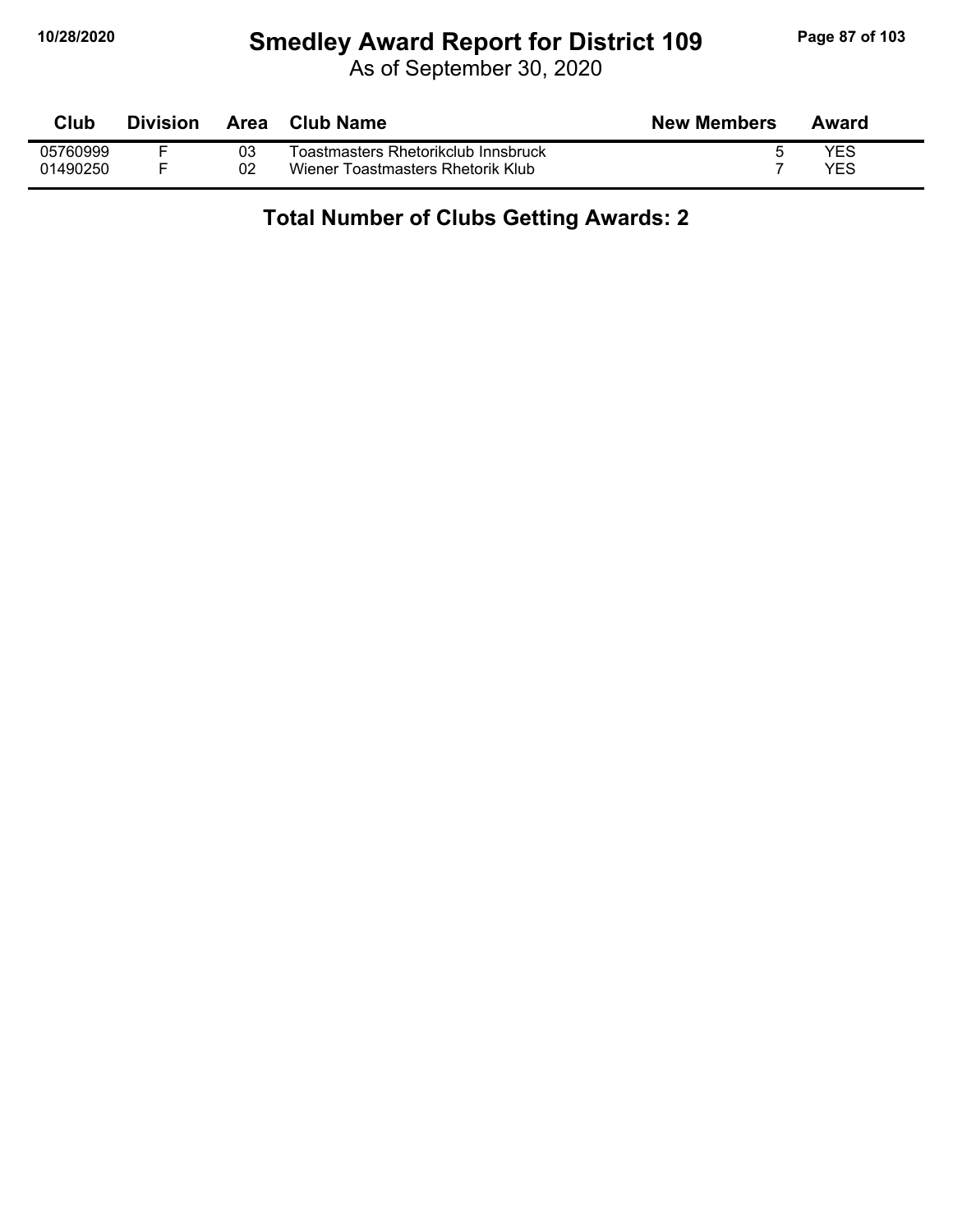## **10/28/2020 Smedley Award Report for District 110 Page 88 of 103**

As of September 30, 2020

| Club     | <b>Division</b> | Area | <b>Club Name</b>             | <b>New Members</b> | Award |
|----------|-----------------|------|------------------------------|--------------------|-------|
| 03461223 |                 | 05   | PestBeszéd Toastmasters Klub |                    | YES   |
| 04325817 |                 | 04   | Toastmasters Constanta       |                    | YES   |
| 00004133 |                 | 04   | <b>Budapest Toastmasters</b> |                    | YES   |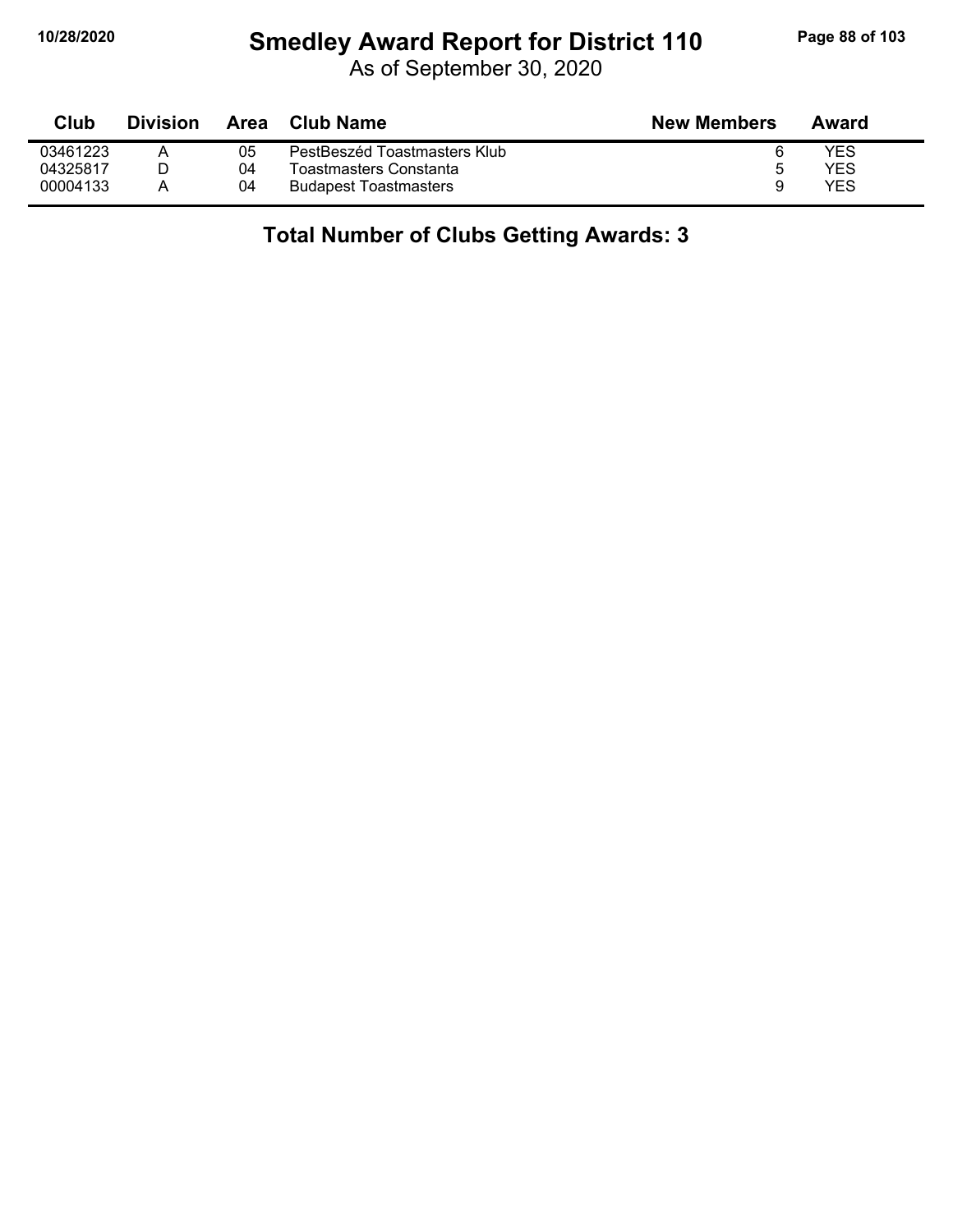## **10/28/2020 Smedley Award Report for District 111 Page 89 of 103**

As of September 30, 2020

| Club     | <b>Division</b> | Area | <b>Club Name</b>         | <b>New Members</b> | Award |
|----------|-----------------|------|--------------------------|--------------------|-------|
| 05445456 |                 | 08   | Brasilia TM - Alumni UnB |                    | VES   |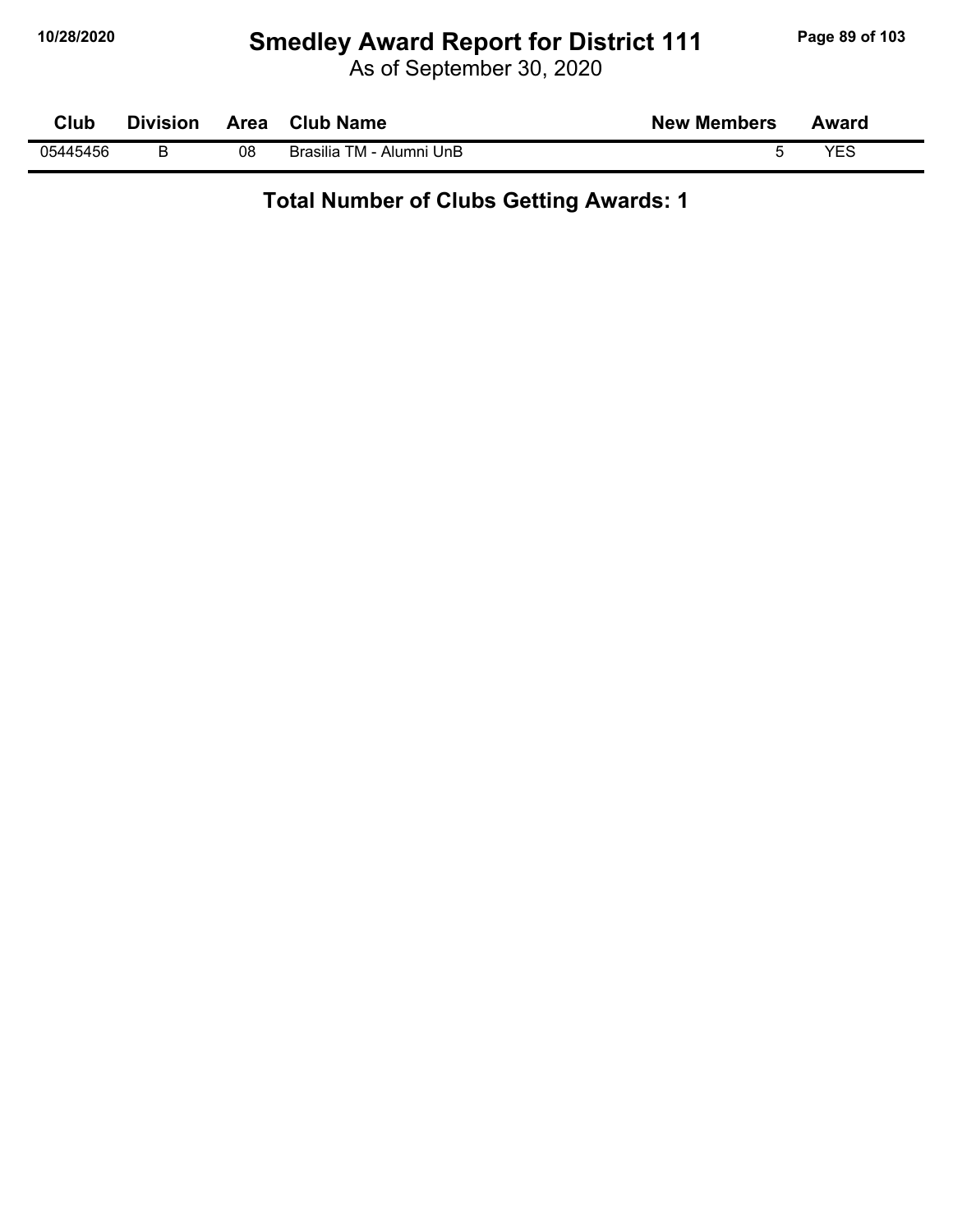## **10/28/2020 Smedley Award Report for District 112 Page 90 of 103**

As of September 30, 2020

| Club     | <b>Division</b> | Area | Club Name                  | <b>New Members</b> | Award |
|----------|-----------------|------|----------------------------|--------------------|-------|
| 00003089 |                 | 03   | Tauranga Toastmasters Club |                    | YES   |
| 00001893 |                 | 04   | <b>Hamilton Club</b>       |                    | YES   |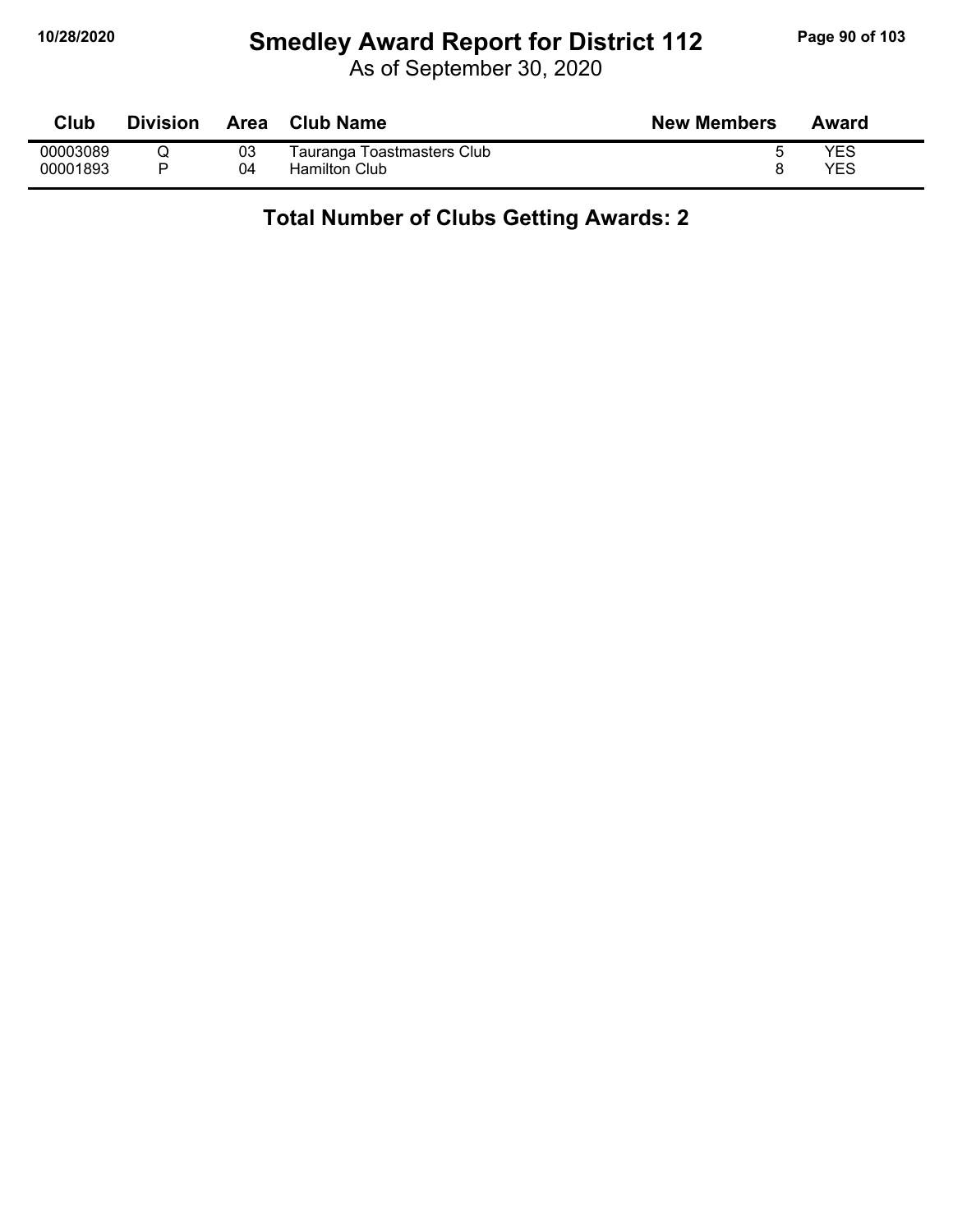## **10/28/2020 Smedley Award Report for District 113 Page 91 of 103**

As of September 30, 2020

| Club     | <b>Division</b> | <b>Area</b> | <b>Club Name</b>              | <b>New Members</b> | Award      |
|----------|-----------------|-------------|-------------------------------|--------------------|------------|
| 00001156 | Е               | 03          | Tecnologico de Monterrey Club | 5                  | YES        |
| 00000177 | Α               | 06          | Club Tm De Ensenada           | 5                  | YES        |
| 05409653 | В               | 02          | <b>Softtek Monterrey</b>      | 6                  | YES        |
| 06098014 | E               | 04          | Sonora                        | 5                  | YES        |
| 00904997 | G               | 01          | Coach Culiacán                | 5                  | YES        |
| 07570226 | E               | 01          | <b>JABIL Chihuahua</b>        | 6                  | <b>YES</b> |
| 07182205 | E               | 01          | <b>Networking Class</b>       | 5                  | YES        |
| 01586686 | н               | 03          | Ojinaga                       | 5                  | YES        |
| 01220606 | G               | 04          | <b>CASAC</b>                  | 5                  | YES        |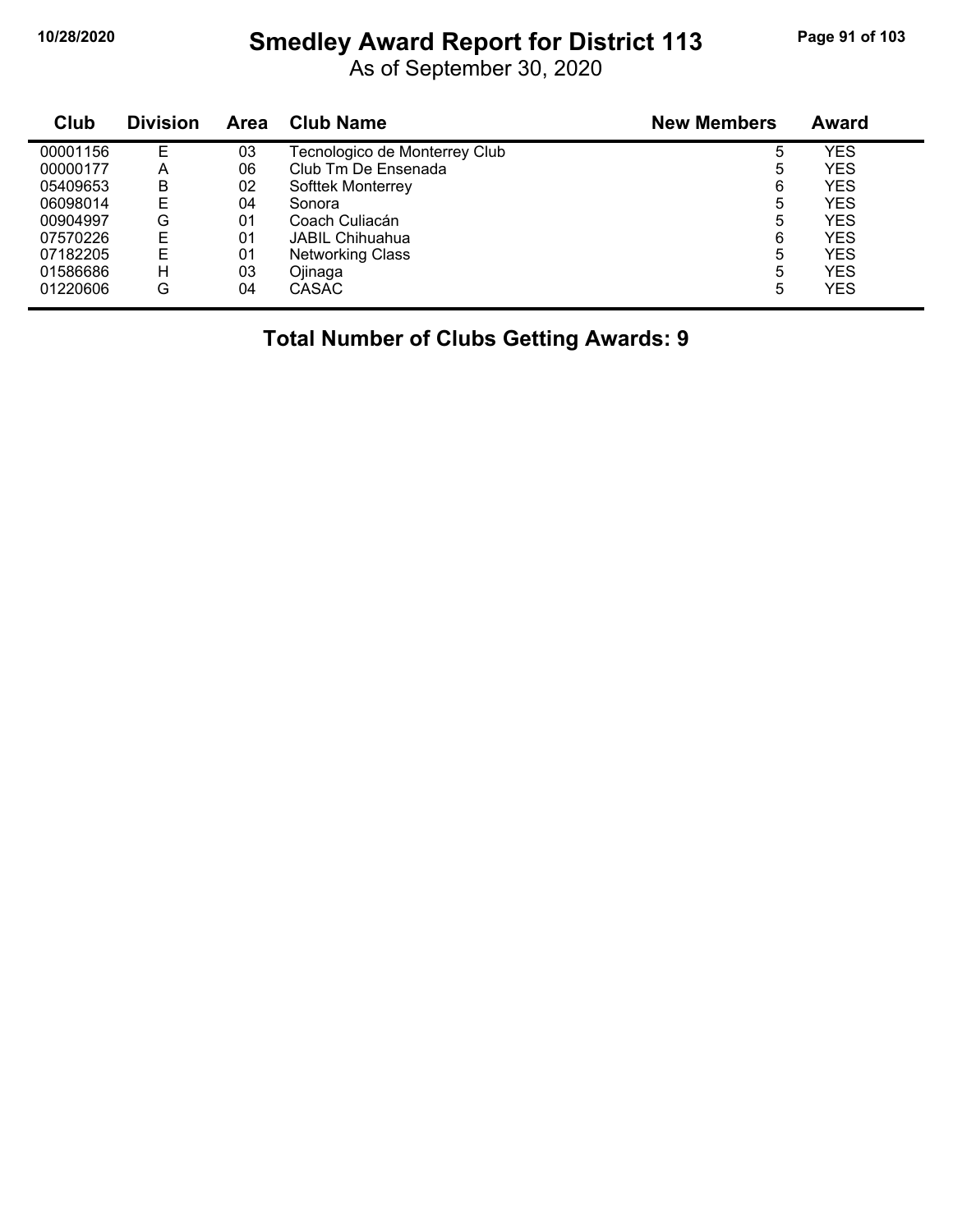#### **10/28/2020 Smedley Award Report for District 114 Page 92 of 103**

As of September 30, 2020

| Club     | <b>Division</b> |    | Area Club Name                | <b>New Members</b> | Award      |
|----------|-----------------|----|-------------------------------|--------------------|------------|
| 00689391 |                 | 03 | Smart Speak Toastmasters Club |                    | <b>YES</b> |
| 07225420 |                 | 11 | The Dojo Toastmasters Club    |                    | <b>YES</b> |
| 05553979 |                 | 12 | Kisumu Toastmasters           | 5                  | <b>YES</b> |
| 06639074 | B               | 04 | Rafiki Toastmasters           | Б.                 | <b>YES</b> |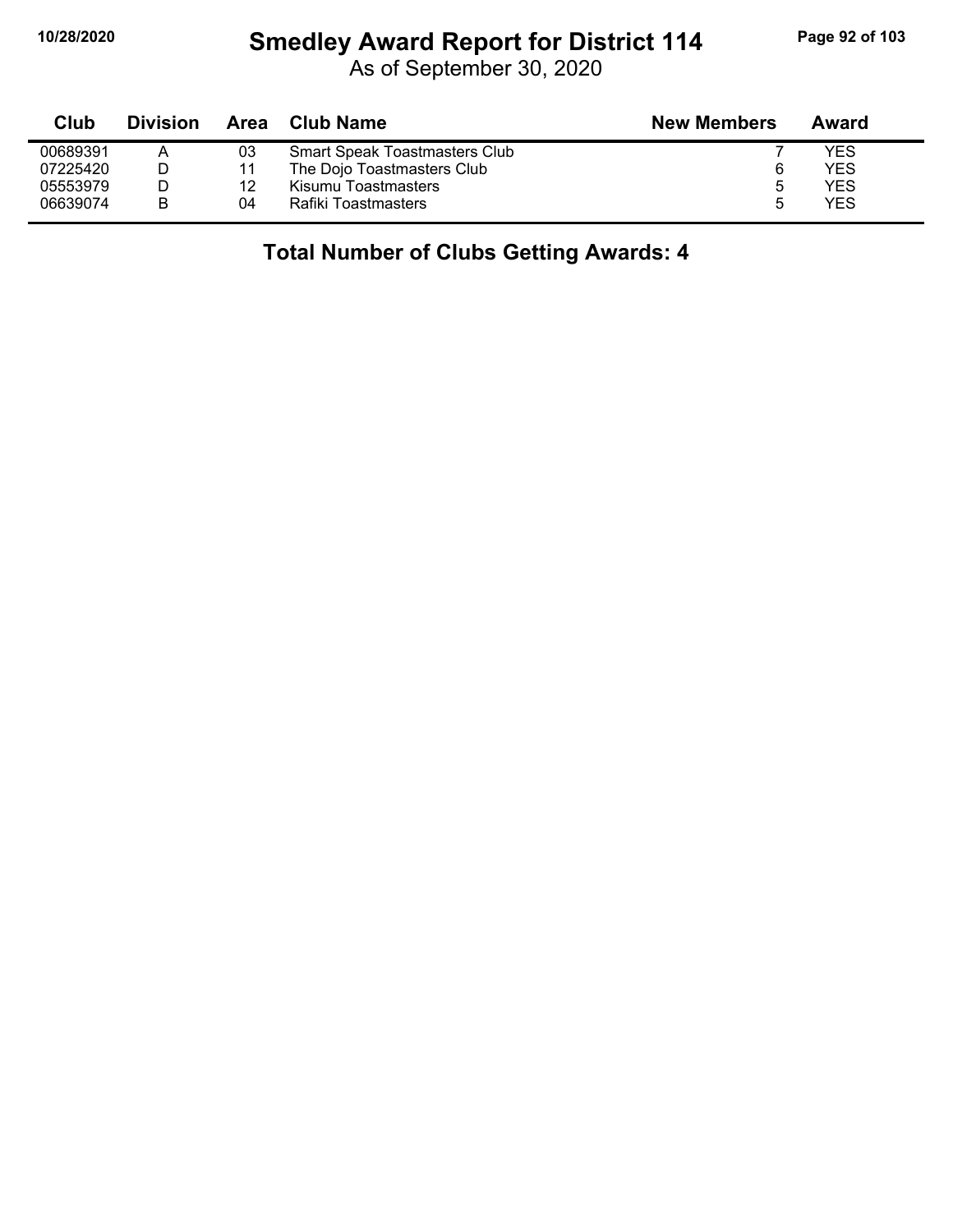## **10/28/2020 Smedley Award Report for District 115 Page 93 of 103**

As of September 30, 2020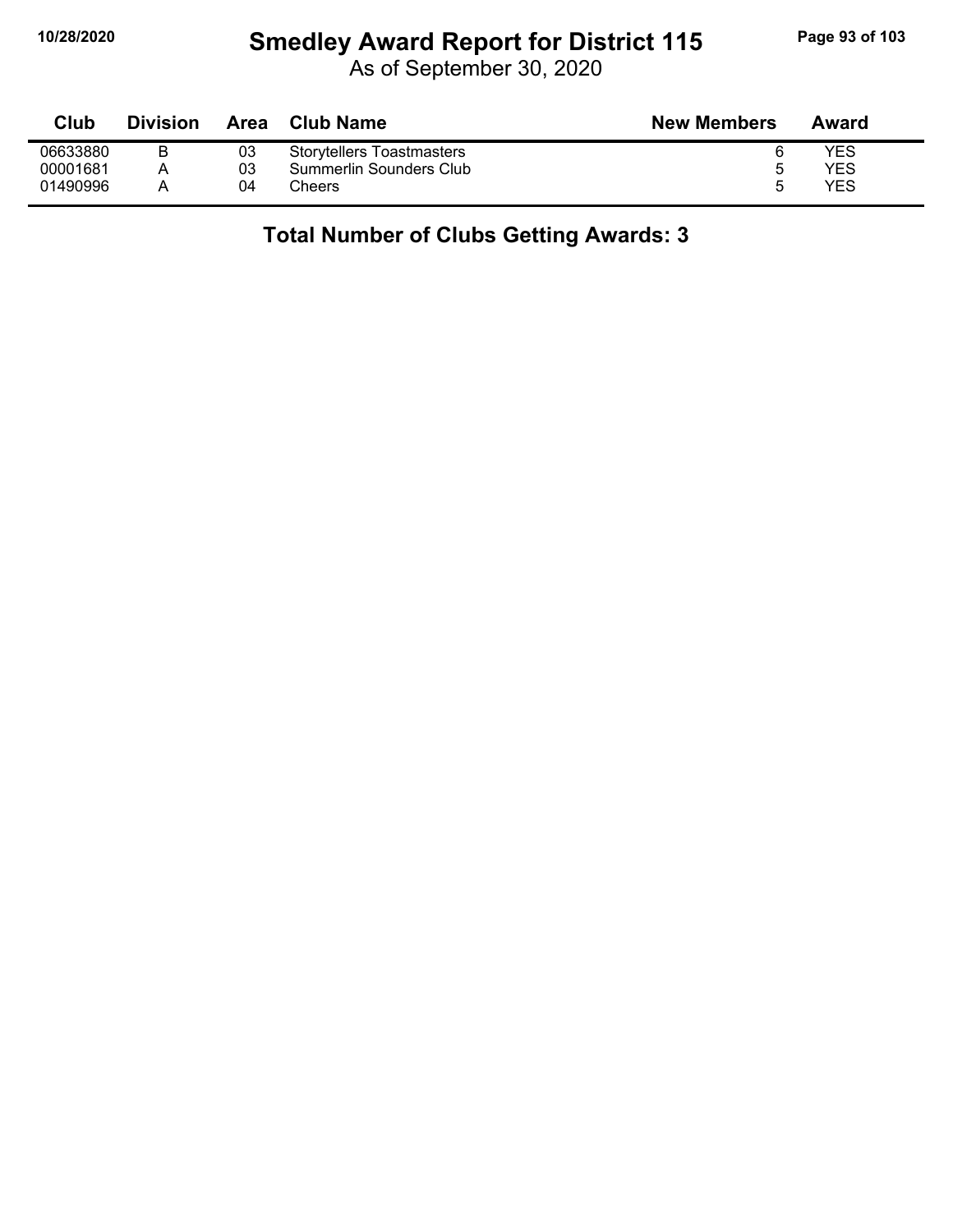## **10/28/2020 Smedley Award Report for District 116 Page 94 of 103**

As of September 30, 2020

| Club     | <b>Division</b> | Area | <b>Club Name</b>                         | <b>New Members</b> | Award      |
|----------|-----------------|------|------------------------------------------|--------------------|------------|
| 04215604 | G               | 26   | <b>KBPN</b> Toastmasters Club            | 6                  | <b>YES</b> |
| 04212732 | F               | 22   | <b>Qatar Tamil Toastmasters Club</b>     | 6                  | <b>YES</b> |
| 03430523 | D               | 13   | TAMIM Toastmasters Club (arabic)         | 5                  | <b>YES</b> |
| 03592094 | F               | 21   | Qatar Malayalam Toastmasters Club        | 5                  | <b>YES</b> |
| 07806765 | $\overline{B}$  | 08   | <b>MARATHI TOASTMASTERS CLUB</b>         | 5                  | <b>YES</b> |
| 02685568 | E               | 19   | <b>Excel Toastmasters Club</b>           | 5                  | <b>YES</b> |
| 02046498 | $\mathsf{C}$    | 11   | <b>Smedley Toastmasters Club</b>         | 5                  | <b>YES</b> |
| 03634644 | $\mathsf F$     | 24   | <b>Stafford Toastmasters Club</b>        | 5                  | <b>YES</b> |
| 04790064 | E               | 19   | <b>CAAK Toastmasters Club</b>            | 6                  | <b>YES</b> |
| 07800384 | D               | 15   | <b>AITMAQ Toastmasters</b>               | 6                  | <b>YES</b> |
| 01571590 | D               | 15   | <b>KEF Toastmasters</b>                  | $\overline{7}$     | <b>YES</b> |
| 02087647 | $\mathsf F$     | 23   | <b>EF Toastmasters Club</b>              | 5                  | <b>YES</b> |
| 03015147 | $\mathsf{C}$    | 10   | Wakra Toastmasters Club                  | 5                  | <b>YES</b> |
| 03499112 | B               | 08   | <b>PQASS Toastmasters Club</b>           | 5                  | <b>YES</b> |
| 04320684 | E               | 17   | ELITE TOASTMASTERS CLUB                  | 5                  | <b>YES</b> |
| 04442837 | E               | 20   | Phoenix International Toastmasters       | 5                  | <b>YES</b> |
| 06871798 | G               | 28   | <b>SLQS Toastmasters Club</b>            | 6                  | <b>YES</b> |
| 06598310 | $\mathsf{C}$    | 09   | <b>FLAMING SPIRITS TOASTMASTERS CLUB</b> | 5                  | <b>YES</b> |
| 05499096 | E               | 18   | <b>Bhavans Toastmasters</b>              | 5                  | <b>YES</b> |
| 05271119 | $\overline{B}$  | 06   | <b>FCC Vanitha Toastmasters</b>          | 5                  | <b>YES</b> |
| 06576049 | G               | 27   | Sri Lankan Toastmasters Club Qatar       | 5                  | <b>YES</b> |
| 06488017 | G               | 27   | Aurora Toastmasters Club                 | $\overline{7}$     | <b>YES</b> |
| 06470657 | B               | 06   | <b>Voltas Qatar Toastmasters Club</b>    | 5                  | <b>YES</b> |
| 00002910 | D               | 14   | <b>Qatar Toastmasters Club</b>           | 5                  | <b>YES</b> |
| 00004549 | $\mathsf{C}$    | 09   | <b>Talking Matters Toastmasters Club</b> | 5                  | <b>YES</b> |
| 07300999 | $\mathsf B$     | 05   | Karnataka Toastmasters Club              | 6                  | <b>YES</b> |
| 07704016 | E               | 18   | <b>Telugu Toastmasters Club</b>          | 11                 | <b>YES</b> |
| 07781670 | G               | 28   | KPMG Toastmasters Club, Qatar            | 5                  | <b>YES</b> |
| 07783702 | A               | 03   | Al Khor Malayalam Toastmasters           | 5                  | <b>YES</b> |
| 00007148 | A               | 01   | Doha Toastmasters Club                   | 5                  | <b>YES</b> |
| 07669107 | D               | 13   | West Bay Toastmasters Club               | 5                  | <b>YES</b> |
| 00727851 | B               | 07   | Indian Club Toastmasters                 | 5                  | <b>YES</b> |
| 00744769 | D               | 16   | <b>Professional Toastmasters Club</b>    | 5                  | <b>YES</b> |
| 00820149 | $\sf B$         | 05   | Konkan Toastmasters Club                 | 5                  | <b>YES</b> |
| 01334658 | E               | 18   | <b>ICC-Eves Toastmasters Club</b>        | 11                 | <b>YES</b> |
| 01349612 | A               | 04   | <b>Galfar Toastmasters</b>               | 12                 | <b>YES</b> |
| 01498197 | G               | 27   | <b>Oryx Communicators Club</b>           | 9                  | <b>YES</b> |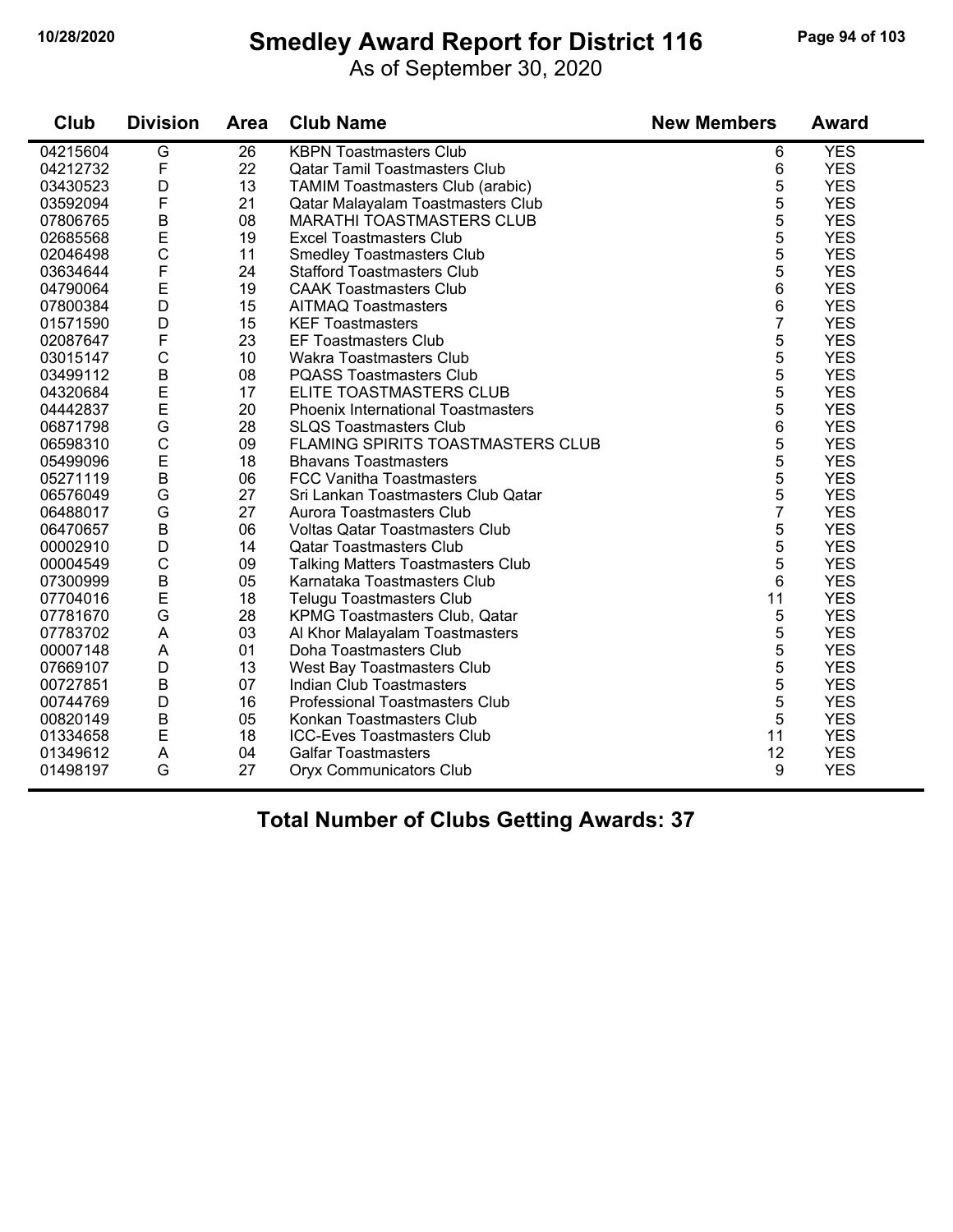## **10/28/2020 Smedley Award Report for District 117 Page 95 of 103**

As of September 30, 2020

| Club     | <b>Division</b> |    | Area Club Name                       | <b>New Members</b> | Award |
|----------|-----------------|----|--------------------------------------|--------------------|-------|
| 06472487 |                 | 44 | Novozymes Toastmasters               |                    | YES   |
| 03930367 |                 | 42 | StepUp Speakers' Circle              |                    | YES   |
| 01592761 |                 | 55 | <b>Brunswick County Toastmasters</b> |                    | YES   |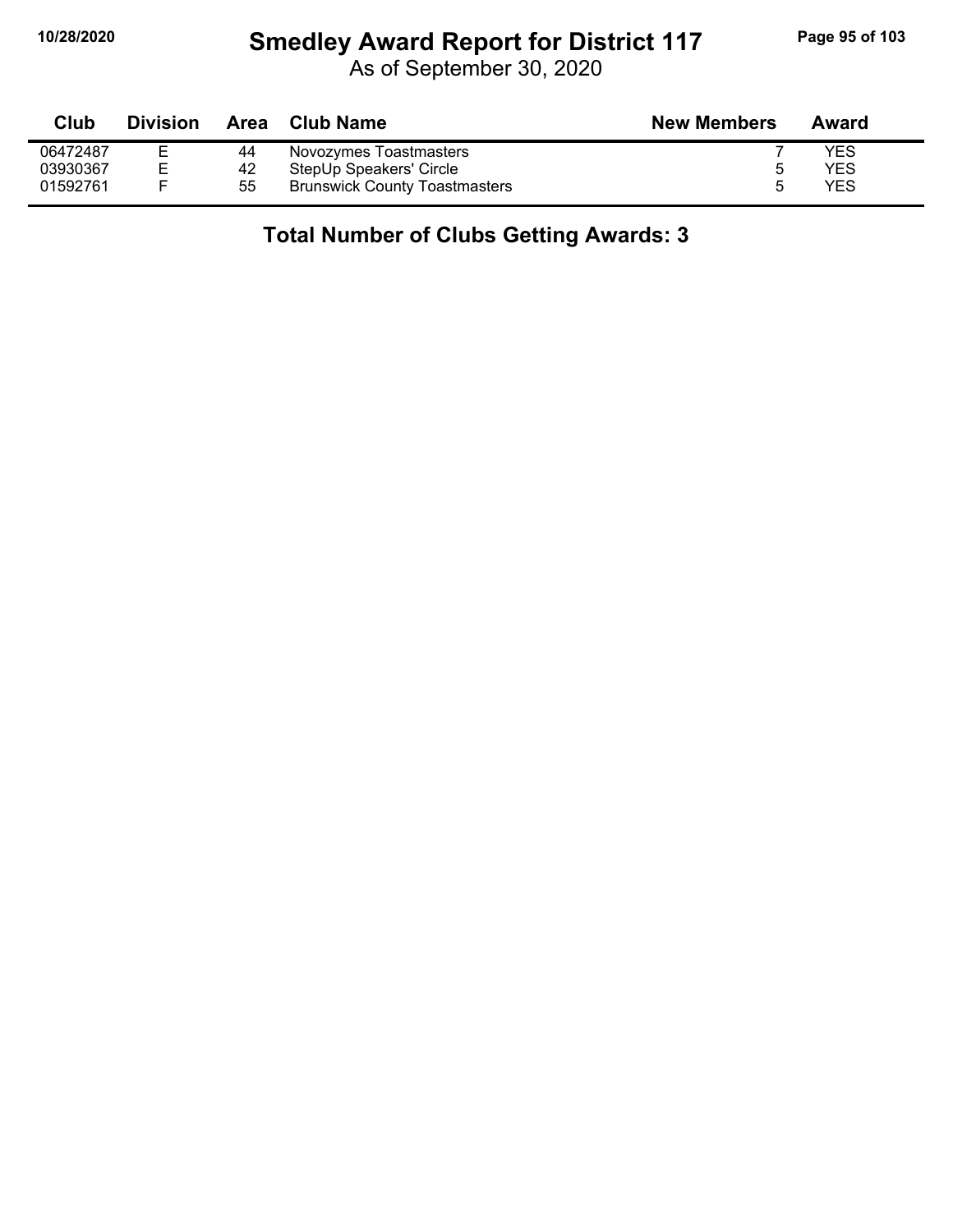## **10/28/2020 Smedley Award Report for District 118 Page 96 of 103**

As of September 30, 2020

| Club     | <b>Division</b> | Area | <b>Club Name</b>                            | <b>New Members</b> | Award      |
|----------|-----------------|------|---------------------------------------------|--------------------|------------|
| 01539373 | A               | 02   | <b>PRO Toastmasters Club</b>                |                    | <b>YES</b> |
| 01540850 | Ε               | 01   | Guangzhou Bilingual Toastmasters Club       | 6                  | <b>YES</b> |
| 01551691 | G               | 01   | Sun Yat-sen University Guangzhou            | 5                  | <b>YES</b> |
| 03363648 | $\mathsf{H}$    | 04   | S-Mart Toastmasters Club                    | 5                  | <b>YES</b> |
| 04106394 | Q               | 04   | ActNow Chengdu Toastmasters Club            | 5                  | <b>YES</b> |
| 01584626 | Q               | 03   | <b>Discovery Toastmasters Club</b>          | 5                  | <b>YES</b> |
| 04325851 | Y               | 02   | <b>Champion Toastmasters Club</b>           | 5                  | <b>YES</b> |
| 05948413 | Н               | 01   | A.A.C.T.P. Shenzhen Toastmasters Club       |                    | <b>YES</b> |
| 05954043 | $\mathbf S$     | 04   | <b>AACTP Dongguan Toastmasters Club</b>     | 5                  | <b>YES</b> |
| 04916142 | P               | 04   | Chengdu Jinying Trainers' Toastmasters Club | 5                  | <b>YES</b> |
| 05572485 | D               | 03   | United Pacers Toastmasters Club             | 5                  | <b>YES</b> |
| 06824781 | A               | 03   | Nanning Toastmaster Club                    | 6                  | <b>YES</b> |
| 06715348 | Q               | 02   | <b>SCU Toastmasters Club</b>                | 6                  | <b>YES</b> |
| 06769329 | Y               | 02   | Yuan Zi Toastmasters Club                   | 6                  | <b>YES</b> |
| 04935417 | Υ               | 01   | Huan Yu Toastmasters                        | 6                  | <b>YES</b> |
| 00982065 | S               | 01   | <b>SHIP Toastmasters Club</b>               | 5                  | <b>YES</b> |
| 00622722 |                 | 01   | Shenzhen Mandarin Toastmasters Club         | 9                  | <b>YES</b> |
| 07571315 | G               | 03   | Meten Talks Toastmasters Club               | 5                  | <b>YES</b> |
| 07734285 | $\overline{H}$  | 03   | A.A.C.T.P. Huizhou Toastmasters Club        | 5                  | <b>YES</b> |
| 07581237 | G               | 04   | PanYu DaLu Education Toastmasters Club      | 5                  | <b>YES</b> |
| 07248011 | Q               | 02   | Chengdu Advanced ToastMasters Club          | 5                  | <b>YES</b> |
| 07100082 | A               | 01   | Ecool Toastmasters Club                     | 5                  | <b>YES</b> |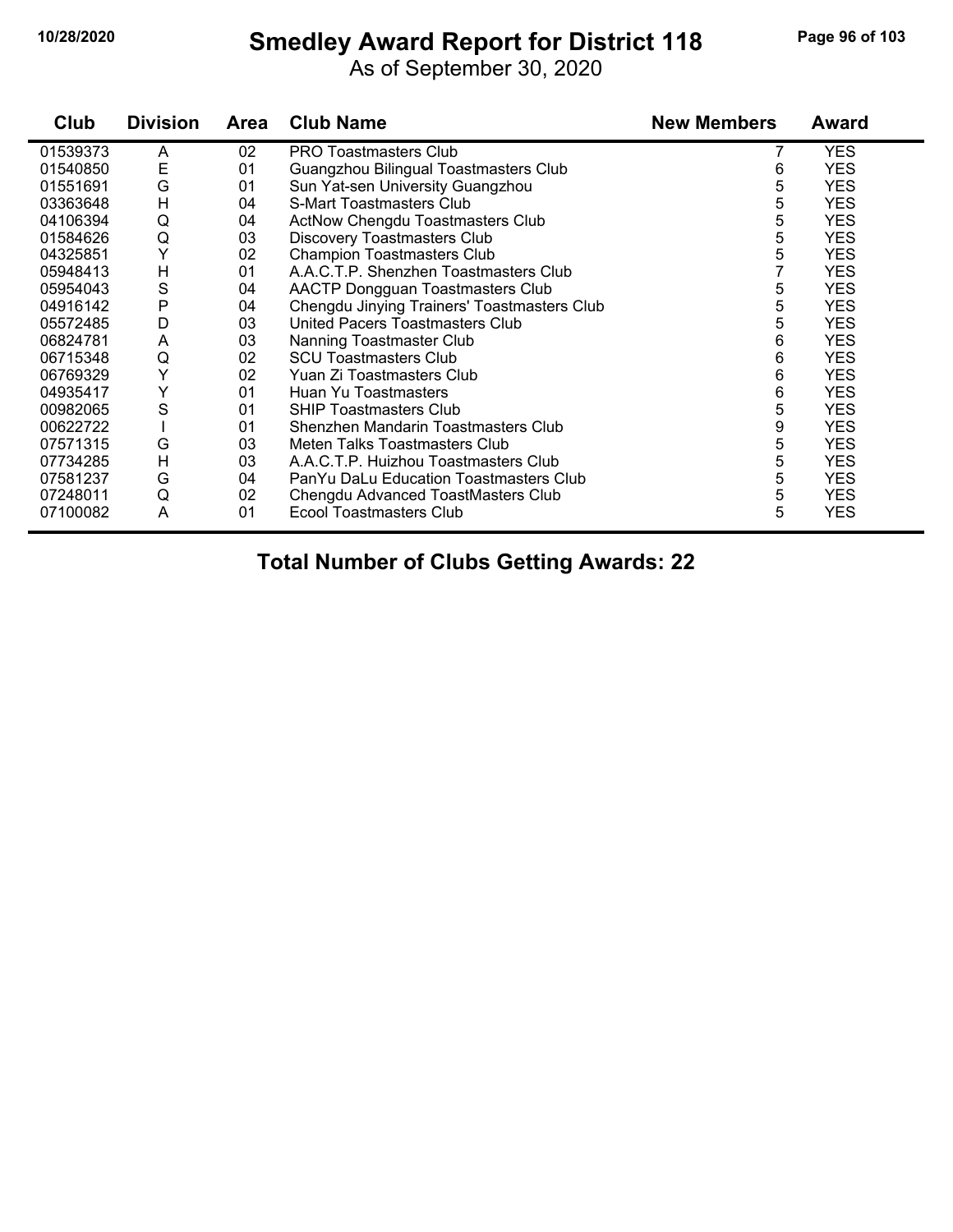## **10/28/2020 Smedley Award Report for District 119 Page 97 of 103**

As of September 30, 2020

**Club Division Area Club Name New Members Award** 00008927 B 22 Federal Toastmasters Club 7 YES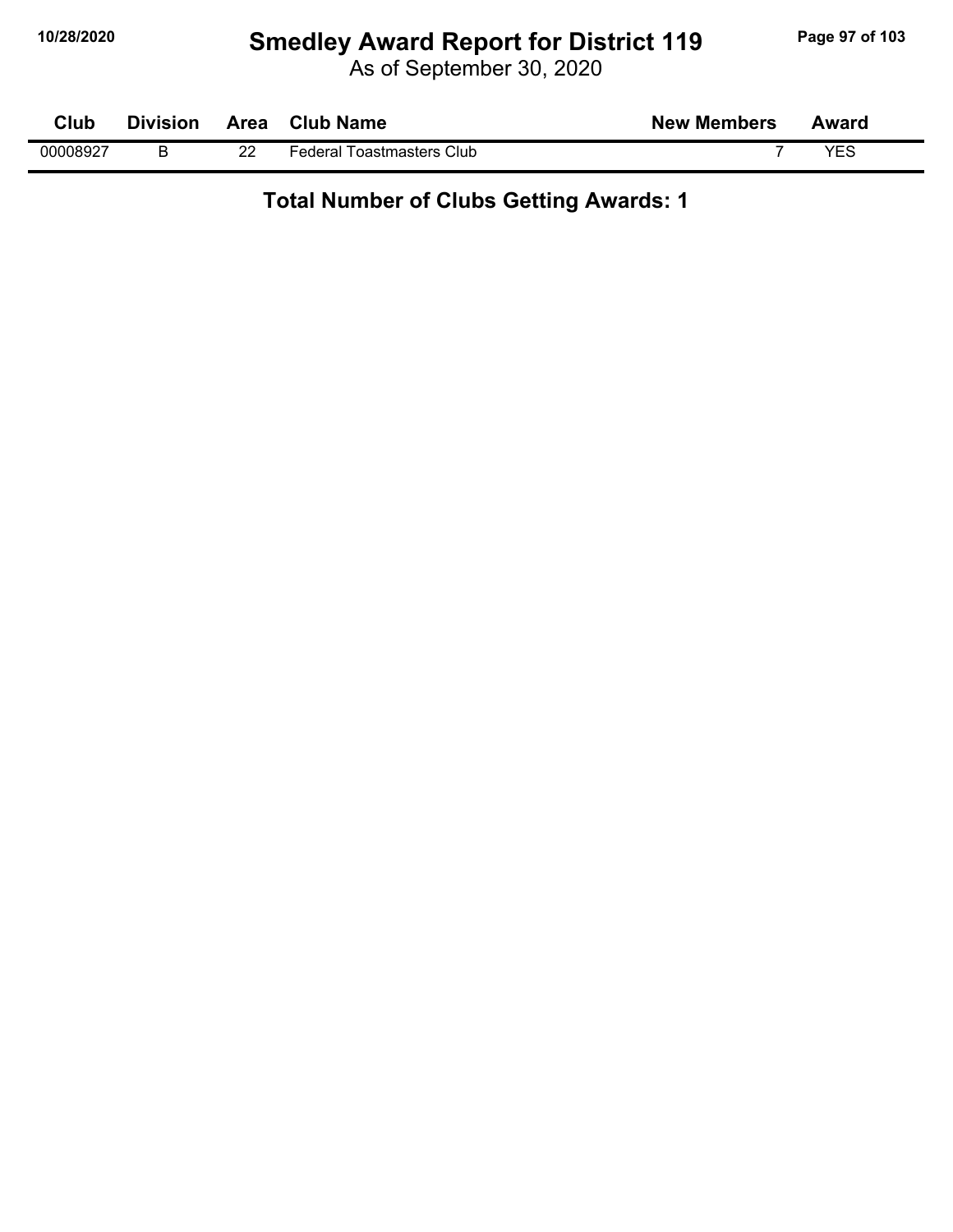## **10/28/2020 Smedley Award Report for District 120 Page 98 of 103**

As of September 30, 2020

| Club     | <b>Division</b> | <b>Area</b> | <b>Club Name</b>                                      | <b>New Members</b> | <b>Award</b> |
|----------|-----------------|-------------|-------------------------------------------------------|--------------------|--------------|
| 07423799 | G               | 02          | <b>Hexaware Chennai Toastmasters</b>                  | 6                  | <b>YES</b>   |
| 07361278 | $\mathsf C$     | 02          | Wake Up Chennai Toastmasters Club                     | 5                  | <b>YES</b>   |
| 07397566 | $\mathsf F$     | 03          | <b>Vestas Toastmasters</b>                            | 5                  | <b>YES</b>   |
| 00665905 | $\mathsf{C}$    | 01          | Chennai Toastmasters Club                             | 5                  | <b>YES</b>   |
| 07072349 | D               | 03          | Stagecoach Chennai Toastmasters Club                  | 5                  | <b>YES</b>   |
| 07218703 | $\sf H$         | 01          | <b>Hillview Toastmasters Club</b>                     | 5                  | <b>YES</b>   |
| 07208253 | E               | 01          | Walkie Talkie Nanganallur                             | 5                  | <b>YES</b>   |
| 07517992 | H               | 05          | SIT Toastmasters Club III                             | $\overline{7}$     | <b>YES</b>   |
| 07349414 | $\mathsf E$     | 02          | Citi Odyssey Toastmasters Club                        | 5                  | <b>YES</b>   |
| 07472933 | D               | 02          | <b>WBG Chennai TalkStars</b>                          | 5                  | <b>YES</b>   |
| 07786564 | H               | 03          | Dynamic Leaders Forum Toastmasters Club               | $\overline{7}$     | <b>YES</b>   |
| 05747141 | G               | 01          | <b>TCS Maitree SYNDICATE Toastmasters</b>             | 5                  | <b>YES</b>   |
| 06899839 | A               | 03          | Panimalar Institute of Technology Toastmasters Clu    | 15                 | <b>YES</b>   |
| 06879130 | D               | 05          | <b>Vellore Toastmasters Club</b>                      | 5                  | <b>YES</b>   |
| 06805981 | A               | 01          | Mphasis Chennai Toastmasters Club                     | 5                  | <b>YES</b>   |
| 05607479 | F               | 01          | <b>KCG Youthmasters Toastmasters Club</b>             | 5                  | <b>YES</b>   |
| 05676650 | E               | 02          | Pershing India Toastmasters Club                      | 5                  | <b>YES</b>   |
| 05870413 | $\mathsf B$     | 02          | Chennai Kilpauk YMCA Toastmasters                     | 5                  | <b>YES</b>   |
| 05886422 | $\sf H$         | 04          | Tirunelveli Toastmasters Club                         | 5                  | <b>YES</b>   |
| 05940325 | Ε               | 02          | Chennai LoudSpeakers                                  | 8                  | <b>YES</b>   |
| 01128480 | $\mathsf{C}$    | 03          | <b>Medley Toastmasters Club</b>                       | 9                  | <b>YES</b>   |
| 04413695 | H               | 05          | Virudhunagar Toastmasters Club                        | $\overline{7}$     | <b>YES</b>   |
| 04036554 | E               | 01          | <b>TCS Maitree Titans</b>                             | 5                  | <b>YES</b>   |
| 01373947 | G               | 01          | TCS Maitree Chennai Toastmasters Club                 | 5                  | <b>YES</b>   |
| 01363550 | H               | 02          | <b>Madras Toastmasters Club</b>                       | 9                  | <b>YES</b>   |
| 01239639 | F               | 02          | <b>Ford Chennai Toastmasters</b>                      | 6                  | <b>YES</b>   |
| 02188218 | A               | 03          | <b>L&amp;T ECC Toastmasters Club</b>                  | $\overline{7}$     | <b>YES</b>   |
| 02221629 | G               | 01          | <b>TCS Insurance Toastmasters Club</b>                | 5                  | <b>YES</b>   |
| 02677403 | $\mathsf A$     | 05          | Clima VIT                                             | 5                  | <b>YES</b>   |
| 02784801 | E               | 04          | <b>BACI Chennai Silver Tongue Toastmaster Chapter</b> | 9                  | <b>YES</b>   |
| 07809216 | $\mathsf{H}$    | 05          | Award City Toastmasters Club                          | 5                  | <b>YES</b>   |
| 03270615 | H               | 05          | <b>Trichy Toastmasters Club</b>                       | 5                  | <b>YES</b>   |
| 02560442 | G               | 01          | <b>TCS Maitree Alpha Toastmasters Club</b>            | 5                  | <b>YES</b>   |
| 02009282 | A               | 03          | Chennai Speakers Forum                                | 11                 | <b>YES</b>   |
| 02148163 | G               | 05          | <b>Coimbatore Toastmasters Club</b>                   | 9                  | <b>YES</b>   |
| 02435760 | A               | 04          | Infosys Toastmasters, Chennai                         | 5                  | <b>YES</b>   |
| 02441171 | D               | 01          | <b>Chennai Communicators Club</b>                     | 8                  | <b>YES</b>   |
| 03613674 | F               | 02          | Hubbell Burndy India Toastmasters Club                | 5                  | <b>YES</b>   |
| 04451861 | H               | 03          | Ocean's Toastmasters Club                             | 5                  | <b>YES</b>   |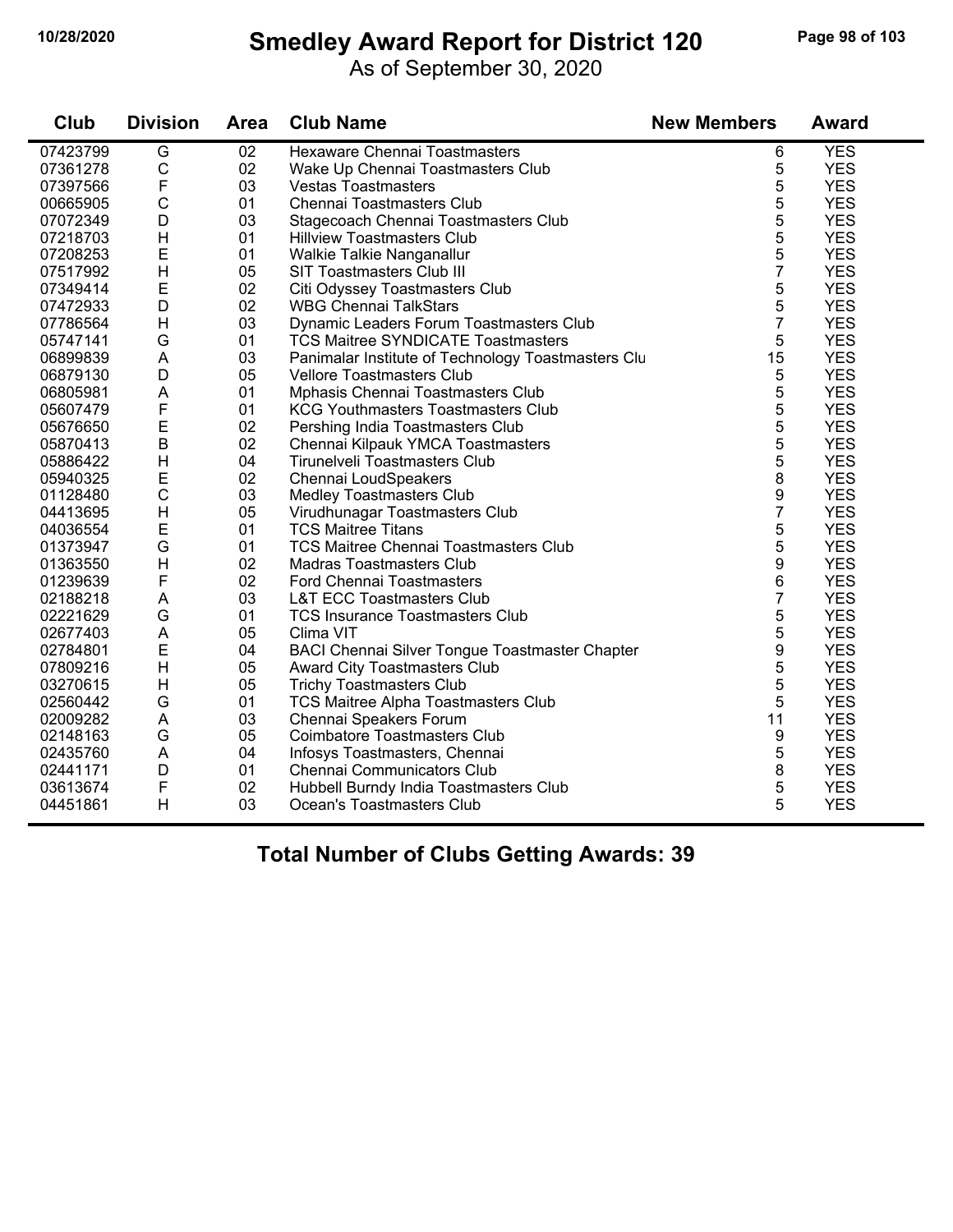## **10/28/2020 Smedley Award Report for District 121 Page 99 of 103**

As of September 30, 2020

| Club     | <b>Division</b> | <b>Area</b> | <b>Club Name</b>                             | <b>New Members</b> | <b>Award</b> |
|----------|-----------------|-------------|----------------------------------------------|--------------------|--------------|
| 03602666 |                 | 03          | Yokogawa India Toastmasters Club             | 5                  | <b>YES</b>   |
| 06660600 |                 | 01          | <b>TVSM Toastmasters Club 1</b>              |                    | <b>YES</b>   |
| 04304110 |                 | 04          | Siemens Bangalore Toastmasters Club          | 5                  | <b>YES</b>   |
| 03793772 | C               | 02          | Utthishta Toastmasters                       | 5                  | <b>YES</b>   |
| 03900632 | F               | 01          | Manipal-Udupi Toastmasters Club              | 6                  | <b>YES</b>   |
| 03903550 | D               | 01          | <b>Smartcity Toastmasters</b>                | 8                  | <b>YES</b>   |
| 02389985 | G               | 01          | <b>Trivandrum Toastmasters</b>               | 5                  | <b>YES</b>   |
| 01593046 | H               | 04          | <b>Chartered Toast Masters</b>               | 5                  | <b>YES</b>   |
| 07808129 |                 | 04          | <b>Sungard Sunrisers</b>                     | 5                  | <b>YES</b>   |
| 02818428 | F               | 04          | Milagres Toastmasters, Mangalore             | 5                  | <b>YES</b>   |
| 02188958 | Β               | 02          | Koramangala Toastmasters Club                | 5                  | <b>YES</b>   |
| 02405453 | E               | 02          | <b>Vtalk Toastmasters Club</b>               | 8                  | <b>YES</b>   |
| 02104976 | $\mathbf{I}$    | 04          | SIBM Bengaluru Toastmasters Club             | 39                 | <b>YES</b>   |
| 01872178 | D               | 04          | <b>Toastmasters Club Of Thrissur</b>         | 5                  | <b>YES</b>   |
| 01389390 | E               | 02          | <b>IIMB Orators Club</b>                     | 5                  | <b>YES</b>   |
| 03984104 | D               | 03          | <b>Calicut Toastmasters</b>                  | 9                  | <b>YES</b>   |
| 01379339 | H               | 01          | <b>TCS Maitree Toastmasters Club: Kochi</b>  | 8                  | <b>YES</b>   |
| 01376605 | G               | 03          | <b>Travancore Toastmasters Club</b>          | 5                  | <b>YES</b>   |
| 03965394 | F               | 04          | <b>Port Town Advanced Toastmasters</b>       | 6                  | <b>YES</b>   |
| 01669119 | G               | 04          | <b>Refinian Toastmasters Club</b>            | 5                  | <b>YES</b>   |
| 01522721 | H               | 02          | Kerala Toastmasters                          | 5                  | <b>YES</b>   |
| 01077961 | E               | 02          | <b>ORA*TORS CLUB</b>                         | 5                  | <b>YES</b>   |
| 05913238 | E               | 04          | <b>NMIMS Bangalore Toastmasters Club</b>     | 5                  | <b>YES</b>   |
| 05843852 | J               | 04          | <b>HSR Toastmasters Club</b>                 | 5                  | <b>YES</b>   |
| 05016997 |                 | 04          | <b>IFIM Toastmasters Club</b>                | 5                  | <b>YES</b>   |
| 06843977 | F               | 01          | <b>MAHE Toastmasters Club</b>                | 5                  | <b>YES</b>   |
| 06664090 | A               | 02          | <b>Zinnov Toastmasters Club</b>              | 5                  | <b>YES</b>   |
| 06632488 | $\mathsf{C}$    | 04          | <b>VVCE TOASTMASTERS CLUB</b>                | 5                  | <b>YES</b>   |
| 00003698 | F               | 02          | <b>Winners Club</b>                          | 5                  | <b>YES</b>   |
| 06920786 | J               | 03          | Merck SBS Toastmasters Club                  | 8                  | <b>YES</b>   |
| 05915386 | D               | 04          | <b>Enterprising Toastmasters of Palakkad</b> | 5                  | <b>YES</b>   |
| 06048274 | G               | 04          | Mathrumalayalam Toastmasters Club            | 5                  | <b>YES</b>   |
| 05970560 | H               | 03          | <b>YMCA Toastmasters Club</b>                | 5                  | <b>YES</b>   |
| 06110289 | F               | 02          | <b>NITK Toastmasters Club</b>                | 5                  | <b>YES</b>   |
| 05342790 | G               | 04          | <b>Tripunithura Toastmasters</b>             | 5                  | <b>YES</b>   |
| 05044336 | G               | 02          | The Quilon Toastmasters                      | 5                  | <b>YES</b>   |
| 05025457 | H               | 03          | Advanced Toastmasters of Kerala              | 5                  | <b>YES</b>   |
| 05185978 |                 | 04          | <b>Electronics City Toastmasters Club</b>    | 5                  | <b>YES</b>   |
| 07734175 | $\mathsf C$     | 03          | <b>Republic of Toastmasters</b>              | 5                  | <b>YES</b>   |
| 07711039 | E               | 04          | <b>Words Worth Toastmasters</b>              | 7                  | <b>YES</b>   |
| 07575734 | F               | 04          | <b>Agnesian Toastmasters</b>                 | 5                  | <b>YES</b>   |
| 07514725 | J               | 02          | <b>LKQI Toastmasters Club</b>                | 8                  | <b>YES</b>   |
| 07460211 | E               | 01          | <b>WeSpeak Toastmasters Club</b>             | 7                  | <b>YES</b>   |
| 07335393 | F               | 01          | Shivamogga Toastmasters                      | 5                  | <b>YES</b>   |
| 07291065 | G               | 01          | <b>H&amp;R Block Toastmasters</b>            | 5                  | <b>YES</b>   |
| 00691074 | H               | 04          | Kochi Club                                   | 5                  | <b>YES</b>   |
| 01418339 | G               | 03          | <b>Assisi Toastmasters</b>                   | 5                  | <b>YES</b>   |
| 01401641 | F               | 03          | Infosys Toastmasters, Mangalore SEZ          | 5                  | <b>YES</b>   |
| 07325136 | F               | 02          | <b>Bantwal Speech Weavers</b>                | 5                  | <b>YES</b>   |
| 07173481 | D               | 03          | Perinthalmanna Toastmasters Club             | 8                  | <b>YES</b>   |
| 00009639 | $\mathsf C$     | 03          | <b>Mecon Communication Club</b>              | 5                  | <b>YES</b>   |
| 00009688 |                 | 02          | Infosys Toastmasters, Bangalore              | 11                 | <b>YES</b>   |
|          |                 |             |                                              |                    |              |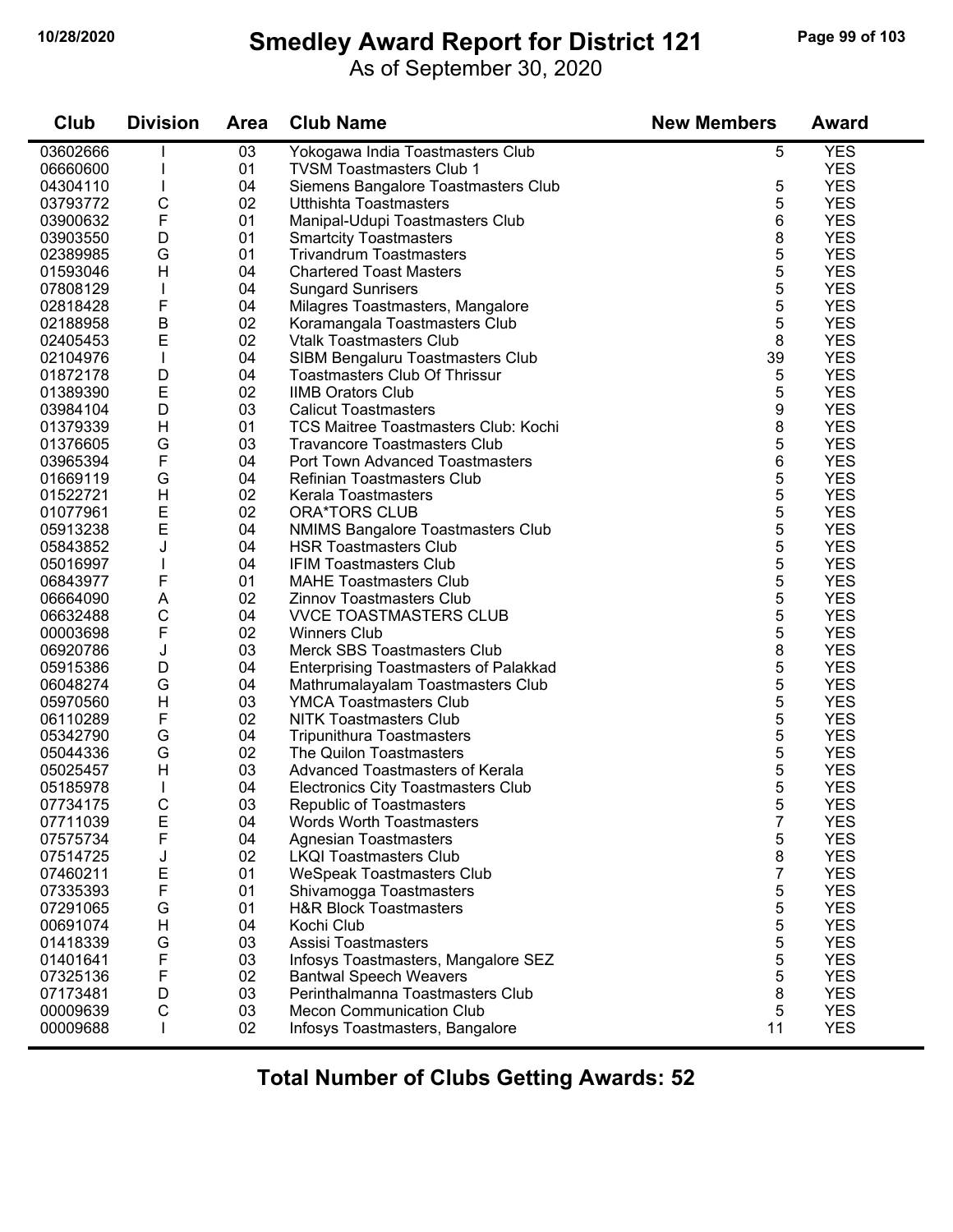## **10/28/2020 Smedley Award Report for District 122 Page 100 of 103**

As of September 30, 2020

| Club     | <b>Division</b> | Area | Club Name                   | <b>New Members</b> | Award |
|----------|-----------------|------|-----------------------------|--------------------|-------|
| 01154846 |                 | 09   | Islamabad Toastmasters Club |                    | YES   |
| 02738834 |                 | 07   | CA Toastmasters Club Lahore |                    | YES   |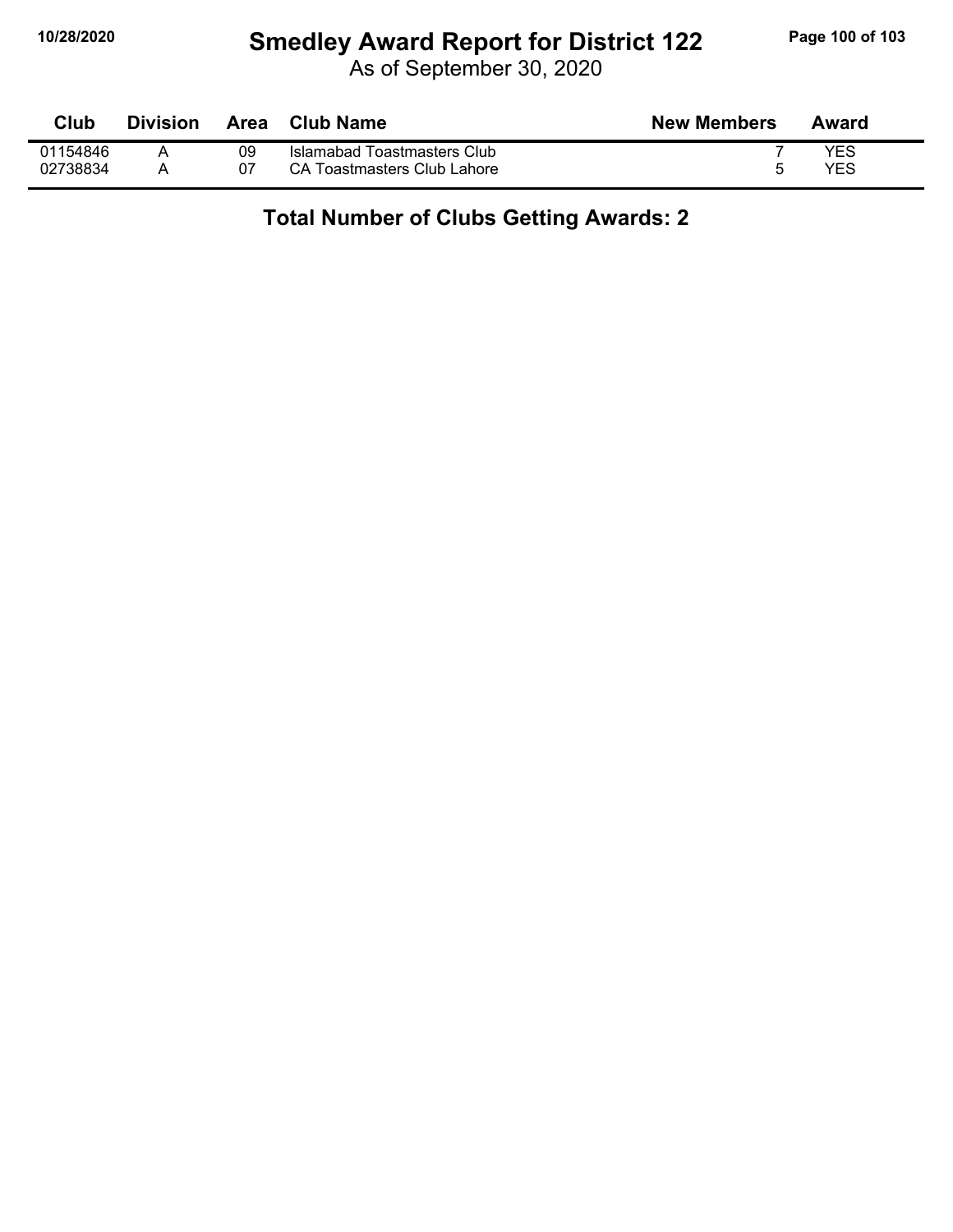## **10/28/2020 Smedley Award Report for District F Page 101 of 103**

As of September 30, 2020

| Club     | <b>Division</b> | <b>Area</b> | <b>Club Name</b>      | <b>New Members</b> | Award |
|----------|-----------------|-------------|-----------------------|--------------------|-------|
| 00909560 |                 | 02          | The Contrarians       |                    | YES   |
| 05588745 |                 | 01          | Blizzard Toastmasters |                    | YES   |